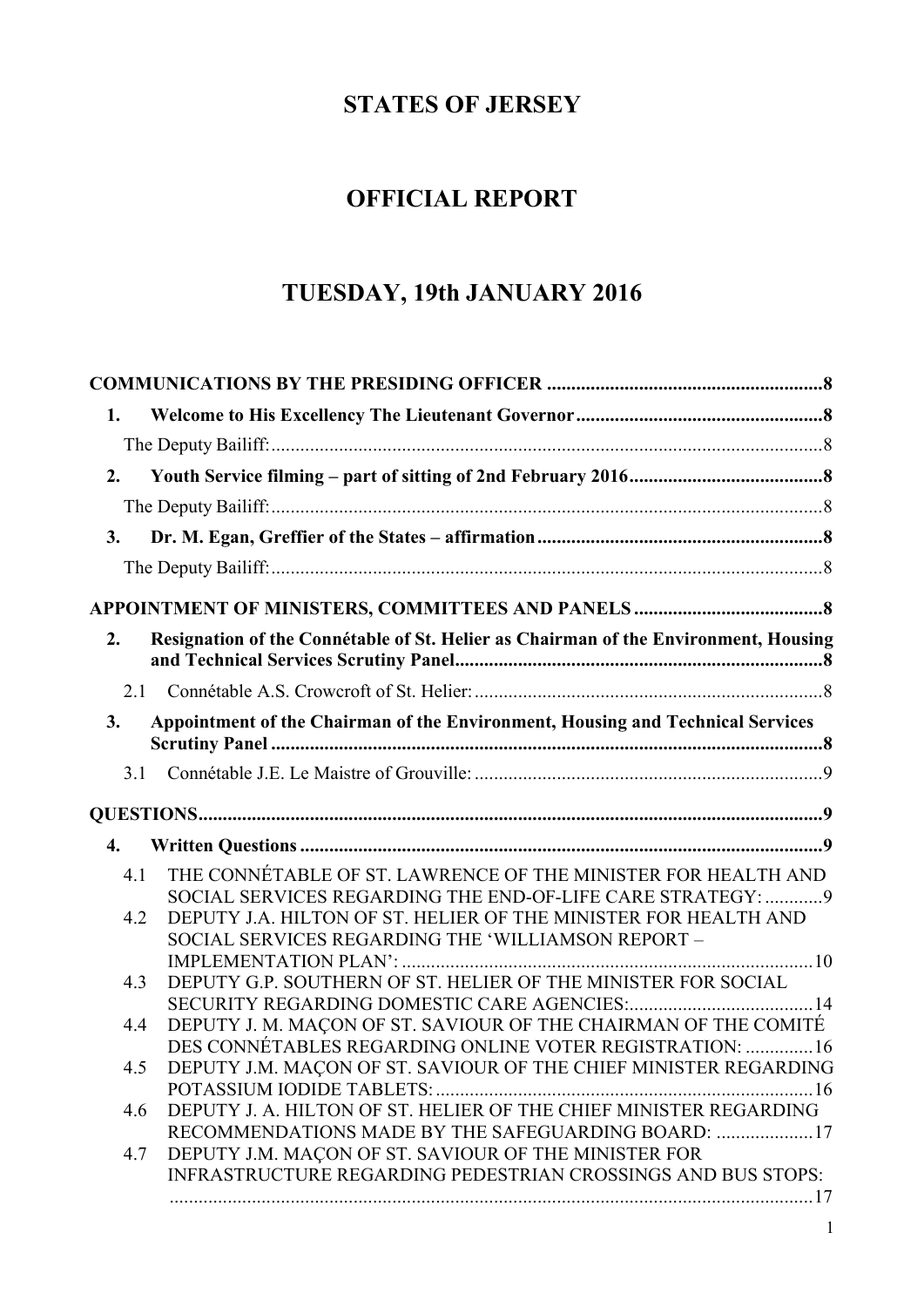| 4.8 | DEPUTY G.P. SOUTHERN OF ST. HELIER OF THE MINISTER FOR SOCIAL<br>SECURITY REGARDING THE INCOME SUPPORT PENSION INCOME |
|-----|-----------------------------------------------------------------------------------------------------------------------|
|     | DISREGARD:                                                                                                            |
| 4.9 | DEPUTY J.A. HILTON OF ST. HELIER OF THE MINISTER FOR HEALTH AND                                                       |
|     | SOCIAL SERVICES REGARDING THE REPORT OF THE COMPTROLLER AND                                                           |
|     | AUDITOR GENERAL INTO COMMUNITY AND SOCIAL SERVICES: 21                                                                |
|     |                                                                                                                       |
|     | 4.10 DEPUTY J.A. HILTON OF ST. HELIER OF THE MINISTER FOR HEALTH AND                                                  |
|     |                                                                                                                       |
|     | 4.11 DEPUTY G.P. SOUTHERN OF ST. HELIER OF THE MINISTER FOR SOCIAL                                                    |
|     | SECURITY REGARDING THE INCOME DISTRIBUTION SURVEY:23                                                                  |
|     | 4.12 DEPUTY G.P. SOUTHERN OF ST. HELIER OF THE CHIEF MINISTER                                                         |
|     | REGARDING THE OUTSOURCING AND PRIVATISATION OF SERVICES:24                                                            |
|     | 4.13 DEPUTY G.P. SOUTHERN OF ST. HELIER OF THE MINISTER FOR HEALTH                                                    |
|     | AND SOCIAL SERVICES REGARDING OUTSORCING AND PRIVATISATION OF                                                         |
|     |                                                                                                                       |
|     | 4.14 DEPUTY S.Y. MÉZEC OF ST. HELIER OF THE MINISTER FOR HOME AFFAIRS                                                 |
|     |                                                                                                                       |
|     | 4.15 DEPUTY S.Y. MÉZEC OF ST. HELIER OF THE MINISTER FOR TREASURY AND                                                 |
|     | RESOURCES REGARDING TAX INCOME FROM LANDLORDS:                                                                        |
|     | 4.16 DEPUTY S.Y. MÉZEC OF ST. HELIER OF THE MINISTER FOR TREASURY AND                                                 |
|     |                                                                                                                       |
|     | 4.17 DEPUTY S.Y. MÉZEC OF ST. HELIER OF H.M. ATTORNEY GENERAL                                                         |
|     |                                                                                                                       |
|     | 4.18 DEPUTY S.Y. MEZEC OF ST. HELIER OF THE MINISTER FOR SOCIAL                                                       |
|     | SECURITY REGARDING INDIVIDUALS ACTIVELY SEEKING WORK: 29                                                              |
|     | 4.19 DEPUTY M. TADIER OF ST. BRELADE OF THE MINISTER FOR TREASURY                                                     |
|     | 29                                                                                                                    |
|     | 4.20 DEPUTY M. TADIER OF ST. BRELADE OF THE CHIEF MINISTER REGARDING                                                  |
|     |                                                                                                                       |
|     | 4.21 DEPUTY M. TADIER OF ST. BRELADE OF THE MINISTER FOR                                                              |
|     | <b>INFRASTRUCTURE REGARDING STEPS BEING TAKEN TO MAKE CYCLING</b>                                                     |
|     |                                                                                                                       |
|     | 4.22 DEPUTY S.M. WICKENDEN OF ST. HELIER OF THE MINISTER FOR THE                                                      |
|     |                                                                                                                       |
|     | 4.23 DEPUTY J.M. MAÇON OF ST. SAVIOUR OF THE MINISTER FOR                                                             |
|     | INFRASTRUCTURE REGARDING STRIKE ACTION BY TAXI DRIVERS:32                                                             |
|     | 4.24 DEPUTY M.R. HIGGINS OF ST. HELIER OF THE MINISTER FOR HOUSING                                                    |
|     |                                                                                                                       |
|     | 4.25 DEPUTY M.R. HIGGINS OF ST. HELIER OF THE MINISTER FOR EXTERNAL                                                   |
|     | RELATIONS REGARDING LAWYERS INVOLVED IN STATES APPOINTED                                                              |
|     |                                                                                                                       |
|     | 4.26 DEPUTY M.R. HIGGENS OF ST. HELIER OF THE MINISTER FOR EXTERNAL                                                   |
|     | RELATIONS REGARDING THE U.K.'s REFERENDUM ON MEMBERSHIP OF                                                            |
|     |                                                                                                                       |
|     | 4.27 DEPUTY M.R. HIGGINS OF ST. HELIER OF THE CHIEF MINISTER REGARDING                                                |
|     |                                                                                                                       |
|     | 4.28 DEPUTY M.R. HIGGINS OF ST. HELIER OF THE CHIEF MINISTER REGARDING                                                |
|     |                                                                                                                       |
|     | 4.29 DEPUTY J.M. MAÇON OF ST. SAVIOUR OF THE MINISTER FOR THE                                                         |
|     |                                                                                                                       |
|     |                                                                                                                       |
| 5.  |                                                                                                                       |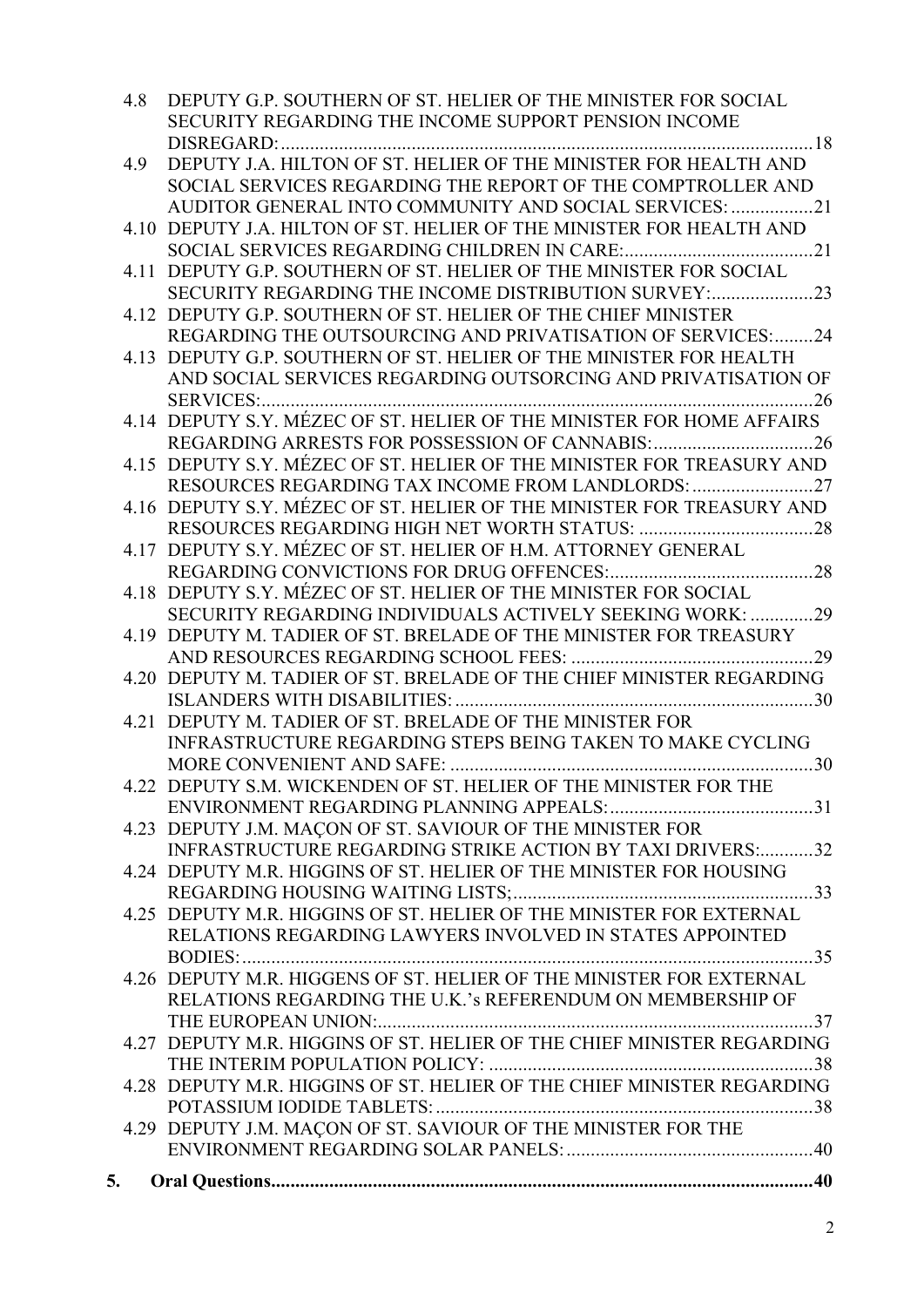| 5.1 | The Connétable of St. Helier of the Minister for Economic Development, Tourism,<br>Sport and Culture regarding the operation of Jersey's sea links with the U.K:  40 |  |
|-----|----------------------------------------------------------------------------------------------------------------------------------------------------------------------|--|
|     | Senator L.J. Farnham (The Minister for Economic Development, Tourism, Sport and Culture):                                                                            |  |
|     |                                                                                                                                                                      |  |
|     |                                                                                                                                                                      |  |
|     |                                                                                                                                                                      |  |
|     |                                                                                                                                                                      |  |
|     |                                                                                                                                                                      |  |
| 5.2 | Deputy A.D. Lewis of St. Helier of the Minister for Health and Social Services                                                                                       |  |
|     | regarding the total expenditure to date relating to the implementation of the Health                                                                                 |  |
|     |                                                                                                                                                                      |  |
|     |                                                                                                                                                                      |  |
|     |                                                                                                                                                                      |  |
|     |                                                                                                                                                                      |  |
|     |                                                                                                                                                                      |  |
|     |                                                                                                                                                                      |  |
|     |                                                                                                                                                                      |  |
|     |                                                                                                                                                                      |  |
| 5.3 | Deputy G.P. Southern of the Minister for Social Security regarding the number of                                                                                     |  |
|     | domestic care agencies operating in the Island and their employment policies:  44                                                                                    |  |
|     |                                                                                                                                                                      |  |
|     |                                                                                                                                                                      |  |
|     |                                                                                                                                                                      |  |
|     |                                                                                                                                                                      |  |
|     |                                                                                                                                                                      |  |
|     |                                                                                                                                                                      |  |
|     |                                                                                                                                                                      |  |
| 5.4 | Deputy J.A. Martin of the Minister for Treasury and Resources regarding an                                                                                           |  |
|     | estimate of the G.S.T. paid in relation to the charitable gift vouchers given to people                                                                              |  |
|     |                                                                                                                                                                      |  |
|     |                                                                                                                                                                      |  |
|     |                                                                                                                                                                      |  |
|     |                                                                                                                                                                      |  |
|     |                                                                                                                                                                      |  |
|     |                                                                                                                                                                      |  |
|     | 5.5. Deputy J.A. Hilton of St. Helier of the Minister for Health and Social Services                                                                                 |  |
|     | regarding the reduction of waiting times for patients who need an M.R.I. scan: 47                                                                                    |  |
|     |                                                                                                                                                                      |  |
|     |                                                                                                                                                                      |  |
|     |                                                                                                                                                                      |  |
|     |                                                                                                                                                                      |  |
|     |                                                                                                                                                                      |  |
|     |                                                                                                                                                                      |  |
|     |                                                                                                                                                                      |  |
|     |                                                                                                                                                                      |  |
|     |                                                                                                                                                                      |  |
| 5.6 | Deputy P.D. McLinton of St. Saviour of the Minister for Environment regarding                                                                                        |  |
|     |                                                                                                                                                                      |  |
|     |                                                                                                                                                                      |  |
|     |                                                                                                                                                                      |  |
|     |                                                                                                                                                                      |  |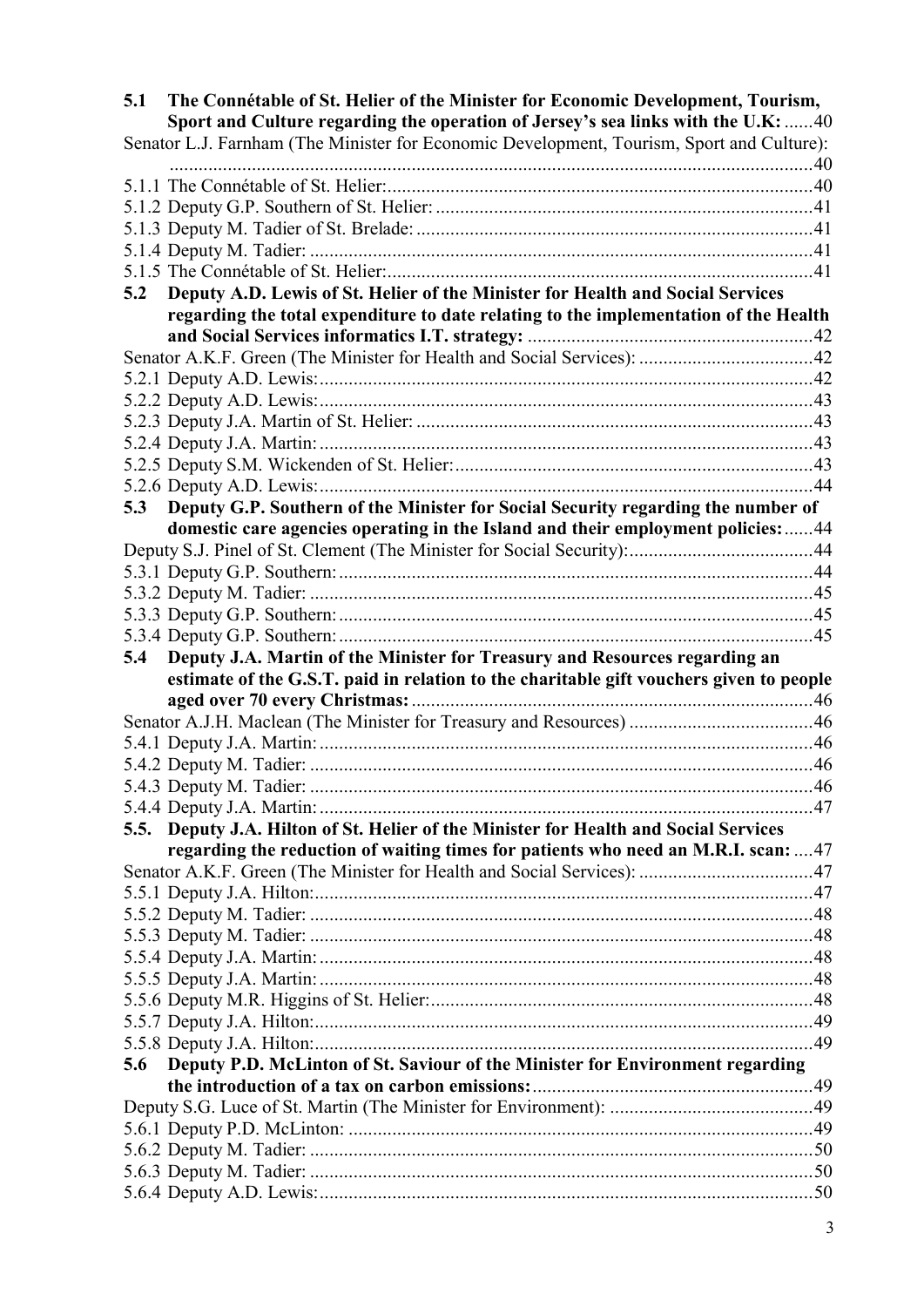| 5.7              | Deputy S.Y. Mézec of St. Helier of the Chief Minister regarding the allocation of       |  |
|------------------|-----------------------------------------------------------------------------------------|--|
|                  |                                                                                         |  |
|                  |                                                                                         |  |
|                  |                                                                                         |  |
|                  |                                                                                         |  |
| 5.8              | Deputy R.J. Renouf of St. Ouen of the Minister for Health and Social Services           |  |
|                  | regarding when it was decided to close The Limes Nursing Home: 52                       |  |
|                  |                                                                                         |  |
|                  |                                                                                         |  |
|                  |                                                                                         |  |
|                  |                                                                                         |  |
|                  |                                                                                         |  |
|                  |                                                                                         |  |
|                  |                                                                                         |  |
|                  |                                                                                         |  |
|                  |                                                                                         |  |
|                  |                                                                                         |  |
|                  |                                                                                         |  |
| 5.9              | Deputy M. Tadier of the Minister for Social Security regarding the impact of            |  |
|                  | reductions in the Income Support single parent component by 2018: 55                    |  |
|                  |                                                                                         |  |
|                  |                                                                                         |  |
|                  |                                                                                         |  |
|                  |                                                                                         |  |
|                  |                                                                                         |  |
|                  |                                                                                         |  |
|                  |                                                                                         |  |
|                  |                                                                                         |  |
|                  | 5.10 Deputy L.M.C. Doublet of St. Saviour of the Minister for Economic Development      |  |
|                  | regarding the potential impact of the franchise partnership between Blue Islands        |  |
|                  |                                                                                         |  |
|                  |                                                                                         |  |
| 5.10.1           |                                                                                         |  |
| 5.10.2           |                                                                                         |  |
|                  |                                                                                         |  |
|                  | 5.11 Deputy S.Y. Mézec of the Minister for Health and Social Services regarding the use |  |
|                  |                                                                                         |  |
|                  |                                                                                         |  |
| 5.11.1           |                                                                                         |  |
| 5.11.2           |                                                                                         |  |
| 5.11.3           |                                                                                         |  |
| 5.11.4           |                                                                                         |  |
| 5.11.5           |                                                                                         |  |
| 5.11.6           |                                                                                         |  |
| 5.11.7           |                                                                                         |  |
| 5.11.8<br>5.11.9 |                                                                                         |  |
| 5.11.10          |                                                                                         |  |
|                  |                                                                                         |  |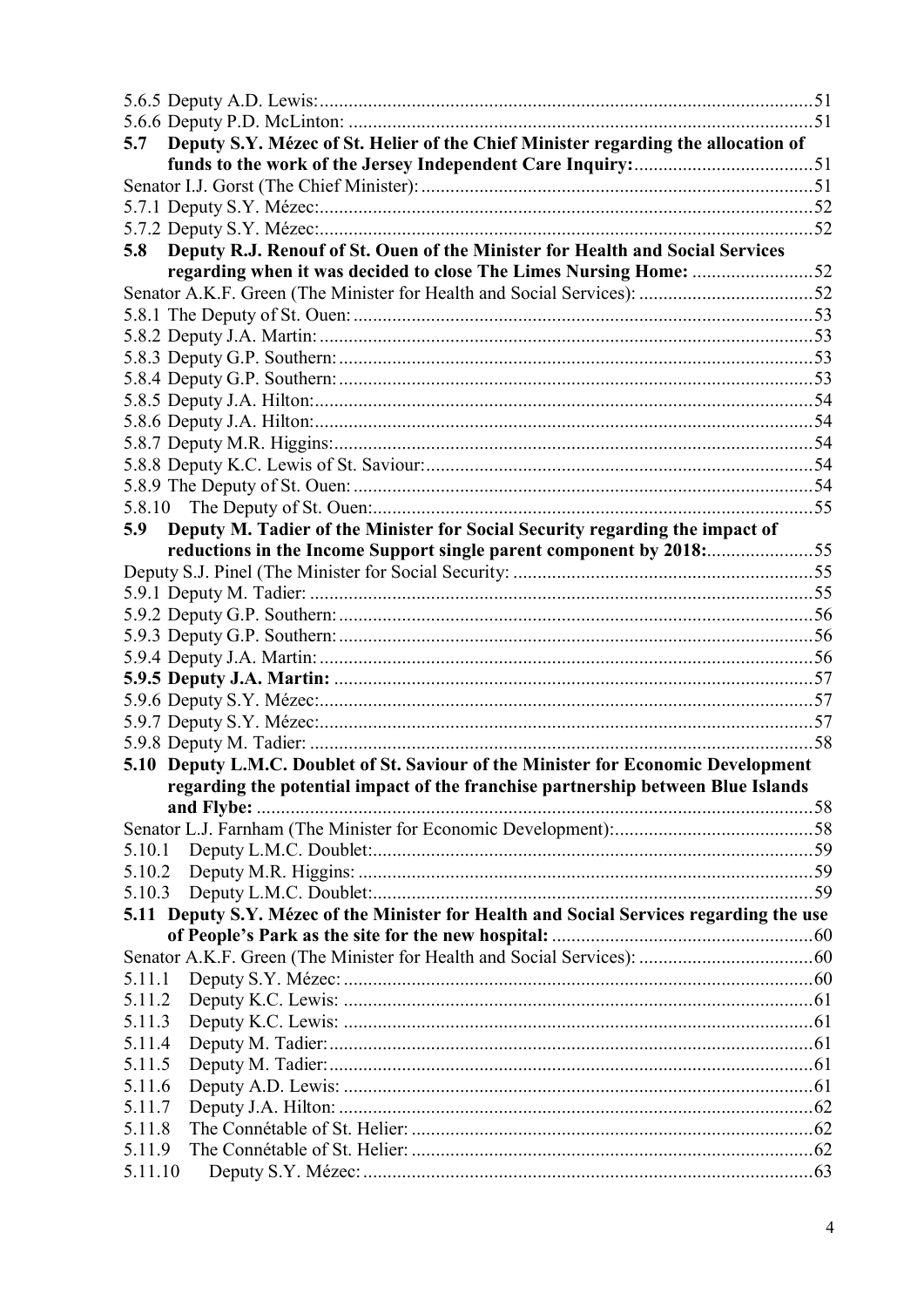|        | 5.12 The Deputy of St. Ouen of the Chairman of the Comité des Connétables regarding      |  |
|--------|------------------------------------------------------------------------------------------|--|
|        | Connétable L. Norman of St. Clement (Chairman, Comité des Connétables):  63              |  |
|        |                                                                                          |  |
|        |                                                                                          |  |
|        | 5.13 Deputy L.M.C. Doublet of the Minister for Infrastructure regarding the allocation   |  |
|        |                                                                                          |  |
|        |                                                                                          |  |
|        |                                                                                          |  |
| 5.13.2 |                                                                                          |  |
| 5.13.3 |                                                                                          |  |
| 5.13.4 |                                                                                          |  |
| 5.13.5 |                                                                                          |  |
| 5.13.6 |                                                                                          |  |
| 5.13.7 |                                                                                          |  |
|        | 5.14 Deputy J.A. Martin of the Minister for Treasury and Resources regarding the         |  |
|        |                                                                                          |  |
|        |                                                                                          |  |
|        | Connétable J.M. Refault of St. Peter (Assistant Minister for Treasury and Resources -    |  |
|        |                                                                                          |  |
| 5.14.1 |                                                                                          |  |
|        |                                                                                          |  |
|        | 5.15 The Connétable of St. Helier of the Minister for the Environment regarding the      |  |
|        |                                                                                          |  |
|        |                                                                                          |  |
|        |                                                                                          |  |
| 5.15.2 |                                                                                          |  |
|        |                                                                                          |  |
|        | 5.16 Deputy G.P. Southern of the Minister for Social Security regarding the reduction of |  |
|        |                                                                                          |  |
|        |                                                                                          |  |
|        |                                                                                          |  |
|        |                                                                                          |  |
| 5.16.3 |                                                                                          |  |
|        |                                                                                          |  |
|        | 5.17 Deputy J.A. Hilton of the Minister for Health and Social Services regarding the     |  |
|        |                                                                                          |  |
|        |                                                                                          |  |
|        |                                                                                          |  |
|        |                                                                                          |  |
|        |                                                                                          |  |
|        |                                                                                          |  |
|        |                                                                                          |  |
|        |                                                                                          |  |
| 6.     | Questions to Ministers without notice - The Minister for Housing71                       |  |
|        |                                                                                          |  |
|        |                                                                                          |  |
|        |                                                                                          |  |
| 6.2    |                                                                                          |  |
|        |                                                                                          |  |
| 6.3    |                                                                                          |  |
|        |                                                                                          |  |
|        |                                                                                          |  |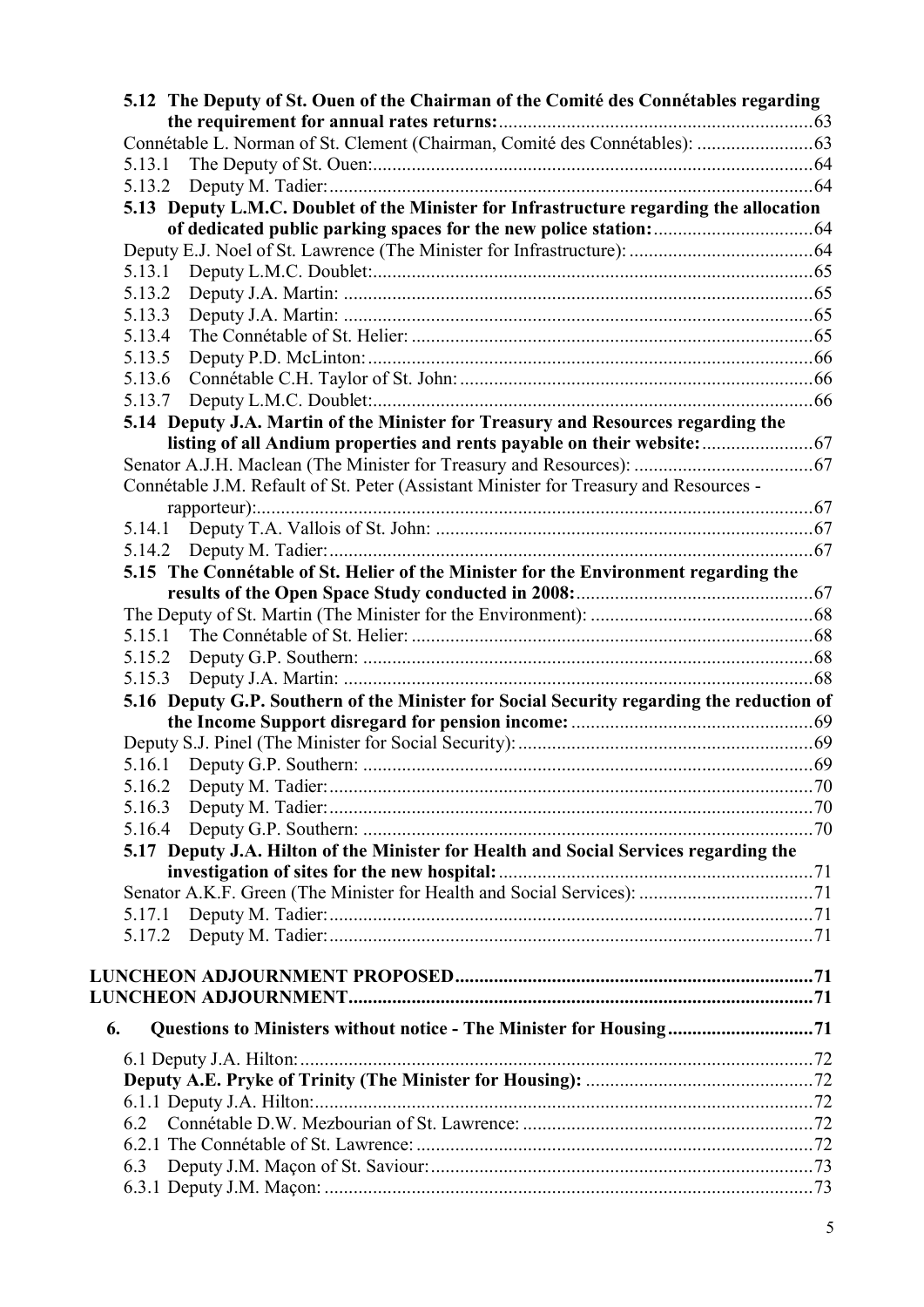| 6.4                                                                                       |  |
|-------------------------------------------------------------------------------------------|--|
|                                                                                           |  |
| 6.5                                                                                       |  |
|                                                                                           |  |
| 6.6                                                                                       |  |
| 7.                                                                                        |  |
| 7.1                                                                                       |  |
|                                                                                           |  |
| 7.2                                                                                       |  |
| 7.3                                                                                       |  |
| 7.4                                                                                       |  |
|                                                                                           |  |
| 7.5                                                                                       |  |
| 7.6                                                                                       |  |
|                                                                                           |  |
| 7.7                                                                                       |  |
| 7.8<br>7.9                                                                                |  |
|                                                                                           |  |
|                                                                                           |  |
| Transcripts of "in camera" debates: release to the Jersey Independent Care Inquiry<br>8.  |  |
|                                                                                           |  |
| 8.1                                                                                       |  |
| Transcripts of "in camera" debates: release to the Jersey Independent Care Inquiry<br>8.2 |  |
|                                                                                           |  |
| 8.2.1 The Connétable of St. Clement (Chairman, Privileges and Procedures Committee):83    |  |
| Transcripts of "in camera" debates: release to the Jersey Independent Care Inquiry<br>8.3 |  |
|                                                                                           |  |
|                                                                                           |  |
|                                                                                           |  |
|                                                                                           |  |
|                                                                                           |  |
|                                                                                           |  |
|                                                                                           |  |
|                                                                                           |  |
|                                                                                           |  |
|                                                                                           |  |
| Draft Policing of Roads (Amendment No. 9) (Jersey) Regulations 201- (P.138/2015).95<br>9. |  |
| 9.1                                                                                       |  |
|                                                                                           |  |
|                                                                                           |  |
|                                                                                           |  |
|                                                                                           |  |
|                                                                                           |  |
|                                                                                           |  |
| 9.2                                                                                       |  |
| Draft Planning and Building (Amendment No. 7) (Jersey) Law 201- (P.142/2015)98<br>10.     |  |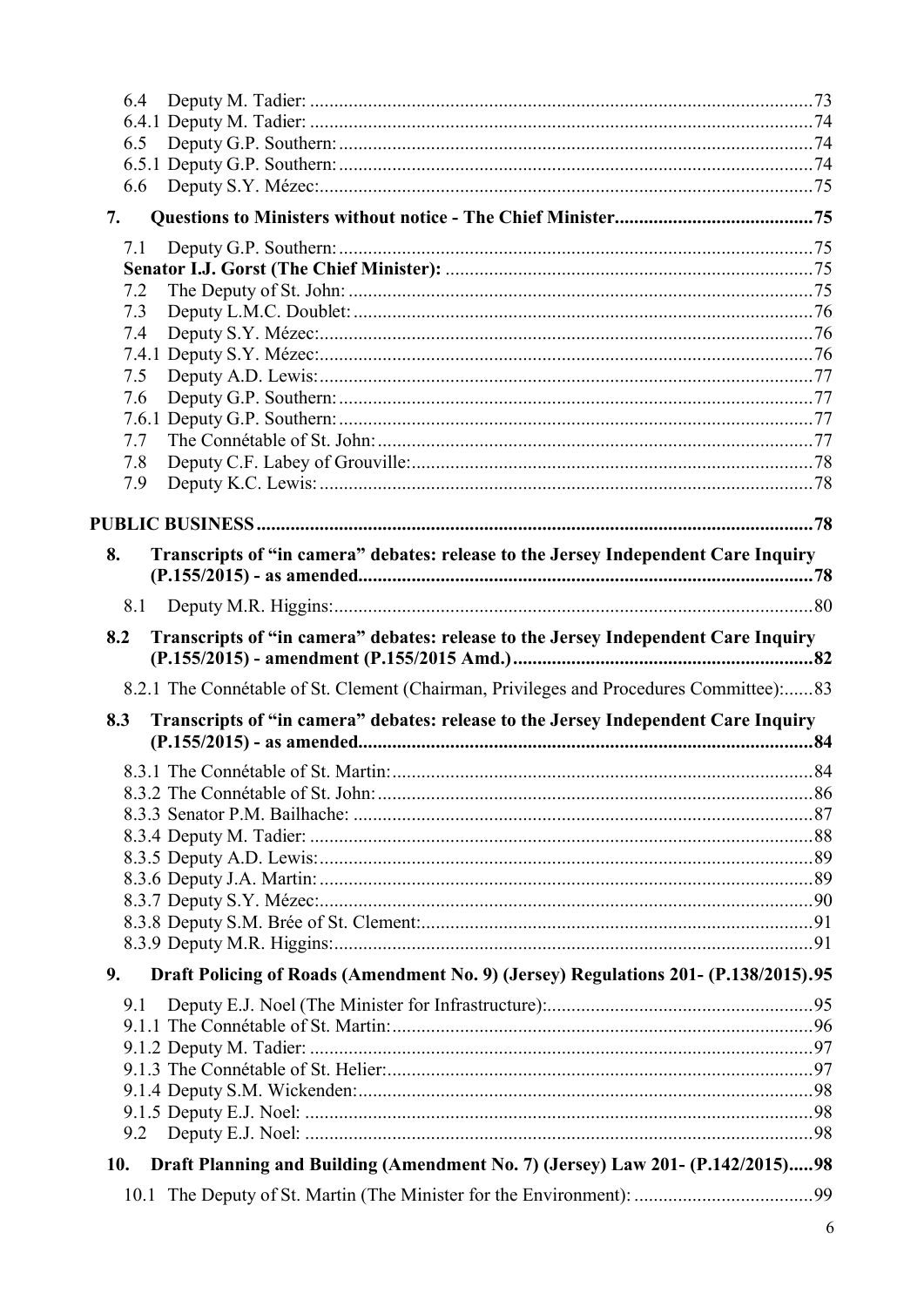| Jersey Law Commission: appointment of Commissioners (P.149/2015)100<br>11.   |  |
|------------------------------------------------------------------------------|--|
|                                                                              |  |
| Minimum Wage: revised hourly rate from 1st April 2016 (P.150/2015)101<br>12. |  |
|                                                                              |  |
| 12.1.1                                                                       |  |
| 12 1 2                                                                       |  |
| 12.1.3                                                                       |  |
| 12.1.4                                                                       |  |
| 12 1 5                                                                       |  |
| 12.1.6                                                                       |  |
|                                                                              |  |
|                                                                              |  |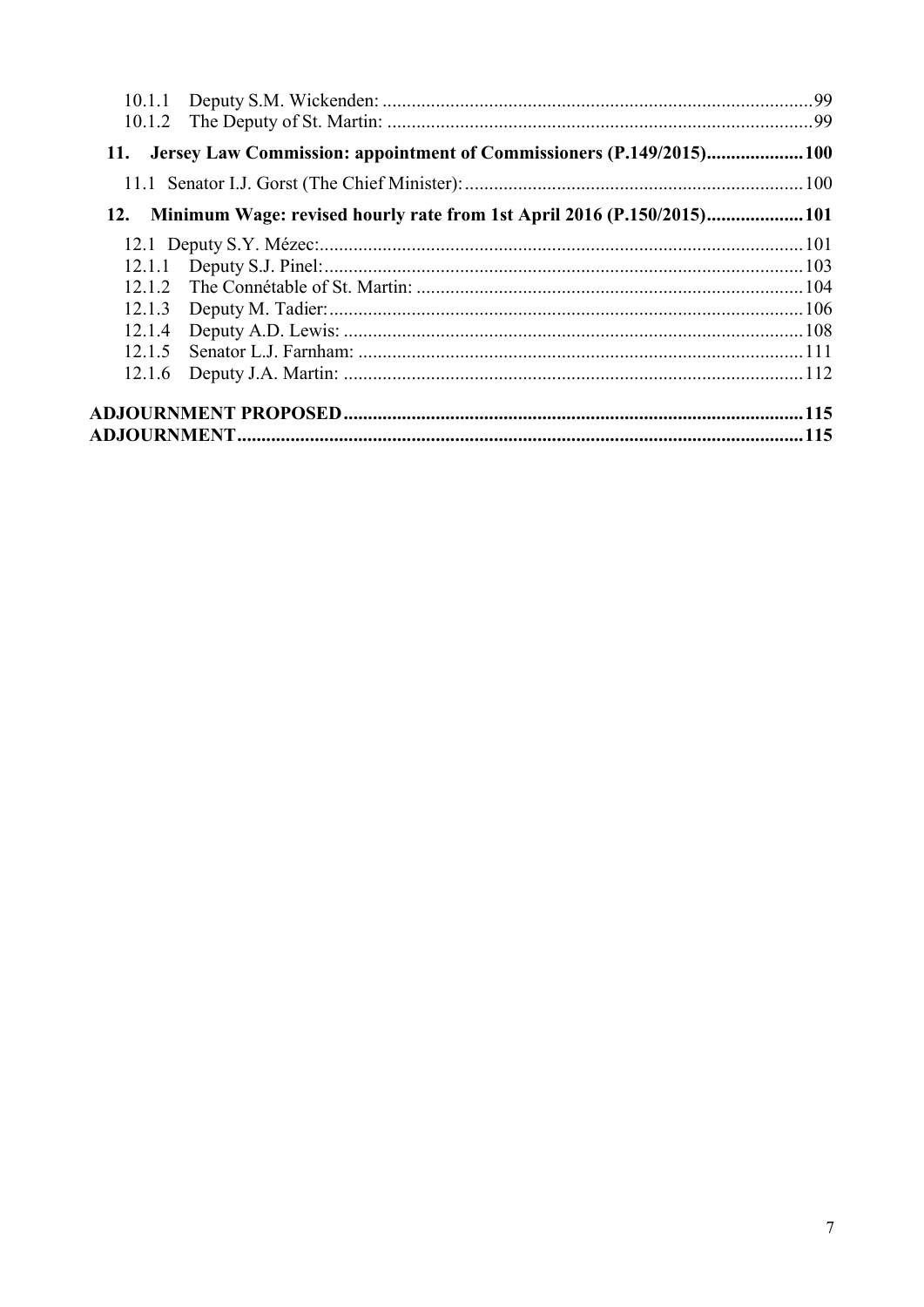[10:30]

# **The Roll was called and the Dean led the Assembly in Prayer.**

# **COMMUNICATIONS BY THE PRESIDING OFFICER**

# **1. Welcome to His Excellency The Lieutenant Governor**

# **The Deputy Bailiff:**

Welcome, Members, to the first sitting of this new year and on behalf of Members I would also like to welcome His Excellency the Lieutenant Governor to the Chamber this morning. **[Approbation]**

# **2. Youth Service filming – part of sitting of 2nd February 2016**

# **The Deputy Bailiff:**

I would also notify Members that the Youth Service have asked to film a small part of the sitting of 2nd February. This would be part of a larger film to spark young persons' interests in politics and to give that kind of interest some type of context. They would film the introductory parts of the sitting of the States. May I take it that Members have no objection to that?

# **3. Dr. M. Egan, Greffier of the States – affirmation**

# **The Deputy Bailiff:**

Finally, under A, as Members know, in accordance with the States decision taken on 23rd September 2015, Dr. Mark Egan has been appointed as Greffier of the States to replace Mr. Michael de la Haye O.B.E. (Order of the British Empire). Before he can take up office it is necessary for him to make an affirmation in the States, so I would ask the Viscount to bring Dr. Egan into the Chamber from the precincts. Dr. Egan, before you make the affirmation could I both personally, and in the name of all Members, congratulate you most warmly on your appointment as Greffier of the States. I have already had the pleasure of working with you for a week in the far flung corners of the Commonwealth and I have enjoyed that greatly and look forward to working with you again closely in the future. I know Members will join me in wishing you every success during your term of office. **[Approbation]** Would you please raise your right hand? Do you solemnly, sincerely and truly declare and affirm that you will well and faithfully exercise the office of Greffier of the States of Jersey, that you will be faithful and bear true allegiance to Her Majesty Queen Elizabeth the Second, her heirs and successors according to law, and that you will uphold and maintain the laws and usages of Jersey. **[Approbation]** There are no other items under A.

[10:45]

# **APPOINTMENT OF MINISTERS, COMMITTEES AND PANELS**

# **2. Resignation of the Connétable of St. Helier as Chairman of the Environment, Housing and Technical Services Scrutiny Panel**

# **The Deputy Bailiff:**

In accordance with Standing Order 137(2)(b), the Connétable of St. Helier has given written notice to the Bailiff of his intention to resign as chairman of the Environment, Housing and Technical Services Scrutiny Panel.

# **2.1 Connétable A.S. Crowcroft of St. Helier:**

I believe that my reasons for resigning have been made clear. I feel that to be an effective Scrutiny Panel chairman one has to be completely impartial and not involved in too close negotiations, whether positive or negative, with the departments one is scrutinising. Could I also thank the panel members that I served with for just over a year and the Scrutiny Officers for supporting us so effectively. Thank you. **[Approbation]**

# **3. Appointment of the Chairman of the Environment, Housing and Technical Services Scrutiny Panel**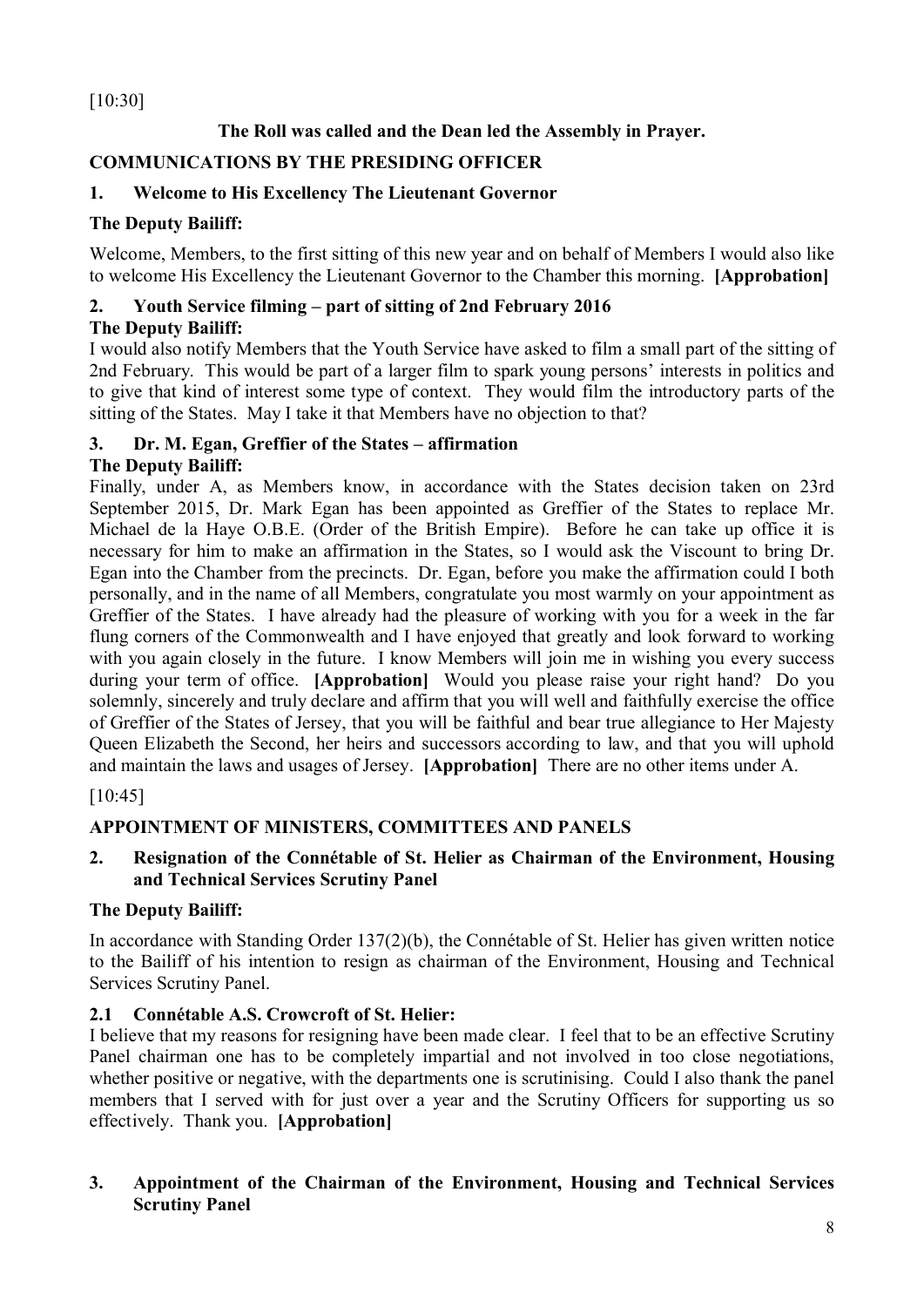# **The Deputy Bailiff:**

In accordance with Standing Order 120(1) I therefore invite nominations for candidates for the position of chairman of the Environment, Housing and Technical Services Scrutiny Panel. Are there any nominations?

# **3.1 Connétable J.E. Le Maistre of Grouville:**

I would like to propose the Deputy of St. Mary.

# **The Deputy Bailiff:**

Is that nomination seconded? **[Seconded]** Are there any other nominations? If there are no other nominations then I declare that the Deputy of St. Mary has been appointed as the chairman of the Environment, Housing and Technical Services Scrutiny Panel. **[Approbation]**

## **QUESTIONS**

## **4. Written Questions**

### **4.1 THE CONNÉTABLE OF ST. LAWRENCE OF THE MINISTER FOR HEALTH AND SOCIAL SERVICES REGARDING THE END-OF-LIFE CARE STRATEGY: Question**

Further to the written response in relation to this issue given by the Minister on 2nd July 2013, can he advise what the current end-of-life care strategy is and explain how it is communicated to the public?

#### **Answer**

As part of P82/2012, Jersey Hospice Care (JHC) agreed in 2014 to be system leaders in End of Life Care (EoLC) across all care boundaries. JHC also extended its remit to islanders with any life-limiting illness and not just cancer and motor neurone disease.

A key strategic driver was to standardise EoLC across all care settings. As such, in 2015 a 3-year Gold Standards Framework (GSF) implementation plan was agreed by JHC, the Health ansd Social Services Department (HSSD) and Macmillan Jersey. The GSF programme was initially launched in the community in April 2015 and is being successfully implemented by a number of nursing/residential care homes, home care providers, GP surgeries, Family Nursing & Home Care (FNHC) and Hospice. The GSF programme is being positively adopted across primary care with the help of 3 GP champions and is already showing improvements in collaborative patient-centred care.

GSF is an education programme for all health and social care providers promoting the following:

- Earlier recognition of patients in the last year of life and more proactive care
- Initiating advance care planning discussions with patients and giving care in line with their preferences
- Decreased lengths of stay in hospital meaning more patients are discharged to their preferred place of care towards the end of their life
- Enhanced communication with GPs and information transfer on admission and discharge, thereby improving coordination of cross-boundary care.

JHC has also implemented an education programme which is available to all healthcare workers across the island. This covers various topics across palliative care focuses on communication skills. Courses for Health Care Assistants and Registered Nurses have been fully subscribed; full details of all the courses are available on the JHC website www.jerseyhospicecare.com

The GSF Acute Hospital programme will be launched in March 2016. This will make Jersey the first ever jurisdiction to deliver the GSF programme across a whole health and social care economy. This cross-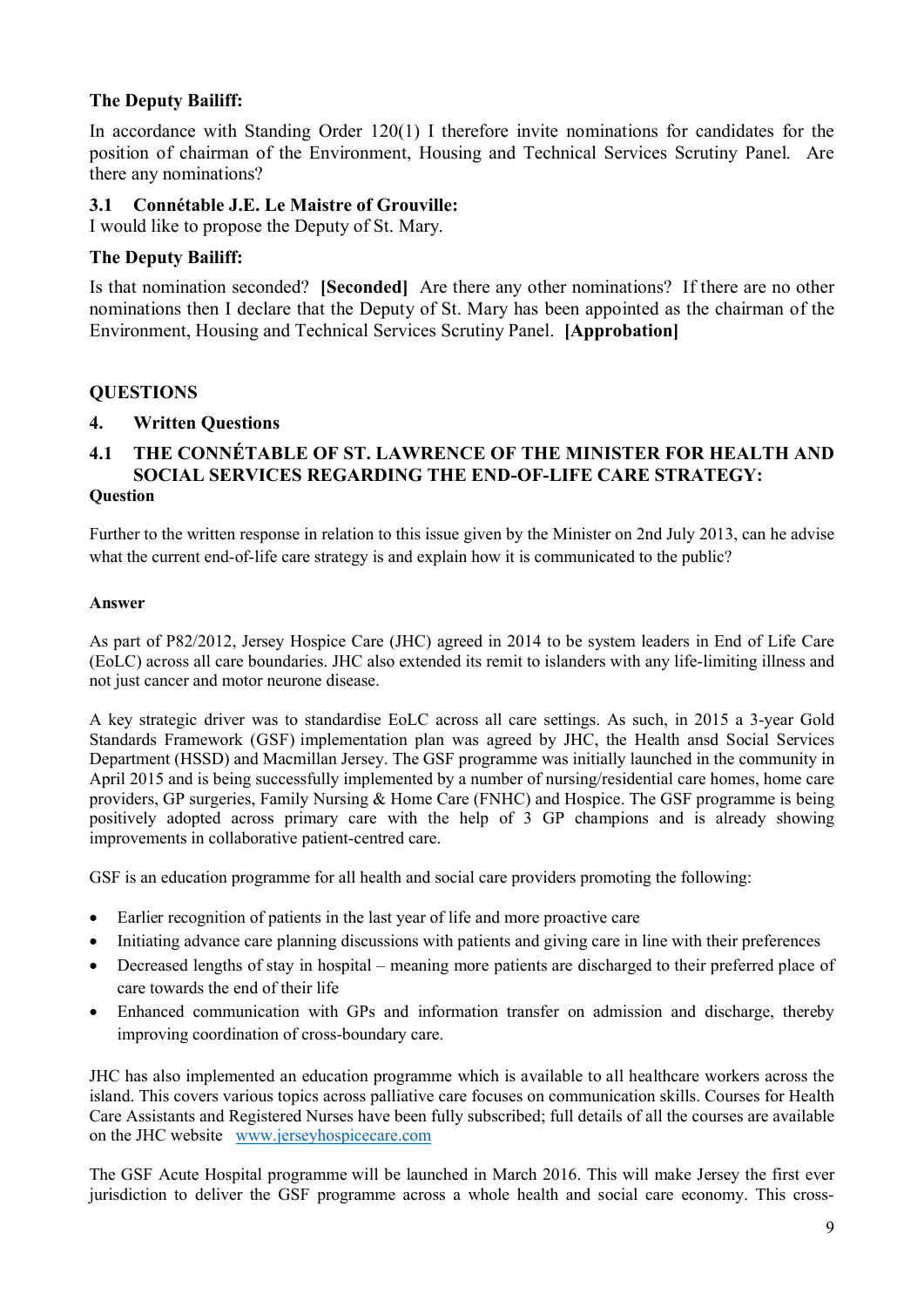boundary approach to end of life care will ensure delivery of a seamless and sustained island-wide service placing patients in control of their end of life journey.

In terms of communicating with the public, the GSF launch received excellent press coverage in April 2015. At the end of last year, a press release was issued by Macmillan around the GP champions supporting JHC and HSSD with GSF and further coverage will be sought around the Hospital launch. There are regular updates on progress via radio, press releases and newsletters.

JHC also endeavours to inform islanders of initiatives by attending community meetings such as the WI. It also engages with employers in the corporate sector which arrange educational and information sessions for their staff. JHC raises awareness of its initiatives during Dying Matters week and Hospice Care week and there have been moves to involve and inform schoolchildren more. As such, JHC has attended a number of schools to give talks and answer any questions.

JHC has an End of Life steering group involving key stakeholders which meets to agree the way forward and to communicate the information back to their organisations. The stakeholders include representatives from the organisations involved in the delivery of EoLC, alongside representatives from HSSD's System Redesign and Delivery team.

# **4.2 DEPUTY J.A. HILTON OF ST. HELIER OF THE MINISTER FOR HEALTH AND SOCIAL SERVICES REGARDING THE 'WILLIAMSON REPORT – IMPLEMENTATION PLAN':**

#### **Question**

Further to the presentation by his predecessor of the 'Williamson Report - Implementation Plan - Approval and Funding' (R.8/2009) on 4th February 2009, can the Minister inform members which, if any, of recommendations 1 to 11 and A to C have been fully implemented and, if not, can he provide the reasons behind any decisions not to implement recommendations, when those decisions were made and by whom?

### **Answer**

The table below outlines the recommendations of the Williamson Report, the States Implementation Plan 2009 and a current update.

| N <sub>0</sub> | Recommendation          | <b>States Implementation Plan 2009</b> | Update                                     |
|----------------|-------------------------|----------------------------------------|--------------------------------------------|
| $\mathbf{1}$   | Create the post of      | The "Corporate Parent" is replaced     | The political lead for corporate           |
|                | Minister for Children   | by a single Minister, the Minister for | parenting was delegated to the             |
|                | whose responsibilities  | Health & Social                        | Children and Young People's Policy         |
|                | should be determined    | Services. The Minister will have       | Group. This responsibility now rests       |
|                | following discussions   | designated responsibility at the       | with CAVA (the Children and                |
|                | about whether the       | Council of Ministers for services for  | Vulnerable Adults Policy Group).           |
|                | scope of this role      | vulnerable children and their          |                                            |
|                | should be for all       | families. For the day to day political |                                            |
|                | children or             | oversight of these services, the       |                                            |
|                | specifically vulnerable | Minister will formally delegate this   |                                            |
|                | children and their      | function to the Assistant Minister for |                                            |
|                | families.               | Health and Social Services.            |                                            |
| $\overline{2}$ | Redesign Children's     | It is proposed that services currently | within the remit of<br>All<br>services     |
|                | Executive to report to  | under the remit of the Children's      | Children's Services report<br>the<br>to    |
|                | Minister                | Executive should                       | Minister<br>Health<br>for<br>Social<br>and |
|                |                         | report to the Minister for Health and  | Services.                                  |
|                |                         | <b>Social Services</b>                 |                                            |
| $\overline{3}$ | Appoint external        | Bi-annual external inspection of       | Inspections were carried out in 2012       |
|                | organisation to review  | children's services will be            | by the Scottish Social Work Services       |
|                | Children's Service on   | commissioned from nationally           | Inspection Agency (now the Care            |
|                | a bi annual basis       | respected agencies specialising in     | Inspectorate)<br>with<br>a follow<br>up    |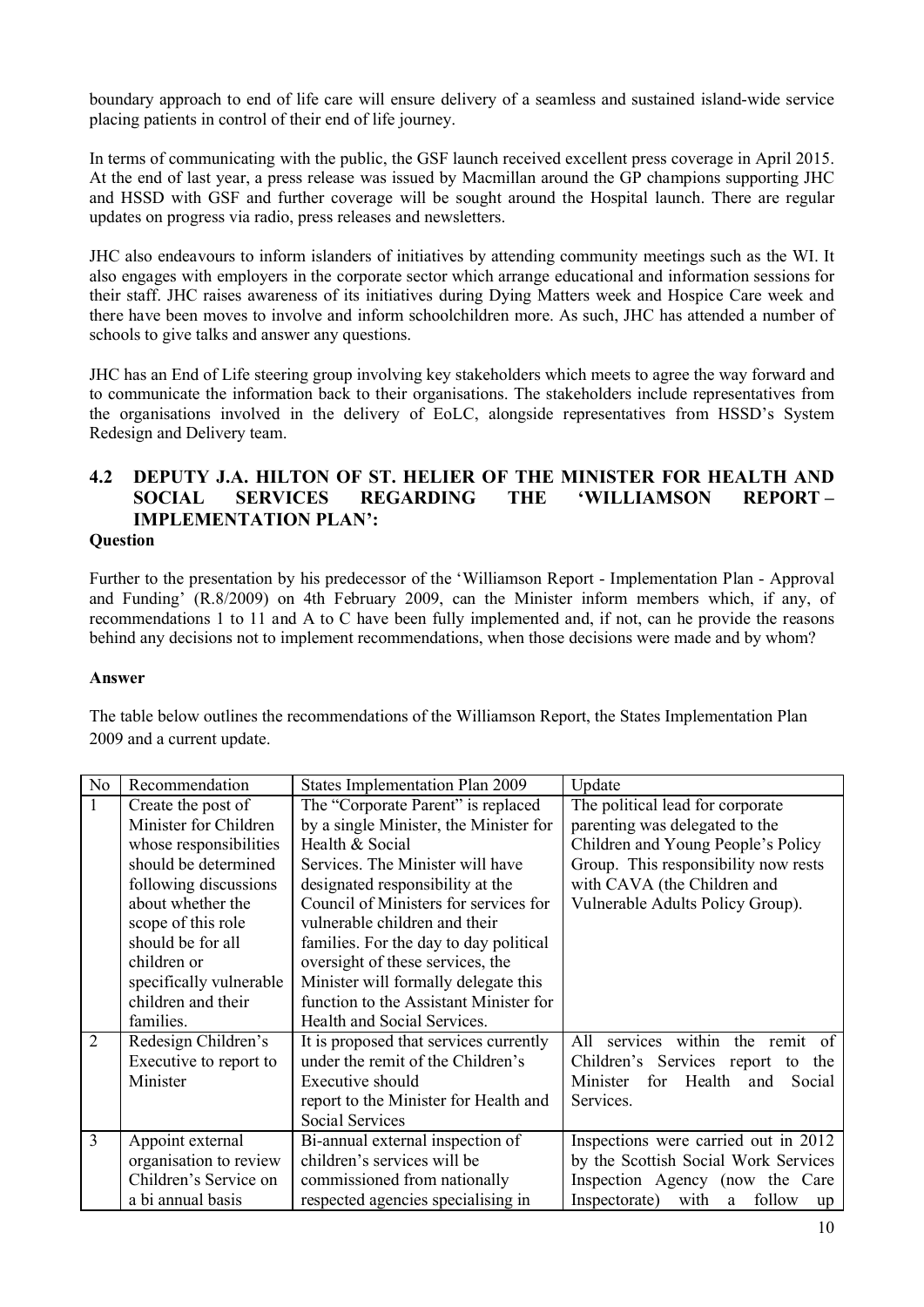|                  |                                                                                                                                                                                 | the area of children's services and<br>secure provision. The first inspection<br>will focus on residential and secure<br>accommodation and will take place<br>in 2009. The second inspection will<br>take place in 2010 and focus upon<br>Child Protection Services.<br>Thereafter, children's services will<br>be subject to a rolling programme of<br>bi-annual inspection.                                                                                                                                                                                                                                                                                                                                                        | 2013.<br>Inspection<br>$\overline{\text{in}}$<br>Children's<br>services continue to be audited and<br>subject to external scrutiny and<br>challenge. Ongoing audits of social<br>work practice were completed in<br>2015. This process will be replicated<br>this year. Work is ongoing to scope a<br>review of residential services for<br>Audit<br>children.<br>outcomes<br>are<br>reported to the Children's Services<br>Improvement Board chaired by the<br>Chief Minister.                                                                                                                                                                                                  |
|------------------|---------------------------------------------------------------------------------------------------------------------------------------------------------------------------------|--------------------------------------------------------------------------------------------------------------------------------------------------------------------------------------------------------------------------------------------------------------------------------------------------------------------------------------------------------------------------------------------------------------------------------------------------------------------------------------------------------------------------------------------------------------------------------------------------------------------------------------------------------------------------------------------------------------------------------------|----------------------------------------------------------------------------------------------------------------------------------------------------------------------------------------------------------------------------------------------------------------------------------------------------------------------------------------------------------------------------------------------------------------------------------------------------------------------------------------------------------------------------------------------------------------------------------------------------------------------------------------------------------------------------------|
| $\overline{4}$ . | Appoint external<br>Reviewing Officer                                                                                                                                           | A full-time Independent Reviewing<br>Officer (IRO) will be appointed. The<br>IRO must be independent of the<br>statutory 'child protection' and<br>'looked after children' authorities<br>and be able to guarantee that<br>personalised planning is provided<br>for all children and young people.<br>They would also provide external<br>scrutiny of the work of children's<br>services generally provided in these<br>areas.                                                                                                                                                                                                                                                                                                       | The<br>Independent<br>Safeguarding<br>Service (ISS) has been established to<br>review children's plans independent<br>of case management responsibility.<br>This service has been increased from<br>2 FTE to 4 FTE posts of Independent<br>Reviewing Officers. In addition, the<br>management of the service has been<br>strengthened.                                                                                                                                                                                                                                                                                                                                           |
| 5.               | Establish group<br>representing users of<br>remodelled Children's<br>Service                                                                                                    | It is proposed that a wholly<br>independent service is established<br>for Looked After Children, primarily<br>(though not exclusively) for those in<br>residential care, particularly those<br>who do not have on-going contact<br>with their parents. It will be<br>dedicated to monitoring and<br>ensuring<br>their well being and helping them to<br>express their wishes and feelings by<br>encouraging self advocacy or<br>advocating on their behalf and<br>reporting any cause for concern to<br>the<br>Independent Reviewing Officer.<br>Health and Social Services is already<br>in discussion with the<br>Jersey Care Leavers Association,<br>working towards identifying how<br>best to support this developing<br>group. | A group of volunteers known as the<br>Independent<br>Visitors<br>for<br>Young<br>People (IVYP) has been established to<br>fulfil this remit. Regular meetings<br>take place between this group and<br>Children's Services Managers. There<br>is work taking place to consider the<br>medium/long term role of the IVYP in<br>preparation for the establishment of<br>the<br>Commission<br>and<br>the<br>implementation of the Regulation of<br>Care Act.<br>addition a contract has<br>been<br>In.<br>awarded to Barnardo's to provide an<br>independent "Participation Officer" to<br>seek the views of children in care and<br>develop a "Children In Care Council"<br>(CICC). |
| 6.               | Refine contractual<br>approach to external<br>agencies e.g. NSPCC,<br>Brig Y Don, The<br>Bridge,<br>identify gaps in<br>provision and<br>prioritise areas for<br>future service | A scoping project will take place to<br>consider the role and function of<br>existing preventative and supportive<br>services working in this sector. It<br>will recommend the most efficient<br>and effective way to develop, alter<br>or extend existing provision to<br>ensure that parents and children,<br>particularly the most vulnerable, can                                                                                                                                                                                                                                                                                                                                                                                | The Children and Young People's<br>developed<br>Framework<br>was<br>and<br>launched in 2011 providing a strategic<br>framework for partners to deliver<br>agreed outcomes reporting<br>to the<br>Children's Policy Group.<br>A strong working partnership between<br>The Bridge and the Multi Agency                                                                                                                                                                                                                                                                                                                                                                             |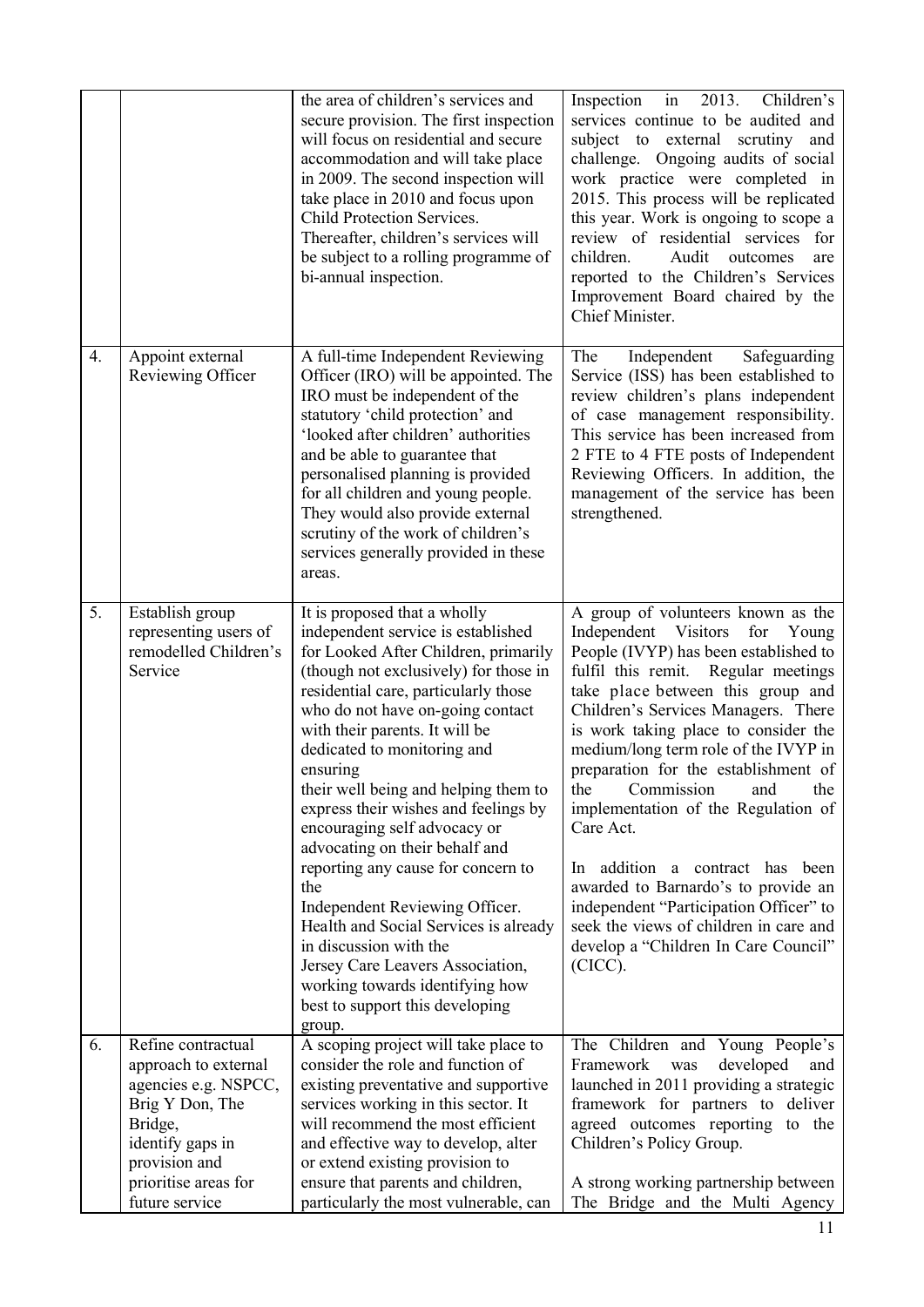|        | development.                                                                                                                                                                                                                   | be provided with easy to access,<br>'user friendly' support services<br>which result in improved outcomes<br>for children and which enable, in<br>appropriate cases, easy transition to<br>specialist services. It will examine<br>arrangements for joint strategic and<br>operational planning and make<br>recommendations to enhance the<br>co-ordination and management of<br>services across key providers of<br>family support services, and across<br>specialist services including the<br>statutory child protection agencies. It<br>will also identify gaps in provision<br>and prioritise areas for future service<br>development.                                                                                                                                                                                                                                                                                                                                                                                            | Safeguarding Hub (MASH) has been<br>established. Professional practices at<br>Brig y don and other children's homes<br>have been modernised over the last<br>Additional staffing has been<br>year.<br>agreed that ensures the capability to<br>deliver to the most up to date<br>standards of care. There is active<br>dialogue<br>between<br>the<br>children's<br>service and other major providers<br>including Barnardo's and NSPCC.                                                                                                                                                                                                                                                  |
|--------|--------------------------------------------------------------------------------------------------------------------------------------------------------------------------------------------------------------------------------|----------------------------------------------------------------------------------------------------------------------------------------------------------------------------------------------------------------------------------------------------------------------------------------------------------------------------------------------------------------------------------------------------------------------------------------------------------------------------------------------------------------------------------------------------------------------------------------------------------------------------------------------------------------------------------------------------------------------------------------------------------------------------------------------------------------------------------------------------------------------------------------------------------------------------------------------------------------------------------------------------------------------------------------|------------------------------------------------------------------------------------------------------------------------------------------------------------------------------------------------------------------------------------------------------------------------------------------------------------------------------------------------------------------------------------------------------------------------------------------------------------------------------------------------------------------------------------------------------------------------------------------------------------------------------------------------------------------------------------------|
| $\tau$ | Consider future role<br>of children's<br>residential homes                                                                                                                                                                     | The investment in fostering and<br>adoption services and the focus on<br>'preventative' work with young<br>people has seen a significant<br>reduction in the total number of<br>Looked After Children. This has<br>had a knock on effect on the number<br>in residential care. The last two<br>years have seen a reduction from 42<br>to 21 and further decreases are<br>predicted. A small number of young<br>people will continue to require<br>residential care. It is expected that<br>the need for<br>residential child care beds will<br>reduce from 29 to 15 by the end of<br>2009. Residential Units will<br>therefore be configured as follows:<br>Two 6 bedded and one three bedded<br>residential unit will be provided.<br>One of the 6 bedded units will be<br>Brig-Y-Don. Consideration needs to<br>be given to the possibility of using<br>some of the current residential stock<br>or seeking to release capital from the<br>selling of these properties to allow<br>for the purchase of another 6 bedded<br>property. | The service is under the management<br>of a Head of Service for Looked after<br>Children. With the rapid increase in<br>the number of children looked after<br>and the number of children subject to<br>child protection plans in 2015, it is<br>still necessary to expand the number<br>and type of placements available on<br>the island for looked after children.<br>Residential care provisions will be<br>remodelled to provide more intensive<br>therapeutic support for looked after<br>children.<br>The role of Greenfields Secure Unit is<br>being changed to provide services to<br>young people remanded or receiving<br>custodial sentences as an alternative<br>to prison. |
| 8      | Develop a new<br>management structure<br>to ensure all services<br>- Child Adolescent<br>Mental<br><b>Health Service</b><br>(CAMHS), Youth<br>Action Team (YAT),<br>Youth Service and<br>Schools contribute<br>to wellbeing of | The new Children's Directorate will<br>bring together all the children's<br>services mentioned above and will<br>be the conduit by which all issues<br>relating to vulnerable children and<br>their families are managed. This<br>represents a substantial and ground<br>breaking development bringing<br>together as it does children's social<br>care and health services under one<br>management structure. Existing                                                                                                                                                                                                                                                                                                                                                                                                                                                                                                                                                                                                                | Children's Services are within the<br>Community & Social Services<br>directorate within the Health and<br>Social Services Department.<br>The Managing Director of<br>Community & Social Services is a<br>registered social worker.                                                                                                                                                                                                                                                                                                                                                                                                                                                       |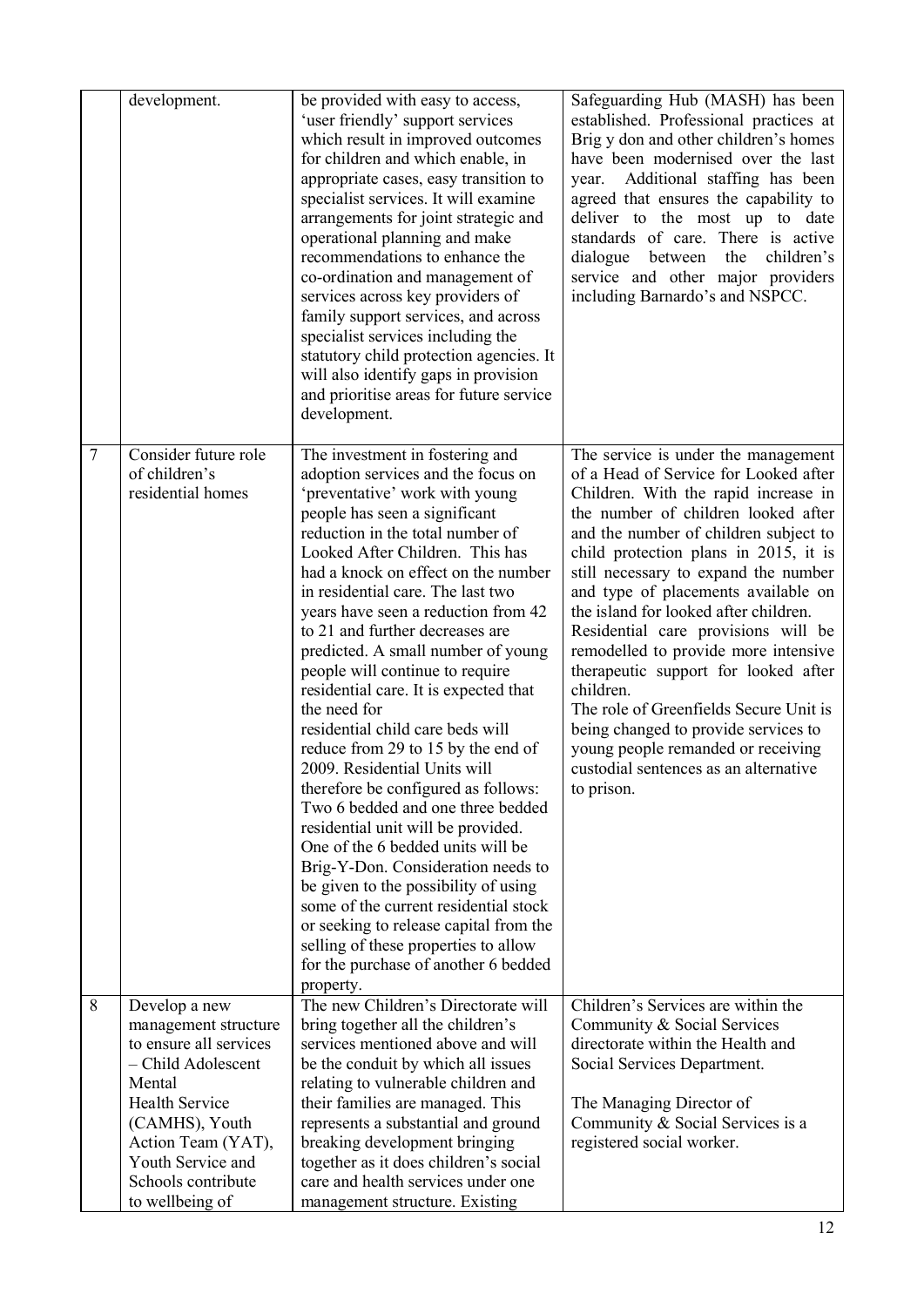|    | children and young<br>people                                                                                                                                                                                                           | resources will be re-configured and<br>re-aligned to create the necessary<br>senior management structure. A<br>Director of Social Work will join the<br>Corporate Directorate of H&SS to<br>work alongside the Medical Director<br>and Director of Nursing &<br>Governance                                                                                                                                                                                                                                                                                                                                                                                                                                                                                                                                                                                                                                                                                                                                                                                                                            |                                                                                                                                                                                                                                                                                                                                                                                                                                                                                                                                                                                                                                                                                                                                                                                                                                                                                                                                                                                                                                                              |
|----|----------------------------------------------------------------------------------------------------------------------------------------------------------------------------------------------------------------------------------------|-------------------------------------------------------------------------------------------------------------------------------------------------------------------------------------------------------------------------------------------------------------------------------------------------------------------------------------------------------------------------------------------------------------------------------------------------------------------------------------------------------------------------------------------------------------------------------------------------------------------------------------------------------------------------------------------------------------------------------------------------------------------------------------------------------------------------------------------------------------------------------------------------------------------------------------------------------------------------------------------------------------------------------------------------------------------------------------------------------|--------------------------------------------------------------------------------------------------------------------------------------------------------------------------------------------------------------------------------------------------------------------------------------------------------------------------------------------------------------------------------------------------------------------------------------------------------------------------------------------------------------------------------------------------------------------------------------------------------------------------------------------------------------------------------------------------------------------------------------------------------------------------------------------------------------------------------------------------------------------------------------------------------------------------------------------------------------------------------------------------------------------------------------------------------------|
| 9  | Develop whistle<br>blowing policy for all<br>staff                                                                                                                                                                                     | The policy has been re-written. A<br>suitable independent<br>person/organisation is being sought<br>to provide the assurance that all<br>concerns raised by those who work<br>for the States of<br>Jersey are tackled in an open, timely<br>and transparent way. The<br>Comptroller and Auditor<br>General, has indicated that he may<br>be prepared to be considered for this<br>role. Clear advice has been included<br>in the policy about how to handle<br>anonymous and 'off the record'<br>statements.                                                                                                                                                                                                                                                                                                                                                                                                                                                                                                                                                                                          | A whistle blowing policy is in place<br>across the States of Jersey.<br>Raising Concerns guidance is also<br>available to HSSD staff.                                                                                                                                                                                                                                                                                                                                                                                                                                                                                                                                                                                                                                                                                                                                                                                                                                                                                                                        |
| 10 | Develop a link<br>between the<br>Greenfields Secure<br>Unit and La Moye<br>Youth Offenders<br>Wing<br>with the Jersey Child<br><b>Protection Committee</b><br>to ensure that the<br>safeguarding<br>responsibilities are<br>maintained | The JCPC Procedures and Audit<br>Sub-Committee, working as<br>appropriate with the<br>Safeguarding Children Living Away<br>From Home Sub-Committee will be<br>asked to make recommendations to<br>the JCPC about safeguarding<br>procedures. Recommendations<br>regarding the development of<br>safeguarding arrangements for<br>looked after children and<br>those in the YOI will take account of<br>the following:<br>1) The need to establish a<br>complaints system which ensures<br>that the young people are confident<br>that there will be no adverse impact<br>on themselves if they make a<br>complaint.<br>2) The need to ensure that young<br>people living away from home have<br>access to independent advice and<br>advocacy when they require it.<br>3) The need to ensure that any<br>incidents of harm are reported to the<br>JCPC Serious Case Review Sub-<br>Committee so that appropriate action<br>can be taken where necessary. This<br>will<br>entail building on existing formal<br>arrangements for monitoring self-<br>harm and violent incidents between<br>young people | The Jersey Safeguarding Partnership<br>Board (JSPB) has replaced the former<br>Jersey Child Protection Committee.<br>The responsibilities of the JSPB in<br>respect of children are governed by a<br>"Memorandum of Understanding".<br>The objective of the JSPB is to co-<br>ordinate what is done by each person<br>or body represented on the Board for<br>the purposes of safeguarding and<br>promoting the welfare of children in<br>the<br>area<br>and<br>to<br>the<br>ensure<br>effectiveness of what is done by each<br>such person or body for those<br>purposes.<br>All services are included under this<br>remit and have representatives on the<br>Safeguarding Partnership Board.<br>As<br>stated<br>above<br>there<br>is<br>an<br>independent Visitors<br>for<br>Young<br>People Service in place.<br>There have been a number of Serious<br>Case Reviews under the governance<br>of the Safeguarding Partnership<br>Board. There is an actions 'tracker'<br>in place to ensure progress of<br>recommendations<br>and<br>necessary<br>actions. |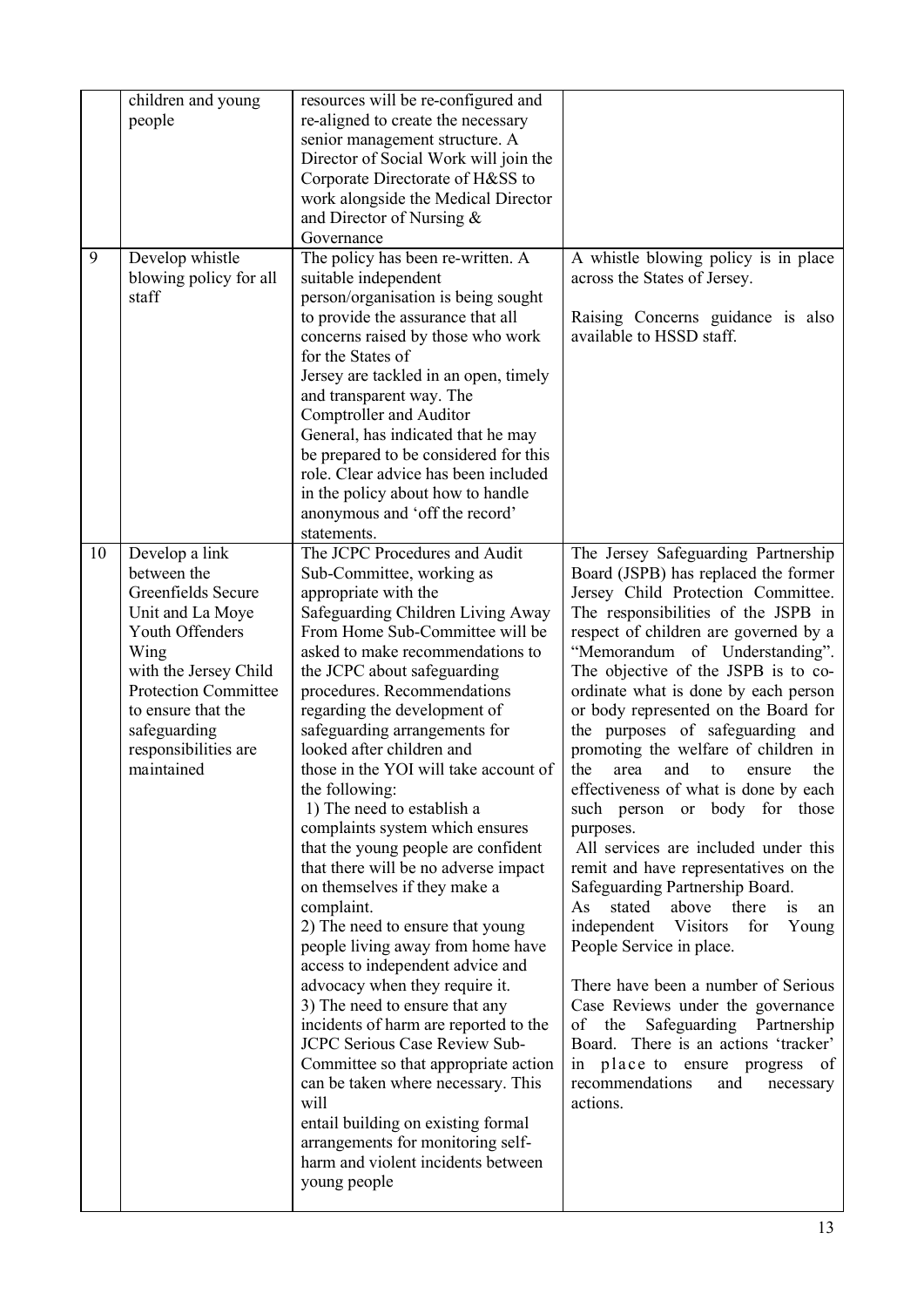| 11            | Replace the present<br><b>Emergency Duty</b><br>system which uses the<br>Police Service by one<br>which<br>uses 24 hour Health<br>and Social Services<br>availability | The system of calls coming through<br>the General Hospital needs to be<br>redesigned and consideration given<br>to whether this is more appropriately<br>delivered via the combined fire and<br>ambulance control room. This will<br>provide an effective 'filtering'<br>system whereby the staff ask some<br>very deliberate and careful questions<br>to confirm that the matter is an<br>'emergency' and that other options<br>for dealing with the presenting<br>situation have been adequately<br>explored, before it is forwarded to<br>the Duty Officer. | Out of hours support and an 'on call'<br>service is in place which supports<br>multi agency working.                                                                                                                                                                                                                                                             |
|---------------|-----------------------------------------------------------------------------------------------------------------------------------------------------------------------|----------------------------------------------------------------------------------------------------------------------------------------------------------------------------------------------------------------------------------------------------------------------------------------------------------------------------------------------------------------------------------------------------------------------------------------------------------------------------------------------------------------------------------------------------------------|------------------------------------------------------------------------------------------------------------------------------------------------------------------------------------------------------------------------------------------------------------------------------------------------------------------------------------------------------------------|
| $\mathbf{A}$  | Develop individual<br>Training Plans for<br>members of staff                                                                                                          | It is proposed that the training<br>officer function currently under the<br>Children's Executive will be brought<br>together with a new 'Training Co-<br>ordinator' post. This will capitalise<br>upon the joint expertise to develop a<br>'training unit' which will lead on<br>delivering individual plans in a co-<br>ordinated manner by liaising with<br>team/unit managers in the respective<br>areas.                                                                                                                                                   | Supervision arrangements have been<br>strengthened with all staff in receipt<br>of regular supervision. Annual<br>appraisals are completed. Training<br>plans are collated into a training needs<br>assessment which is used by senior<br>managers to ensure the workforce is<br>skilled to meet service objectives.                                             |
| $\bf{B}$      | Develop a Court<br><b>Advisory Service</b><br>similar to CAFCASS<br>in the UK                                                                                         | The proposal is for the creation of<br>the Jersey Court Advisory Service. It<br>is recommended<br>that the Probation Board would be<br>the appropriate responsible body to<br>monitor the work of the service, at<br>least through its initial phases of<br>separation from the existing<br>structures and development as a<br>stand-alone service.                                                                                                                                                                                                            | A Jersey Court Advisory Service has<br>been established under the auspices of<br>the Probation Service.                                                                                                                                                                                                                                                          |
| $\mathcal{C}$ | Lord Laming<br>Compliance - Case<br>management                                                                                                                        | <b>Ensure that Social Worker caseload</b><br>size and complexity is monitored,<br>evaluated and where necessary<br>reduced so that staff are effectively<br>supported in discharging their<br>responsibilities under the Children<br>(Jersey) Law 2002. To set a target<br>reduction in caseload size to 12 child<br>protection and looked after and<br>accommodated children per Children<br>and Families social<br>worker and ensure sufficient legal<br>advice is available to enable Social<br>Workers to effectively<br>discharge their duties            | Caseloads are routinely monitored. It<br>is recognised that caseloads have been<br>high in children's services and this is<br>one of the areas that will be addressed<br>with the additional resource agreed in<br>the MTFP 2. Resources have been<br>provided to ensure that safeguarding<br>standards and effective child care<br>practices can be maintained. |

# **4.3 DEPUTY G.P. SOUTHERN OF ST. HELIER OF THE MINISTER FOR SOCIAL SECURITY REGARDING DOMESTIC CARE AGENCIES:**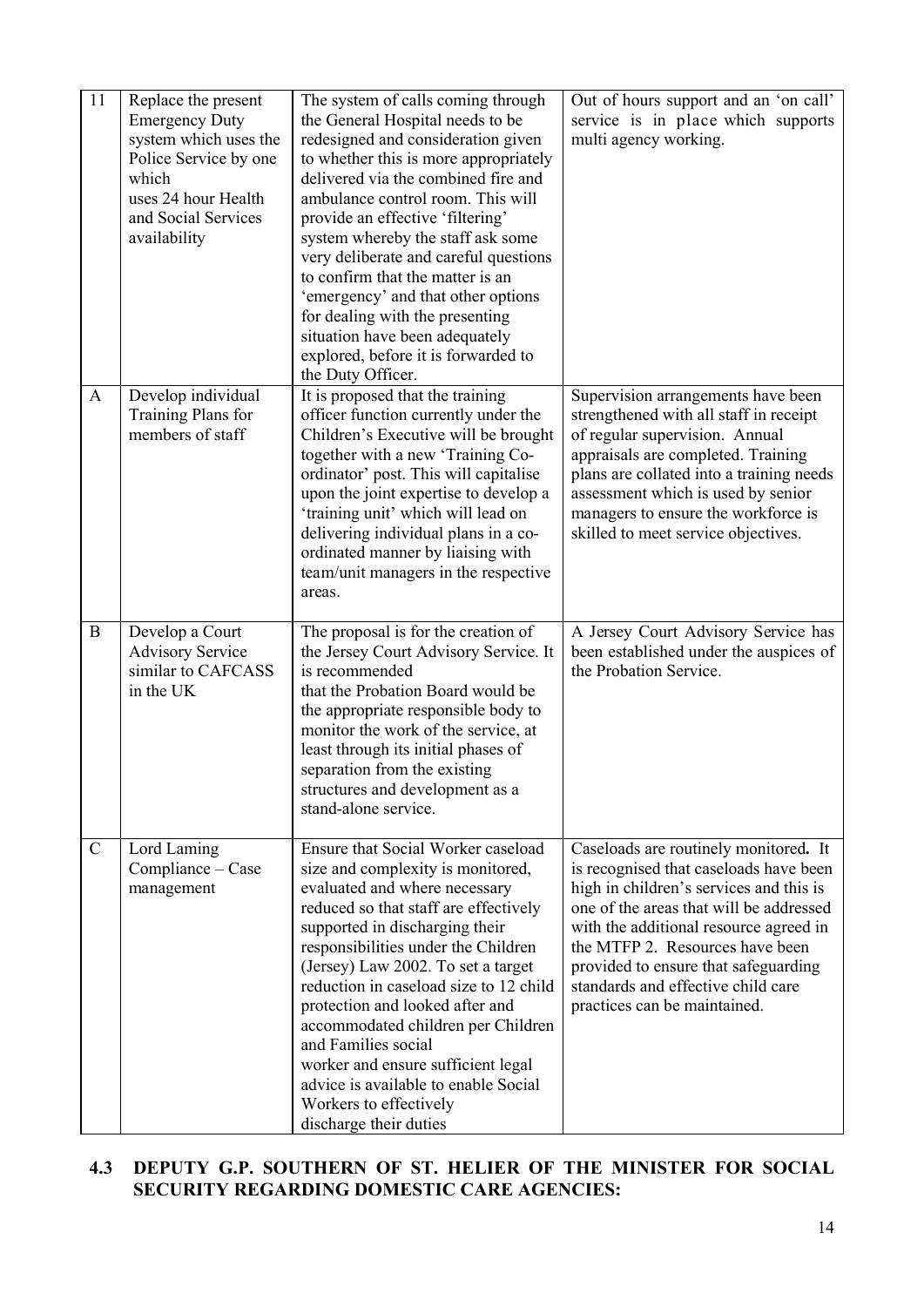### **Question**

Will the Minister advise who is responsible for the means by which domestic care agencies tender for the delivery of care and outline what safeguards, if any, are in place to ensure that agencies do not reduce the terms and conditions for their employees in order to ensure low bids?

In the context of ensuring that the terms and conditions for domestic agency workers meet the protective measures laid out in employment law, will the Minister –

(a) inform members of the extent of the protection;

(b) state the number of inspections conducted by the department's compliance section on domestic care agencies over the past year;

(c) agree to investigate the employment practices of agencies in cases where:

(i) only contact time with clients counts as time in work;

(ii) no payment/compensation is made for travel time or use of employee vehicle (petrol/insurance/service) costs;

and outline the extent to which these terms lead to rates of hourly pay falling below the statutory minimum.

Could the Minister also advise whether the use of zero hours contacts for such employees is considered appropriate, and, if not, state whether consideration will be given to introducing regulation to eliminate such practices?

#### **Answer**

In the great majority of cases, individuals are responsible for contracting with domestic care agencies for the delivery of their own care. In July 2014, in parallel to the introduction of the Long Term Care (LTC) Scheme, the Health and Social Services Department (HSS) developed the Approved Provider Framework (APF) for home care and outreach short break services. Any client who receives funding from HSS or LTC may only choose from the list of Approved Providers to deliver their care or support needs.

To establish the APF, interested providers were required to complete a rigorous application process, demonstrating adherence to quality standards and processes. In 2014, 18 providers were fully approved, 3 were provisionally approved and 2 were not approved due to concerns surrounding safety and quality. Since then, other providers have developed their standards of quality and safety and 22 providers are currently included on the APF.

The Minister for Health and Social Services has confirmed that, during 2015, all approved providers were subject to an assessment inspection by the Quality Assurance Officer. Providers are required to implement an individualised action plan to maintain their approved status. Subsequent inspections and visits were carried out by the Quality Assurance Officer to monitor the completion of actions. Providers will continue to be subject to 2 inspections per year, with additional inspections if concerns are raised.

Where a person is employed to work for a domestic care agency, the protection of the Employment (Jersey) Law 2003 will apply in the same way that it does for any other employee in Jersey.

Social Security enforcement officers conducted six inspections of care agencies during 2015. Officers undertake both pro-active and re-active surveys across all employer types. If an employee has concerns, officers will conduct a visit and will ensure that any particular questions are addressed. In a routine survey, officers will ensure that the minimum wage is being paid and that terms and conditions of employment are inspected. Officers are aware of agency carers being paid on a shift basis, rather than on a 'per client' basis. No further information is available based on those investigations and there are no recorded instances of the circumstances that are envisaged by this question in 2015.

The Jersey Advisory and Conciliation Service (JACS) provides an independent and publicly funded service, that is well used by employers and employees alike, to obtain confidential advice and guidance on their employment rights and obligations. JACS can provide advice as to whether zero-hours contracts are appropriate for domestic care work which will depend on the specific circumstances in any case; in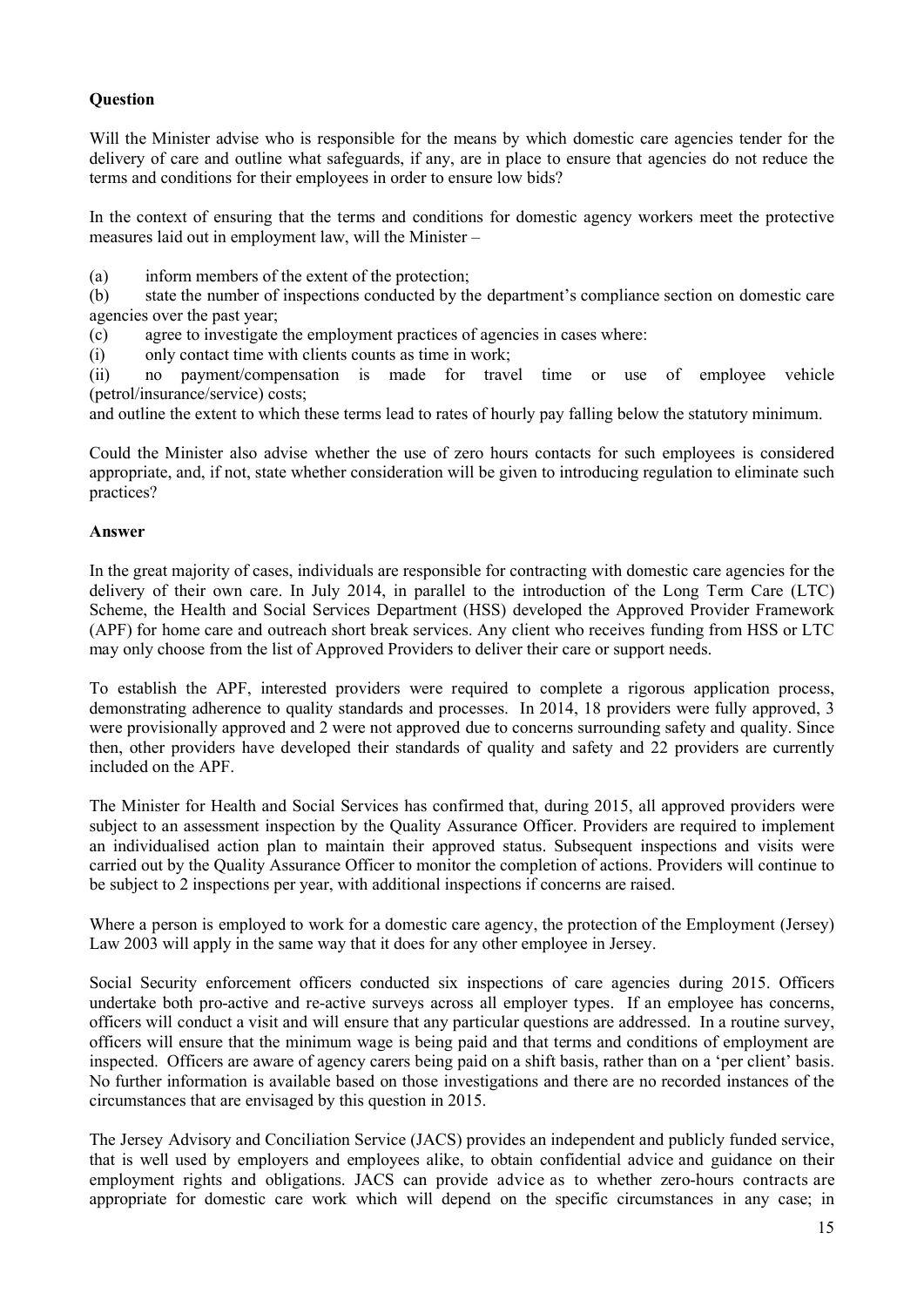particular, the care or nursing requirements of the client. Of the 9,469 client queries received by JACS during 2015, no client queries or complaints were received relating to the issues raised in this question.

If the Deputy is aware of individual cases where employees are not receiving the correct minimum wage or their other entitlements under the Employment Law, he should advise the affected individuals to seek advice from the Jersey Advisory and Conciliation Service, or to contact the Social Security Department.

#### **4.4 DEPUTY J. M. MAÇON OF ST. SAVIOUR OF THE CHAIRMAN OF THE COMITÉ DES CONNÉTABLES REGARDING ONLINE VOTER REGISTRATION: Question**

Will the Chairman advise whether Islanders will be able to register to vote online and explain why this has not yet been implemented and what actions, if any, the Comité des Connétables will be taking to ensure online registration is available before the next general election in 2018?

#### **Answer**

The States approved, on 6 November 2013, the proposition of the Privileges and Procedures Committee **Public Elections: amendments to legislation and administration P.110/2013** which included –

(A) amendments be made to the Public Elections (Jersey) Law 2002 and to the practical procedures relating to the organisation of elections to provide that –

(c) online electoral registration be introduced as soon as practicable;

Although the proposition did not specifically direct who should take forward this change, where changes to the law were required (as is required to provide for online registration) these have been dealt with by the Privileges and Procedures Committee.

The Comité will assist the Privileges and Procedures Committee with the drafting of necessary amendments to the Public Elections (Jersey) Law 2005 to attempt to ensure online registration is available before the next general election in 2018.

#### **4.5 DEPUTY J.M. MAÇON OF ST. SAVIOUR OF THE CHIEF MINISTER REGARDING POTASSIUM IODIDE TABLETS: Question**

What consideration, if any, has been given to issuing the population of Jersey with potassium iodide tablets in case of an emergency situation arising at the Flamanville plant in France, which could make Islanders more vulnerable to thyroid gland problems?

#### **Answer**

In 2007 the Emergency Planning Office commissioned the Radiation Protection Division of the UK Health Protection Agency to assess the potential radiological consequences for the population of Jersey from postulated accidental releases from the nuclear waste reprocessing plant at La Hague and the proposed pressurised water reactor at Flamanville. It found that to have any effect on Jersey not only would the incident need to be the size and scale of Chernobyl there would also need to be particular meteorological conditions e.g. the wind travelling towards Jersey. The estimated probability of a major incident at Flamanville having an impact on Jersey was assessed as one in every 34 million years.

The decision not to obtain iodine for the general population was based not only on this very low risk, but also on the fact that Jersey is much further away (40km) from the Flamanville site than the 10km distribution area within which protective (prophylactic) iodine would be recommended.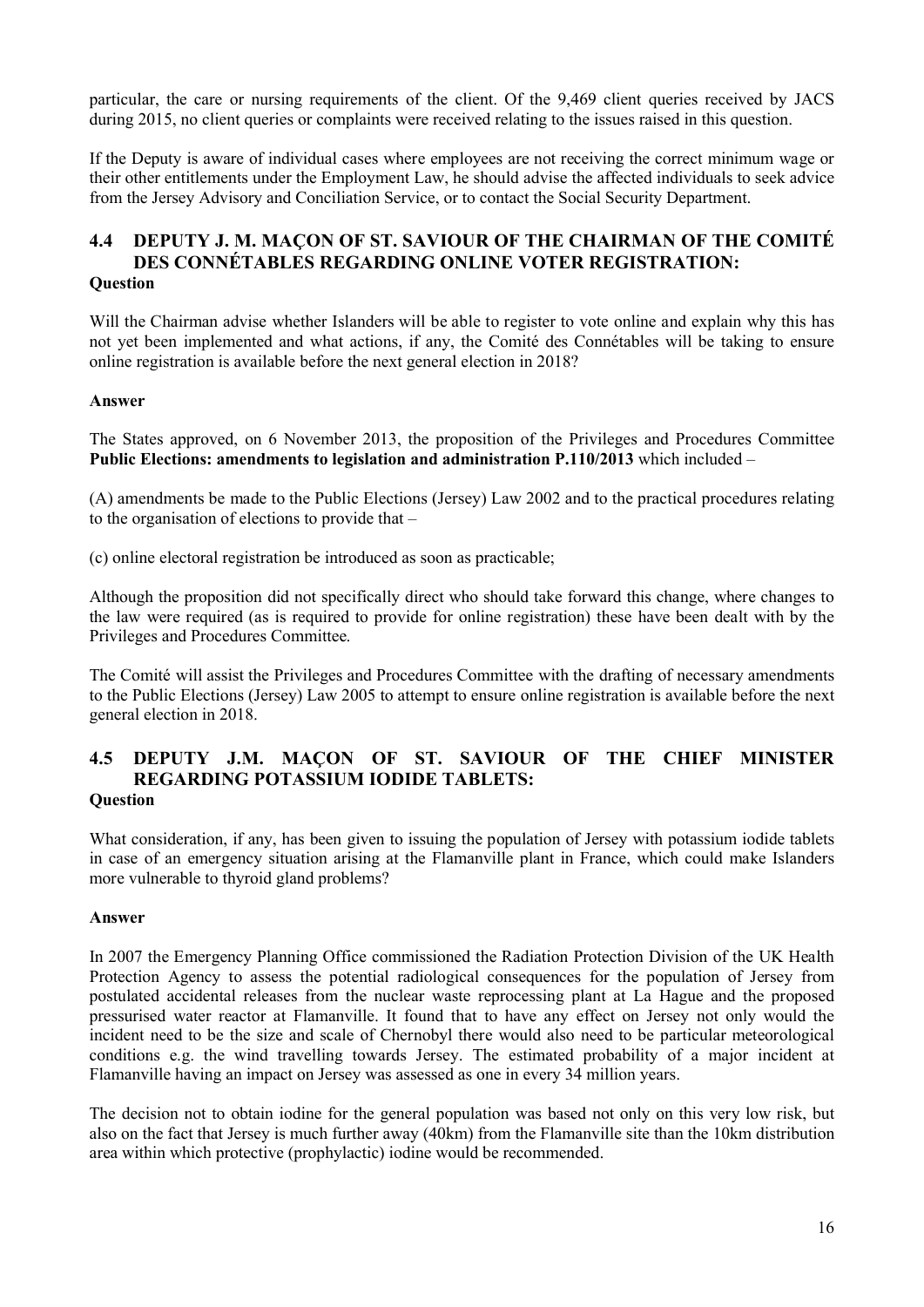Even if Jersey were within the 10km iodine distribution area, the use of iodine prophylaxis in the event of a nuclear release is complicated. Iodine only protects the thyroid gland against the effects of radioactive iodine, which is only one of many isotopes that would be released in the event of a nuclear power station incident. Also, prophylactic iodine products last a maximum of 4 years which would make regular replacement of stock for an entire population very expensive.

Finally, these products can cause health problems in some individuals, so should only be used when absolutely necessary.

A similar decision not to issue iodine to the general population was taken in the other Channel Islands.

### **4.6 DEPUTY J. A. HILTON OF ST. HELIER OF THE CHIEF MINISTER REGARDING RECOMMENDATIONS MADE BY THE SAFEGUARDING BOARD: Question**

Further to the briefing given by the Safeguarding Board in relation to its report entitled 'Thematic Serious Case Review of Child Sexual Abuse October 2015' which contained 31 recommendations relating to interagency work and the avoidance of repetitive single agency plans to 'form a platform of good practice upon which further improvements can flow', can the Minster give Members a written update on each of the 31 recommendations clearly outlining progress made and, in instances where progress has not been made, the reasons why, who was involved in the decision not to implement the recommendation and when that decision was made?

### **Answer**

The Safeguarding Partnership Board (SPB) monitors the delivery of all recommendations made as a result of Serious Case Reviews (SCR), including target time-frames for completion and lead agencies, through its SCR sub group. The Children and Vulnerable Adults Policy Group works in partnership with the SPB to oversee and monitor the delivery of any recommendations.

The progress made on implementing all the 31 recommendations made in the Child Sexual Abuse Thematic review will be provided to States Members at the next States Sitting on the 2nd February, 2016.

# **4.7 DEPUTY J.M. MAÇON OF ST. SAVIOUR OF THE MINISTER FOR INFRASTRUCTURE REGARDING PEDESTRIAN CROSSINGS AND BUS STOPS: Question**

Would the Minister provide a list of the priority pedestrian crossings and bus stops to be created over the next 5 years and, in doing so, will he confirm that a pedestrian crossing at Bagatelle Road and bus stops on Bagot and Longueville Roads will be implemented within this time frame and, if not, why not?

### **Answer**

The Department has a substantial programme of road safety and sustainable transport proposals at various stages of development. All schemes are funding dependent and most require further design, development and consultation before firm proposals can be published. For those reasons it is not possible to publish a 5 year plan. Proposed new pedestrian crossing facilities that are anticipated within the next 12 months are listed below.

| Location                           | <b>Status</b>                                                                                   |
|------------------------------------|-------------------------------------------------------------------------------------------------|
| Bath                               | street/Beresford Street   Implementation programmed for first quarter 2016.                     |
| junction 2 Zebra Crossings         |                                                                                                 |
|                                    | Dumaresq Street by York street -   Implementation programmed for first quarter 2016 (subject to |
| zebra crossing                     | resolving potential conflict with building works at Premier Inn site).                          |
| Wellington Hill/St                 | Scheme being finalised, programmed for implementation in school                                 |
| Saviours Road raised table/traffic | summer holidays 2016.                                                                           |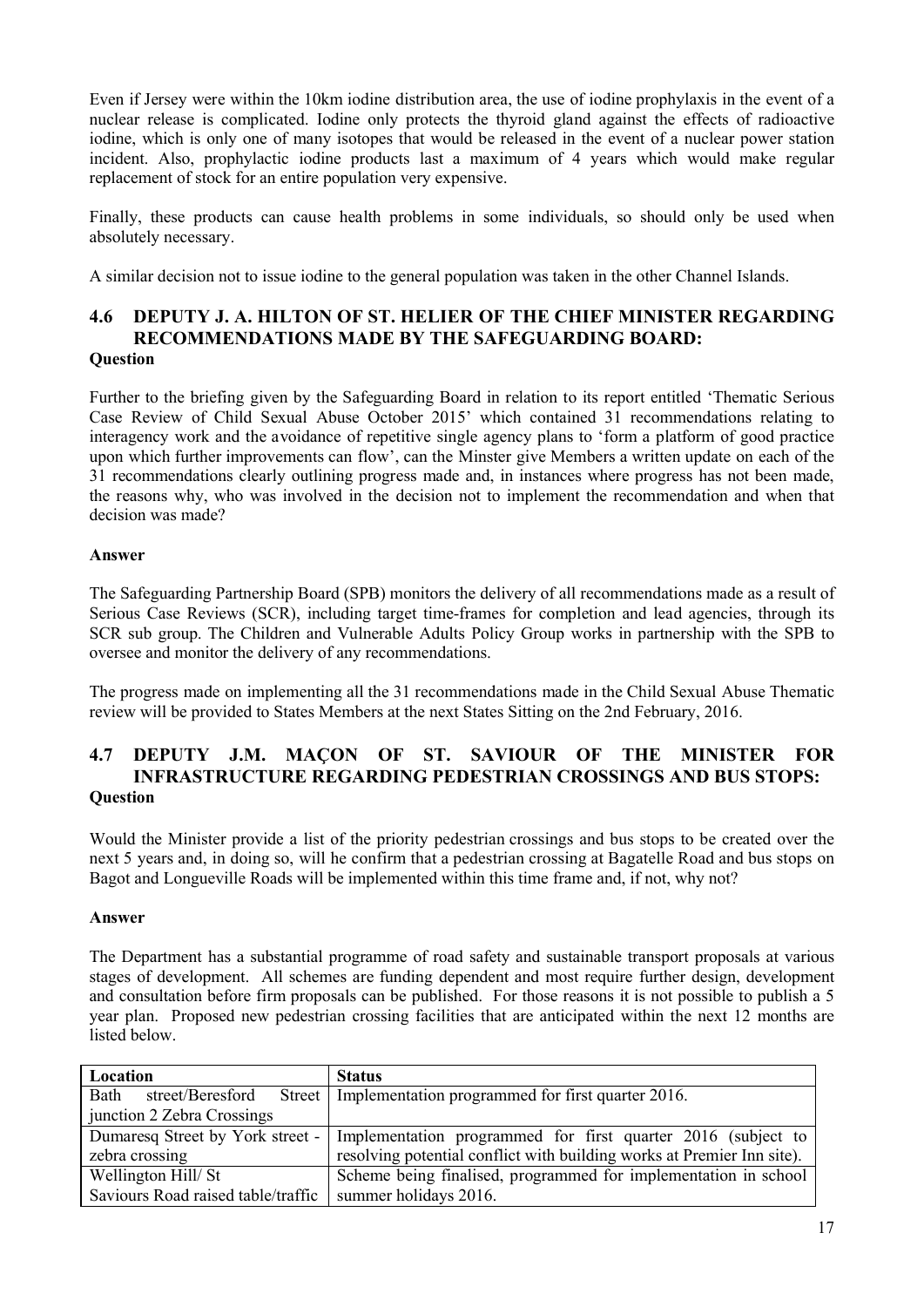| calmed junction                 |                                                                                             |  |  |  |
|---------------------------------|---------------------------------------------------------------------------------------------|--|--|--|
|                                 | Green Street by Snow Hill Planning requirement in connection with the States police Station |  |  |  |
| pedestrian crossing             | development. Scheme being finalised for implementation by end of                            |  |  |  |
|                                 | 2016. Assessment underway.                                                                  |  |  |  |
| Seaton Place (near Payn Street) | In principle scheme developed, Parish by-road therefore                                     |  |  |  |
| Zebra crossing                  | responsibility of Parish to implement.                                                      |  |  |  |

The Department has developed a St Saviour's Schools Action Plan in conjunction with the Education Department. This sets a framework for future road safety improvements in that area, which we will work with the Parish to deliver. It includes proposals for pedestrian safety measures on Bagatelle Road, Bagatelle Lane, St Saviours Hill, Wellington Hill, Chasse Brunet, and Claremont Road. Works were completed on Wellington Hill at the entrance to Beaulieu School in the summer 2015. The next scheme for that area, as listed above, will be at the junction of Wellington Hill and St Saviour's Road. Further work in the St Saviour's schools area will be funding dependent and will be subject to prioritisation.

The Deputy has confirmed that the reference to bus stops does in fact mean bus shelters. The Department has a very active programme of bus shelter installations and has installed 47 since 2010, including 12 in 2015. The future programme of bus shelters is dependent on continued funding. We have allocated £45,000 from a recent sale of number plates to cover the next tranche of bus shelter installations which are listed below. A consultation will be carried out on these sites shortly. Planning obligations from major housing developments also provide a funding stream for shelters.

A second list of potential sites is also provided below. These will be delivered subject to availability of funding, consultation and the overcoming of design problems. The design issues are significant in that many of our pavements are too narrow to accommodate a bus shelter and various accommodation works or land acquisitions are therefore necessary to enable a shelter to be installed. Sites are prioritised on usage but implementation is influenced by these design issues and the practicality of implementation. As a consequence there are no bus shelters currently programmed on either Bagot Road or Longueville Road but the Department continuously reviews its programme and the Department's officers would be happy to meet Deputy Macon to discuss the options in more detail.

| <b>2016 Proposed Bus Shelter Installations</b> |
|------------------------------------------------|
| Croix au Lions, St Peter                       |
| Dicq Slipway, St Clement                       |
| Grève D'Azette (Kingsley Ave) St Clement       |
| St Catherine's Breakwater, St Martin           |
| Apple Cottage, Rozel Bay, St Martin            |
| Grassett Park (New Era) St Saviour             |

|                                    | 2016 Potential                            | 2 <sup>nd</sup> | tranche Bus |  | <b>Shelter</b> |
|------------------------------------|-------------------------------------------|-----------------|-------------|--|----------------|
| installations                      |                                           |                 |             |  |                |
|                                    | Durrell, Trinity                          |                 |             |  |                |
|                                    | St Brelade's Bay, St Brelade              |                 |             |  |                |
| Red Houses (Northbound) St Brelade |                                           |                 |             |  |                |
|                                    | Bradford Avenue, Rue de Genet, St Brelade |                 |             |  |                |
|                                    | Beaumont JEC substation, St Peter         |                 |             |  |                |
|                                    | Marett Rd Havre des Pas, St Helier        |                 |             |  |                |

# **4.8 DEPUTY G.P. SOUTHERN OF ST. HELIER OF THE MINISTER FOR SOCIAL SECURITY REGARDING THE INCOME SUPPORT PENSION INCOME DISREGARD:**

**Question**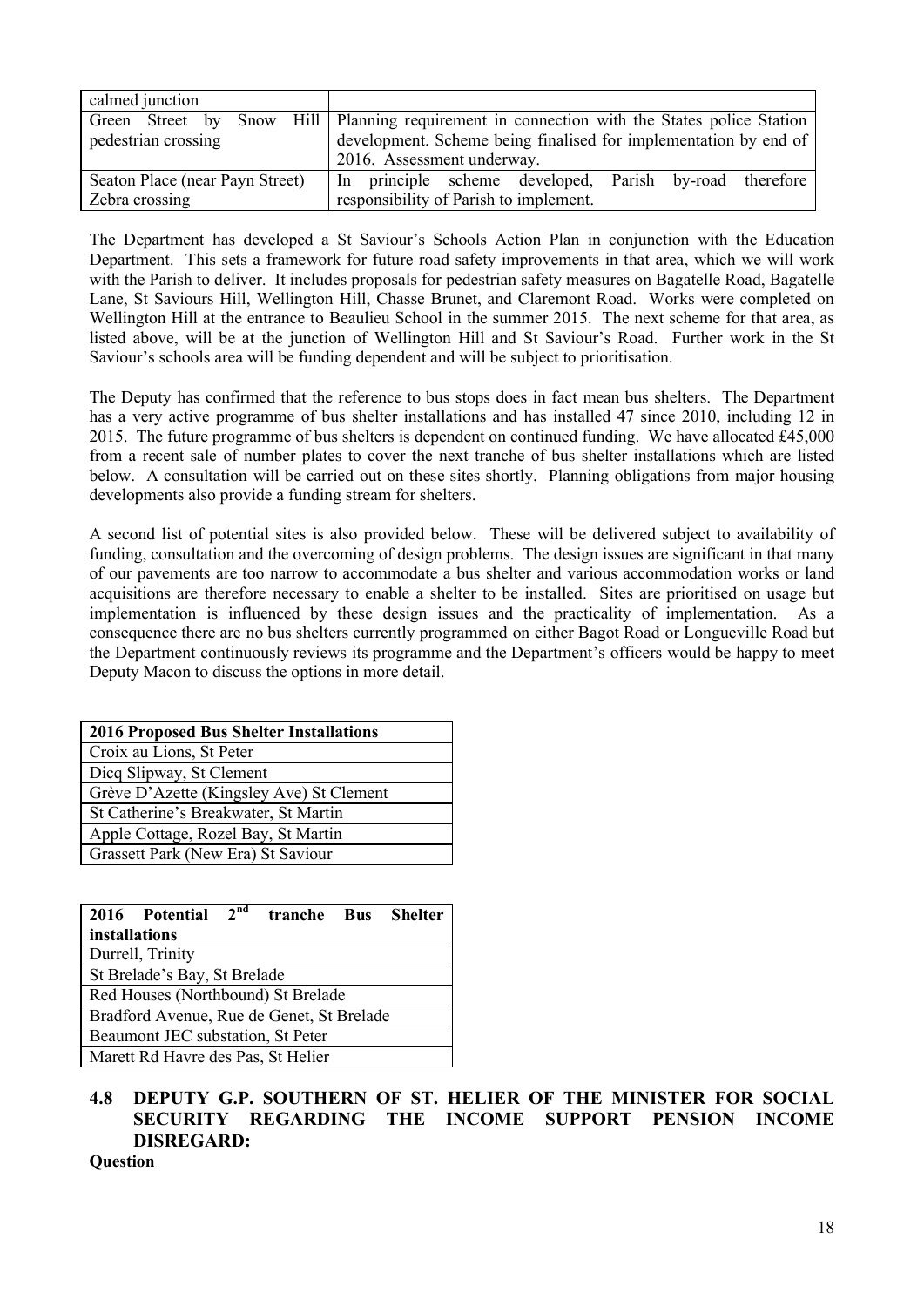Does the Minister consider that the table below illustrates the impact of her replacement of a fixed disregard with a 23 percent disregard for pension income for those newly claiming Income Support (IS) in 2016 on disposable income after housing costs for a single pensioner?

|                                    | £    | £     | £     | £          | £               |
|------------------------------------|------|-------|-------|------------|-----------------|
| Weekly pension income              | 60   | 90    | 120   | 150        | <b>Full 200</b> |
| Income Support adult and household | 145  | 145   | 145   | 145        | 145             |
| Old fixed disregard                | 55   | 55    | 55    | 55         | 55              |
| Less regarded income               | $-5$ | $-35$ | $-65$ | $-95$      | $-145$          |
| Net disposable income              | 200  | 200   | 200   | <b>200</b> | 200             |

| New 23% disregard     | 14    | 21    | 28    | 35     | 46     |
|-----------------------|-------|-------|-------|--------|--------|
| Less regarded income  | $-46$ | $-69$ | $-92$ | $-115$ | $-154$ |
| New disposable income | 159   | 166   | 173   | 180    | 191    |

If so, does she accept that this change, designed to encourage workers to adopt secondary/occupational pensions, heavily penalises those dependent on a States pension and IS, taking them below the relative low income threshold of £200 and, if so, how does she justify this change?

Will she inform members what proportion of pensioners are dependent on a States pension only and how many have a second/occupational pension?

Will she further state what measures, if any, are in place/under consideration to encourage employers to set up occupational pension schemes?

### **Answer**

Changing the calculation of the pension income disregard has not affected any pensioner households who are claiming income support at the end of 2015. The change is in respect of new claims and working age people who will reach pension age in 2016 or later.

This change was one of the measures taken to achieve a £10 million reduction in the 2019 benefit budget. This is equivalent to holding the benefit budget roughly steady over the Medium Term Financial Plan 2016- 2019. This measure allows investments to be made in key areas such as meeting the increasing health care needs of an ageing population.

All of the benefit measures were carefully assessed against three objectives:

### *Promote financial independence*

- *Improve the targeting of benefits*
- *Minimise the impact on individuals*

Promoting financial independence includes encouraging workers to save towards a pension for their old age. The new pension income rule means that a working age person who has made more provision for pension income in old age (for example, by paying into a pension scheme) will have a higher household income if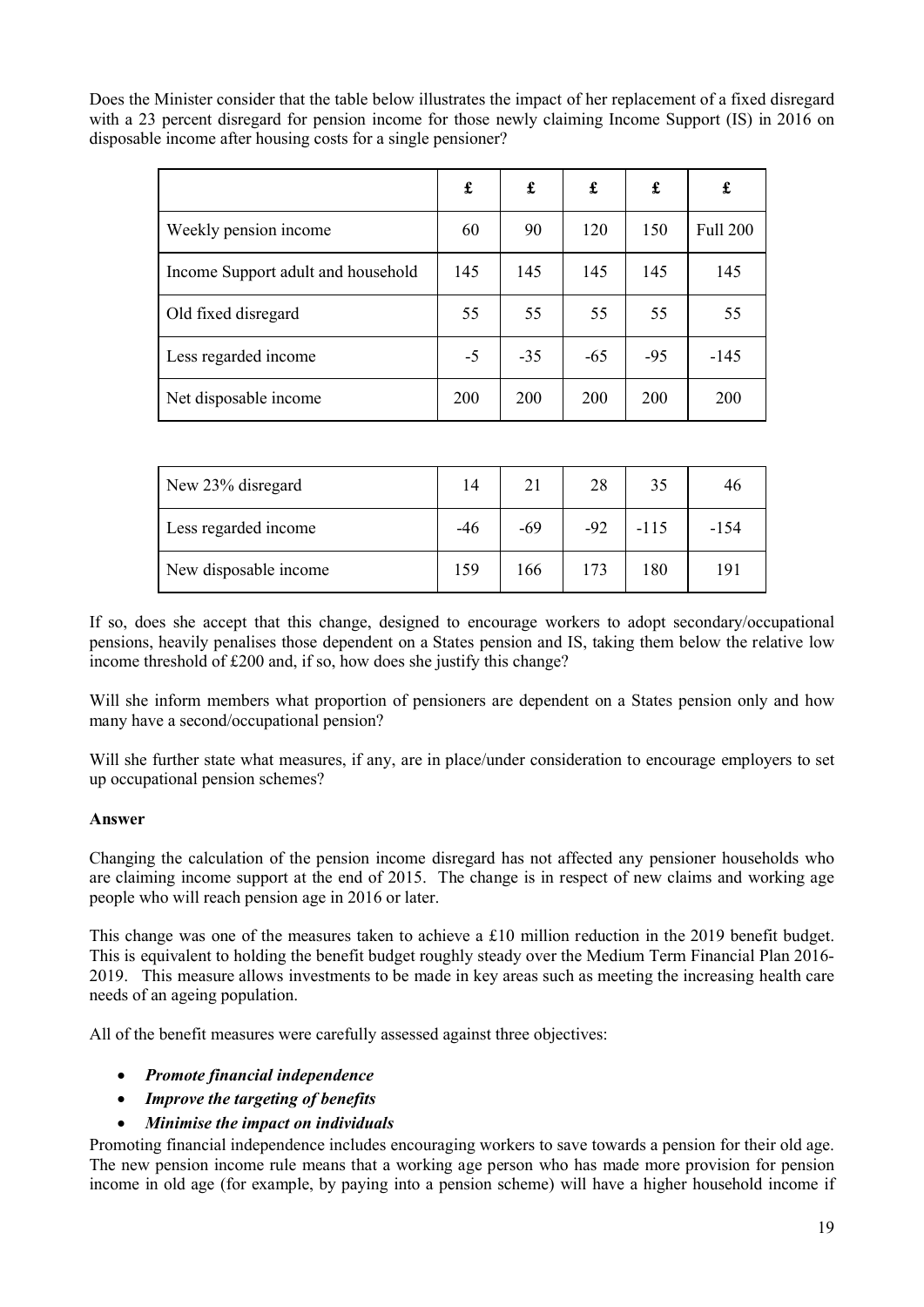they should reach pension age and need to claim Income Support, compared to someone who has made less provision.

With the previous rule, if someone expected to claim Income Support in old age, there was no incentive for that person to maximise their pension income. The total income, including benefit, was the same for a household claiming Income Support whether it had a small amount of pension income, or a large amount of pension income.

This change will create a fairer Income Support system in future, where households that have provided for their old age will be better off compared to those that have not.

This extract from the first table shows that the previous rule for pension income did not provide any incentive to do this. Household income, including income support, was the same for somebody who did and somebody who did not provide for pension income in later life:

**Table 1: Previous rule for a single pensioner household eligible for income support with pension income only**

| <b>Previous rule</b>                           |     | d.  |     |     |     |     |
|------------------------------------------------|-----|-----|-----|-----|-----|-----|
| Weekly pension income                          | 60  | 90  | 120 | 150 | 200 | 300 |
| Net disposable income<br>(after housing costs) | 200 | 200 | 200 | 200 | 200 | 200 |

The extra column confirms this point. A pensioner who had made provision for their own old age and had their own pension income of £300 per week but still required some assistance from Income support also had a net disposable income of £200 under the old rules, and was no better off than the pensioner who had not contributed regularly to a pension scheme and only received a pension income of say £100 per week. Although the examples in the table include pension incomes of the range £60 and £90 per week, it should be noted that there are very few pensioners receiving income support who have pension incomes at this low level.

The second table shows that the new rule does provide an incentive for working age people to provide for a higher pension income in later life. Net household income now increases as pension income increases.

**Table 2: New rule for a single pensioner household eligible for income support with pension income only**

| New rule                                             |     |     |               |     |     |     |
|------------------------------------------------------|-----|-----|---------------|-----|-----|-----|
| Weekly pension income                                | 60  | 90  | 120           | 150 | 200 | 300 |
| disposable<br>Net<br>income<br>(after housing costs) | 159 | 166 | $\mathcal{L}$ | 180 | 191 | 214 |

At the end of 2015, only 8% of single pensioner households have pension income of up to £100 a week, whereas 32% of single pensioner households have pension incomes of £200 per week or more.

At the end of 2015, 31% of all income support pensioner claims which include a States of Jersey pension, do not include any other pension income or earnings. The remaining 69% have two or more income sources.

Information previously published indicates that the average total income of all pensioner households claiming income support was £218 per week at the end of 2014 and they received, on average, an extra £176 per week in income support.

Based on recent trends, roughly 200 people will start to receive the new pension disregard in 2016.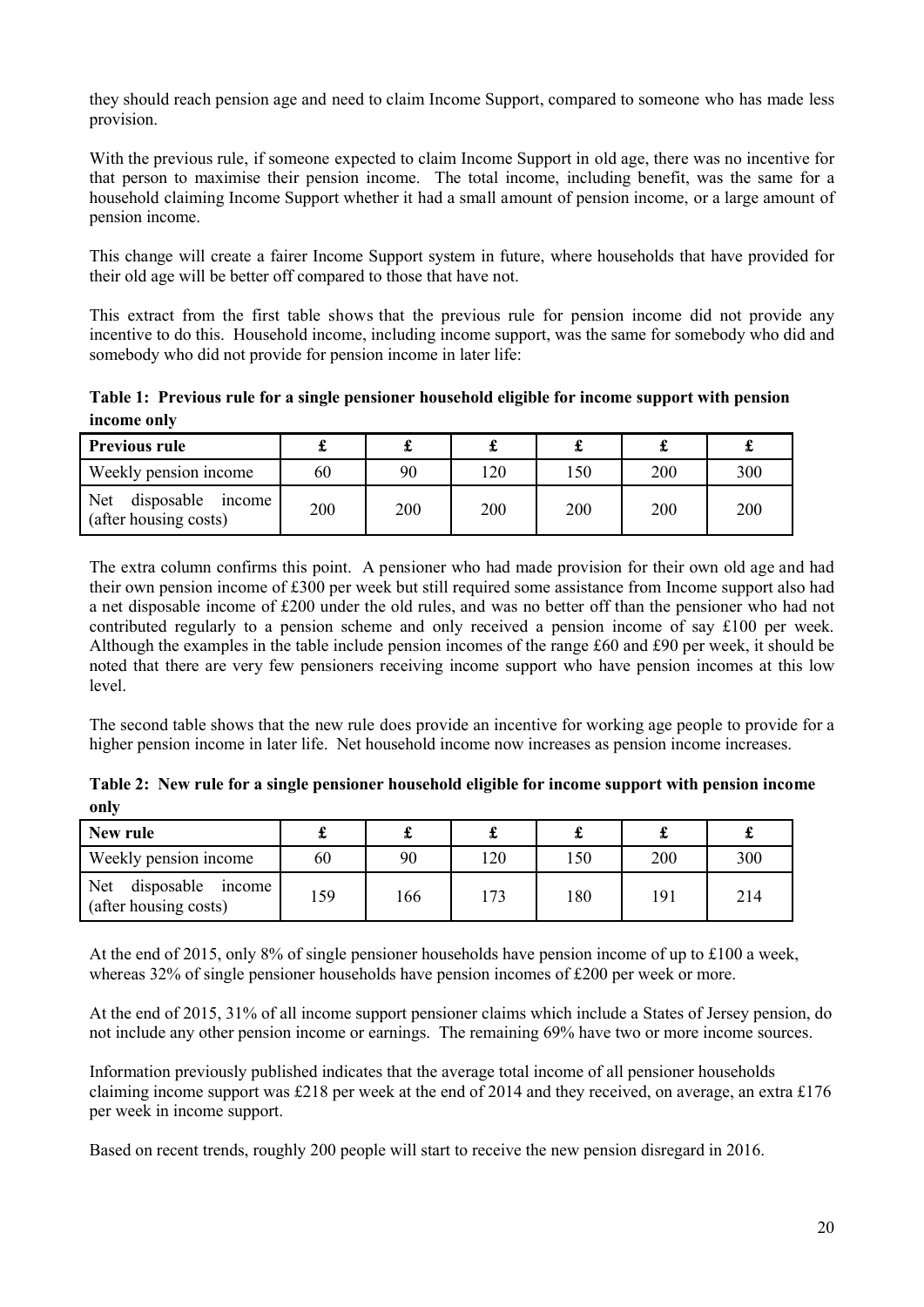It should be noted that 'relative low income' describes a household that has a relatively low income compared to the "average" household, by Jersey's standards. It does not indicate an income level below which it is necessary to maintain a certain standard of living for that household type. It does not take into account spending patterns which will vary between household types.

A commitment has already been made in the Medium Term Financial Plan to encourage workers to make better provision for old age. Page 129 confirms:

*During the course of this MTFP, the Social Security Department will also work with the Treasury and Resources Department to promote financial independence in old age, and to encourage a higher proportion of workers to take up occupational pensions. For example, this could be achieved through changes in income tax or benefit rules, as well as the promotion of work-based pension schemes aimed at lower earners.*

### **4.9 DEPUTY J.A. HILTON OF ST. HELIER OF THE MINISTER FOR HEALTH AND SOCIAL SERVICES REGARDING THE REPORT OF THE COMPTROLLER AND AUDITOR GENERAL INTO COMMUNITY AND SOCIAL SERVICES: Question**

Further to the publication of the Comptroller and Auditor General's report concerning a review of Community and Social Services, can the Minister advise which, if any, of the 14 recommendations contained within the report will be implemented in full and in what timescale and, if not, why not?

#### **Answer**

The Comptroller and Auditor General's Report on Community and Social Services was published on 10 December 2015. The report has 15 recommendations.

The Public Accounts Committee has asked the Chief Executive of the Health and Social Services Department for a formal response to the CAG's report by 1 February 2016, confirming:

- a) The extent to which the recommendations made in the report are accepted by the Health and Social Services Department
- b) Clarification, if relevant as to why any of the recommendations may not have been accepted
- c) The action that is being or has been taken to implement the accepted recommendations

Once the Department has submitted its formal response to PAC, it should then be in a position to share this information with the Deputy.

#### **4.10 DEPUTY J.A. HILTON OF ST. HELIER OF THE MINISTER FOR HEALTH AND SOCIAL SERVICES REGARDING CHILDREN IN CARE: Question**

How many children are currently in the care of the Children's Service?

How many children are being cared for within residential settings here and in the UK and, how many are currently in foster care?

What is the cost of placing children in residential settings in the UK?

Of the children in foster care, how many are in kinship foster care?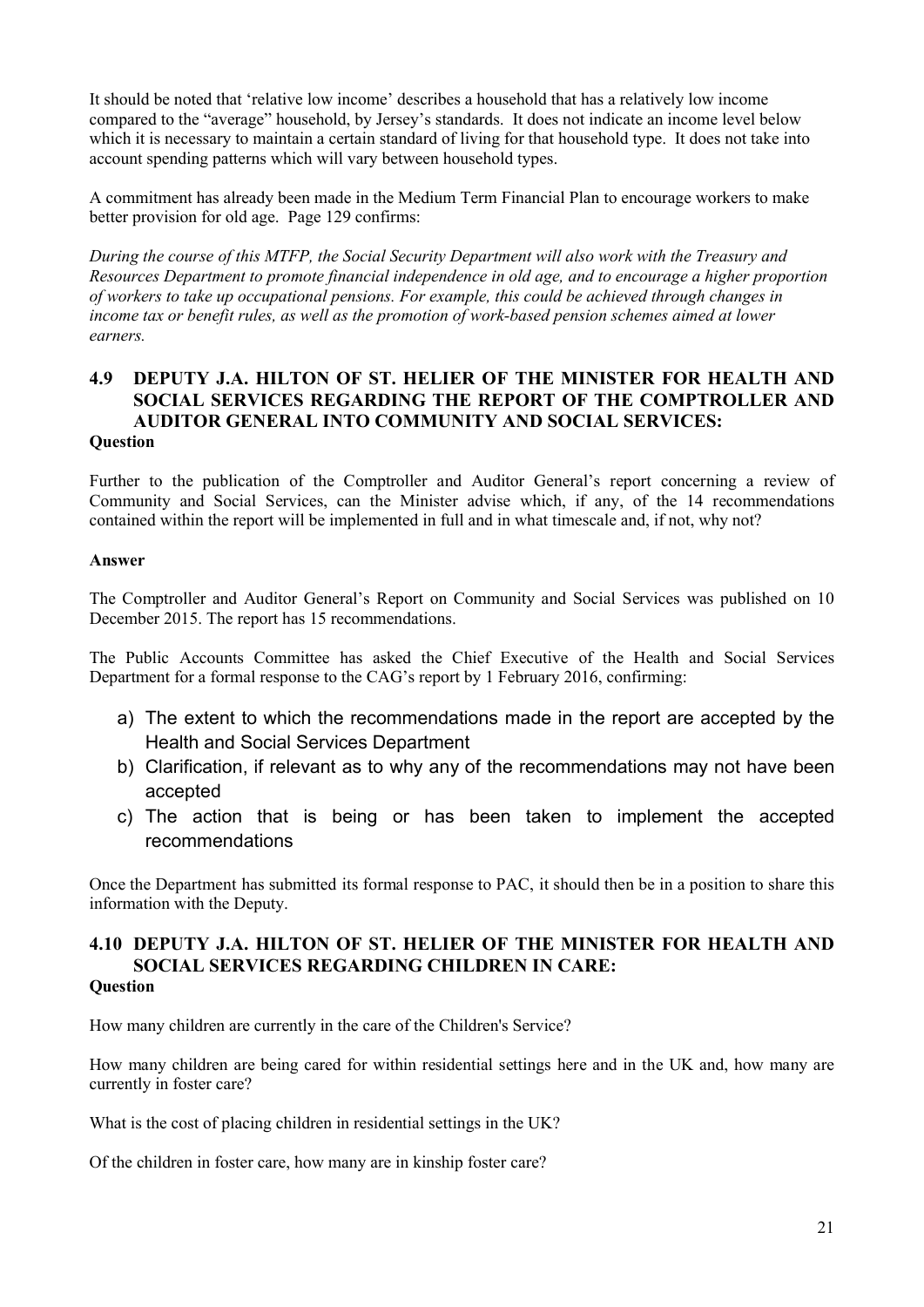How many foster carers are registered with the Department and of those, how many are specialist foster carers?

How many foster placements have broken down during the past year and what were the main reasons for them doing so?

How many recruitment drives for foster carers and potential adopters have taken place during the past two years and, how many new fosters carers were recruited and lost during this period of time?

Currently what premises are being used as residential settings, how many beds do they provide and for what age group do they cater?

#### **Answer**

#### *How many children are currently in the care of the Children's Service?*

100

*How many children are being cared for within residential settings here and in the UK and, how many are currently in foster care?* 

> Within Residential settings here – 22 In the UK  $-9$ In Foster care – 51

#### *What is the cost of placing children in residential settings in the UK?*

 Costs vary in accordance with Individual placement plans. The current range varies between £76,000 per child per year up to £247,000 per child per year.

#### *Of the children in foster care, how many are in kinship foster care?*

19

*How many foster carers are registered with the Department and of those, how many are specialist foster carers?* 

50 registered carers of whom 2 are specialist carers

#### *How many foster placements have broken down during the past year and what were the main reasons for them doing so?*

- 2 breakdowns associated with placements continuing for longer than had been previously anticipated
- 1 breakdown due to challenging behaviour
- 1 young person decided to return to their birth family
- 2 breakdowns associated with crises within the respective foster family

#### *How many recruitment drives for foster carers and potential adopters have taken place during the past two years and how many new fosters carers were recruited and lost during this period of time?*

There are 2 campaigns every year  $-1$  in "Fostering Fortnight" and 1 in "Adoption week", so 4 in the last 2 years.

In 2014 8 new foster carers and 4 prospective adopters were recruited

In 2014 5 foster carers were deregistered

In 2015 13 new foster carers and 8 prospective adopters were recruited

In 2015 5 foster carers were deregistered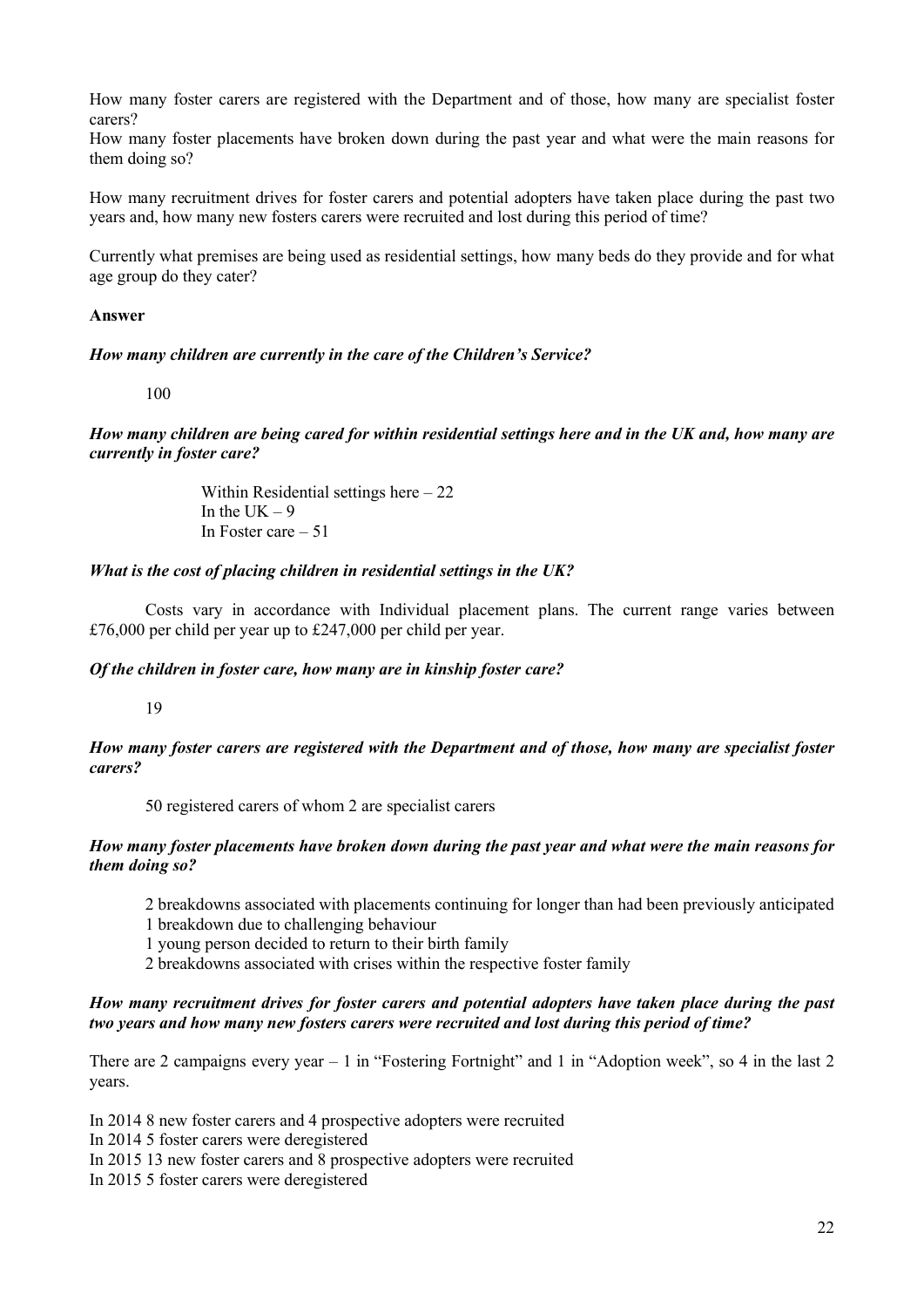#### *Currently what premises are being used as residential settings, how many beds do they provide and for what age group do they cater?*

Greenfields Secure Home - 8 beds (age range subject to legal review) Casa Mia – 3 beds (age range 11 to 17) Field View – 6 beds (age range 11 to  $17$ ) Brig-Y-Don – 8 beds (age range 11 to  $17$ ) The White House – 3 beds (age range 11 to 17) Eden House  $-2$  beds (aged 10 and 12)

There are 2 further units providing short break facilities

### **4.11 DEPUTY G.P. SOUTHERN OF ST. HELIER OF THE MINISTER FOR SOCIAL SECURITY REGARDING THE INCOME DISTRIBUTION SURVEY: Question**

Does the Minister agree that the combined weight of evidence contained in the Income Distribution Survey (IDS) and her own departmental data seriously undermines the rationale behind her decision to stop the single parent component of Income Support (IS) over 3 years?

Does she accept that rather than waiting "to see what the impact is" more urgent action is required to prevent hardship to the households affected, such as single parent households, which have the greatest incidence of relative low income (56%), with a median income (After Housing Costs) of only £310 weekly, compared with an average across the other household groups of £600?

Given that figures from her 2014 annual report suggest that those households at most risk of relative poverty are well targeted, does she not see that the removal of over  $\text{\pounds}2,000$  from the 1,098 families in IS, whose average living components (less rent) is £10,792, representing 64% of total household income, and 186 of whom are totally dependent on IS, can only lead to increased hardship?

Will she agree to review this policy before the June debate of the next part of the Medium Term Financial Plan?

#### **Answer**

No, the Income Distribution Survey findings and Income Support data do not undermine the rationale for phasing out the single parent component over the next three years.

This change was one of the measures taken to achieve a £10 million reduction in the 2019 benefit budget. This is equivalent to holding the benefit budget roughly steady over the Medium Term Financial Plan 2016- 2019. Taken collectively, the result of these decisions is to allow investments to be made in key strategic areas such as improving the educational support available to disadvantaged children through the introduction of a pupil premium.

All of the benefit measures were carefully assessed against three objectives:

- *Promote financial independence*
- *Improve the targeting of benefits*
- *Minimise the impact on individuals*

In this case, the extra payment of £40 per week made to single parents that is not linked to any specific, additional household cost that a single parent would face, is being phased out. The diagram at the end of this answer compares the weekly components that are included in a typical Income Support claim, for a single parent with one child and a couple with one child. For simplicity, this diagram does not show the effect of household income and is rounded to the nearest pound.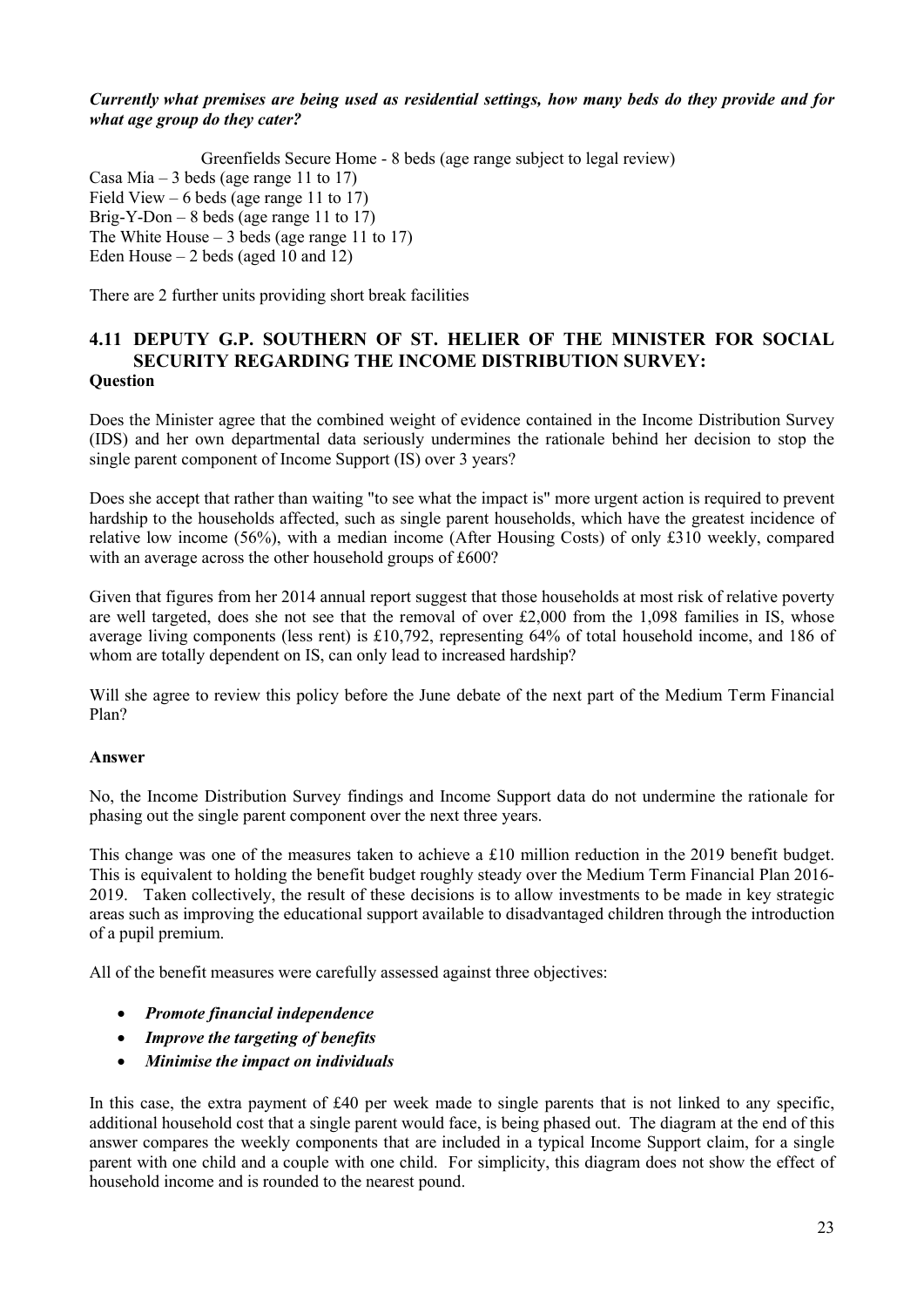Once this policy change has been completed towards the end of 2018, all single parents receiving income support at that time will be in a comparable position to couples with children. All single parents will still receive an adult component to cover their personal living costs, a rental component to cover rent, a household component to cover household bills and a child component to cover the cost of a child's living costs.

The best way to help single parents be financially independent is to make sure there are no barriers to returning to work. They are able to claim help with childcare costs when they return to work and receive specialist support from the Back to Work team to help them get back into the workforce.

The aims of the strategic plan and the investments created through the MTFP are designed to lead to a healthier economy with more job opportunities for local residents. The success of these policies by 2018 will be reflected in the number of single parents returning to work, thus improving their household income and reducing their reliance on benefits.

Alongside the change to the single parent component, the treatment of maintenance income has been improved to increase the household income of single parents who enter into maintenance agreements and collect maintenance income.

I do not intend to review this particular area this year.

**Diagram showing how an Income Support claim was made up before the changes. The single parent component is now being phased out over the next three years.**



# **4.12 DEPUTY G.P. SOUTHERN OF ST. HELIER OF THE CHIEF MINISTER REGARDING THE OUTSOURCING AND PRIVATISATION OF SERVICES:**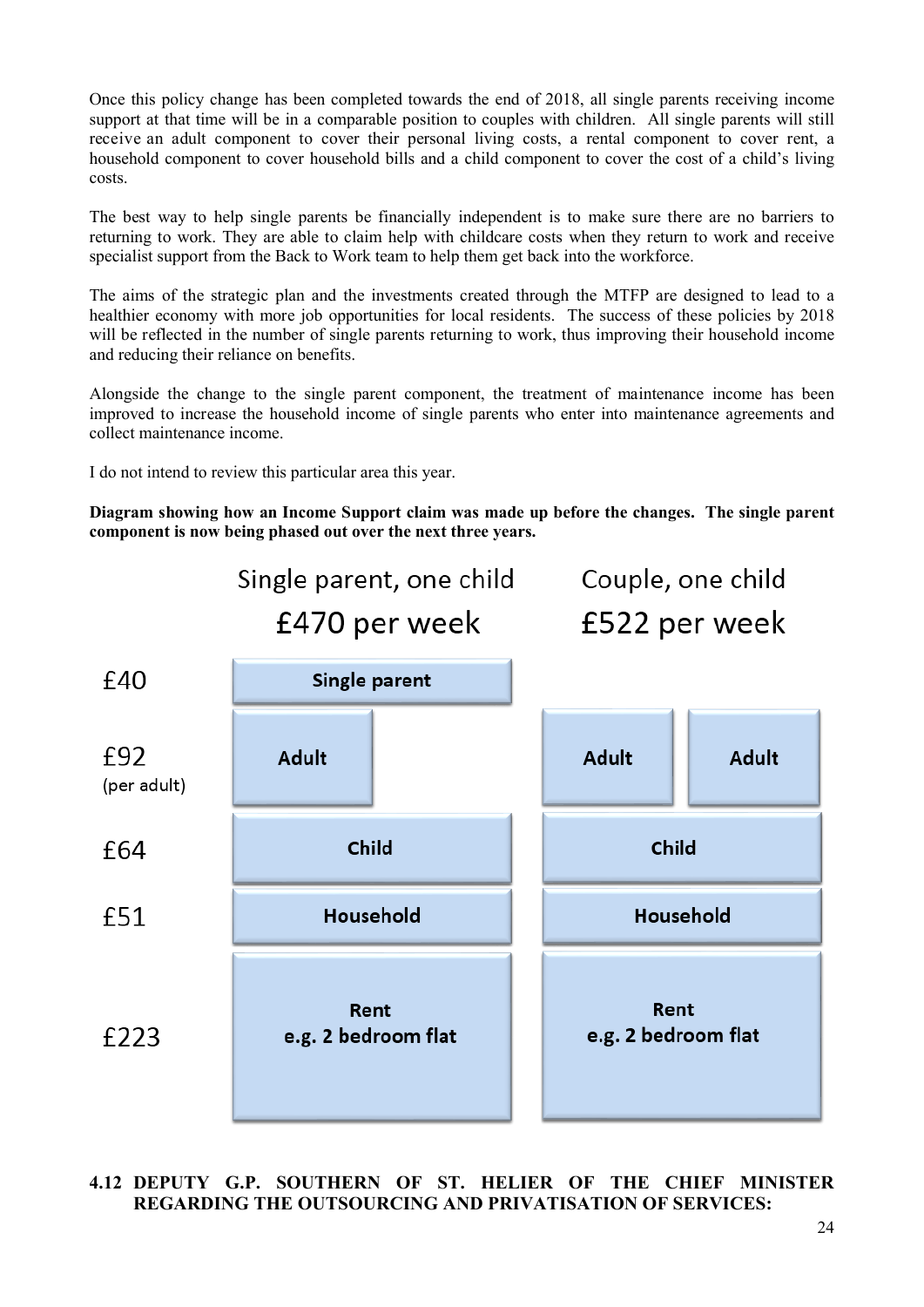### **Question**

In his determination to press ahead with the outsourcing or privatisation of services currently delivered by the public sector, can the Chief Minister state which services, if any, will not be considered for such action?

What specific assurances, if any, can he give to ensure that the quality of services is maintained as costs are reduced?

Will he further assure members that any such schemes to outsource/privatise will be brought to the States for approval and not pushed through via Ministerial decisions?

Will he also state what measures he will put in place to ensure that contract negotiation, employee consultation, transition processes and service level monitoring are conducted to the highest standards to prevent any repetition of UK outsourcing disasters (such as those listed below)?

1. Employment Support Allowance (ESA) testing - private contractors Maximus paid £1.6 bn to replace Capita - result increased cost and waiting times

2. Barnet Council - no risk assessment on private IT contractor 2E2 which went into administration

3. Probation Service London - Private company Liberata removed 100 senior management posts from 550 jobs - result failed to deliver service

4. Musgrove Park Hospital, Taunton terminated its contracts with Vanguard Healthcare after 30 botched cataract operations.

#### **Answer**

Jersey is facing significant financial, demographic, technological and environmental pressures in the coming years. As a result we have a duty to all Islanders to ensure that the Public Sector Reform programme looks at the best way for public services to be provided in the future. As part of this work, we are considering which services are still relevant, which need to be changed to meet future demands, and which need to be delivered in a different way.

There is no one size fits all solution for public service reform, and services will only be outsourced when it makes sense to do so. In deciding how best to deliver future services we will assess the cost of service delivery, the level of service quality, we will consider whether or not such services should be provided by Government.

Some services may need to be reduced, while others increased and new services introduced. I cannot provide a list of which services will or will not be suitable for outsourcing as this is an ongoing assessment.

The delivery and structure of services are operational matters for departments, working with their respective Ministers, under the oversight of the States Employment Board. Significant changes to service delivery will be brought to the States Assembly for debate when it is appropriate to do so, following established procedures for such matters.

In all such discussion staff and union engagement is important. We will continue to use all available communication and consultative channels as well as the joint working arrangements with Unions that have been put in place.

Jersey is not unique in assessing how public services should be delivered into the future. This work is taking place in most developed countries, and any changes to service delivery will take into account lessons from elsewhere.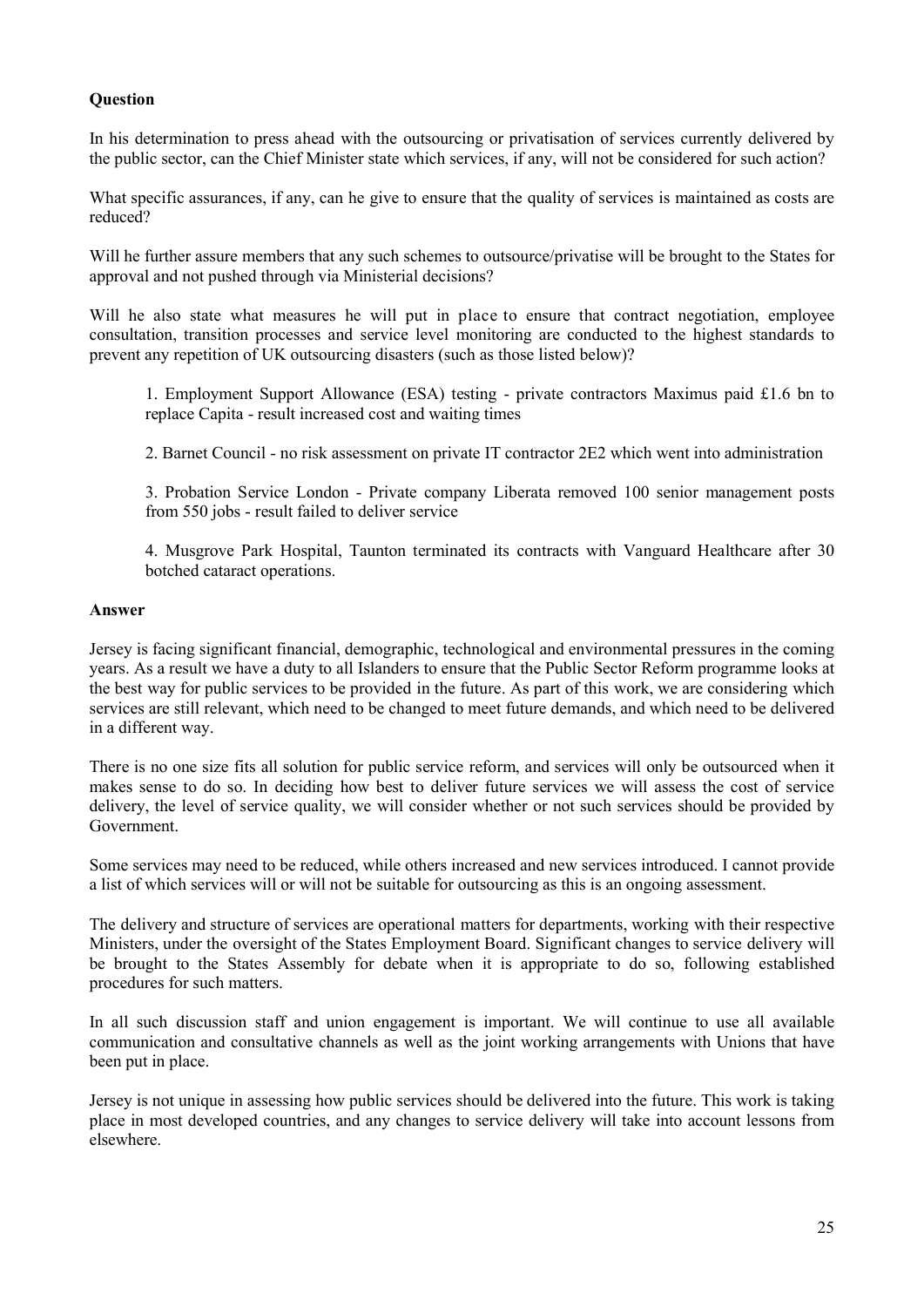It is the task of every responsible government to continually assess services and whether they are being provided in the most effective way. I am confident of the work that is taking place in Jersey, and I will undertake to keep States Members informed as our plans progress.

# **4.13 DEPUTY G.P. SOUTHERN OF ST. HELIER OF THE MINISTER FOR HEALTH AND SOCIAL SERVICES REGARDING OUTSORCING AND PRIVATISATION OF SERVICES:**

### **Question**

What services, if any, does the Minister have under consideration for outsourcing or privatisation under the four years of the Medium Term Financial Plan?

Has the Minister read the report of the independent think tank the Centre for Health and Public Interest published in March 2015 noting that the National Health Service was struggling to monitor and assess the safety and efficacy of services it has outsourced to private providers, and if not, will he undertake to do so?

Given that a survey of Clinical Commissioning Groups (CCGs) using freedom of information requests found that 60 percent of CCGs surveyed did not record how many site inspections they undertook, or were unable to say how many they had done and that 12% had not carried out any site inspections, what proposals, if any, does the Minister have to monitor of the safety and efficacy of any such services outsourced to private companies or agencies?

#### **Answer**

The Health and Social Services Department is always seeking to deliver services to Islanders in the most efficient and effective way possible, while prioritising the safety of patients. As one would expect, services are always under review to ensure value for money, but there are no plans at this point in time to outsource or privatise services currently provided by the Department.

The Minister is aware of the report referred to in the question and while its focus is on the NHS in England which, given its size, is organised very differently to Jersey, he is content to note its conclusions and recommendations.

As stated above, there are no plans to outsource or privatise services at this point in time. Therefore there is no current requirement to monitor the safety and efficacy of any such services. Should this position ever change then of course required standards of quality and safety would be encompassed in contractual arrangements.

### **4.14 DEPUTY S.Y. MÉZEC OF ST. HELIER OF THE MINISTER FOR HOME AFFAIRS REGARDING ARRESTS FOR POSSESSION OF CANNABIS: Question**

In 2015, how many people were arrested for possession of small amounts of cannabis? How many of these led to convictions and how many of those were sentenced to a custodial sentence?

#### **Answer**

In 2015, there were 144 possession-of-cannabis offences recorded by States of Jersey Police, 92 of which were principal offences, counted in accordance with the UK *Home Office Counting Rules for Recorded Crime<sup>i</sup>* . The remaining 52 were subsidiary offences in cases where additional, more-serious crimes had been committed, and so were not counted as per Home Office rules. With regard to the 144 offences:

• 20 remain undetected and a further 4 received admin detections (this latter category indicates the Police are aware of the perpetrator and are not looking for anyone else involved. However, there may be insufficient evidence to continue with the prosecution);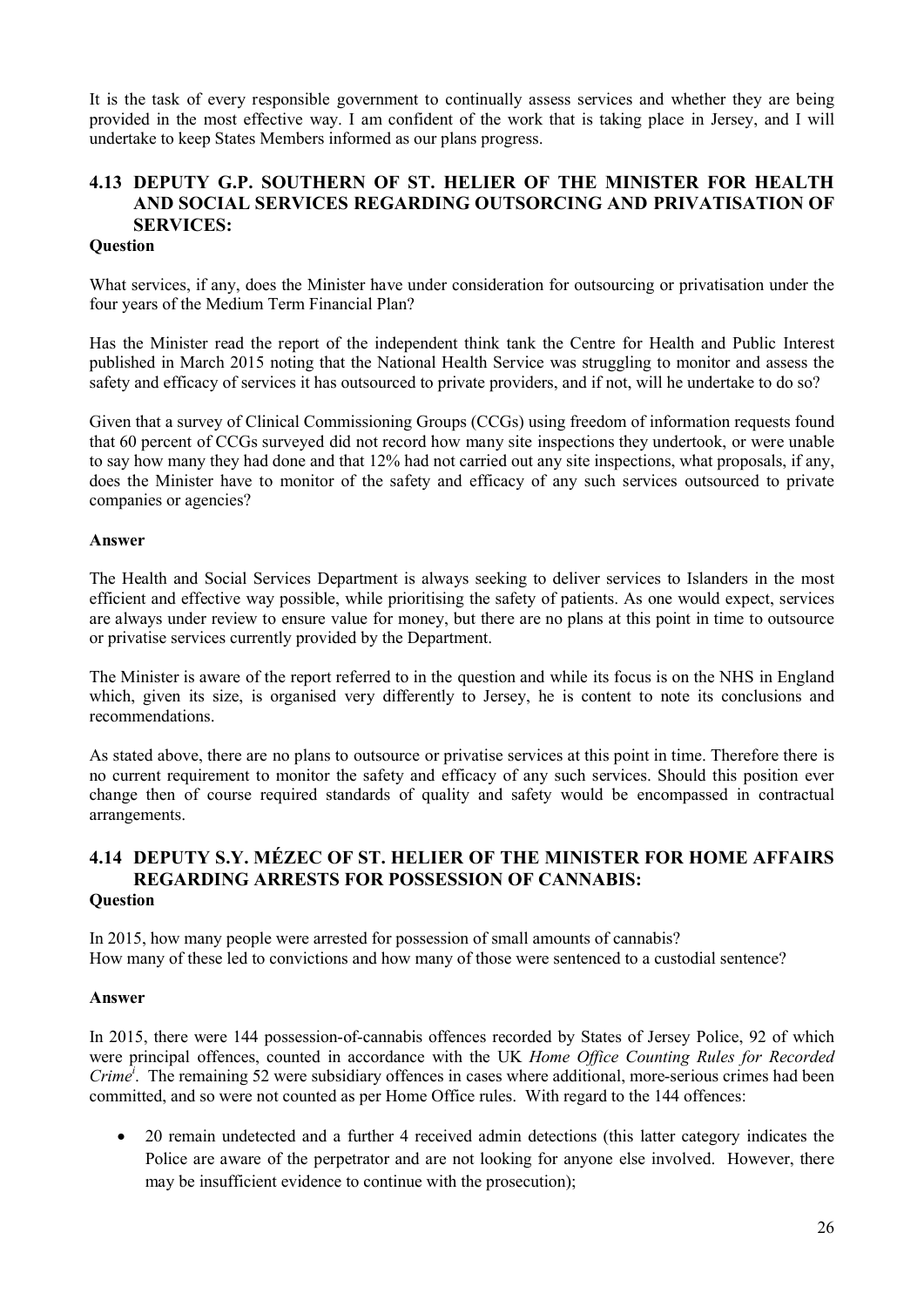- 42 offenders received written cautions;
- 15 offenders received fines ranging from £100 to £800;
- 9 offenders were bound over for periods ranging from three months to a year;
- 7 offenders received probation orders for periods ranging from six to 18 months;
- 3 offenders received Community Order Notices for periods ranging from 40 to 90 hours, and;
- $\bullet$  the remaining offenders were dealt with as follows: deferred decision (11), remanded in custody (12, of which four were remanded for Royal Court appearances), other, non-specified sanctions (3), awaiting a Parish Hall Enquiry (14), case withdrawn (1), unknown outcome (3).

# No-one prosecuted in 2015 for possession of cannabis received a custodial sentence.

 $\bullet$ 

It should be noted that it is difficult to determine the number of people arrested for possession of cannabis because the police custody record will often not indicate the specific drug itself - mention will only be made of the substance being passed onto the States Analyst for further investigation. In addition, individuals found in possession can be dealt with at the scene but later, depending on the Analyst's report, be asked to attend Police Headquarters voluntarily for charge or warning to Parish Hall.

### **4.15 DEPUTY S.Y. MÉZEC OF ST. HELIER OF THE MINISTER FOR TREASURY AND RESOURCES REGARDING TAX INCOME FROM LANDLORDS: Question**

How much potential tax income is lost by landlords offsetting the payments of Parish Rates against rental income?

How many taxpayers currently benefit from this? Could these numbers be broken down into amounts of marginal rate taxpayers, '20 means 20' payers and High Net Worth individuals?

How many of these people benefit from this for more than one property?

# **Answer**

Taking each part of the question separately.

1. The amount of parochial rates paid by a landlord is an allowable deduction against Jersey rental income under the provisions of Article 52(2)(b) of the Income Tax (Jersey) Law 1961. Whilst details of deductions claimed are included on tax returns, only the net rental income declared (after all allowable expenditure) is recorded on the Taxes Office IT systems. Additionally, the deductions for rates and insurance are aggregated on returns. Accordingly it is not possible to answer this question accurately. Treasury and Resources are investing in a new Taxes computer system over the next three years with a view to introducing online filing and assessment of personal income tax as a priority. The Taxes Office will consider the scope to improve the provision of statistical data as part of that work, as well as the compliance costs for individual taxpayers in providing different levels of data.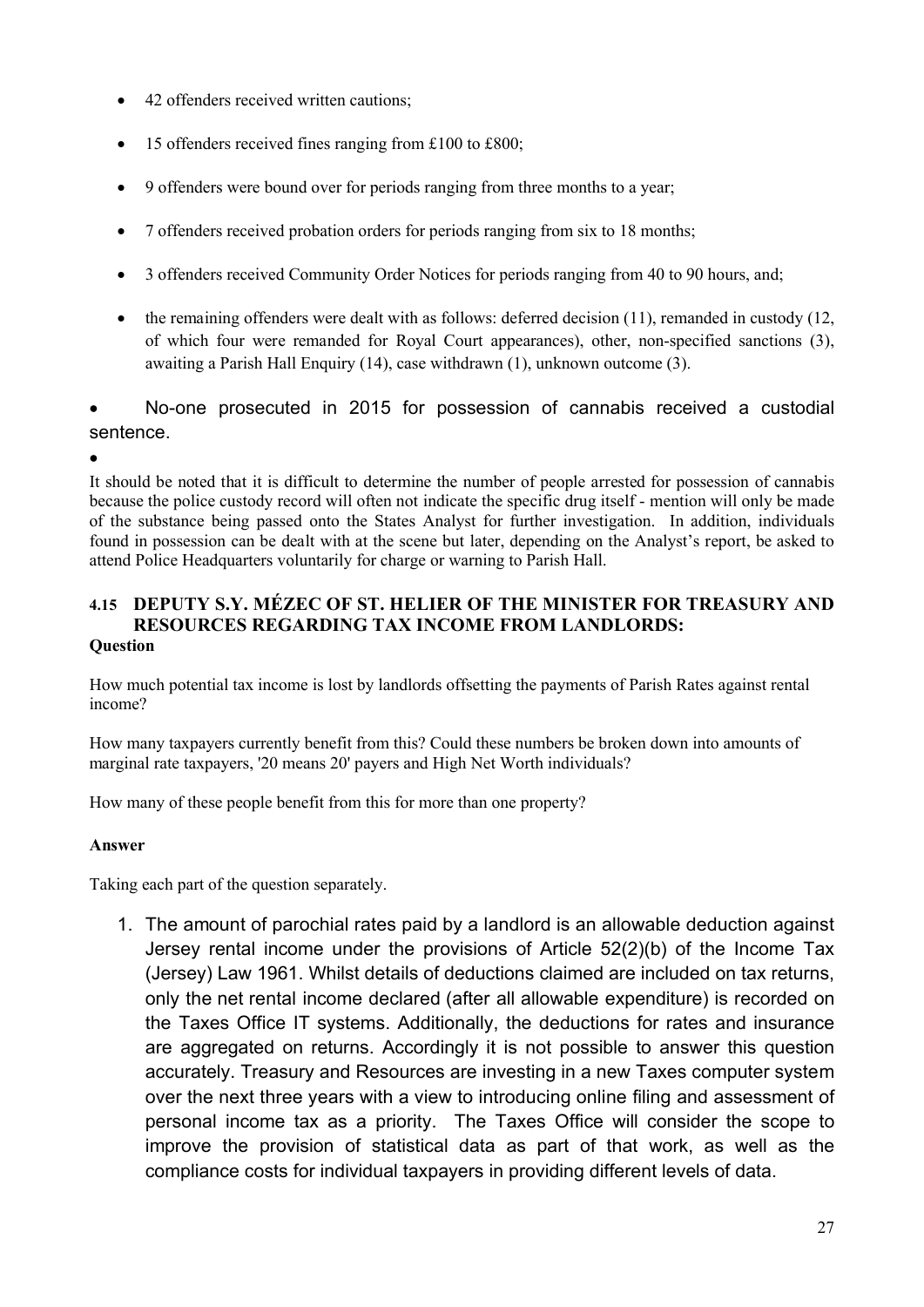2. The total number of personal taxpayers who were assessed to tax on Jersey rental income less allowable expenses for the year of assessment 2014 was 4,945<sup>1</sup>. These landlords can be broken down as follows:-

| Taxpayers with no tax liability payable                         | 409   |
|-----------------------------------------------------------------|-------|
| Marginal rate taxpayers                                         | 2,921 |
| 20% taxpayers                                                   | 1,596 |
| High Net Worth taxpayers (licenced under $2(1)(e)$ and previous |       |
| $1(1)(k)$ regulations)                                          | 19    |
| Total                                                           | 4.945 |

In addition there were 1,533 limited companies assessed to tax on Jersey rental income less allowable expenses for the year of assessment  $2014<sup>1</sup>$ . Jersey rental income less allowable expenses arising to limited companies is chargeable to tax at the rate of 20%.

NB Taxpayers whose Jersey rental income less allowable expenses result in nil income or a loss are not included in the above.

3. The Taxes Office IT systems do not record the number of properties each landlord owns therefore it is not possible to provide this data without examining around 6,500 tax returns.

# **4.16 DEPUTY S.Y. MÉZEC OF ST. HELIER OF THE MINISTER FOR TREASURY AND RESOURCES REGARDING HIGH NET WORTH STATUS: Question**

Under what circumstances, if any, can a person's High Net Worth individual status be revoked?

### **Answer**

It is assumed that the question is referring to High Value Residents ("HVR"), who are approved as having Entitled status under Regulation 2(1) (e) of the Control of Housing and Work (Residential and Employment Status) (Jersey) Regulations 2013, and subsequently are expected to make an annual minimum income tax contribution of £125,000.

The HVR is liable to lose  $2(1)(e)$  status if they don't meet a condition imposed by the Chief Minister at the time of granting. Those 2(1)(e) residents are subject to the tax rules prescribed in Art 135A of the Income Tax (Jersey) Law 1961. The Taxes Office reviews the financial contribution made under that Article and works closely with the Chief Minister's department.

The HVR's registration card will state 'Entitled Conditions Apply'. This means that each time the card is presented (e.g. when moving home or employment) the Population Office will verify whether the Entitled status remains valid.

### **4.17 DEPUTY S.Y. MÉZEC OF ST. HELIER OF H.M. ATTORNEY GENERAL REGARDING CONVICTIONS FOR DRUG OFFENCES: Question**

What formula is currently used to determine how long it will take for a conviction for a drugs offence to become spent and therefore not liable to appear in a pre-employment screening?

# **Answer**

When convictions become spent is governed by the Rehabilitation of Offenders (Jersey) Law 2001 ("the 2001 Law"). All offences including drugs offences are treated in the same way.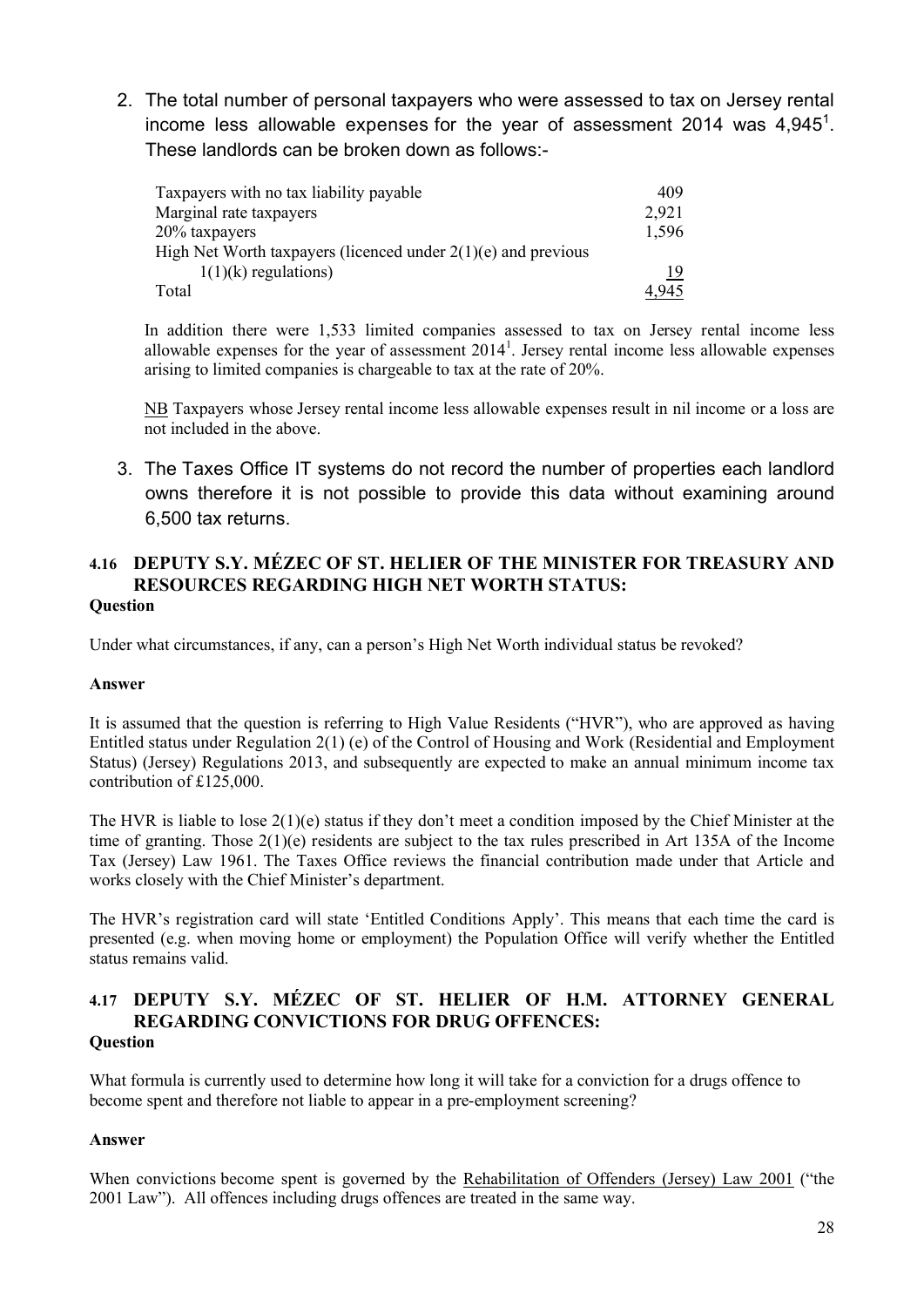The period of time before a conviction becomes spent is determined by reference to the length of the sentence imposed by a court. Rehabilitation only applies to sentences defined as "lesser sentences" by Article 1 of the 2001 Law. "Lesser sentences" are non-custodial sentences and custodial sentences of not more than 30 months. Custodial sentences exceeding 30 months, including life sentences, are excluded from rehabilitation (Article 1).

Article 3 of the 2001 Law sets out the rehabilitation periods in respect of offences on which lesser sentences have been imposed. Sentences not exceeding six months' imprisonment become spent after a rehabilitation period of seven years. Sentences exceeding six months but not exceeding 30 months become spent after a period of 10 years. Probation Orders and Community Service Orders of any length become spent after 5 years. When a person is convicted as a youth (up to and including the age of 17 years), the rehabilitation period is normally one half of the period set out above.

If a person reoffends during the rehabilitation period then the initial conviction will not usually become spent at the end of the rehabilitation period, but will remain active until the rehabilitation period for the subsequent offence expires (Article 5).

Article 10 of the 2001 Law states that, subject to exceptions set out in regulations, any question seeking information as to a person's previous convictions shall be treated as not relating to spent convictions. There are certain categories of work, set out in the Rehabilitation of Offenders (Exceptions) (Jersey) Regulations 2002, to which the provisions of Article 10 do not apply. These categories of work include the judiciary, the legal profession, law enforcement officers (including the Honorary Police), and employment requiring a PSV licence or a liquor licence. There are also restrictions on the application of Article 10 of the 2001 Law in relation to working with children.

### **4.18 DEPUTY S.Y. MÉZEC OF ST. HELIER OF THE MINISTER FOR SOCIAL SECURITY REGARDING INDIVIDUALS ACTIVELY SEEKING WORK: Question**

Following the abolition last September of Income Support (IS)for people aged under-25 who live with their families, how many of those who were formally claiming IS have since found work and how many are no longer registered as actively seeking work, but have not registered as 'employed'?

### **Answer**

The position at the end of December 2015 of those claimants aged under-25 who were Actively Seeking Work (ASW) and had their own Income Support claim in July 2015 was as follows:

| Category                              | % of total |
|---------------------------------------|------------|
| Employed                              | 40%        |
| <b>Actively Seeking Work</b>          | 39%        |
| Turned down support from Back to Work | 9%         |
| JET                                   | $5\%$      |
| Full time education                   | 3%         |
| Other                                 | 3%         |

Table does not equal 100% due to rounding.

#### **4.19 DEPUTY M. TADIER OF ST. BRELADE OF THE MINISTER FOR TREASURY AND RESOURCES REGARDING SCHOOL FEES: Question**

Further to the response given to a question without notice on 1st December 2015 (5.3.1 in Hansard) to the Minister for Education regarding the revenues likely if school fees were subject to the Goods and Services Tax, would the Minister provide details of the expected revenue figures?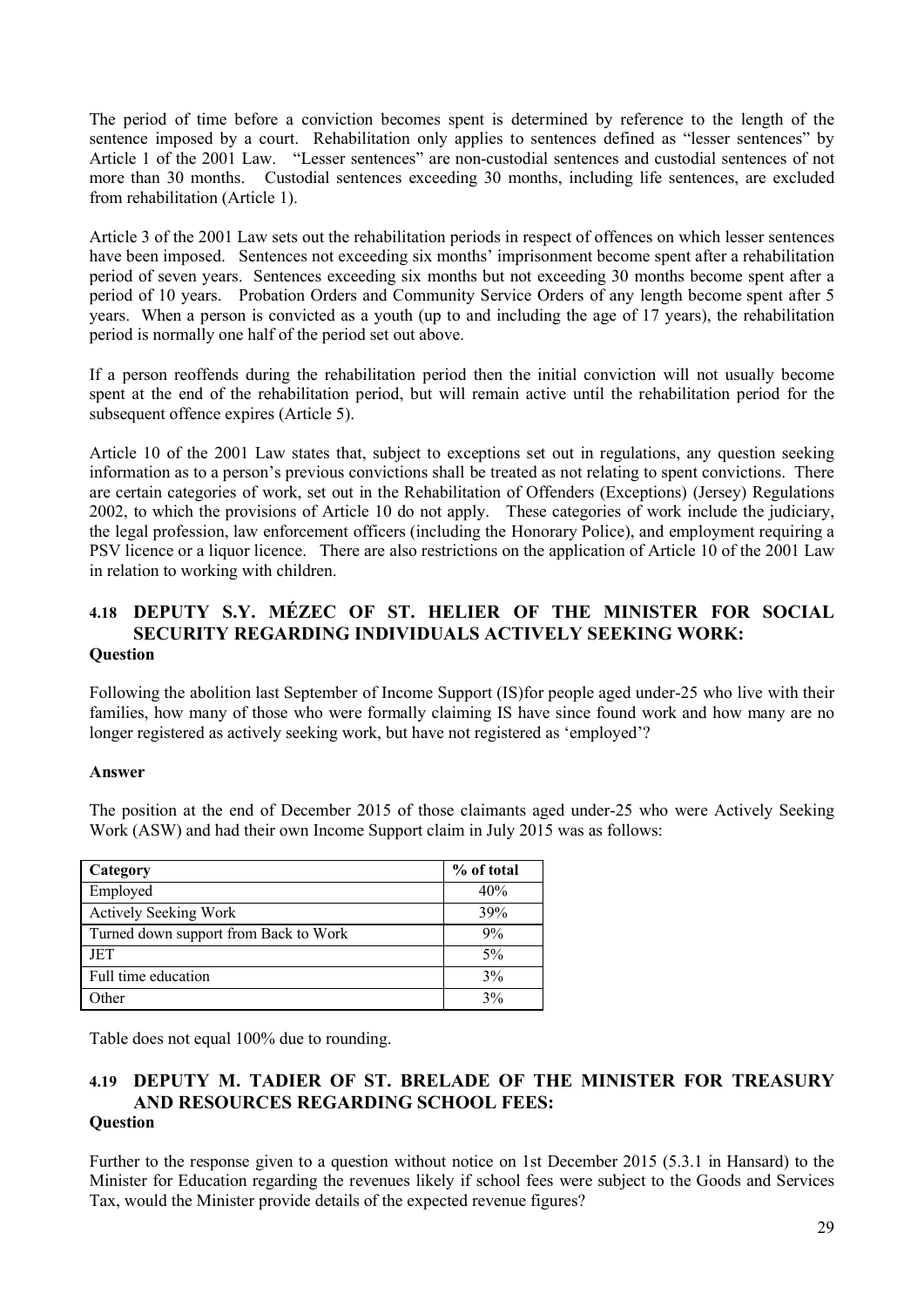#### **Answer**

A review of the latest information available in respect of all schools in the island that are in receipt of fees for the provision of both primary and secondary education indicates that the potential revenue from charging GST on those fees could be approximately £1.2m.

# **4.20 DEPUTY M. TADIER OF ST. BRELADE OF THE CHIEF MINISTER REGARDING ISLANDERS WITH DISABILITIES:**

## **Question**

Will the Chief Minister state how many Islanders are estimated to have a disability, including, but not limited to, epilepsy and blindness (partial or complete) which prevents them from being able to drive?

#### **Answer**

The results of the Health & Life Opportunities survey<sup>1</sup> estimates the number of islanders to have a disability, as defined under the UK Equality  $\widehat{Act}$  2010<sup>1</sup>, to be 13,900 Jersey residents, which is 14% of the population.

The survey also captured detail on functional impairments. 16% of all individuals are reported to having at least 'some difficulty' seeing, even if wearing glasses. This equates to 14,112 Jersey residents. Of the respondents to the survey, 2% reported having 'severe difficulty' seeing, even if wearing glasses. This would equate to 2,016 Jersey residents.

A proportion of those with a disability or functional impairment would be prevented from being able to drive, but we do not have an estimate of the precise number of individuals this would affect. There is no data available on the number of islanders with individual conditions, including epilepsy. However, further qualitative research is being carried out this year to inform the disability strategy which is being developed. This research will help us understand how people's disabilities impact on their lives.

# **4.21 DEPUTY M. TADIER OF ST. BRELADE OF THE MINISTER FOR INFRASTRUCTURE REGARDING STEPS BEING TAKEN TO MAKE CYCLING MORE CONVENIENT AND SAFE:**

#### **Question**

What steps, if any, is the Minister taking to make cycling more convenient and safe?

### **Answer**

The encouragement of cycling is a key element of the States Sustainable Transport Policy and the Department for Infrastructure (DfI) is continuously delivering measures which make cycling more convenient and safer.

We have an active programme to expand our off road cycle network.

Work is underway to provide an off road shared (cycle and pedestrian) route through St Peter's Valley, which will link the western route in St Aubin's bay via the Perquage path through to St Mary, in a similar way that the Railway Walk links St Aubin to Corbiere via Les Quennevais. The new path will dramatically improve safety for cyclists and pedestrians whilst making the route more appealing for both residents and tourists.

The next stage of the eastern cycle network linking Grouville Food Hall to Grouville School via the edge of Grouville Common has commenced and will be completed this year. Other sections are also being investigated. The Island Plan (policy TT3) requires all major developments in the south east of the Island to contribute either physically or financially to the eastern cycle network. Several planning obligations have been agreed accordingly and this will provide ongoing funding for this work to continue.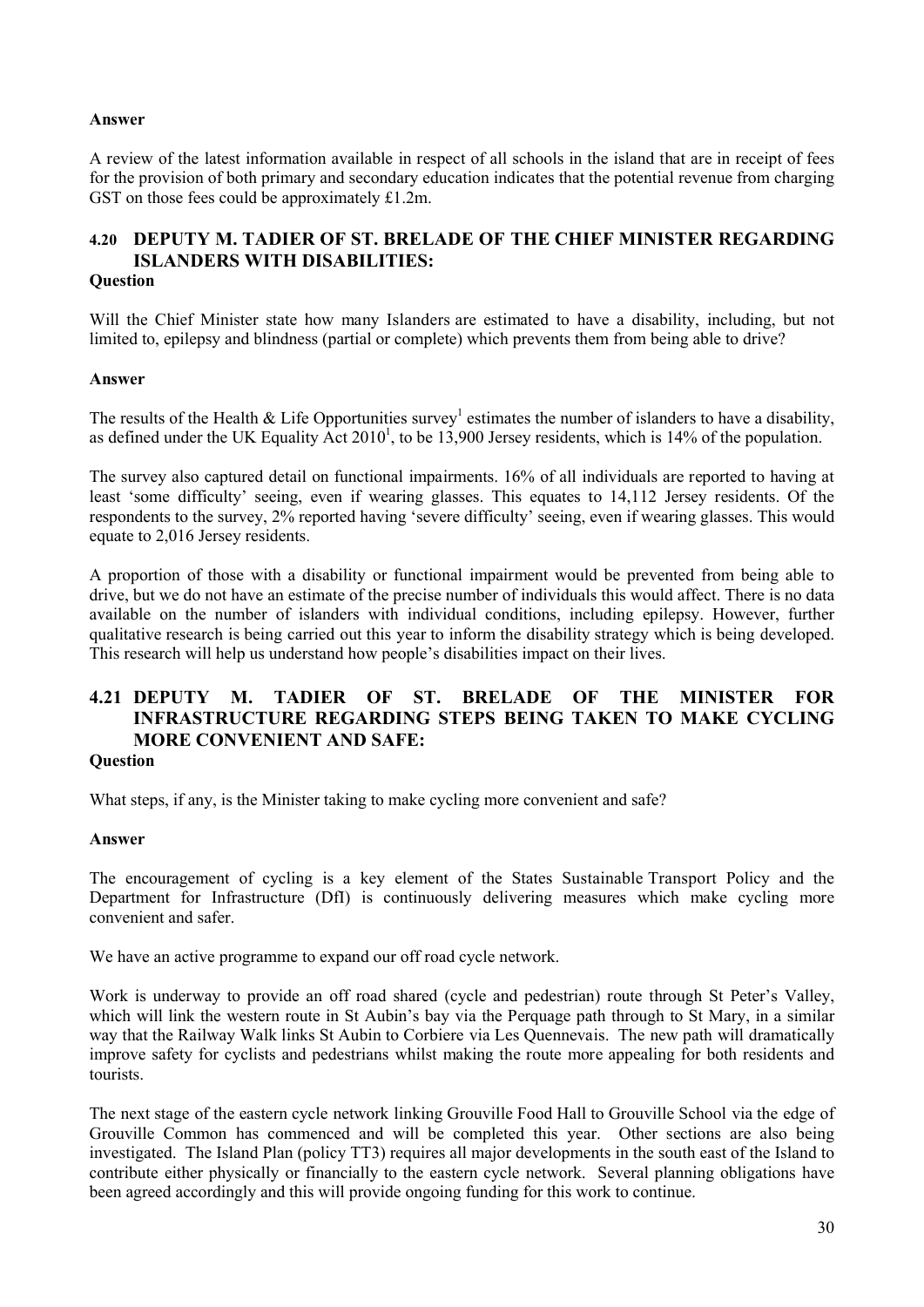The cycle route from the steam clock, along Commercial Buildings to Havre des Pas, linking western and eastern cycle routes, has been partially completed and my officers are investigating options to continue the cycle route past the old English and French harbours (a previous proposal having been withdrawn). DfI officers have met the Connétable of St Helier and representatives of the Parish and will be working together to improve cross town cycle routes.

The existing western cycle route is very well used and we are reviewing where improvements can be made to cope with its high usage, for example the improved lighting we have provided along Victoria Avenue and enhancements delivered as part of the St Aubin's village improvement scheme.

In addition to off road facilities, we are progressing a road safety action plan which will aim to reduce the likelihood of injuries on our roads and in particular, make vulnerable road users, such as pedestrians and cyclists, safer. This involves a combination of the 3 'E's - engineering, enforcement and education. We have held a workshop with the Minister for Home Affairs, the Connétables and the 13 policing authorities and have agreed a prioritised programme of measures. These will include continued work on road safety awareness campaigns in conjunction with the road safety officer and States Police (such as last year's 'Let's look out for each other' campaign).

We have an ongoing programme of providing cycle racks. 100 new stands have been provided in the town area in the last 5 years with a further 50 provided in more rural locations.

We work with developers and the Department of the Environment to ensure that cycle facilities are considered and improved as part of the planning application process and have also secured sponsorship for cycle racks from the private sector, i.e. the Co-Op at St Clement.

Law changes to provide for cycle helmet use for children were introduced by my predecessor in 2014. In 2015 we made law changes regarding the use of electric bikes to make the law less restrictive. We are keen to encourage the use of electric bikes as they provide a cycling option for those who do not consider a conventional bike to be a realistic option. This is not just supportive of the Sustainable Transport Policy, but also the Energy Pathway 2050 and the States interest in promoting healthy life styles through active travel. We have had an initial exchange of correspondence with the Jersey Electricity Company to consider how their use could be promoted.

Finally we would add that we have an active programme of cycle promotion, including the schools green travel fortnight and Cycle Challenge programmes which encourage individuals and businesses to get on their bikes.

In addition to encouraging cycling we also have a programme of measures to encourage people to make more journeys on foot. We will be producing a comprehensive series of proposals to ensure a coordinated approach is being taken and to identify any further measures which can improve the safety and convenience of all forms of active travel.

#### **4.22 DEPUTY S.M. WICKENDEN OF ST. HELIER OF THE MINISTER FOR THE ENVIRONMENT REGARDING PLANNING APPEALS: Question**

Could the Minister explain how many planning appeals for each category were received by the department in 2015 for each of the following classifications?

- Minor Planning Application
- Major Planning Application
- Enforcement Notice
- Listed Buildings
- Building Bye-Laws
- General Planning Application"

#### **Answer**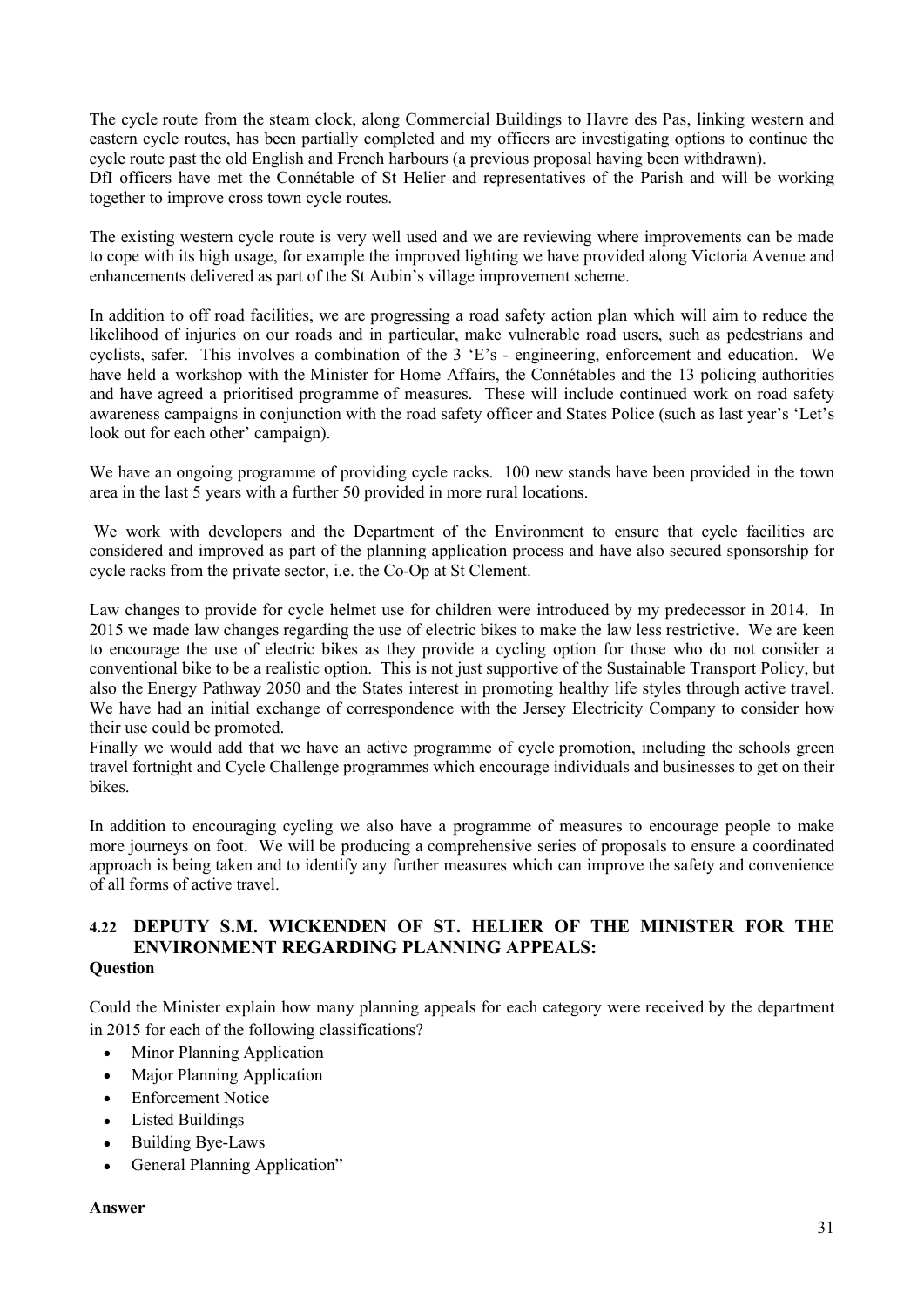The Department of the Environment do not directly receive planning appeals.

During 2015, the Judicial Greffe received the following number of appeals in relation to the Planning and Building (Jersey) Law 2002.

| <b>Type of Appeals</b>       | Number received during 2015                                                                                   |
|------------------------------|---------------------------------------------------------------------------------------------------------------|
| Minor Planning Application   | 9                                                                                                             |
| Major Planning Application   | 26                                                                                                            |
| <b>Enforcement Notice</b>    | 2                                                                                                             |
| Listed Buildings             | 5                                                                                                             |
| Building Bye-Laws            | $\theta$                                                                                                      |
| General Planning Application | $\Omega$<br>All planning application appeals are captured under<br>Minor or Major planning applications above |

## **4.23 DEPUTY J.M. MAÇON OF ST. SAVIOUR OF THE MINISTER FOR INFRASTRUCTURE REGARDING STRIKE ACTION BY TAXI DRIVERS: Question**

Given the recent strike action taken by taxi drivers, can the Minister explain what further discussions have taken place with the Taxi Drivers Association, give an update on the situation and explain what and when changes to policy are to be implemented?

### **Answer**

Comprehensive discussions were held with the Jersey Taxi Drivers Association (JTDA), Jersey Cab Drivers Association (JCDA), their members and company owners and other industry representatives, as well as the public, during the consultation for and the development of the Taxi Regulatory Review 'Green' and 'White' papers (to which over 700 industry and public responses were received). Since being appointed, I have also personally held meetings with industry representatives on the following dates:

| <b>Ministerial Taxi Meetings</b>                    |                  | <b>Discussion Type</b> |
|-----------------------------------------------------|------------------|------------------------|
| Call a Cab                                          | 18 December 2014 | Exploratory            |
| Taxi rank visit with JDTA                           | 08 January 2015  | Exploratory            |
| Taxi rank visit with JTDA                           | 12 January 2015  | Exploratory            |
| Liberty Cabs and Citicabs                           | 13 January 2015  | Exploratory            |
| Red Cabs and App Designer                           | 13 January 2015  | Exploratory            |
| Luxicabs                                            | 27 January 2015  | Exploratory            |
| <b>Private Hire Taxi-Cab Drivers</b>                | 29 January 2015  | Exploratory            |
| Non JTDA Rank Drivers Meeting                       | 12 February 2015 | Exploratory            |
| <b>JTDA</b>                                         | 16 February 2015 | Exploratory            |
| <b>JCDA</b>                                         | 16 February 2015 | Exploratory            |
| <b>ECabs</b>                                        | 25 February 2015 | Exploratory            |
| Domino Cabs                                         | 25 February 2015 | Exploratory            |
| Non JTDA Rank Drivers Meeting                       | 25 February 2015 | Exploratory            |
| Non JTDA Rank Drivers Meeting                       | 27 February 2015 | Exploratory            |
| JTDA (request from JTDA for increase in tariffs for | 28 July 2015     | <b>Tariff request</b>  |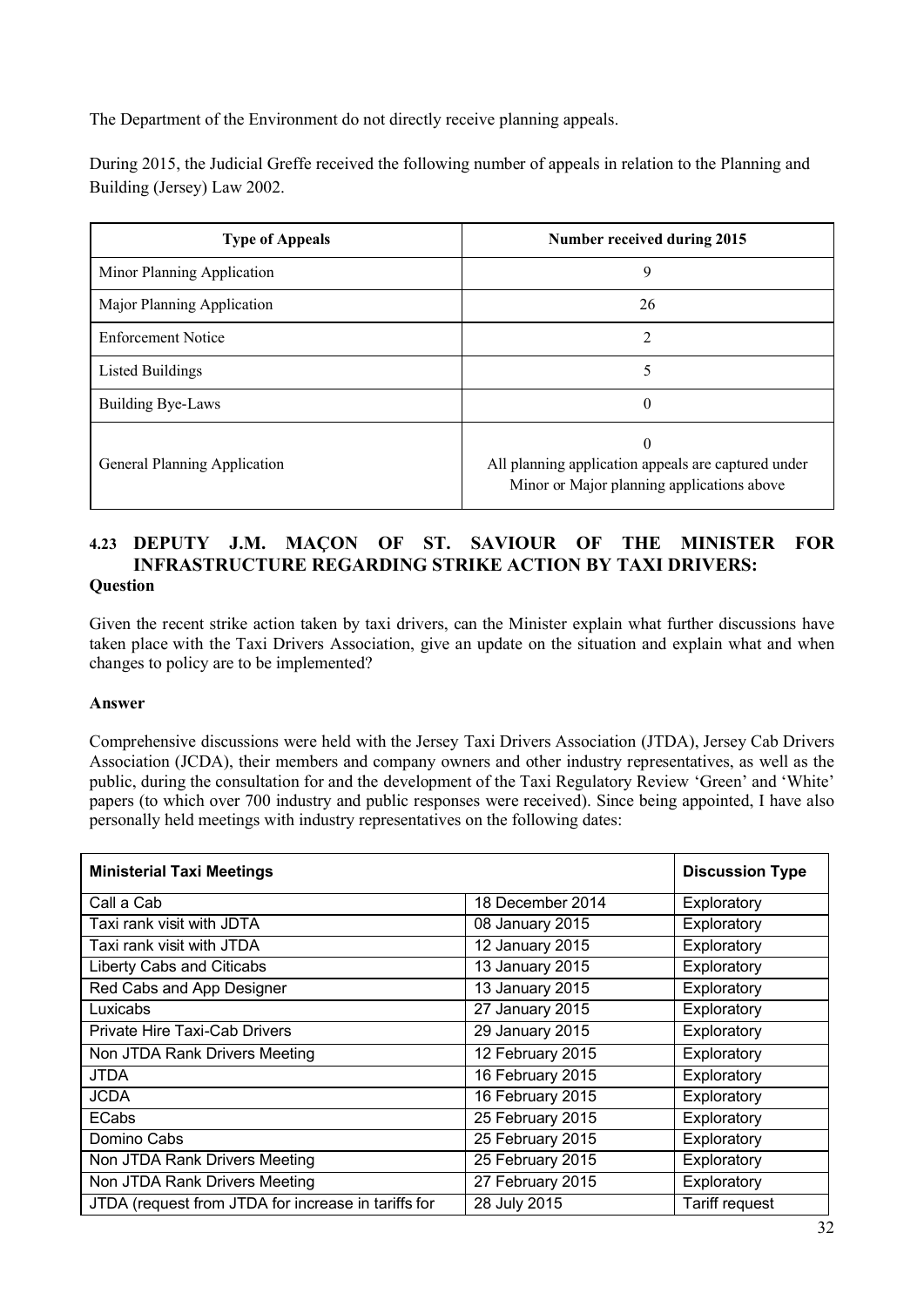| 2016                                             |                   |              |
|--------------------------------------------------|-------------------|--------------|
| Presentation to taxi industry representatives    | 28 September 2015 | Presentation |
| Jersey Disability Partnership                    | 12 October 2015   | Consultative |
| <b>Yellow Cabs</b>                               | 15 October 2015   | Consultative |
| <b>JTDA</b>                                      | 19 October 2015   | Consultative |
| <b>CitiCabs</b>                                  | 04 November 2015  | Consultative |
| Joint Taxi-Cab Working Party                     | 10 December 2015  | Consultative |
| Luxicabs                                         | 07 January 2016   | Consultative |
| JTDA and representative of non JDTA rank drivers | 08 January 2016   | Consultative |
| meeting at Chief Minister's Office               |                   |              |

Subsequent to announcing our plans in September 2015, we have received numerous contacts from the industry expressing wide and divergent views, covering the entire spectrum of opinion from extremely supportive to denying any need for change.

The main concerns received related to how the transition from the current situation of strict quantitative control (where government decides how many taxis can operate) to more customer focused qualitative requirements could be achieved. To provide the sector with the freedom to improve productivity to better meet peak demand and modernise the quality of the service. Thus, at the launch of our proposals we invited discussion as to how best to achieve the technical aspects of the changes and requested that interested industry representatives submit their own suggestions.

To allow these concerns to be explored, following a series of industry wide meetings organised by the JTDA and a representative of Private Hire, a taxi-cab sector 'Joint Working Party' was formed. We met with the group on  $10<sup>th</sup>$  December 2015 to listen to their ideas. As would be expected, the proposed changes to restrictions to access for on-street taxi ranks were of primary concern to the JTDA representatives.

The spirit of the meeting was positive and constructive with many common points of agreement, which all agreed would merit further discussion. However, before dates could be set for our next meeting the JTDA issued an ultimatum objecting to the easing of controls on new entrants to the industry who agree to provide and operate wheelchair accessible vehicles (part of the move from quantitative to qualitative regulation).

Evidently the JTDA were unhappy that protection of its members' position in the taxi-cab market could not be unconditionally guaranteed and decided to publically demonstrate their strength of feeling, without notice, through a day of action. Following on from this, a further meeting was chaired by the Chief Minister on 8<sup>th</sup> January 2016 with the JTDA. Again this was constructive and it was agreed that a further meeting shall be scheduled to be held in the first week of February.

The high-level strategic programme for Taxi Regulatory Reform remains as published below. At an operational level it may be necessary for some variation in order to secure further consumer benefits as a result of constructive industry engagement.

#### **4.24 DEPUTY M.R. HIGGINS OF ST. HELIER OF THE MINISTER FOR HOUSING REGARDING HOUSING WAITING LISTS; Question**

Will the Minister advise Members for each year during the period 2010 to 2015:

- (a) how many people were on the housing waiting list in each year, breaking the figures down into:
	- (i) the number of single parent families;
	- (ii) the number of couples without children;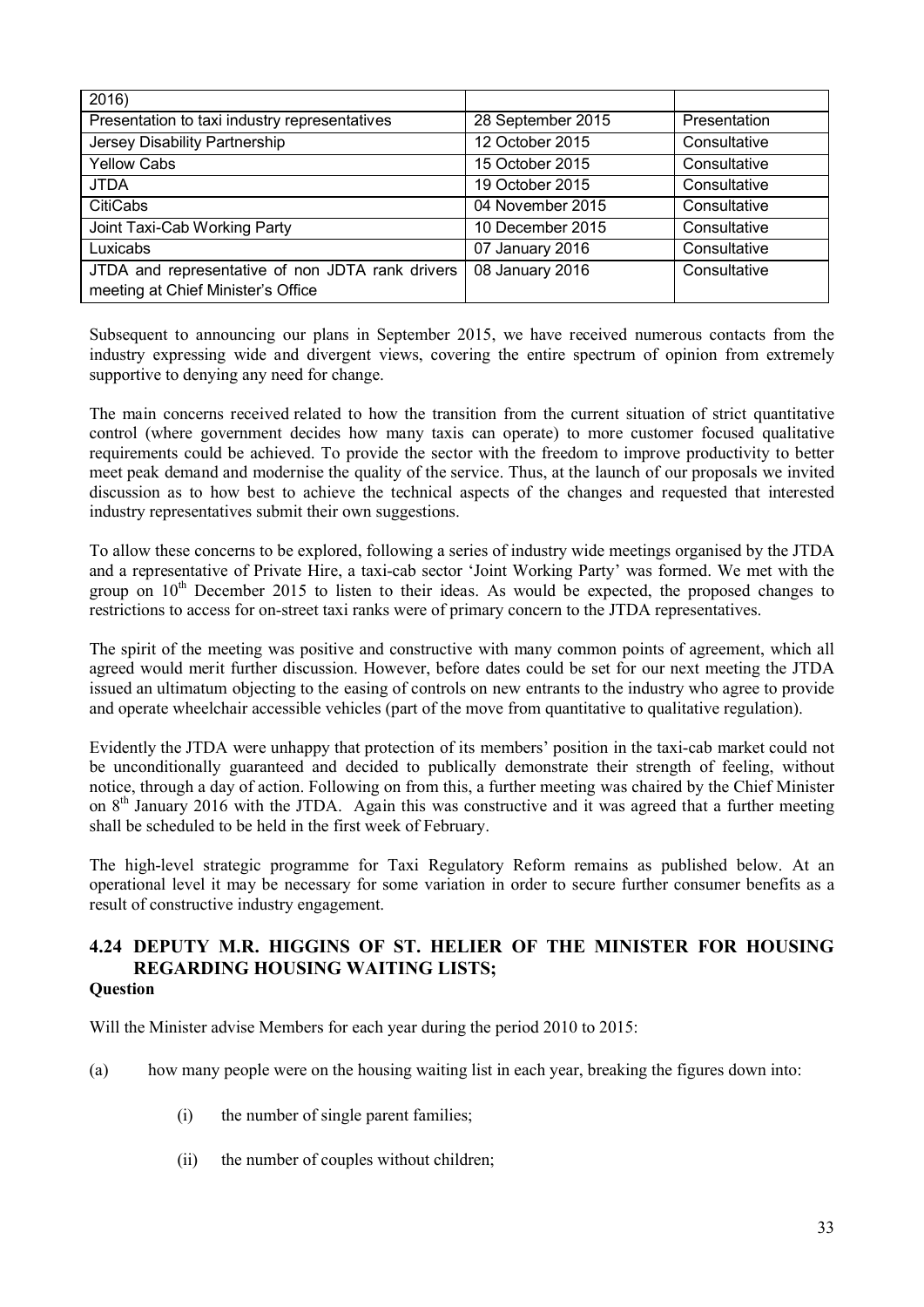- (iii) the number of couples with children, identifying in addition the number of children in each family on the waiting list;
- (iv) the number of single persons.
- (b) The number of new housing units provided by the States of Jersey and Housing Trusts each year in the period, providing a separate number for each, breaking the figures further down into single bed flats, two bedroom flats, three bedroom flats and single bedroom, two bedroom and three bedroom houses.
- (c) The number of private sector housing units that have come on to the market each year during the same period using the same categories as in (b) above.

#### **Answer**

The Housing Gateway waiting list was introduced in 2013 to consolidate the waiting lists of all social housing providers, including social housing tenants who wish to transfer to another unit, and those qualifying to move into the social housing sector.

The total waiting list figure for December 2015 was 1,092, including transfers, with 653 private households in the most urgent housing bands (1 and 2).

The housing gateway publishes monthly statistics on the waiting list, which also explains the banding system, and these can be found on the following web site:

https://www.gov.je/Home/RentingBuying/ApplicationAllocation/Pages/HousingWaitingList.aspx

The number of *applications* in each of the individual years 2013, 2014, and 2015 for the categories requested was as follows:

(i) single parent families:

| 2013 | 2014 | 2015 |
|------|------|------|
| 35   |      |      |

(ii) couples without children:

| 2013 | 2014 | 2015 |
|------|------|------|
| 215  | I38  | 180  |

(iii) couples with children, identifying in addition the number of children in each family on the waiting list:

| <b>Number</b> | 2013 | 2014 | 2015 |
|---------------|------|------|------|
| of            |      |      |      |
| children      |      |      |      |
|               | 28   | 68   | 54   |
|               | 26   | 38   | 61   |
|               |      | 14   | 18   |
|               |      |      |      |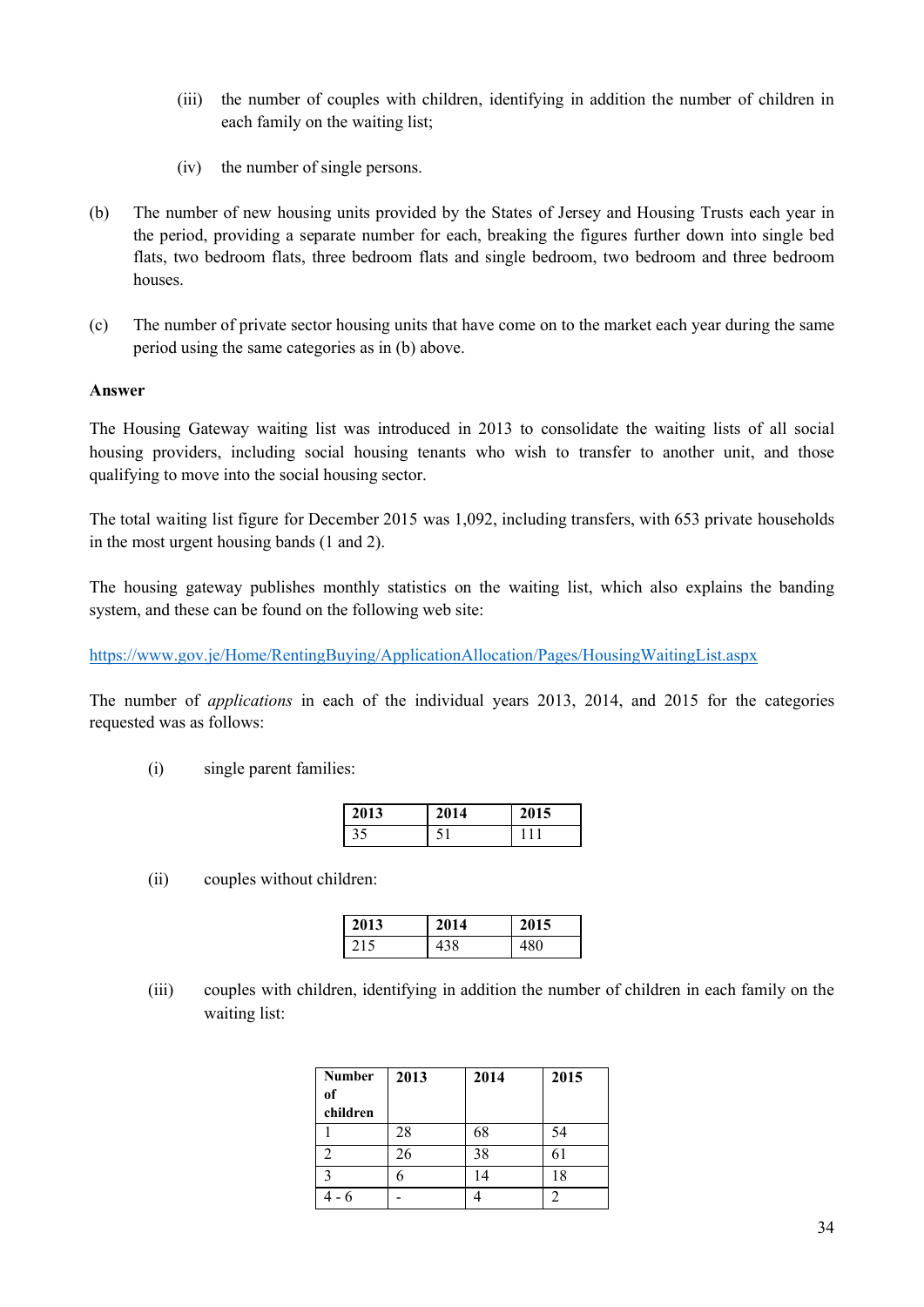| `otal | ov |  |
|-------|----|--|

(iv) single persons;

| 2013 | 2014 | 2015 |
|------|------|------|
| 63   |      |      |

In addition, the Housing Strategy includes an action to review the Housing Gateway eligibility criteria to make sure that it reflects the current demand and supply for social housing. This work includes analysing and examining further the detailed data on the Housing Gateway waiting list, including a breakdown of household numbers and types, and this information will be available as part of the publication of the results of this work, which is due in the next 3 months.

(b)  $\&$  (c) Information on the supply of homes is produced by the Environment Department and the Minister for Environment will be publishing the latest housing supply data by the end of January 2016. The Strategic housing Unit work very closely with the Environment Department and this information is a key piece of evidence that supports many of my Housing objectives, as outlined in the draft Housing Strategy.

# **4.25 DEPUTY M.R. HIGGINS OF ST. HELIER OF THE MINISTER FOR EXTERNAL RELATIONS REGARDING LAWYERS INVOLVED IN STATES APPOINTED BODIES:**

#### **Question**

Will the Chief Minister advise members for the year 2015:

- (a) how many Chairmen of States appointed bodies are lawyers and from which law firms, identifying which bodies, and, if remunerated, the sums paid; and,
- (b) how many members of States appointed bodies are lawyers and from which law firms, identifying which bodies, and, if remunerated, the sums paid?"

#### **Answer**

This answer refers to the States appointed bodies listed in Part C of the Constitution of the States of Jersey http://www.statesassembly.gov.je/SiteCollectionDocuments/States%20Assembly/Constitution%20of%20the %20States%20of%20Jersey.pdf

Some States appointed bodies include States Members, Law Officers, or members of staff who are qualified lawyers, and these have not been included.

Much of this information is publicly available in the relevant States Assembly propositions or Ministerial Decisions, some of which are listed below.

| <b>Body</b>                    | <b>Position</b> | <b>Law Firm</b>  | Remuneration       |
|--------------------------------|-----------------|------------------|--------------------|
| Health & Safety Appeal         | Chair           | Benest & Syvret  | Honorary position  |
| Tribunal                       |                 |                  |                    |
|                                | $\bullet$       |                  |                    |
| Jersey Employment &            | Chair           | N/A              | £736.00 daily rate |
| <b>Discrimination Tribunal</b> | Deputy Chair    | Davies & Ingram  | £552.00 daily rate |
|                                |                 | Advocates        |                    |
|                                | Deputy Chair    | Hatstone lawyers |                    |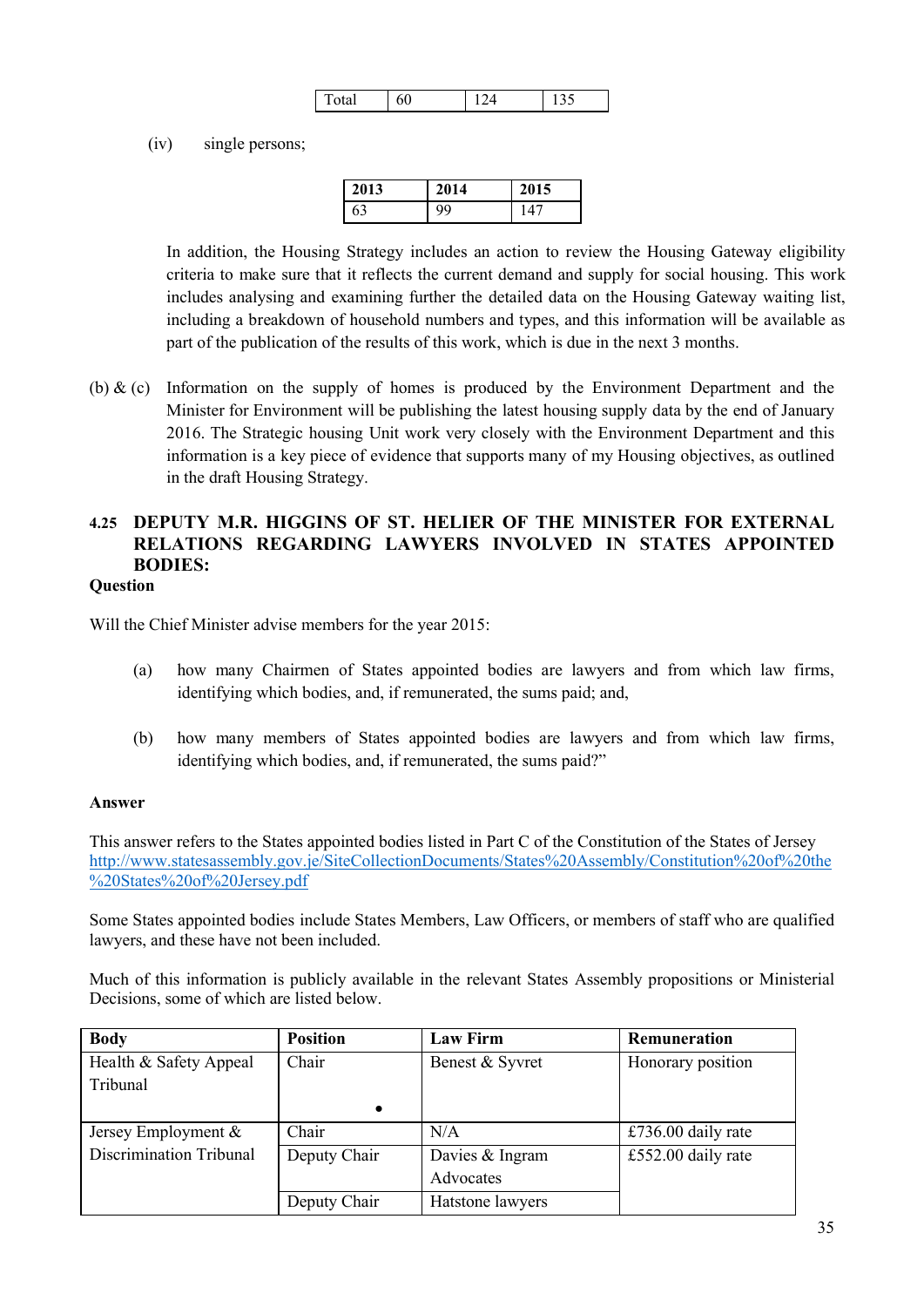|                                            | Deputy Chair    | N/A            |                    |
|--------------------------------------------|-----------------|----------------|--------------------|
|                                            | 2 x lay members | N/A            | £97.00 daily rate  |
| Social Security Tribunal                   | Chair           | <b>Viberts</b> | £440.00 daily rate |
|                                            | Deputy Chair    | <b>LWR Law</b> |                    |
| Social Security Medical<br>Appeal Tribunal | Chair           | <b>Viberts</b> | £440.00 daily rate |
| Income Support Medical                     | Chair           | <b>Viberts</b> | £440.00 daily rate |
| Appeal Tribunal                            | Deputy Chair    | N/A            | £440.00 daily rate |

| <b>Body</b>                 | <b>Position</b> | 1) Lawyer                             | 1) Remunerated Role?            |
|-----------------------------|-----------------|---------------------------------------|---------------------------------|
|                             |                 | 2) Law Firm (as at                    | 2) Sum                          |
|                             |                 | appointment)                          |                                 |
| Jersey Law                  | Chair           | 1) Jersey Solicitor                   | 1) No                           |
| Commission                  |                 | $2)$ Ogier <sup>1</sup>               | 2) N/A                          |
|                             | Commission      | 1) Jersey Solicitor                   | 1) No                           |
|                             | er              | 2) Le Gallais & Luce <sup>1</sup>     | 2) N/A                          |
|                             | Commission      | 1) English Barrister                  | 1) No                           |
|                             | er              | 2) $N/A^1$                            | 2) N/A                          |
| Jersey Police               | Chair           | 1) Jersey Advocate                    | $1)\overline{No}$               |
| Authority                   |                 | $2)$ Ogier <sup>1</sup>               | 2) n/a                          |
|                             | Member          | 1) Jersey Advocate                    | 1) No                           |
|                             |                 | 2) Tremoceiro Advocates <sup>1</sup>  | 2) n/a                          |
| Jersey Police               | Chair           | 1) Jersey Advocate                    | $1)$ no                         |
| Complaints                  |                 | 2) Retired                            | 2) n/a                          |
| Authority                   |                 |                                       |                                 |
| Community                   | Chair           | Advocate<br>1)                        | N <sub>o</sub><br>1)            |
| <b>Relations Trust</b>      |                 | <b>Mourants Ozannes</b><br>2)         | 2) $n/a$                        |
|                             |                 |                                       |                                 |
| Jersey Consumer             | Chair           | Advocate<br>1)                        | £10,000 per year                |
| Council                     |                 | Viberts<br>2)                         |                                 |
| Channel Island              | Member          | 1)<br>Lawyer                          | £12,000 per year                |
| Competition                 |                 | not working in private practice<br>2) |                                 |
| <b>Regulatory Authority</b> |                 |                                       |                                 |
| Committee of                | Chair           | $1)$ QC                               | Paid as set out by the Minister |
| Inquiry into Historic       |                 | Deputy High Court Judge<br>2)         | for Treasury and Resources in   |
| Child Abuse                 |                 | in Family Division,                   | P118/2012 (Com.) (2)            |
|                             |                 | Crown Court Recorder,                 |                                 |
|                             |                 | Mental Health Tribunal                |                                 |
|                             |                 | <b>Judge Restricted Patients</b>      |                                 |
|                             |                 | Panel, Master of the                  |                                 |
|                             |                 | Bench at Gray's Inn,                  |                                 |
|                             |                 | Chambers at 36<br>$\bullet$           |                                 |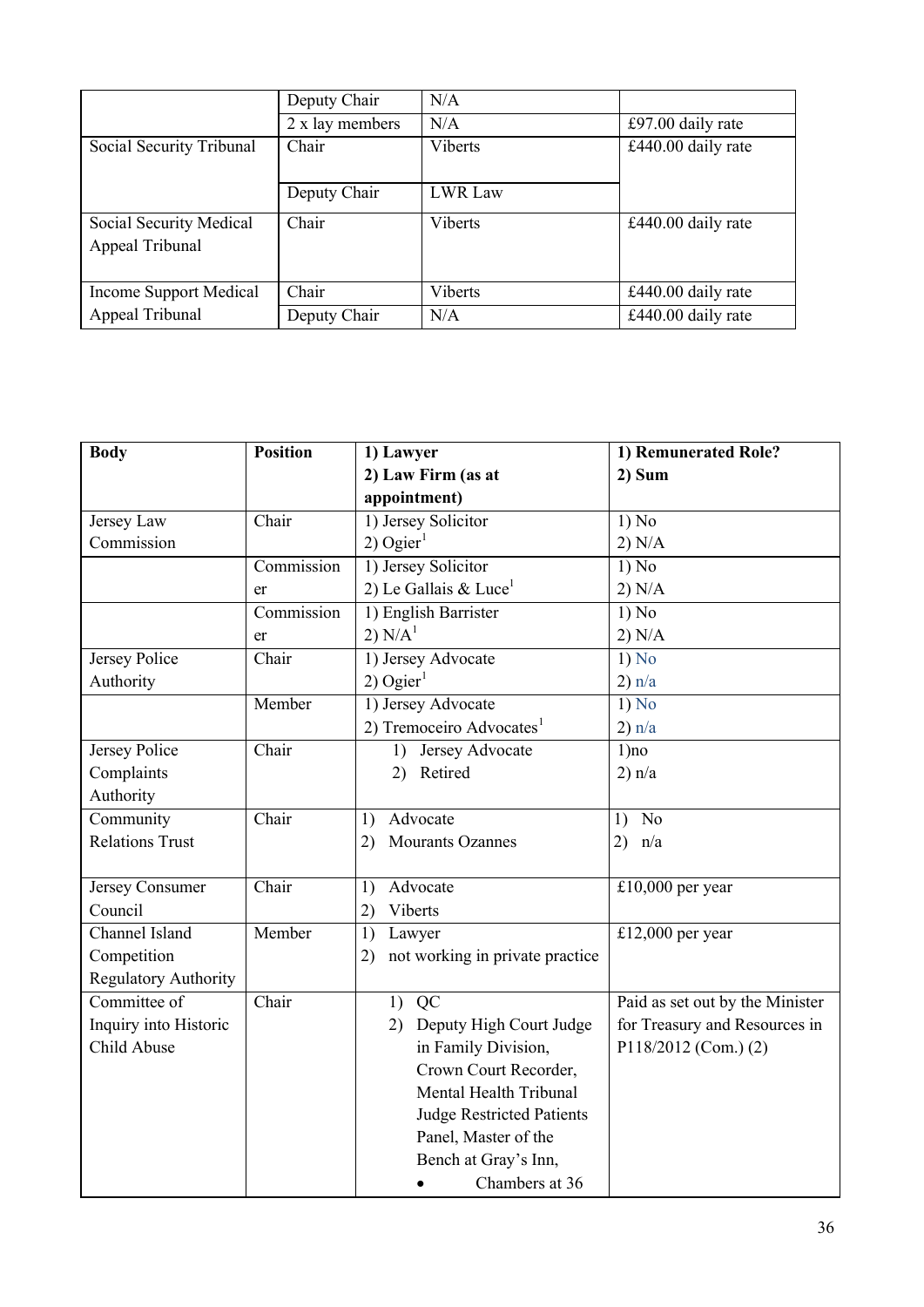|                           |              | Bedford Row, London               |                                 |
|---------------------------|--------------|-----------------------------------|---------------------------------|
| <b>States of Jersey</b>   | Chair        | Retired lawyer<br>$\bullet$       | No remuneration                 |
| <b>Complaints Panel</b>   |              |                                   |                                 |
|                           | Deputy Chair | Self-employed lawyer<br>$\bullet$ | No remuneration                 |
| Jersey Bank               | Member       | Advocate<br>$\bullet$             | No remuneration                 |
| Depositors                |              | Howard law                        | (structure to change in 2016)   |
| <b>Compensation Board</b> |              |                                   | with remuneration of $£5,000$   |
|                           |              |                                   | pa for new member, an           |
|                           |              |                                   | advocate who works for Bedell   |
|                           |              |                                   | Cristin)                        |
| Mental Health             |              |                                   |                                 |
| Review Tribunal           |              |                                   |                                 |
| Jersey Financial          | Commission   | Jersey Advocate<br>1)             | £26,000 per year (rate for      |
| <b>Services</b>           | er           | Not practicing law<br>2)          | locally based commissioner)     |
| Commission (JFSC)         |              |                                   |                                 |
|                           | Commission   | Crown Advocate                    | £26,000 per year                |
|                           | er           | <b>Baker and Partners</b><br>2)   |                                 |
|                           |              | (consultant)                      |                                 |
|                           | Commission   | English solicitor<br>1)           | £36,500 per year (rate for off- |
|                           | er           | Cameron McKenna<br>2)             | island commissioner)            |
|                           |              | (London)                          |                                 |

Commissioners of the JFSC are appointed by the States Assembly and the annual report of the JFSC (which details Commissioners' remuneration) is lodged with the States every year.

Jersey Police Authority – provision for remuneration is made at Article 5(7) of the States of Jersey Police Force Law 2012;

http://www.jerseylaw.je/Law/display.aspx?url=lawsinforce%2fconsolidated%2f23%2f23.820\_StatesofJerse yPoliceForceLaw2012\_RevisedEdition\_1January2015.htm

Jersey Police Complaints Authority – provision for remuneration is made at the Schedule, 4(2) of the Police (Complaints and Discipline)(Jersey) Law 1999;

http://www.jerseylaw.je/Law/display.aspx?url=lawsinforce%2fconsolidated%2f23%2f23.325\_Police(Compl aintsandDiscipline)Law1999\_RevisedEdition\_1January2015.htm

# **4.26 DEPUTY M.R. HIGGENS OF ST. HELIER OF THE MINISTER FOR EXTERNAL RELATIONS REGARDING THE U.K.'s REFERENDUM ON MEMBERSHIP OF THE EUROPEAN UNION:**

#### **Question**

With regard to the United Kingdom's (UK) in-out Referendum on membership of the European Union would the Minister advise members:

- (a) there have been any discussions with Her Majesty's Government as to whether Jersey residents would be entitled to vote in the Referendum, and if not, will he seek to ascertain from the UK authorities whether Jersey residents will be allowed to vote; and,
- (b) in the event that Jersey residents are not allowed to take part in the Referendum, whether he would support a separate Island Referendum being held on the same question to ascertain the views of Islanders?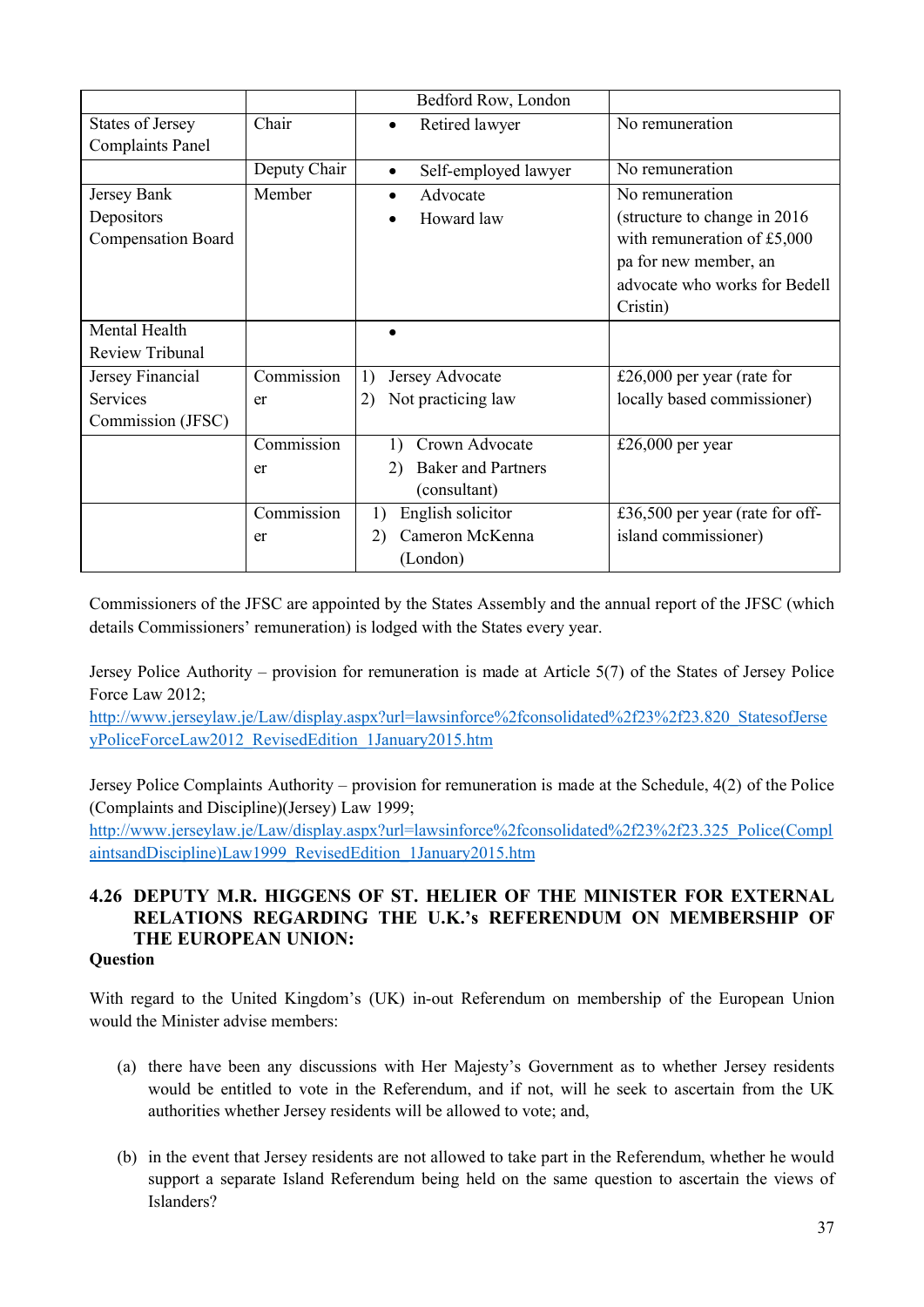#### **Answer**

a) As the Chief Minister made clear in answers given to Connetable Taylor and Deputy Mezec during oral questions on June  $2<sup>nd</sup>$  2015, there is no legal or constitutional mechanism by which Jersey might take part in the UK Referendum on EU membership. Jersey is a Crown Dependency with a separate legal status from the UK metropolitan territory

It is for the UK government to determine eligibility to vote in the referendum. The European Referendum Act 2015, which gained Royal Assent on 17 December 2015, stipulates that the franchise should be based on the franchise for UK Parliamentary elections. Accordingly, residents of the Crown Dependencies and Overseas Territories will only be qualified to vote if they would be entitled to do so as electors at a UK parliamentary election in any constituency (for example, as overseas voters). This is consistent with past practice, in particular the 1975 UK referendum on EU membership.

b) The UK is the EU Member State and Jersey's limited relationship with the EU as a Crown Dependency exists by virtue of Protocol 3 to the UK's Act of Accession. The decision on whether or not to remain as an EU Member State is a question for the people of the UK rather than Jersey.

Although it is true that Jersey would be affected by a decision to leave the EU, it would be ineffectual and therefore inappropriate, to have a referendum in Jersey on whether or not the UK should remain a Member State of the EU.

#### **4.27 DEPUTY M.R. HIGGINS OF ST. HELIER OF THE CHIEF MINISTER REGARDING THE INTERIM POPULATION POLICY: Question**

Following the expiration of the Council of Ministers Interim Population Policy at the end of 2015, will the Chief Minister advise members what population policy and target figure his officers are working to at the present time and will he further advise members when he will be bringing a new population policy to the States for consideration?

#### **Answer**

The Interim Population Policy was put in place while we developed a Long Term Plan for Jersey. It supports limited, targeted migration that delivers economic growth and helps to maintain our quality of life as society ages. The policy established an average net migration of +325 people per year on which to base our planning decisions.

Before working on the Long Term Plan, this Council of Ministers had to propose a Strategic Plan, Medium Term Financial Plan, and 2016 Budget. Now that work is complete, we intend to involve islanders in developing a plan for Jersey for the next 20 years. Population policy will be an integral part of this Long Term Plan, which will be completed this year.

In the meantime, the principles of the Interim Population Policy, as embedded in the Strategic Plan and Medium Term Financial Plan, remain appropriate, and will be applied using the Control of Housing and Work Law until the Long Term Plan is agreed. This will provide stability and continuity while we make important decisions for our long term future.

#### **4.28 DEPUTY M.R. HIGGINS OF ST. HELIER OF THE CHIEF MINISTER REGARDING POTASSIUM IODIDE TABLETS: Question**

Further to reports that that potassium iodide tablets have been issued to those living close to Cap de la Hague, can the Chief Minister advise members: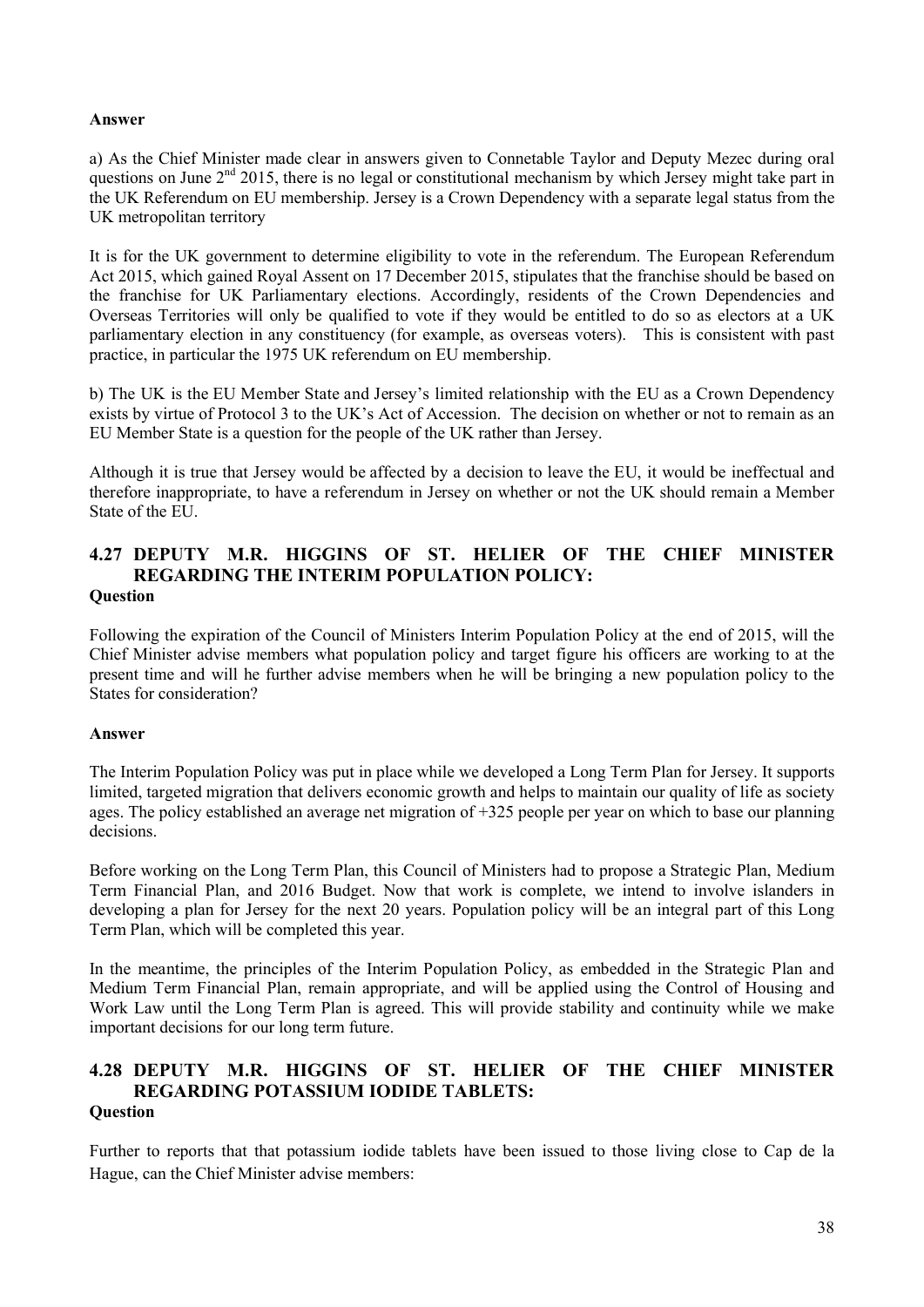- (a) what contact, if any, he has with the French Authorities regarding safety at the nuclear site;
- (b) what notification Jersey would receive (nature and timing) if there was an incident which resulted in the release of nuclear material;
- (c) how the Island would deal with such an incident; and
- (d) whether the Island has a stock of potassium iodide tablets?

#### **Answer**

#### **What contact, if any, he has with the French Authorities regarding safety at the nuclear site;**

The Emergency Planning Officer is in regular contact with the French Authorities and Emergency Planning colleagues in Bureau des îles-Anglo-Normandes (BIAN) to monitor issues relating to the Norman coastal Nuclear facilities. Last year the Chief Ministers of Jersey and Guernsey travelled to France to sign a cooperation agreement with La Manche and Lower Normandy. The French nuclear facilities were discussed during the meeting and the Emergency Planning Officer signed a Memorandum of Understanding (MoU) between Jersey and Guernsey and the Prefecture de la Manche to formalise the previous information sharing arrangements and to set out the responsibilities of St Lo, States of Guernsey and States of Jersey in relation to the provision of Emergency Planning information during an emergency.

#### **What notification Jersey would receive (nature and timing) if there was an incident which resulted in the release of nuclear material;**

In the event of an emergency or accident at either Flamanville or Cap De La Hague special arrangements have been agreed between the Préfecture De La Manche, St Lo, the Emergency Planning Officer and States of Jersey Police to ensure accurate and timely information is passed to Jersey. To facilitate this, dedicated lines of communications have been established between the Préfecture De La Manche, Emergency Centre, St Lo and the States of Jersey Police Headquarters Control Room. These would be activated as part of the Préfecture general alert system if a critical nuclear incident were declared. These communications are tested and exercised regularly.

#### **How the Island would deal with such an incident; and**

The States of Jersey Emergency Plan for Incidents at Flamanville and Cap De La Hague on the Cotentin Peninsula, La Manche, France details how the Island would deal with such an incident.

#### **Whether the Island has a stock of potassium iodide tablets?**

The Island does not hold a stock of iodine for the general population. A review carried out by the UK Radiation Protection Division in 2007 estimated probability of a major incident at Flamanville having an impact on Jersey as one in every 34 million years.

The decision not to obtain iodine for the general population was based not only on this very low risk, but also on the fact that Jersey is much further away (40km) from the Flamanville site than the 10km distribution area within which protective (prophylactic) iodine would be recommended.

Even if Jersey were much closer to the site and within the 10km iodine distribution area, the use of iodine prophylaxis in the event of a nuclear release is complicated. Iodine only protects the thyroid gland against the effects of radioactive iodine, which is one of many isotopes that would be released in the event of a nuclear power station incident. Also, prophylactic iodine products have a very short shelf life, maximum of 4 years which would make regularly replacing an appropriate level of stock for an entire population very expensive.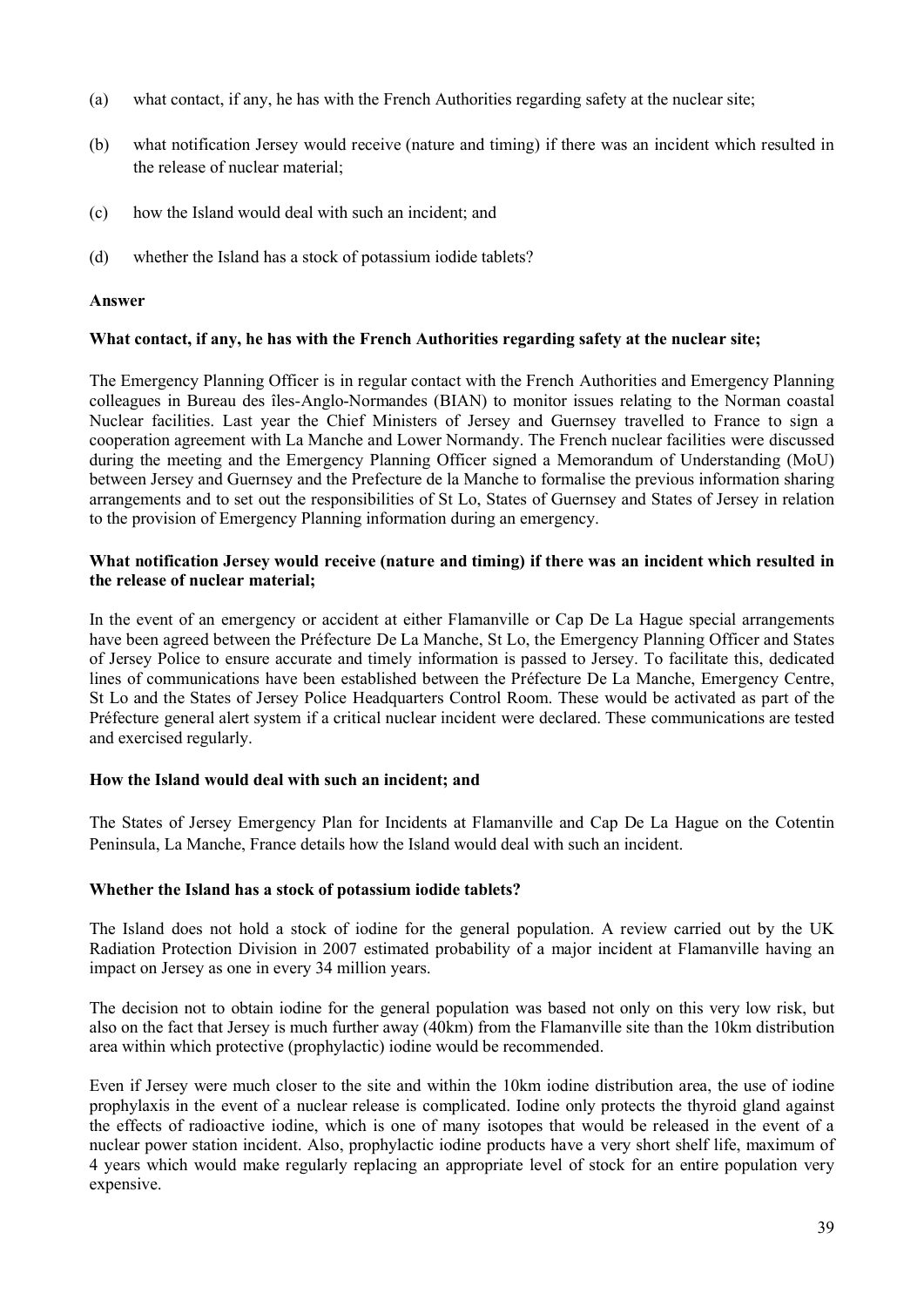These products are not free of risk and can cause health problems in some individuals, so should only be used when absolutely necessary.

#### **4.29 DEPUTY J.M. MAÇON OF ST. SAVIOUR OF THE MINISTER FOR THE ENVIRONMENT REGARDING SOLAR PANELS: Question**

Would the Minister advise what consideration, if any, has been given by the Department to require solar panelling to be installed as standard on any new development for (a) commercial developments (b) residential developments and (c) any other category of development?

#### **Answer**

As part of the assessment of any planning application, the department and the Planning Applications Committee must take into account all of the material considerations which are relevant to that case. The primary material consideration will be the States' approved Island Plan, 2011 (amended 2014).

There is no policy within the Island Plan which specifically requires that solar panels are fitted to all new development as standard. However, the Plan does contain policy NR7 – "Renewable Energy in New developments". This policy applies to residential developments of 10 units or more and all non-residential developments with a gross floor space of 1,000 square metres or more. The policy requires that such developments incorporate into their design low carbon or renewable energy technology sufficient to off-set at least 10% of their predicted carbon emissions. In addition, all new buildings must meet demanding energy reduction targets set under the building bye-laws. The cumulative aim of these policies is to encourage carbon reductions using a range of technologies, of which solar power is one part.

### **5. Oral Questions**

### **5.1 The Connétable of St. Helier of the Minister for Economic Development, Tourism, Sport and Culture regarding the operation of Jersey's sea links with the U.K:**

Is the Minister satisfied that the current operation of Jersey's sea links with the U.K. (United Kingdom) provides adequate reliability, customer care and value for money and, if not, what steps, if any, is he taking to improve the service?

### **Senator L.J. Farnham (The Minister for Economic Development, Tourism, Sport and Culture):**

There is no doubt over the last year the car and passenger ferry services to and from the Channel Islands have faced significant operational and weather-related challenges. I have made my views known regarding the need to greatly improve the services on a number of occasions. I am in regular contact with senior management of Condor and met with their chairman on Friday of last week in Jersey to both review past performance and discuss their plans for making the necessary improvements. I am pleased to say that Condor are going to be making a number of improvements to this service. They have appointed a new chief executive officer. They are about to introduce a comprehensive plan to completely restructure all aspects of their customer service programme. They are in quarter one of this year introducing a new online booking and call-handling system. They are going to be spending in excess of £1 million in the U.K. and France in 2016 promoting the Channel Islands as holiday destinations. Furthermore, on the 27th of this month officials from Jersey, Guernsey and Condor will meet to agree the final terms of reference for the comprehensive service review that I have insisted be brought forward from 2017. This review will define the optimum configuration of car, passenger and freight vessels that will service the U.K. and French routes in the medium to long term.

#### **5.1.1 The Connétable of St. Helier:**

I wonder if the Minister would share my concern that some tour operators, members of the hospitality industry, are advising potential customers who are thinking of coming to Jersey not to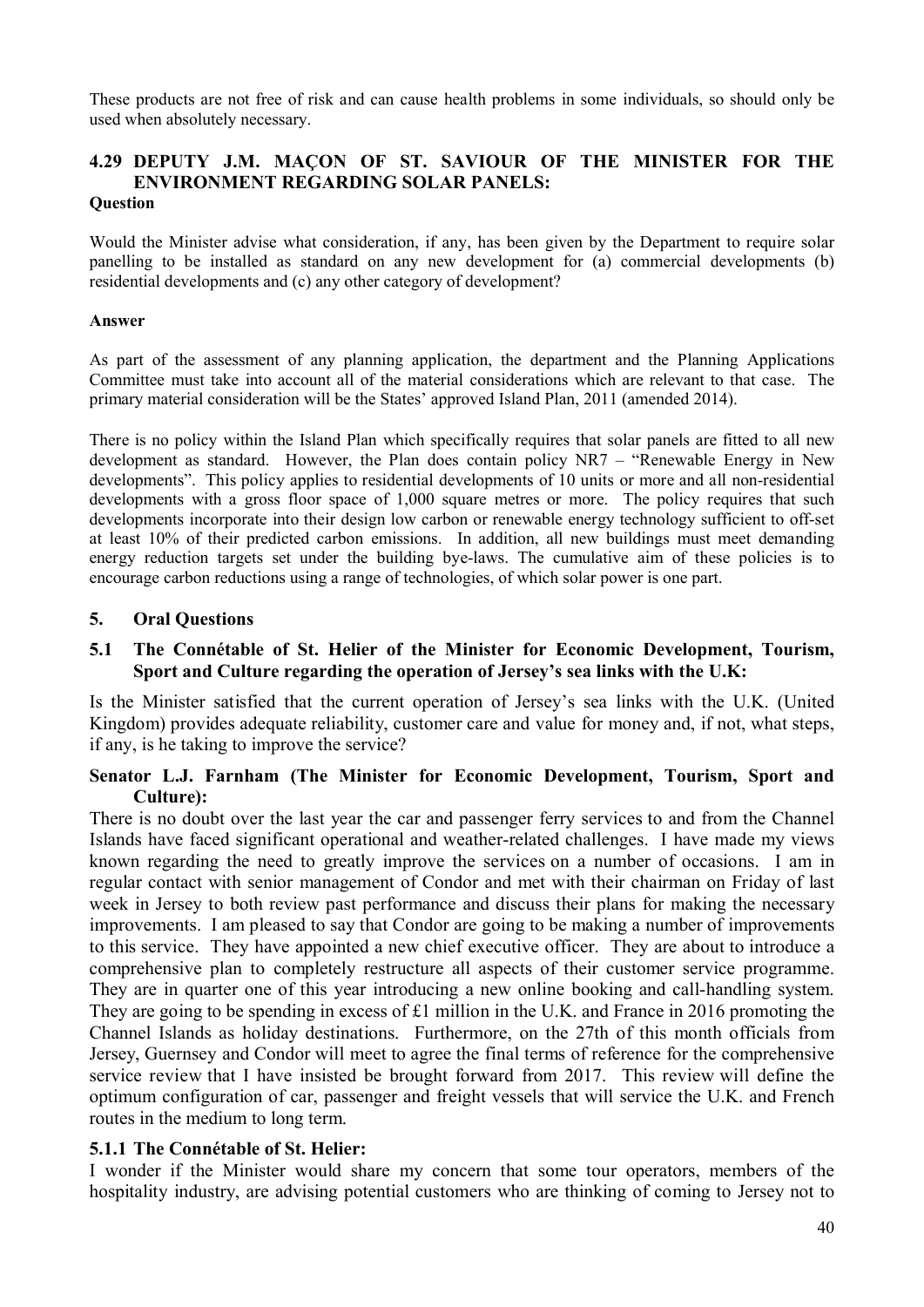book a sea crossing because of the unreliability that has been demonstrated over the past year. What can he do to re-inspire confidence among tour operators that the sea links are indeed going to be effective this year?

## **Senator L.J. Farnham:**

We - when I say "we" I mean the Economic Development Department, Visit Jersey and the tourism industry - are acutely aware of the problems and we are aware, as are Condor, that they are simply losing business from it. Fortunately the impact on Jersey is minimalised by the fact that we have very strong air links, so there is a choice and we are managing to retain most of the business. Nevertheless it is of serious concern because failure by Condor to address the situation this year could lead to permanently damaging Jersey's reputation for sea travel. But having said that, I am confident that the talks I have had with Condor have been positive. They are extremely keen. In fact they have to improve their service, the future of their business is at stake if they do not and they are acutely aware of it, and I am working closely with them to make sure that happens.

## **5.1.2 Deputy G.P. Southern of St. Helier:**

Surely it is the performance of the boat which is the central issue here. What information did his officers have when this tender was first made about the suitability of the boat under consideration for local and Channel waters?

## **Senator L.J. Farnham:**

I am less concerned about the suitability of the Liberation as opposed to its operational performance. There has been a recent and thorough safety review which has confirmed its safety credentials. I am about to publish the benchmarking review - I saw the first draft yesterday and will share that with members shortly - which had to look at Condor as a prudent operator. That also covers the extensive research that was done prior and testing prior to the purchase of the Liberation, and I will be sharing that information with Members shortly. I have no long-term concerns as to the suitability of the Liberation vessel. The real problem and the real issue Condor have to get to grips with is making sure they can get the boat to run on time and when it does not provide proper contingency and proper customer service backup.

## **5.1.3 Deputy M. Tadier of St. Brelade:**

Does the Minister accept that the problems experienced by Condor and their passengers is not simply one that is operational but is ultimately systemic and that the only way to resolve that is either by competition on the route or by nationalising the route?

#### **Senator L.J. Farnham:**

No, I absolutely disagree with that point of view.

## **5.1.4 Deputy M. Tadier:**

Can he elaborate why because presumably we are told constantly by this Government that competition is a good thing but not when it comes to failing an expensive ferry service, which cannot provide a basic service for businesses and passengers in the Island? We also know that nationalisation in extreme circumstances can be used and has been used by our sister island for transport links. So can he elaborate his positon?

## **Senator L.J. Farnham:**

Firstly, I am not sure that the example of nationalisation in our sister island is a good one. I disagree simply because I believe that Condor will resolve these issues and will get the service back to what it should be. We know the routes are unsustainable with competition and perhaps we do need a further regulation introduced at some stage. I have been and will continue to discuss this with Senator Ozouf, so those are my reasons.

## **5.1.5 The Connétable of St. Helier:**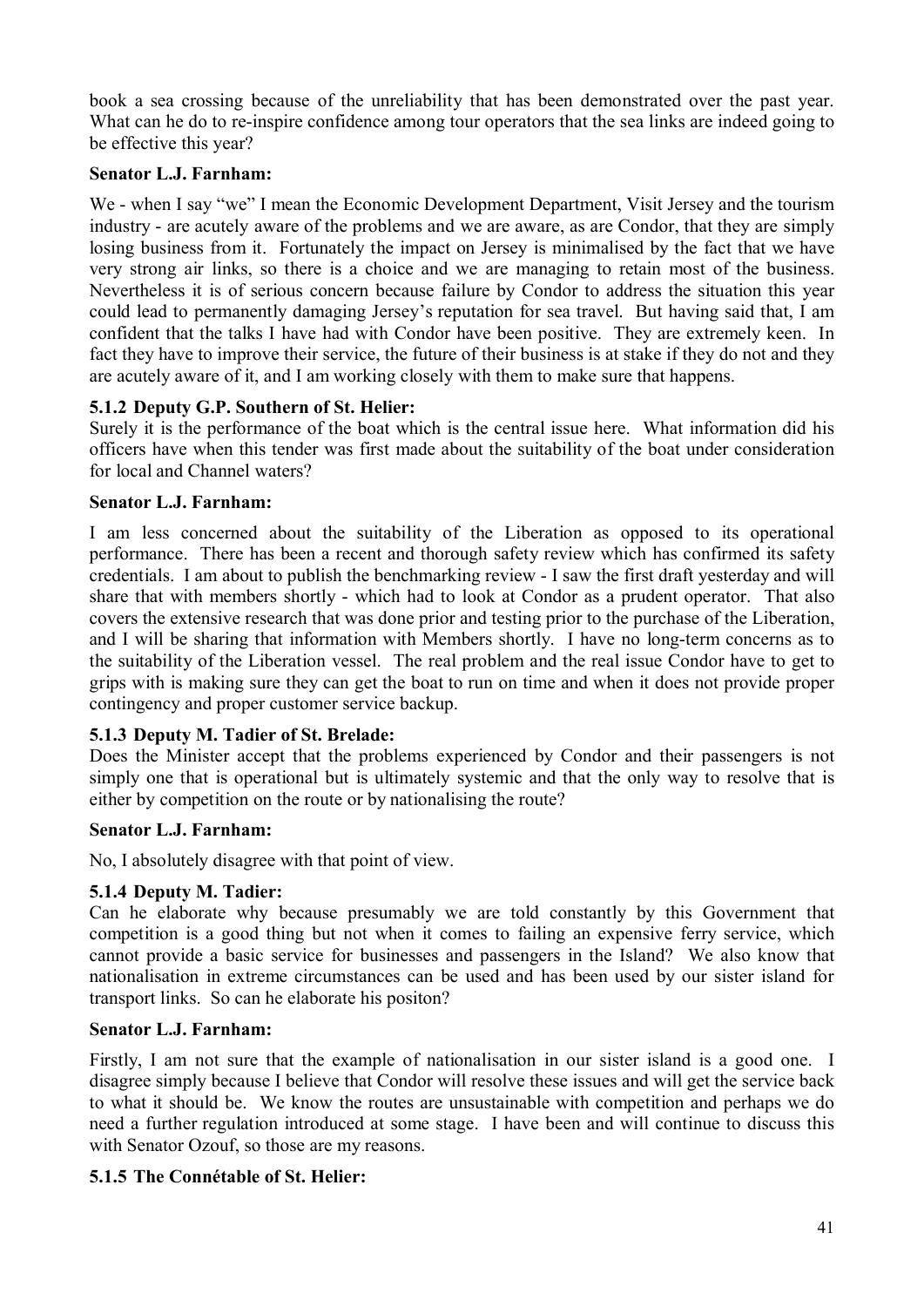Would the Minister agree with me that notwithstanding the difficulties that have been experienced by the travelling public that anyone who has experienced them - and I know I have - has nothing but praise for the staff at the sharp end who operate on the ferries and look after the public very well?

## **Senator L.J. Farnham:**

Can I thank the Constable for acknowledging that fact and, yes, we agree? My thanks does go out to the Condor staff on the front line who have had to deal with, quite frankly, some shocking circumstances. The Assembly can rest assured that Condor and their staff, the whole management team, are determined to rectify the problem.

## **5.2 Deputy A.D. Lewis of St. Helier of the Minister for Health and Social Services regarding the total expenditure to date relating to the implementation of the Health and Social Services informatics I.T. strategy:**

Would the Minister confirm the total expenditure to date relating to the implementation of the Health and Social Services informatics I.T. (information technology) strategy, provide an update on progress and indicate what savings have been achieved to date and will be achieved upon full implementation?

## **Senator A.K.F. Green (The Minister for Health and Social Services):**

The informatics strategy comprises of 2 phases. Phase one - that was 2013 to 2015 - was largely about building capacity in the department to obtain, analyse and utilise information to plan system developments in phase 2. Phase 2 - taking place between 2016 and 2018. Good progress has been made during phase one. The Comptroller and Auditor General recognised the importance of informatics and the progress being made in her recent review of Community and Social Services. Savings derived from the implementation of the strategy falls into two categories. Firstly, savings from using information to drive performance, improved decision making. In layman's terms, this tells us what we are getting for our money, not just where the money has gone or how the money has been spent. The importance again was recognised in the C.A.G.'s (Comptroller and Auditor General) report in her "*Use of Management Information in H.S.S.D.'s (Health and Social Services Department) Operating Theatres.*" These savings are difficult to quantify but are important to achieve. The second savings are savings achieved from making processes more efficient and effective through the use of I.T. systems. These savings are just as important but are easier to quantify and document. In addition to the routine I.T. expenditure and departmental costs, specific expenditure on implementing the strategy to 31st December 2015 is £440,000. This comprises of 2 main elements: the upgrading of the patient administration system to the current version; and costs related to the implementation of the electronic prescribing system for chemotherapy. The business case underpinning the strategy identified quantifiable savings of up to £1.4 million per annum once the various strategies are implemented and operating.

## [11:00]

As these systems are scheduled for implementation in the second phase, that is 2016 to 2018, those savings have not yet been realised. The department is planning to deliver approximately £100,000 of savings from I.T. schemes this year – 2016 - under its Safely Reducing Costs.

## **5.2.1 Deputy A.D. Lewis:**

Could the Minister just quantify something in there? Did he say £100 million of savings in his last view?

# **Senator A.K.F. Green:**

I did not manage to get my earphones on. Could the Member ask me the question again?

# **Deputy A.D. Lewis:**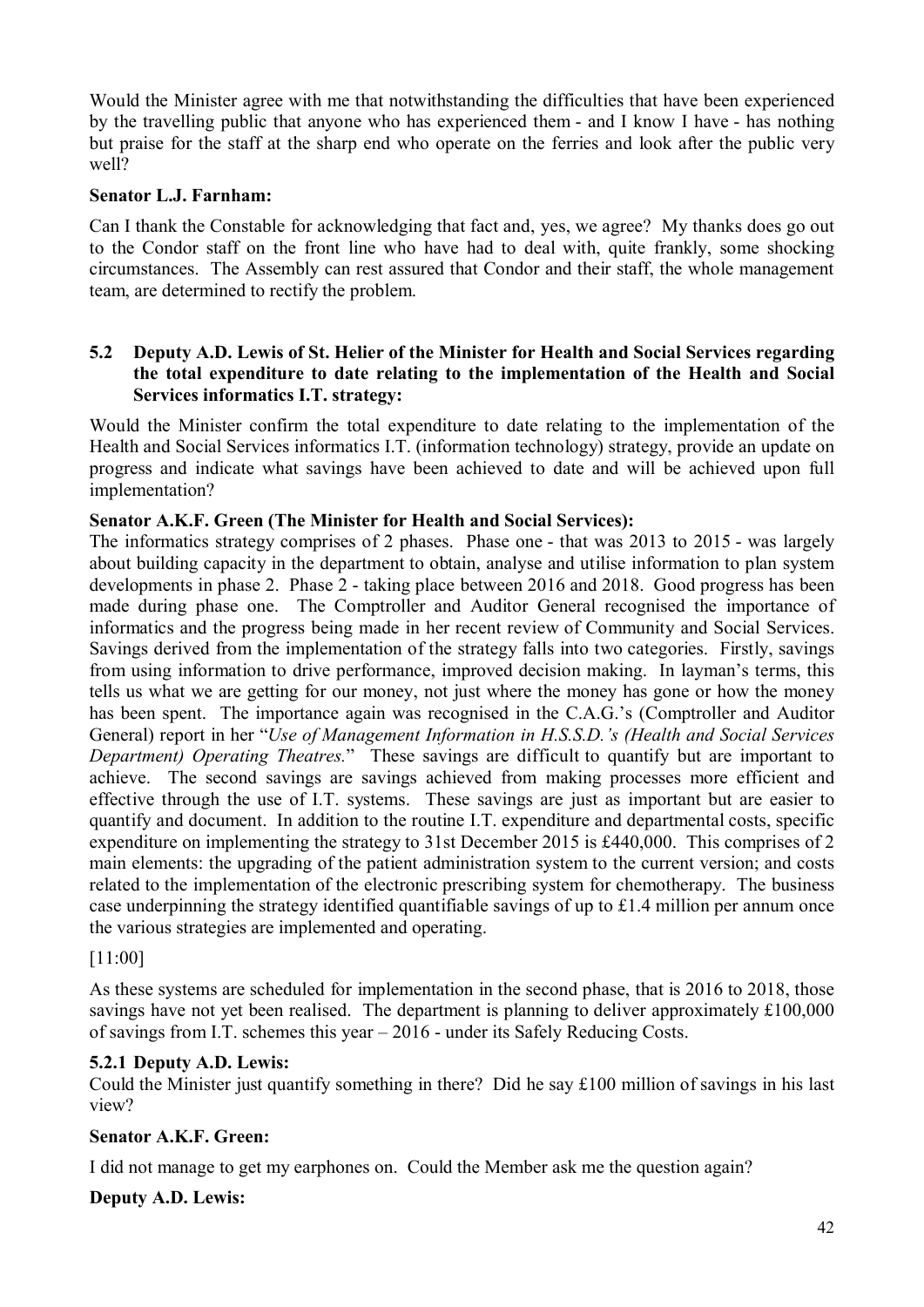What amount did you give at the end? The Minister alluded to £100,000 saving or was it £100 million?

## **Senator A.K.F. Green:**

No, I wish we were making £100 million savings but it is £100,000.

### **5.2.2 Deputy A.D. Lewis:**

I would also like to know how the Minister is trying to minimise the cost of the informatics strategy. There was £12 million allocated originally, £50 million was originally requested. Has he made any effort to engage with the equivalent department in Guernsey, who I believe is going through a similar process, and could any costs be shared?

### **Senator A.K.F. Green:**

To answer the second bit of the question first: have I made any effort to contact colleagues in Guernsey? I do meet regularly with my colleagues in Guernsey but I have to say that I.T. was not part of those discussions and maybe that is something I can look at in the future. What we need to do is to, as I implied at the very beginning of my answer, in Health we know exactly where every penny is spent. What we have been lacking until recently is what gave us the best value for money. What gave us the best clinical outcomes? What actions gave us the best to ensure safe continuity of services? That is where the emphasis is on, as far as I am concerned… in driving forward our I.T. strategy. Yes, we want to make things better, more streamlined for patients, but I want strategic information on which good discussions, good clinical decisions, safe decisions for patients are made.

### **5.2.3 Deputy J.A. Martin of St. Helier:**

The Minister said, I think, to date ... in the second phase only £440,000 is being expended. Out of a budget of either the £12 million or the £15 million that was allocated and the end date of 2018, given that we are already January 2016, can the Minister say this is going to be on budget and definitely on time? Thank you.

## **Senator A.K.F. Green:**

It is a high-risk strategy answering a question like that. But the information I have is that we will deliver on budget and that we will deliver on time. But if that changes I will advise Members.

#### **5.2.4 Deputy J.A. Martin:**

What is that budget because the figures keep moving around and that was in the original question that was not answered?

#### **Senator A.K.F. Green:**

It is very difficult to give a precise figure but I am happy to come back with it later because some of the budget sits within my own Department of Health and Social Services and some of it sits at the centre as part of the I.T. strategy. But if Members want a defined absolutely correct figure I will need to come back.

## **5.2.5 Deputy S.M. Wickenden of St. Helier:**

I was wondering if the Minister can confirm when this I.T. strategy was first put in place with a business case that would make the savings for the large expenditure of this overall project. They required £15 million to complete the I.T. project, they could not get that money so they only managed to get £12 million. That meant that they were not able to implement the parts of the I.T. system that would make the savings as per the business plan. Now that the extra money has been allocated could the Minister confirm what savings in the business plan will be made by completing this?

#### **Senator A.K.F. Green:**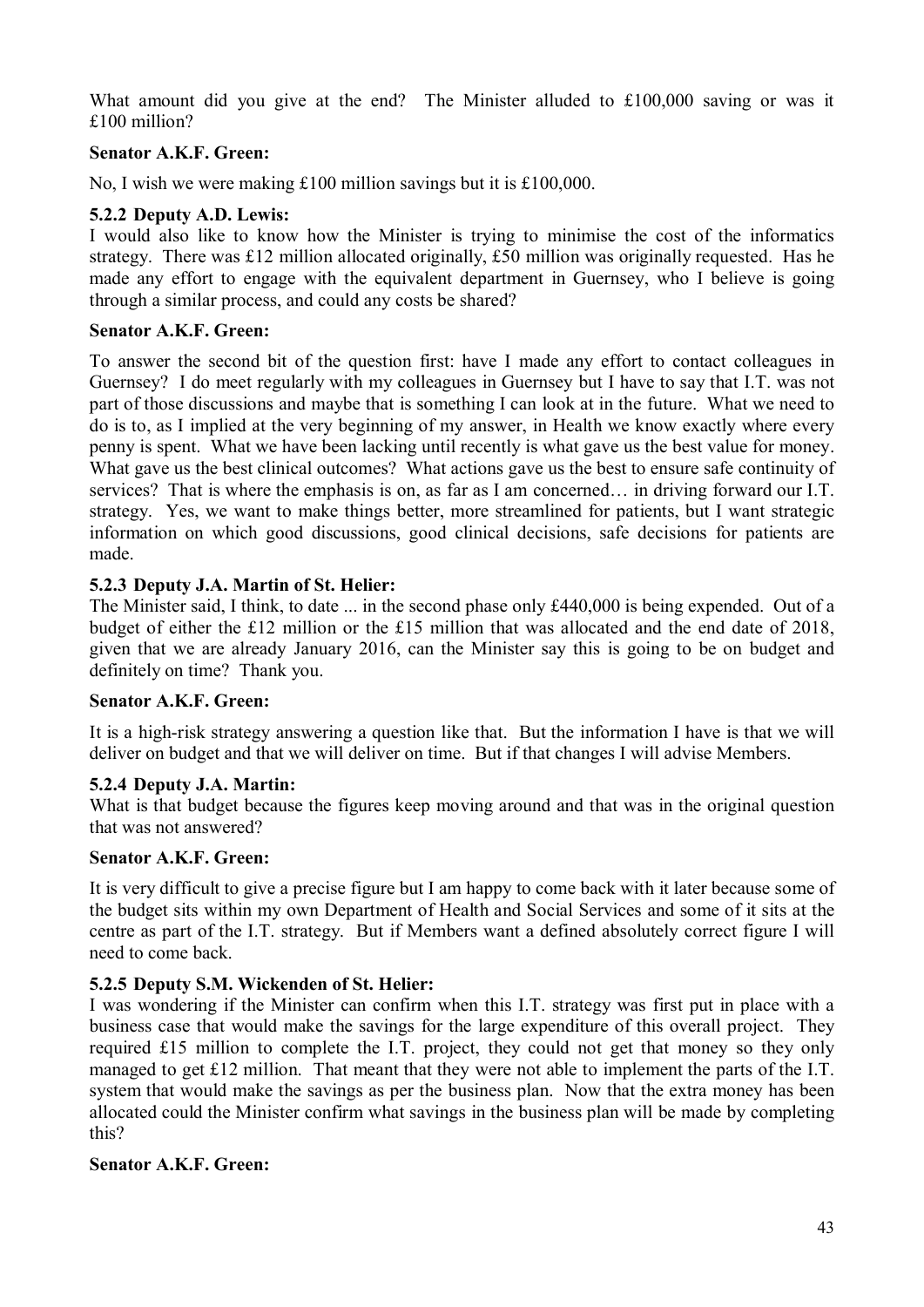I thought I had done that in my original answer. I will just go through it again, if I may. The savings that we anticipate, once the scheme is fully up and running, is about £1.4 million per annum, and about £100,000 of savings from I.T. schemes under our Safely Reducing Costs; so £1.5 million in total. But for me savings are important. We need to make those savings and we need to reduce costs but for me it is the powerful use of that information that will allow proper strategic decisions to be made and to enable improvements in efficiency and service, which is equally as important.

## **5.2.6 Deputy A.D. Lewis:**

This was a huge sum of money in anybody's term, £15 million originally allocated for this project. Is the Minister satisfied that the procurement process was robust and appropriate? He has already said that it will deliver some value for money but we wish to be reassured that when it comes to, for example, the procurement of the hospital at £400 million, the procurement processes in the hospital are adequate and robust. Can the Minister confirm that?

## **Senator A.K.F. Green:**

The procurement of the new hospital will not be something that my department will be doing alone. It will be something that we will be sharing as part of a project team. But can we improve procurement? Of course we can always improve things. Are we reasonably good at procuring things? Yes, we are but the knack comes in having a very clear specification right from the start, so you understand what it is you want and that your suppliers are then able to quote for and able to deliver what it is you want.

## **The Deputy Bailiff:**

Before we move on to question 3, could I cordially remind Members that the question should be succinct and that the answers should be equally succinct. The normal time allocated for a ministerial answer to the first question is 90 seconds. That has not been honoured so far. If I could bring that to Members' attention at this stage because we have a large number of questions to get through, if we possibly can, within this question time period.

## **5.3 Deputy G.P. Southern of the Minister for Social Security regarding the number of domestic care agencies operating in the Island and their employment policies:**

It is a habit of Ministers not to be very good with targets. What data, if any, does the Minister have on the number of domestic care agencies operating in the Island and whether their employment policies, including the use of zero-hours contracts and the practice of regarding only contact time as paid work, with no consideration for travel time, put them at risk of breaching minimum wage legislation?

## **Deputy S.J. Pinel of St. Clement (The Minister for Social Security):**

I shall endeavour to be succinct. As my response to a written question on this issue explains, I am aware that 22 providers of domestic care have been approved under the Health and Social Services Approved Provider Framework. The Jersey Advisory and Conciliation Service has confirmed that of the 9,469 individual queries they received in 2015, no client queries or complaints were received on the issues raised by the Deputy's question. I can also confirm that there have been 6 inspections of care agencies conducted by Social Security enforcement officers during 2015. The information collected indicates that agency carers generally work on a shift basis rather than a per client basis. In some cases, officers found that the employer pays an allowance for the employee to use their own car. No minimum wage issues were evident from the inspections and there were no recorded instances of the circumstances described in this question.

## **5.3.1 Deputy G.P. Southern:**

Does the Minister accept that in attempting to see, let us say, 10 clients during a day, the worker will be either driving or away from home for up to 12 hours, 13 hours? In one case that I have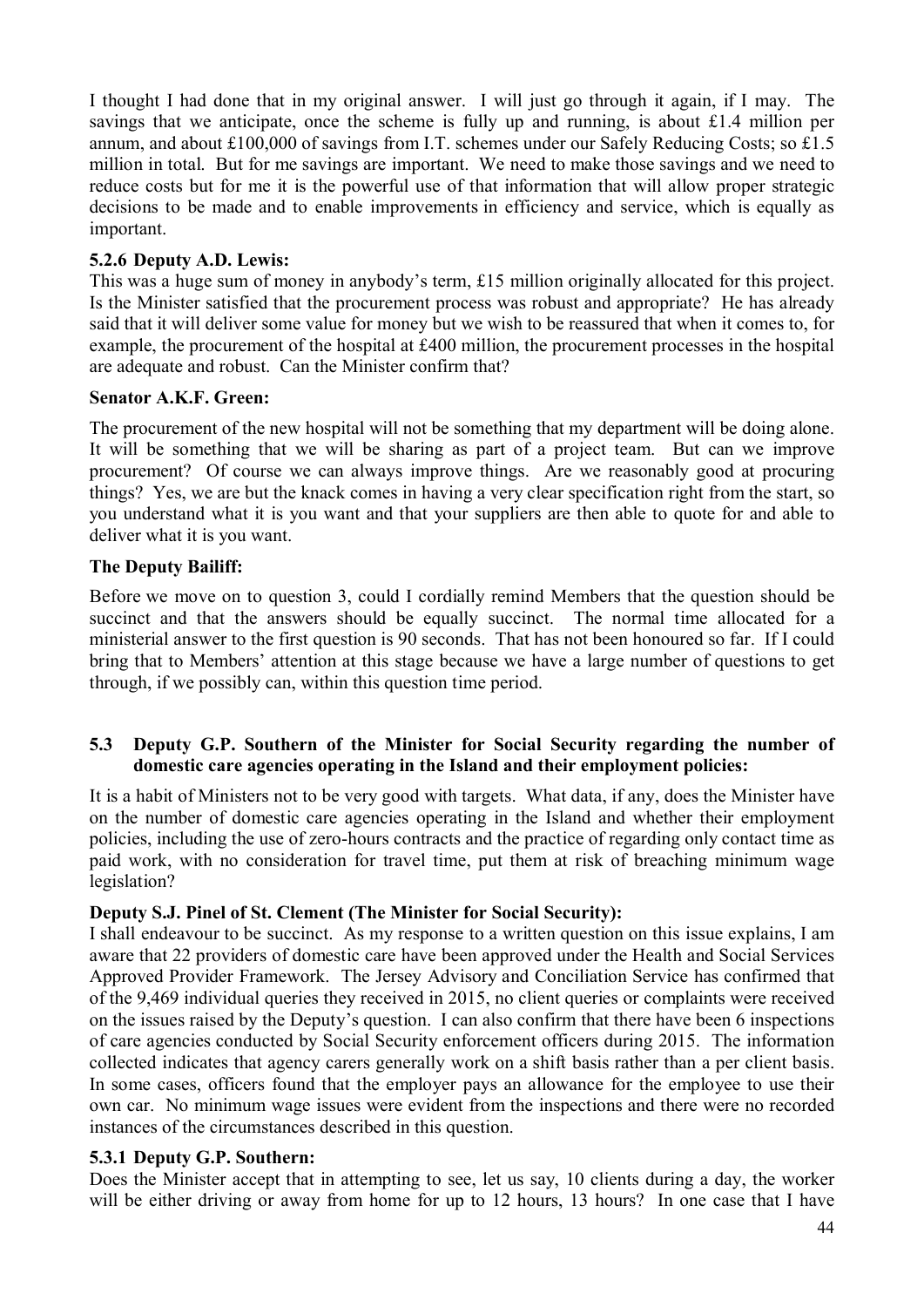seen, 15 hours; a 15-hour day away from home, and paid for 8½; and that effectively reduces the hourly rates of pay below the minimum wage. I have examples where ... a random sample, 3 out of 15 days were thus; below the minimum wage. Does the Minister accept that that is possible?

## **Deputy S.J. Pinel:**

The Deputy stated in the Scrutiny Panel's public hearing on zero-hours contracts in November that he had seen rosters for care workers who are not paid for travelling time between assignments. The Deputy has not shared any further information with the department on this. If any domestic care employees have concerns about pay or their terms of employment they should contact J.A.C.S. (Jersey Advisory and Conciliation Service) or my department.

## **5.3.2 Deputy M. Tadier:**

Perhaps the Minister can clarify what the law says, if there is any law, and what her feelings are about whether workers should be paid when they are driving in between jobs, whether they work for care agencies or whether they work for a States department.

## **Deputy S.J. Pinel:**

Where a person is employed to work for a domestic care agency the protection of the Employment (Jersey) Law 2003 will apply in the same way as it does for every other employee in Jersey.

## **Deputy M. Tadier:**

Which is?

## **Deputy S.J. Pinel:**

Perhaps I might refer the Deputy to the Employment (Jerrsey) Law 2003.

## **Deputy M. Tadier:**

I understand that the Minister is reading from that, I just do not know why she does not continue with her sentence and give us the facts now.

## **The Deputy Bailiff:**

It is a matter for the Minister how she answers the questions, Deputy, and you have had the followup question that we normally allow.

## **5.3.3 Deputy G.P. Southern:**

In such circumstances as described earlier, does the Minister believe that these workers who will often be working a 45, 48-hour week are kept on zero-hours contracts and does she consider whether that is an appropriate use of zero-hours contracts?

## **Deputy S.J. Pinel:**

I think the Deputy may be able to answer his own question with the work that the Scrutiny Panel are doing on zero-hours contracts in domestic care. When hopefully the report is finished he will give us the information. Thank you.

## **5.3.4 Deputy G.P. Southern:**

There was a question there for the Minister who is responsible for this area of work and law, not to reflect that straight back to the Scrutiny Panel. It is a question to the Minister now today. Does she think the zero-hours contracts in such circumstances are appropriate?

## **Deputy S.J. Pinel:**

In some circumstances, yes, they are. As I said in my previous opening statement, that if any employee - which we have not been aware of - has any concerns about their contracts, travelling time, or payment then J.A.C.S., as a funded body from Social Security, can provide them with any advice they need.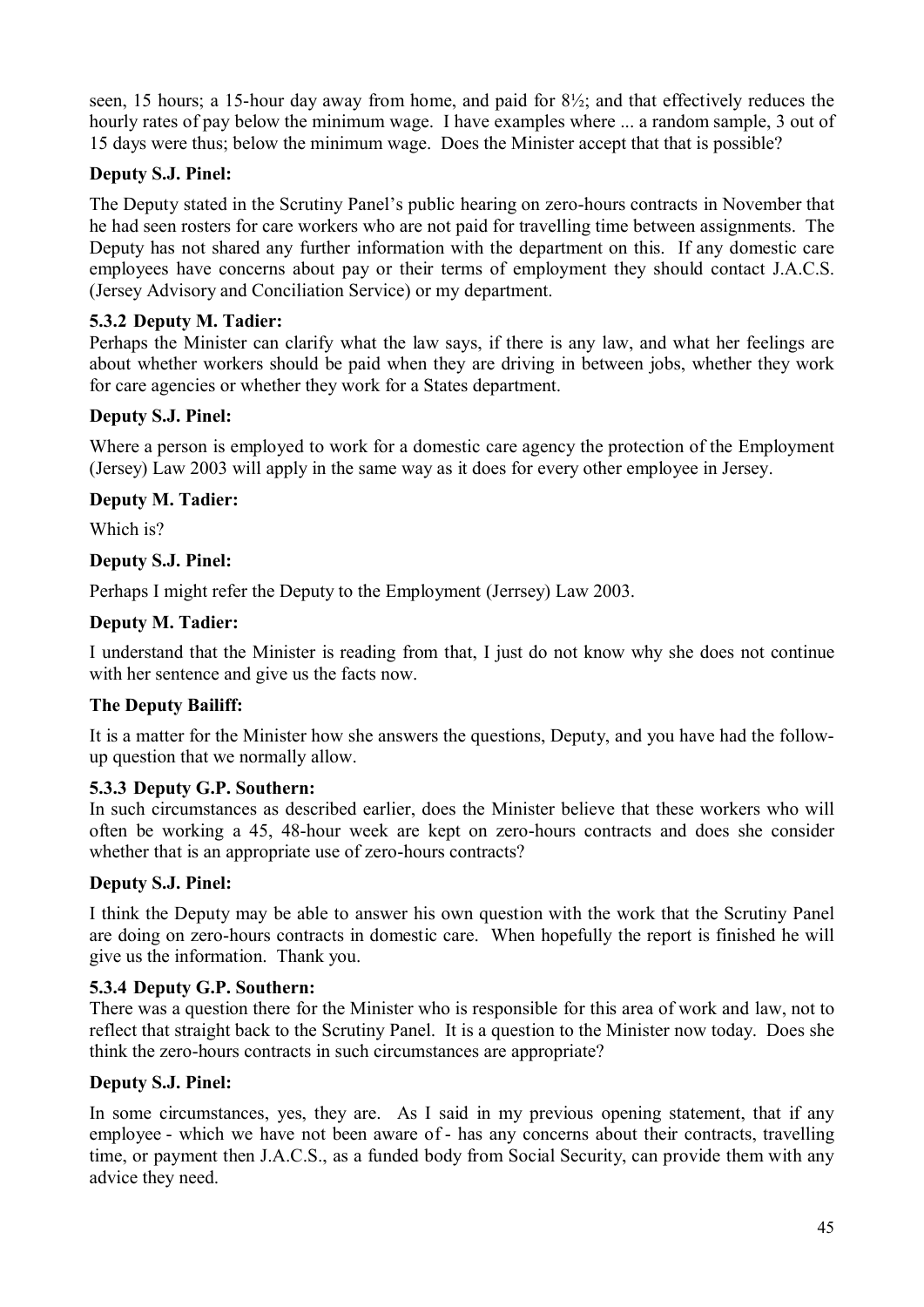## **5.4 Deputy J.A. Martin of the Minister for Treasury and Resources regarding an estimate of the G.S.T. paid in relation to the charitable gift vouchers given to people aged over 70 every Christmas:**

Can the Minister provide an estimate of how much G.S.T. (Goods and Services Tax) is provided to the Treasury as a result of Islanders, aged over 70, redeeming the generous charitable gift vouchers given to them every Christmas?

## **Senator A.J.H. Maclean (The Minister for Treasury and Resources)**

Unfortunately I cannot give the Deputy an accurate answer because we do not have access to the data from Sir David Kirch's Charitable Trust who very generously issue these gift vouchers to Islanders of 70 years of age or above. We therefore have no way of knowing how many eligible pensioners, i.e. those who are 70 or over, collect the vouchers or how many then partially or fully redeem them or, in other words, spend them thus generating G.S.T. However, what I can tell the Deputy is that the Statistics Unit estimate that there are approximately 11,400 Islanders aged 70 or over, therefore if every eligible pensioner both collects and then fully redeems them, and there certainly will not be 100 per cent take-up, but if there were then the maximum possible G.S.T. raised would be around £60,000.

## **5.4.1 Deputy J.A. Martin:**

Given this is a generous charitable gesture to over-70s at Christmas, is the Minister considering making these generous vouchers G.S.T. exempt and if not, why not?

## **Senator A.J.H. Maclean:**

Yes, it is a very generous donation. I am sure Members would join with me in thanking yet again Sir David for his generosity. **[Approbation]** But it is quite simply not practical to consider exempting this particular sum and the money generated from G.S.T. to exempt the G.S.T. on this. It just is not practical. The purposes of keeping G.S.T. low was on the basis of it being simple and therefore from that point of view this simply would not be possible.

## **5.4.2 Deputy M. Tadier:**

While it may not be practical to make these vouchers G.S.T. free or exempt from G.S.T. it may well be practical for the States to give an equivalent sum as a donation to a charity perhaps of our choice or of Mr. Kirch's choice or of the Co-op's choice. Is that perhaps a better way to do it and a nice gesture, a corresponding gesture from us back to the community?

## **Senator A.J.H. Maclean:**

First of all I should perhaps clarify that the vouchers themselves do not attract G.S.T. G.S.T. is on the goods that the vouchers are used to purchase, and I think that is what the Deputy was probably referring to. She is nodding so I think we are aligned on that. With regard to the Deputy's point, of course the sums raised for G.S.T. go into general taxation and are used for payments into health services, and what have you, that pensioners make good use of and of course we are, at the moment - as the Chief Minister has undertaken - looking at a targeted G.S.T. Christmas bonus and as such that Christmas bonus would have to be funded. I am sure the funds raised in this way would go towards that.

## **5.4.3 Deputy M. Tadier:**

Just to probe a little further on what ministerial policy on G.S.T. currently is. How absolute is the policy on G.S.T. being with no exemptions given that we know that written question 19 highlights the fact that private school fees are exempt from G.S.T. but certain items such as basics in Jersey are not. What is the current policy on exemptions?

[11:15]

## **Senator A.J.H. Maclean:**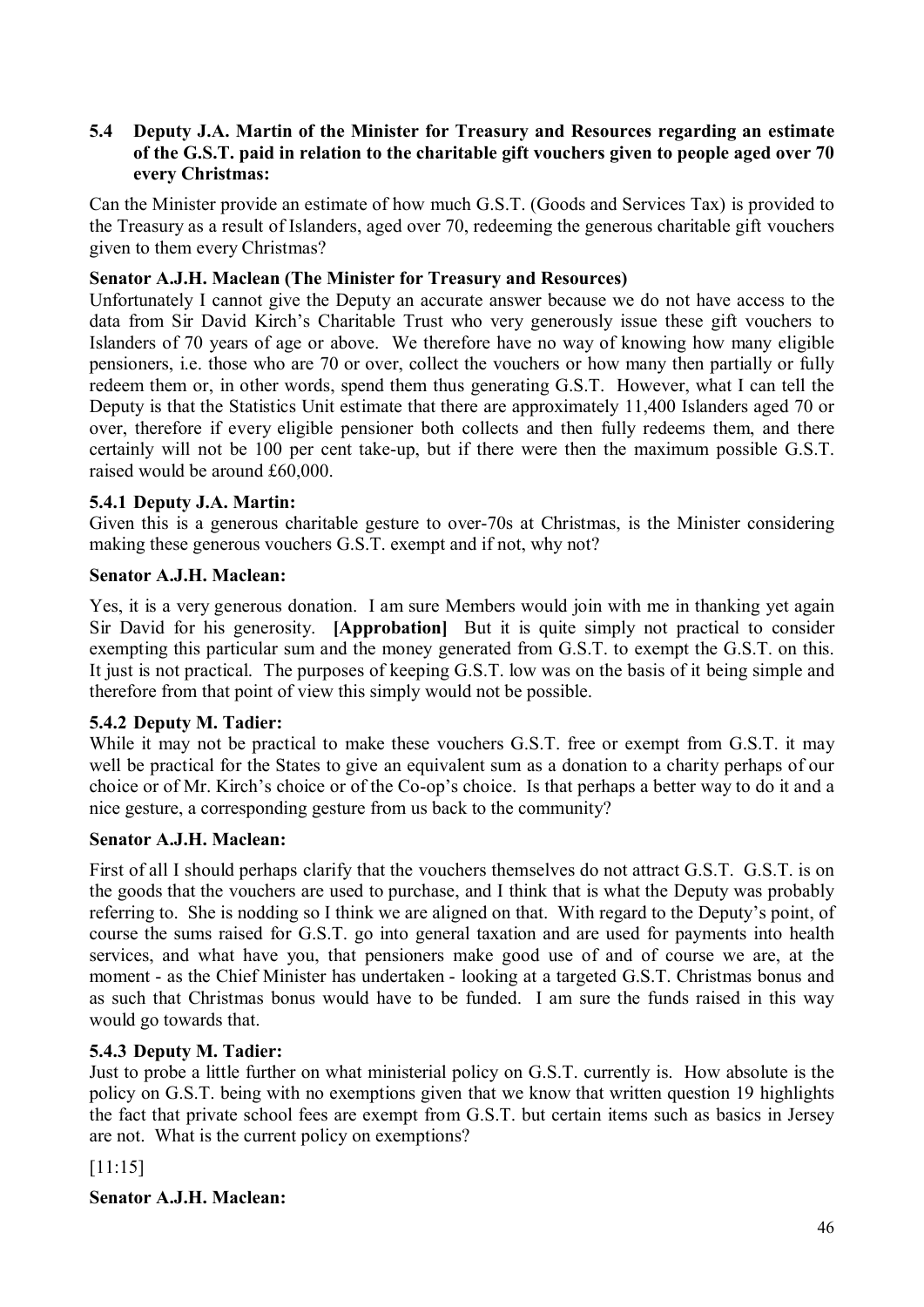The Deputy is being very naughty. He knows perfectly well that this Assembly has debated on numerous occasions G.S.T. on food, for example, which is what this is directly relating to. There are very few exemptions with regard to G.S.T.

## **Deputy M. Tadier:**

It is not necessarily on food. The Co-op vouchers which are given can be used in Homemaker to buy electrical appliances, all sorts, so it is not specific on the basics of food.

## **The Deputy Bailiff:**

I had understood your question to be about donations, Deputy, is that correct? I think the answer can be limited to G.S.T. donations.

## **Senator A.J.H. Maclean:**

I think I answered that part of the question.

## **5.4.4 Deputy J.A. Martin:**

Trust the Minister for Treasury and Resources to make this very ... not practical, un-doable and not wanting to do. These are vouchers given to people where they can just get them and they have to spend them in a certain place, they can make the vouchers quite simply G.S.T. free, if the Minister was willing to do so. Does he not agree?

### **Senator A.J.H. Maclean:**

No, because it is not as simple as the Deputy makes it out to be. It is not about the voucher, it is about the goods that they are buying. So it would make it more complicated for the business and when you start making exemptions of this nature it just quite simply is not practical to consider doing that. That is the fact of the matter.

### **5.5. Deputy J.A. Hilton of St. Helier of the Minister for Health and Social Services regarding the reduction of waiting times for patients who need an M.R.I. scan:**

What steps, if any, will the Minister take to reduce the waiting times for patients who need an M.R.I. (magnetic resonance imaging) scan and what measures are currently in place should the M.R.I. scanner break down?

## **Senator A.K.F. Green (The Minister for Health and Social Services):**

I can assure Deputy Hilton that the M.R.I. scanner is being managed as effectively as possible in order to maximise appointments. I do however acknowledge that there is a wait for routine M.R.I. scans. Our scanner operates 12½ hours a day Monday to Friday, for 9 hours on Saturday. Occasionally we operate on a Sunday. There were 7,647 M.R.I. examinations undertaken in 2015, an average of 25 per working day. All patients are telephoned to minimise non-attendance and a short notice list is held to offer any cancelled appointments to patients willing to be called at short notice. There is funding in place for a replacement scanner this year. The installation is complicated because it requires 3 different moves from different services and staff in order to accommodate the new scanner into a severely restricted space.

## **5.5.1 Deputy J.A. Hilton:**

I am not sure the Minister answered the question because the second part of my question is: what measures are currently in place should the M.R.I. scanner break down?

#### **Senator A.K.F. Green:**

Sorry, I cannot hear the question.

#### **Deputy J.A. Hilton:**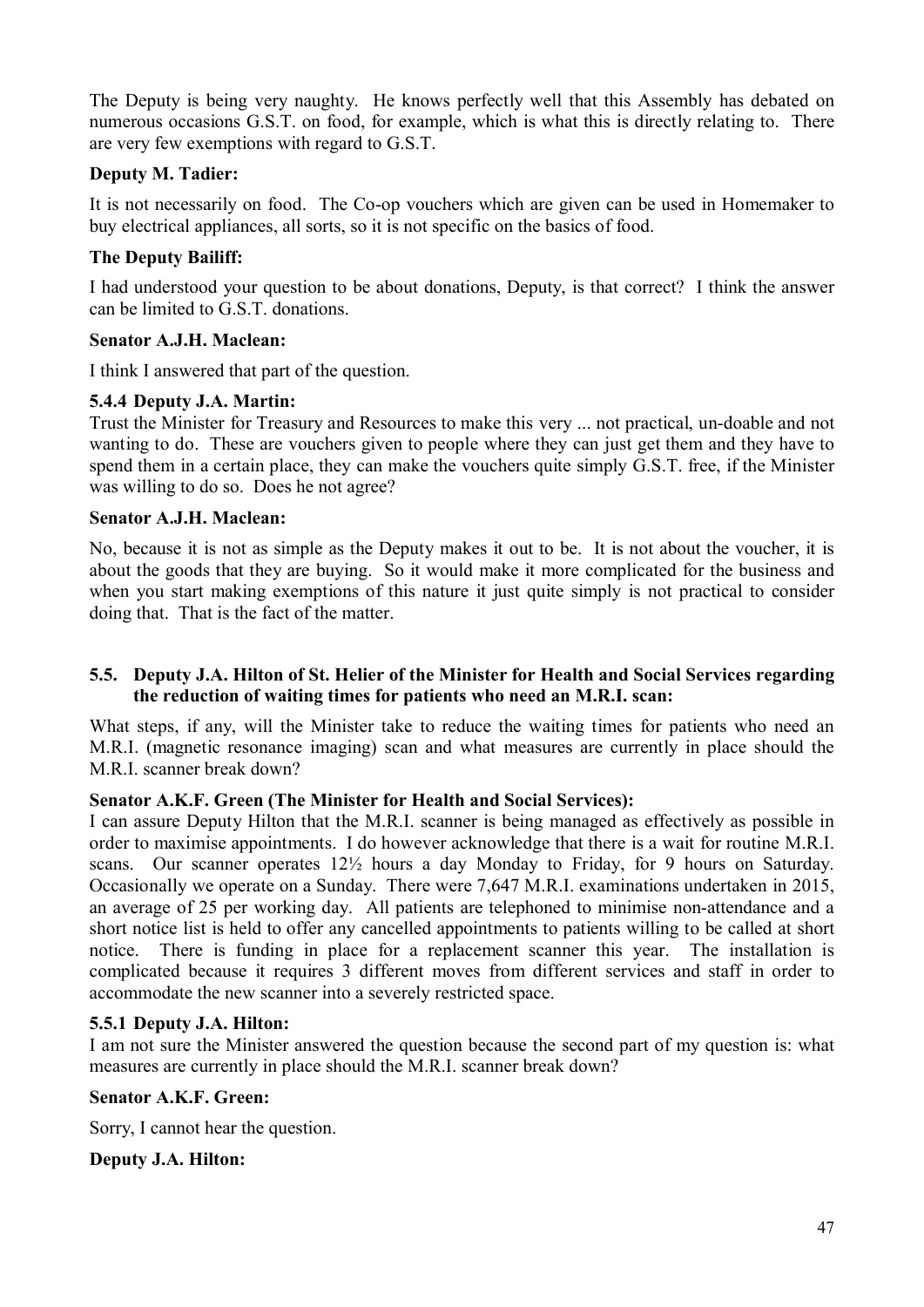Sorry, I do not believe the Minister answered the second part of my question which was: what measures are currently in place should the M.R.I. scanner break down?

## **Senator A.K.F. Green:**

I think the Deputy was asking me - because neither gadget seems to be working - what would happen if the machine broke down? First of all I would like to ensure that we have many things in place to help prevent breakdown and to minimise breakdown in the event that it happens, such as a comprehensive service contract, access 7 days a week for advice, we stock some of our own spare parts and we have 2 hospital engineers trained by Philips to provide first-line assistance. But in the event of all failing and we are without an M.R.I. then I am afraid we have to resort to the more conventional methods of diagnosing, C.T. (computerised tomography) scanning, X-ray and other methods of diagnostic tools that are available to us. Fortunately we have never had a very long breakdown.

### **5.5.2 Deputy M. Tadier:**

Can the Minister inform us whether there is a fee charged to the patient every time there is an M.R.I. scan and if so, what is that fee roughly?

### **Senator A.K.F. Green:**

I believe there is a fee. I am sorry I do not have that amount with me but I can send it to the Assembly.

### **5.5.3 Deputy M. Tadier:**

Just to clarify: that fee that would be charged which we could estimate at how much that would raise per annum if we knew it, is that ring-fenced at all or is the upkeep of the M.R.I. scanner purely done from central reserves at the hospital?

#### **Senator A.K.F. Green:**

I think the Deputy asked me if the figures were ring-fenced. They are not ring-fenced for the M.R.I., they are part of the revenue that comes into Health, just as other charges are revenue that comes into Health. Obviously it is identified as income from M.R.I. and income into the Radiography Department.

#### **5.5.4 Deputy J.A. Martin:**

Did the Minister say in his answer that if the M.R.I. scanner broke down the hospital would have to revert back to more conventional but less, I would say, conclusive diagnosis? Does the Minister not consider if the M.R.I. scanner is not working here they must send people off the Island? Is there a budget for this?

#### **Senator A.K.F. Green:**

I live in the real world. If technology occasionally lets you down then you have to make what other tools you have work for you. I did say we would have to use more conventional methods. We have excellent C.T. scans available. We have excellent ultrasound. We have other diagnostic tools and we would have to use those.

#### **5.5.5 Deputy J.A. Martin:**

Is the Minister saying there is now nobody ever sent off-Island for an M.R.I. scan if our scanner is broken down?

### **Senator A.K.F. Green:**

No, I am not saying that. But I am just saying what would have to happen if there was a clinically urgent case that needed to be dealt with but it would be clinical judgment. In some cases that person might need to go away immediately. In other cases doctors will use other diagnostic tools.

## **5.5.6 Deputy M.R. Higgins of St. Helier:**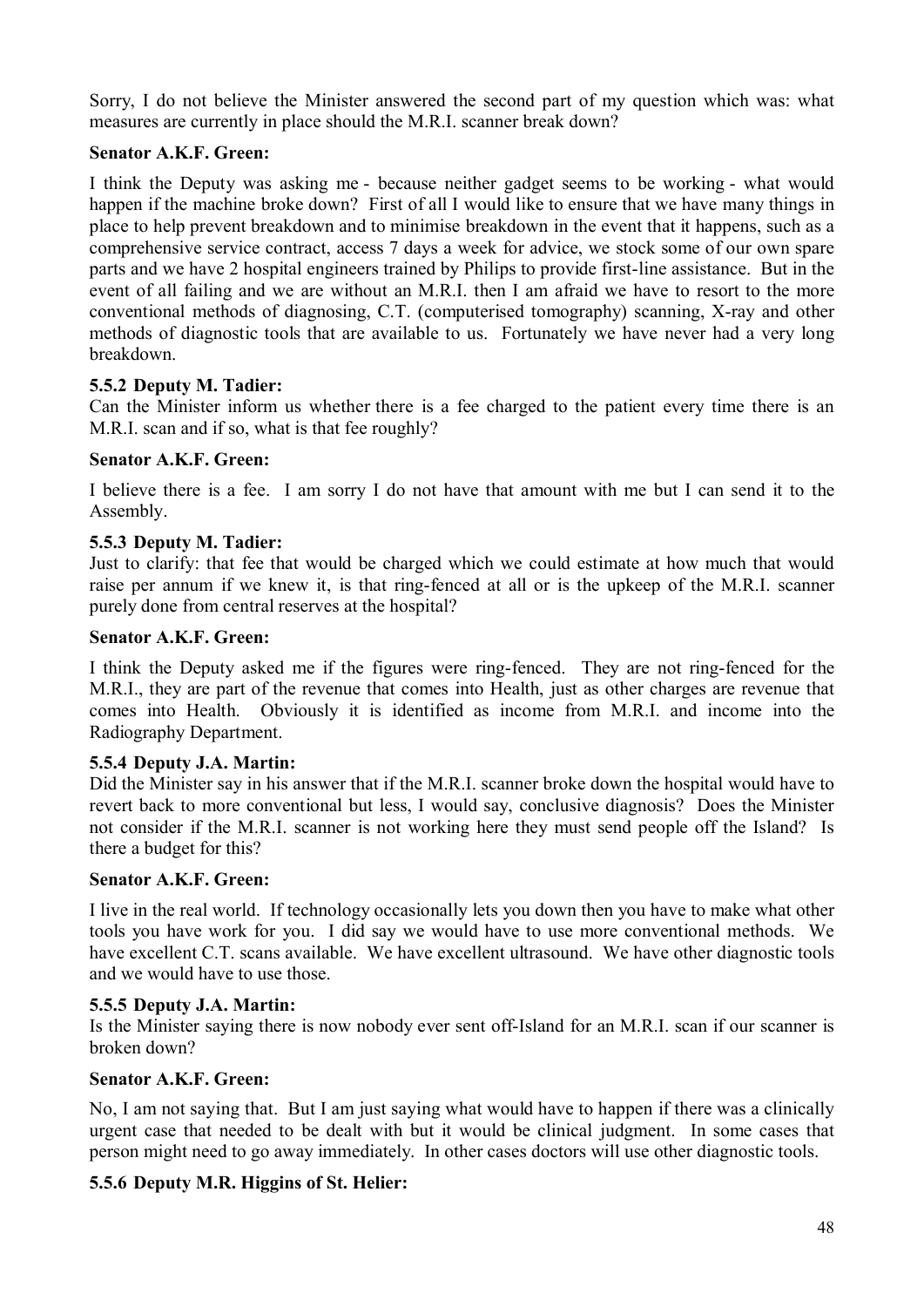Will the Minister tell Members in terms of the waiting list, how long it is and what the waiting list is for private patients and the waiting list for members of the public?

## **Senator A.K.F. Green:**

The current waiting times depend on the clinical urgency of the examination. Scans deemed urgent are taken as quickly as possible, in some cases within hours, usually though within 2 weeks. Other scans can wait for up to 17 weeks, and I do not have the information available about the waits for private service, but I will make sure that they are sent out to Members.

## **5.5.7 Deputy J.A. Hilton:**

I think this is a thoroughly unsatisfactory state of affairs. I really do. I would like to know how much time is left before the current M.R.I. scanner is considered past its sell-by date and does the Minister agree with me that with a population which has increased by over 10,000 since 2002, accompanied by an ageing demographic, the days when the Island could just rely on one scanner to provide an efficient service are surely numbered?

## **Senator A.K.F. Green:**

We have plans to replace the scanner this year, as I said in my answer. But it is not very easy when you are working in an old building on a complex site. It is not like we have spare empty spaces that we can just crane an M.R.I. scanner into. We have the budget for it, we have plans to do it. It entails 3 different departmental moves, not just moving the furniture but massive pieces of equipment that have to be decommissioned, moved and recommissioned to create the space. Technically we should be able to cope with one M.R.I. I think that leaves us a little bit vulnerable, which is why the new hospital will have 2.

## **5.5.8 Deputy J.A. Hilton:**

Can I just have one more supplementary? Can the Minister confirm: he said he has the budget to buy a new scanner this year. Will the Minister confirm that we will have a new M.R.I. scanner in situ this year?

# **Senator A.K.F. Green:**

I believe we will, unless we hit some terrible snag when we are undertaking the work. We are out to tender and plan to go ahead with it.

### **5.6 Deputy P.D. McLinton of St. Saviour of the Minister for Environment regarding the introduction of a tax on carbon emissions:**

Is the Minister prepared to consider introducing a tax on carbon emissions in order to encourage a move towards more environmentally friendly practices from both individuals and businesses in Jersey?

## **Deputy S.G. Luce of St. Martin (The Minister for Environment):**

*Pathway 2050: An Energy Plan for Jersey* is this Assembly's agreed plan for reducing carbon emissions. It contains a number of actions to reduce energy use and carbon emissions to a level of 80 per cent below 1990 levels by 2050. This is in line with Jersey's international commitments under the Kyoto Protocol. The Energy Plan also has an overall objective of secure, affordable and sustainable energy for Jersey's objectives against which all policies are measured. The Energy Plan does not currently propose the introduction of a new carbon-based tax. Instead a suite of other measures are described within it. So the answer to the Deputy is currently no, but I would consider the introduction of new carbon taxes but only if I was sure that the agreed policy regime to reduce carbon emissions was failing and, in addition, I would need to be convinced that any new tax was fair and proportionate.

## **5.6.1 Deputy P.D. McLinton:**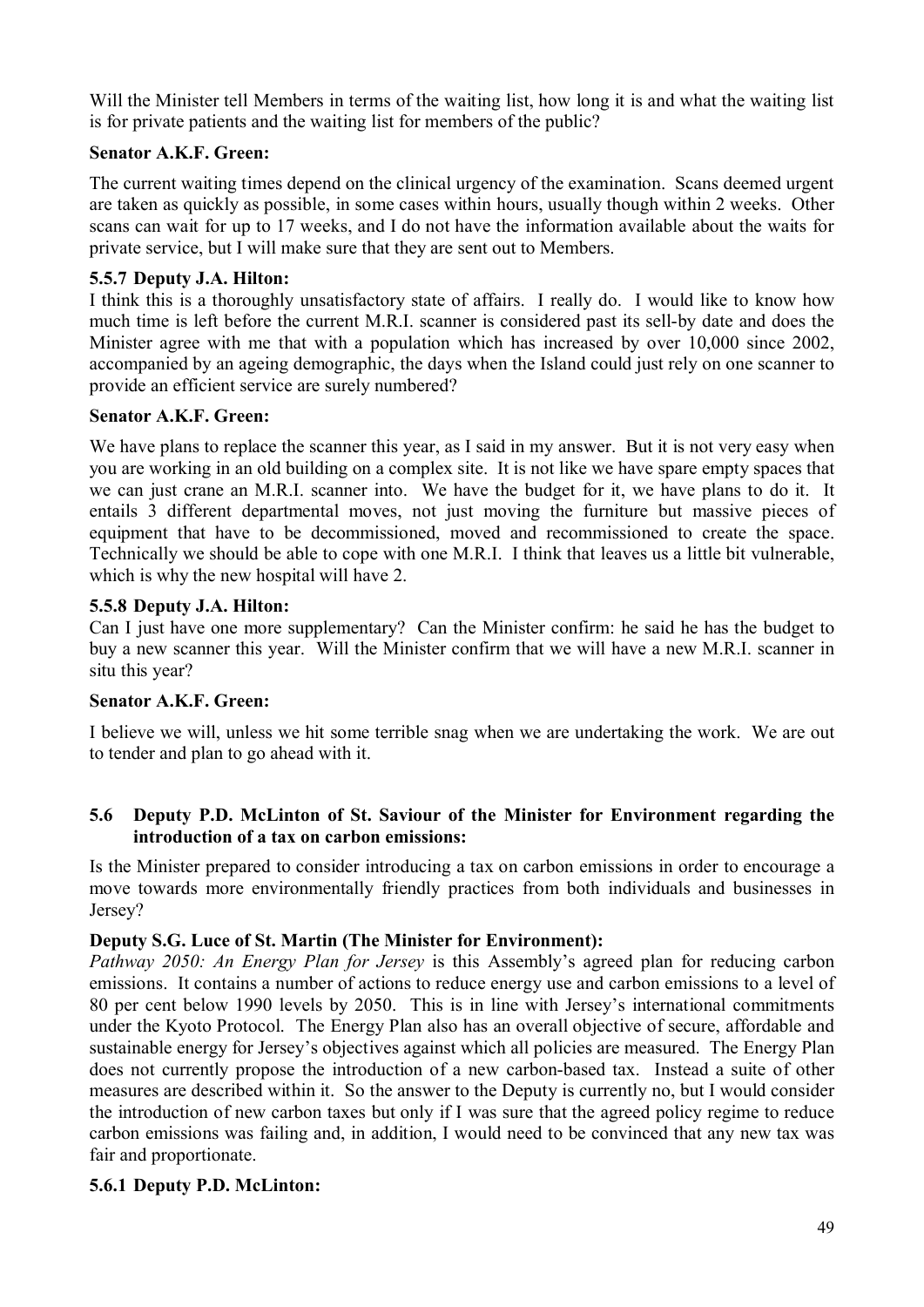It is interesting the answer the Minister gave. Following the recent Paris climate summit, which concluded with a commitment by 95 per cent of Governments to reduce their  $CO<sub>2</sub>$  emissions, I am very pleased to hear that the Minister for Environment has considered maybe moving this forward, however a price on carbon reinvested in society - a citizens bonus as it were - clawing the money back into society is ...

## **The Deputy Bailiff:**

Deputy, could you come to a question please because you have made several points rather than ask a question?

## **Deputy P.D. McLinton:**

It is a force of habit, I beg your pardon. I will try and move on and be more succinct. Will the Minister commit to sit down and talk with people far more savvy on this subject than I am to look for a way forward so that we can definitely commit to what is proposed?

## **The Deputy of St. Martin:**

I am happy to commit to look at any new initiatives which might reduce carbon. We currently have, as I described in the plan, some policies about bylaws and building houses which demand less energy. We have some advice available within the department to give to those people in the ableto-pay sector and we also work with the Department of Infrastructure to assist and move towards more sustainable transport. But I do say to Members, that is about lowering carbon and one of the issues we do have in Jersey - we are very fortunate - is that we have energy which is not only very lowly priced but it is also low in carbon. What we need to do if we want to reduce our carbon is to look at oils and gases, and that is somewhere we would have to go if we are going to reduce our carbon further. The V.E.D. (vehicle emissions duty) is the tool that we use currently. It is the only carbon-based tax that we currently have, and Members will remember that I argued as forcibly as I could in the recent Budget debate for that. Interestingly enough, 2 of the amendments, one to do with vintage cars and another to do with farmers, the Deputy and many others felt it was not necessary and I did not manage to get those amendments through. But anyway I do commit to the Deputy to look at it again and will continue to work on the subject.

## **5.6.2 Deputy M. Tadier:**

Would the Minister be able to tell us what the biggest factors are, i.e. the biggest contributors to carbon emissions in Jersey are at the moment?

## **The Deputy of St. Martin:**

It is quite clear that there are 2 main issues when it comes to carbon emissions. The first one is the energy used to heat houses and the second one is transport.

## **5.6.3 Deputy M. Tadier:**

In the wider context of reducing carbon emissions and having a policy, could the Minister say whether any consideration has ever been given to the financial services industry, which might provide services for very high carbon emission polluter investors doing business in the Island? Does the Council of Ministers have a policy on this?

## **The Deputy of St. Martin:**

No, the Council of Ministers does not have a policy on that but I can say to the Deputy, as I am sure he knows, that large corporate entities take their environmental responsibilities increasingly seriously and they are always looking at ways that they can improve. Certainly many of them are very keen on any initiatives which can promote CleanTech, as it is known. GreenTech is another one. I know they do take their responsibilities as seriously as we all do.

## **5.6.4 Deputy A.D. Lewis:**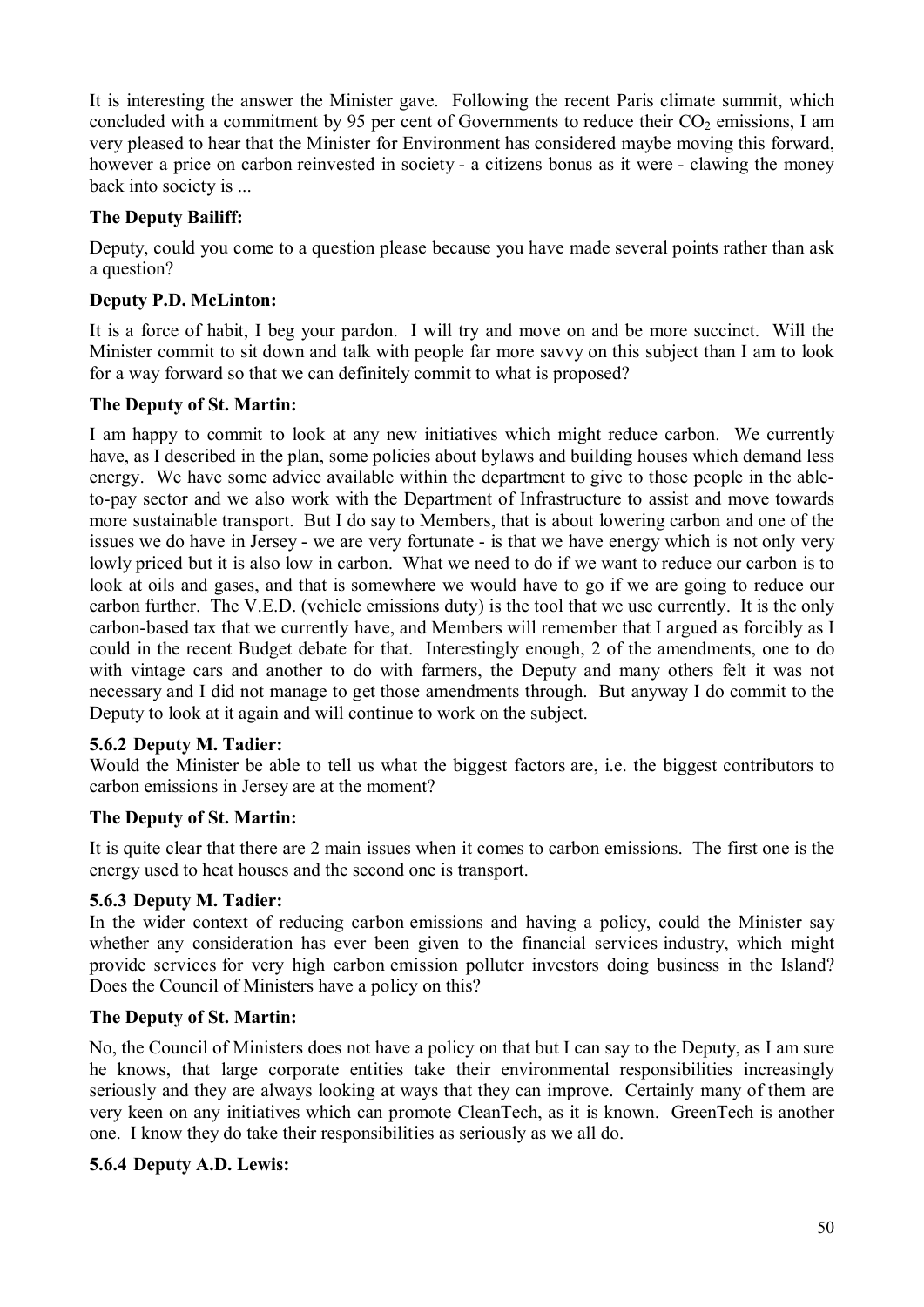The Minister just alluded to what I was about to ask. However, can he just confirm how much dialogue and what progress has been made in his dialogue between the Minister for Infrastructure regarding the Sustainable Transport Policy, as he has just stated that one of the biggest emissions of course is vehicle emissions with regard to carbon monoxide? So what progress has been made with the Sustainable Transport Policy and its negotiations with the Minister for Infrastructure to get that policy moving forward much quicker?

# **The Deputy of St. Martin:**

The Minister for Infrastructure and myself are constantly in dialogue over all the policies which we have mutual interest in, and certainly this is one. I am critical of him at times for not trying to move on with the Sustainable Transport Policy faster. We know that trying to get people out of cars and on to public transport would be a good way to save carbon because we would have less combustible engines running on the road. But it is difficult and the Minister and I talk regularly. It is a challenge.

# [11:30]

We all know that Jersey people love their vehicles and they love driving into town in the morning and driving home at night. I am as guilty as any. But we continue to work at the problem and certainly with the new V.E.D. duties I think that will help and we will continue, as I have said to this Assembly previously, to look hard at where we can make it even more challenging for people to buy high carbon emitting vehicles.

# **5.6.5 Deputy A.D. Lewis:**

The Minister has in the past said one of the ways, of course, of resolving this is to drastically increase parking charges. Is he keen to continue to pursue that as a policy?

# **The Deputy of St. Martin:**

I am not sure if the Deputy means me or the Minister for Infrastructure but I think that both of us would say there must be a direct correlation between the price people pay for their parking and their willingness to use their cars to drive into town. It is one of many on a list of things which is available to us. Some people would say if you want to force or encourage people on to public transport, making it more expensive to park their cars in town, is something that we would need to look at. We will continue to look at it just like we may also continue to look at the provision that private people make for parking their cars on private land in town. There are a number of levers which we can pull and we will continue to look at them.

# **5.6.6 Deputy P.D. McLinton:**

Businesses such as Microsoft, Apple, IKEA have set up their own internal carbon price, paying the money into carbon sequestration projects. Would the Minister consider encouraging big business in Jersey to do much the same?

# **The Deputy of St. Martin:**

I am not fundamentally aware of those issues that the Deputy raises there but I will certainly investigate them. If it is a way of saving carbon I would be very interested to know what they are.

## **5.7 Deputy S.Y. Mézec of St. Helier of the Chief Minister regarding the allocation of funds to the work of the Jersey Independent Care Inquiry:**

Can the Chief Minister advise the extent to which the funds allocated to the work of the Jersey Independent Care Inquiry have been utilised, how much remains, whether he is aware that the Inquiry has indicated any concerns that more funds may be required and if so what he is prepared to do, if anything, to ensure such funds are made available to enable the Inquiry to complete its work?

# **Senator I.J. Gorst (The Chief Minister):**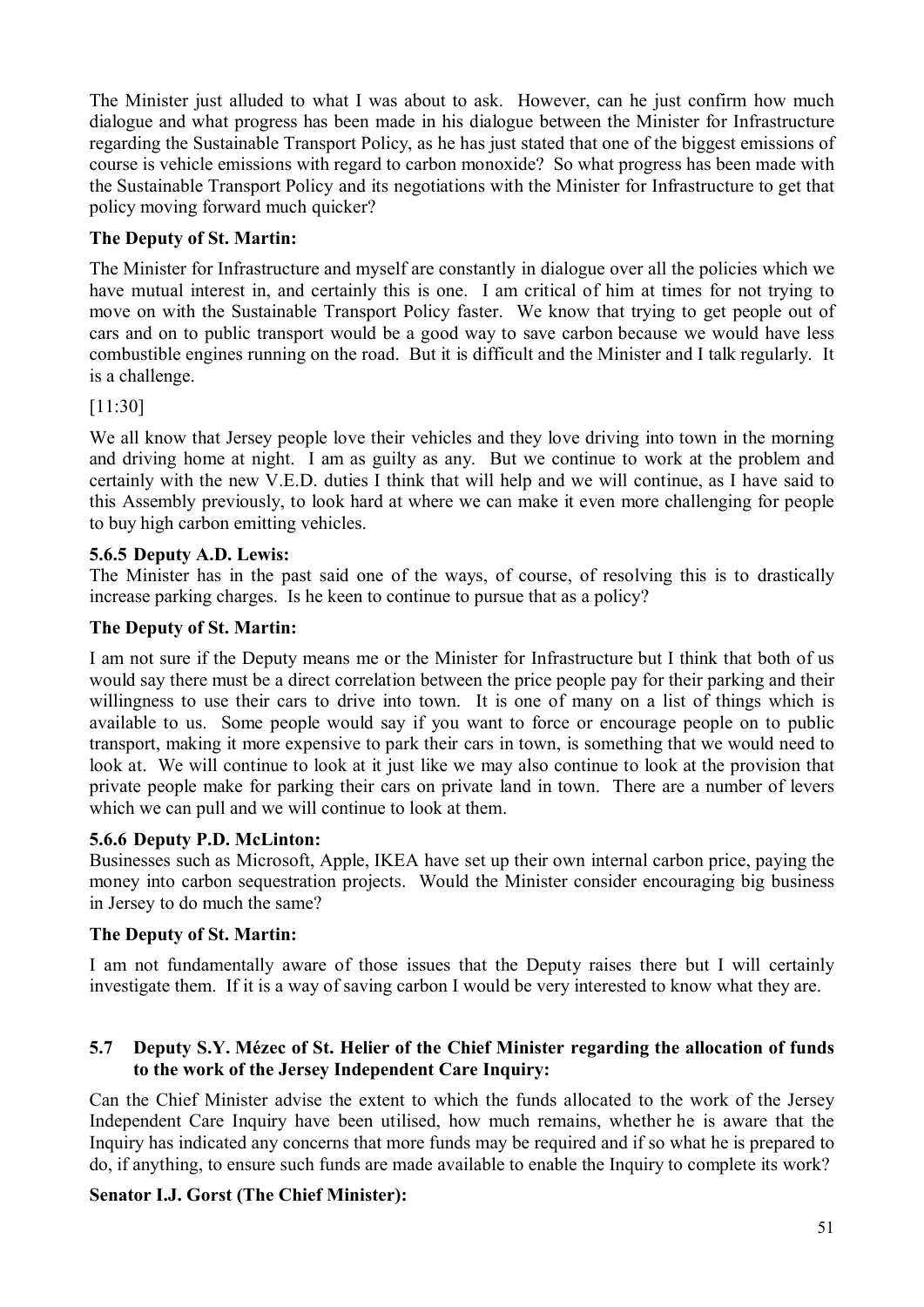At the end of December 2015 the Inquiry had spent approximately £12.6 million of its £13.7 million budget therefore leaving £1.1 million remaining. The panel has not indicated any concerns to me that more funding is required.

## **5.7.1 Deputy S.Y. Mézec:**

The Chief Minister will no doubt be aware of the reports in the media which have suggested exactly what the Chief Minister has just confirmed there, that there is not a huge amount of funding left but those reports also indicated that they had heard that the inquiry was now attempting to scale their operation by reducing the use of freelance staff and other measures including potentially having to change venue for the inquiry. Could the Chief Minister confirm whether he has heard anything about this and if he believes that could have a potential impact on the time it will take for the inquiry to eventually report back?

## **Senator I.J. Gorst:**

A lot of questions in there. This Assembly voted and agreed extra money for the inquiry. A budget process was set up. The inquiry confirmed that they would agree with that budgeting process. They appointed somebody to oversee that budgeting process which is, I think, the Inquiry's secretary. My staff are due to meet with the Inquiry secretary in a fortnight's time so I am sure that if there are issues that need to be addressed they will be raised at that point in time rather than just listening to or gaining information from the media. There is, which I would have hoped was well known, that the current premises that are occupied their lease comes to an end so they will need to move in due course but that is something that was clear from the start of the Inquiry and should not impinge in any way upon the work of the Inquiry.

### **5.7.2 Deputy S.Y. Mézec:**

Can I thank the Chief Minister for his helpful answer? Once he has spoken and can see the clearer picture with regards to this information would he be prepared to make sure that he keeps States Members updated so we know whether or not there is anything to be concerned about, and so put our minds at ease when that information comes to light?

#### **Senator I.J. Gorst:**

So the Deputy knows what the process is if the Inquiry did require more funding, and I have no reason to believe that they should and I hope that they will not because there is a budget process set in place and they have confirmed that they can live within the budget that has been provided. However in an extreme case where it might not be there would be liaison between my staff and the Inquiry secretary, and that issue would come to the Council of Ministers and I see no reason why we could not keep this Assembly updated.

### **5.8 Deputy R.J. Renouf of St. Ouen of the Minister for Health and Social Services regarding when it was decided to close The Limes Nursing Home:**

Why is it that the Ministerial Decision relating to the closure of the Limes Nursing Home, announced on 8th December 2015, has not been placed on the gov.je website as at 14th January 2016, 25 working days later?

### **Senator A.K.F. Green (The Minister for Health and Social Services):**

I am pleased to say that it is now there and the delay was entirely down to timing. My priority was the information around the closure of The Limes was shared first with the people most affected, the ones that really mattered, that is the residents, their families and the staff. Instead the provision of care has been widely praised since the decision was made. In an ideal world the closure announcement would have been made after Christmas but comments started to appear on social media, and I felt it was important, as I said, that those affected were advised immediately. I would add that the M.D. (ministerial decision) in an accompanying report provides no new information for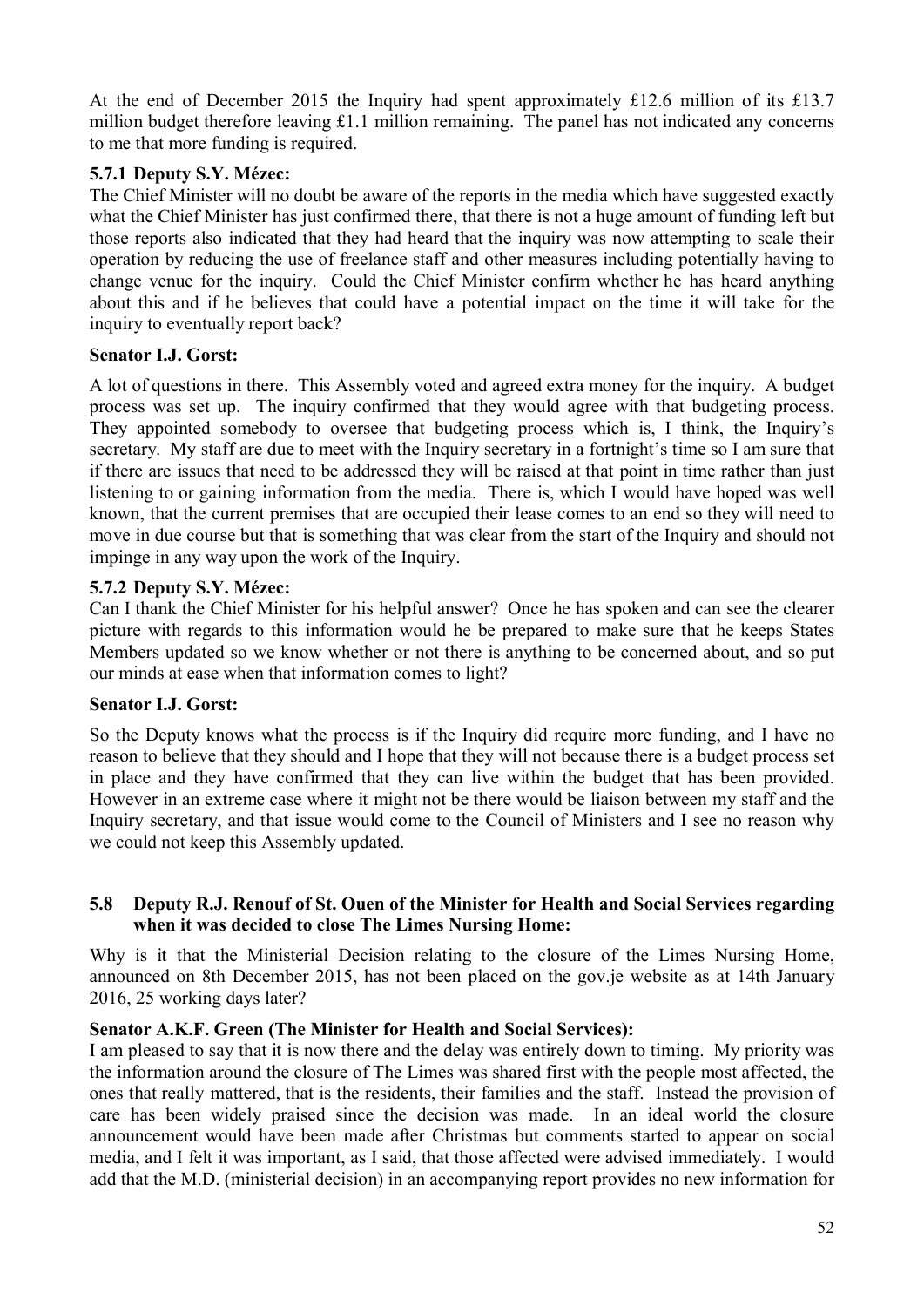the reasons for closure and so those conspiracy theorists looking for mention of a car park for the police station remain disappointed.

## **5.8.1 The Deputy of St. Ouen:**

The Ministerial Decision and the report accompanying it refers to structural problems with the building, environmental failings and fire control risks. Before deciding the building was unfit for purpose did the Minister for Health and Social Services see appropriate professional reports dealing with these issues as none are referred to in his decision?

## **Senator A.K.F. Green:**

Yes, I did see appropriate reports. One has to remember that this was designed as a residential home, a home for those who are mobile, a home for the walking wounded, if you like, not for a nursing home, and every single patient is in a wheelchair. That makes life very difficult for the staff although, as I say, the quality of care was excellent. That makes evacuation in the event of a fire difficult and we had already decided that at the very least, based on professional advice and reports, we would have to close the building, move everybody out and then renovate it. Even then we did not have an ideal environment but you had a better one. It was the best decision given that there was capacity in the open market, the best decision for the patients and their well-being was to close.

## **5.8.2 Deputy J.A. Martin:**

Can the Minister for Health and Social Services confirm that The Limes - he keeps referring to it was a residential home? It has always for many years been dual registered and it has been a high dependency nursing home. Will he also confirm that the Willows Court and Willows Day Care Centre have nothing to do with this closure because myself and the other 2 Deputies of this area have some very terrified residents in Willows Court? Will he talk to the Minister for Treasury and Resources and get him to write to him and tell him where they stand?

### **Senator A.K.F. Green:**

Dealing with the latter 2 parts of the question first: I made it quite clear when I issued my media statement that Willows Court and the Willows Day Centre had nothing whatsoever to do with this but I am not responsible for the scaremongering that goes on. The Limes was designed, as I said, as a residential home. It then moved to more of a mixed home, not ideal but just about workable. Now it is 100 per cent nursing home, it is just not suitable, and I use a very simple rule when looking at the care of patients; yes, based on professional reports; yes, based on plenty of advice that if it is not good enough for my family it is not good enough for anyone else's. I am sorry, it is not good enough.

#### **5.8.3 Deputy G.P. Southern:**

The Minister for Health and Social Services keeps repeating that there is ample capacity in the private sector to cater for in this case what is a closure of a residential home or originally a residential home. Can he bring the data to the House that will satisfy us as to that capacity?

#### **Senator A.K.F. Green:**

Of course I can but you do not need to be Brain of Britain to know that there are 25 people requiring accommodation, 20 now because 5 have found alternative accommodation. There is a new capacity of 40 more units coming online almost as we speak, plus vacancies occur from time to time, but I am happy to provide any information requested by Members.

#### **5.8.4 Deputy G.P. Southern:**

Supplementary, if I may. I was a bit slow on my feet there. Is the Minister for Health and Social Services satisfied that there is no requirement for a residential home rather than a nursing home on this particular site?

#### **Senator A.K.F. Green:**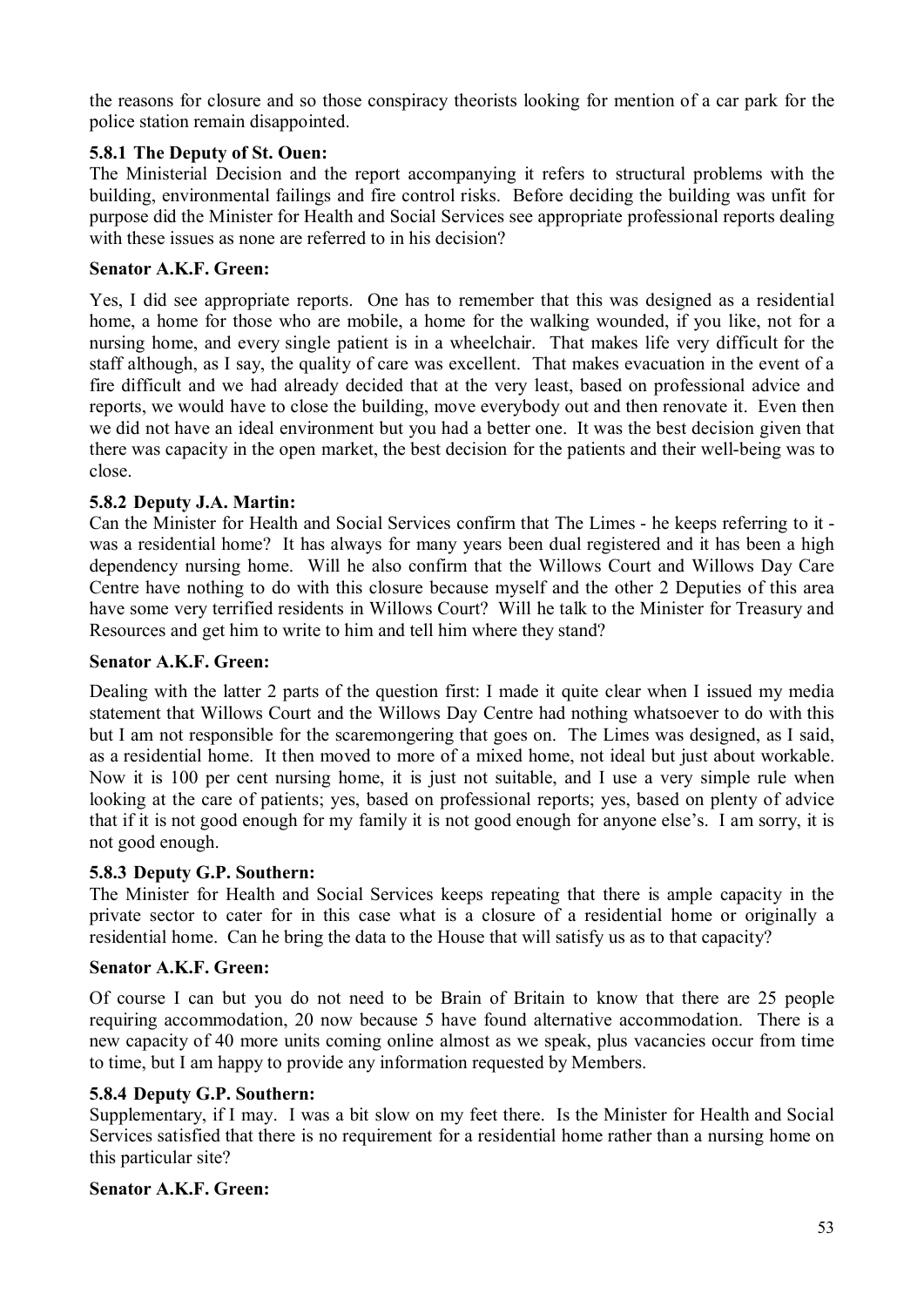Yes, I am but of course with my colleague, the Minister for Infrastructure, we will be looking at alternative uses. That is not necessarily alternative health uses although we may look at it. I believe if it is not required by health it would make an excellent social housing site because you have Willow Court where people live independently. You have the Willows Day Centre alongside some really good sheltered housing would be even better but that is not a matter for me. That is a matter for the Minister for Infrastructure and the Council of Ministers.

## **5.8.5 Deputy J.A. Hilton:**

A couple of weeks ago it was reported in the *Jersey Evening Post* that a number of elective surgeries had to be cancelled because of a lack of beds. Can the Minister for Health and Social Services tell Members whether he has considered using The Limes as a step-down or step-up facility in order to move those people from the hospital but who still require nursing care, thus freeing-up hospital beds?

## **Senator A.K.F. Green:**

Yes, we did look at that. That would have cost in the region in initial build something like £1.82 million and it is not required. What is required is more support within the community, which is what P.82 is about and what they are spending money on as we speak.

## **5.8.6 Deputy J.A. Hilton:**

Can the Minister for Health and Social Services confirm that the reason some of the elective surgery was postponed was because they simply ran out of beds and not because they did not have the nursing staff to nurse all the beds available in the hospital?

## **Senator A.K.F. Green:**

As the Deputy says, we simply ran out of beds. It happens from time to time at this time of year, and for Members that are wondering all the bays were open on Corbiere Ward and fully staffed with nurses.

## **5.8.7 Deputy M.R. Higgins:**

Can the Minister for Health and Social Services confirm that all other nursing homes under his Health Department's care meet the standards required to be a nursing home or will we see further closures at other buildings?

## **Senator A.K.F. Green:**

The only nursing home that immediately springs to mind, apart from those providing mental health services which, apart from Orchard House, the others have been relatively recently upgraded. We will need to find a replacement for Orchard House but that is something that we have to do. The only other nursing home we have is at Sandybrook, the name escapes me at the minute but the nursing home at Sandybrook. I think it might be Sandybrook Nursing Home and that does comply with the current guidelines, regulations and best practice.

## **5.8.8 Deputy K.C. Lewis of St. Saviour:**

Today I have a constituent who is being moved from The Limes nursing home, luckily another bed has been found for her. I believe the Minister for Health and Social Services alluded to 40 beds coming online very shortly. Can he inform the Assembly where these 40 beds are located please?

## **Senator A.K.F. Green:**

Not that everyone would want to go there but there is a new facility at Cheval Roc where the Cheval Roc Hotel used to be, and I am not doing an advert for them, but they will be providing 40 nursing beds, as I say, online recently plus the normal turnover that one gets in the community.

## **5.8.9 The Deputy of St. Ouen:**

Referring to the timing of this information, given the obvious concerns and confusion that has arisen as a result of the decision which was announced in early December, and that decision having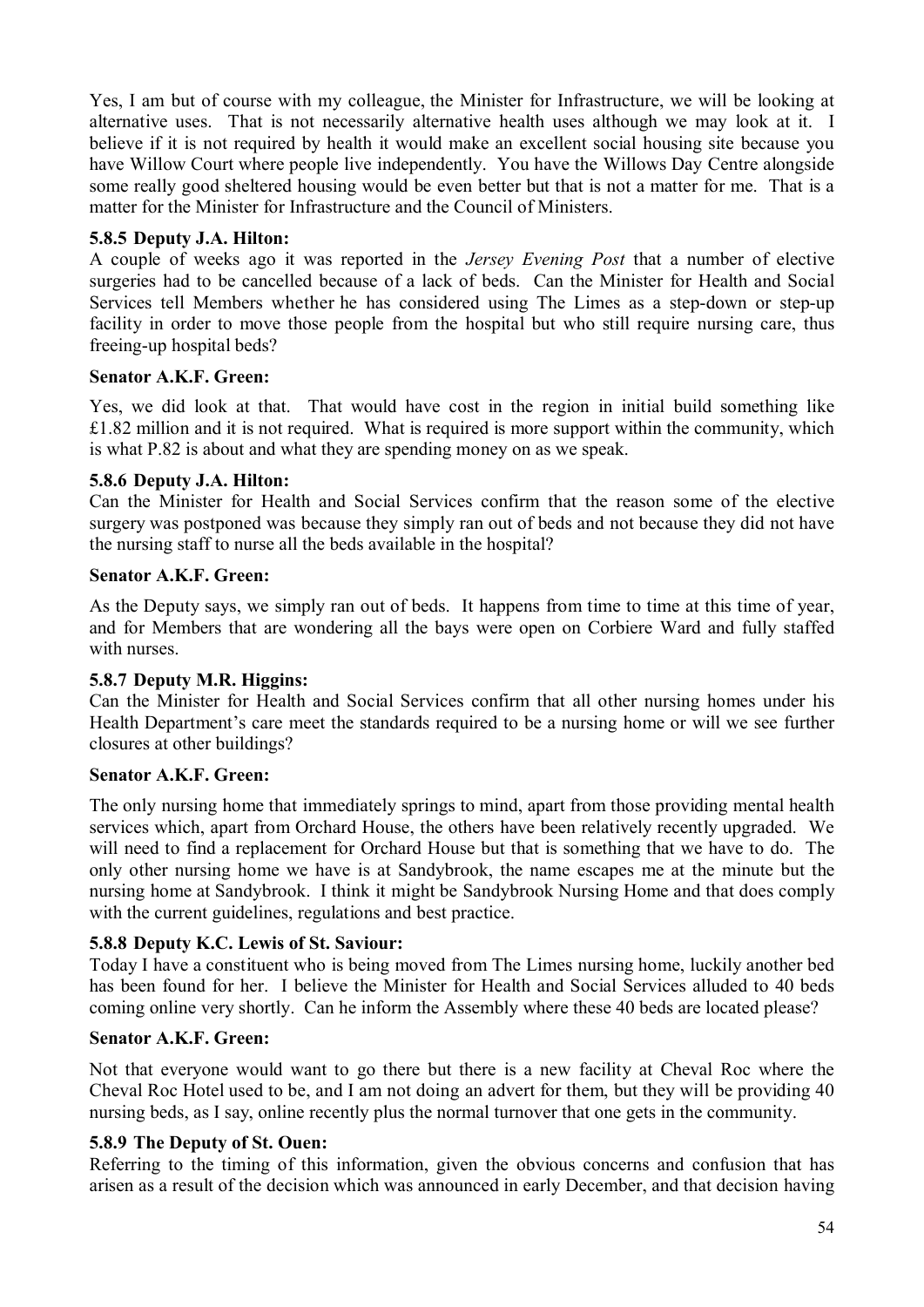only just been placed and made public, does the Minister for Health and Social Services consider there are lessons to be learned about being promptly accountable for the decision made?

## **Senator A.K.F. Green:**

I think there are lessons to learn. People need to be more responsible with their postings on social media.

## **5.8.10 The Deputy of St. Ouen:**

Does the Minister for Health and Social Services consider there are lessons to be learned within his department?

[11:45]

## **Senator A.K.F. Green:**

I think that it was, given the speed at which it had to be done, a model of how to do things. We briefed the media. We spoke to the staff. We spoke to the patients and we appointed somebody to liaise with every single patient and their families by the end of January. That has been exceeded. That was done much earlier. The only thing I would say is if people stop speculating and allowed us to do with dignity and at the right pace what needs to be done and then they can speculate as much as they like.

### **5.9 Deputy M. Tadier of the Minister for Social Security regarding the impact of reductions in the Income Support single parent component by 2018:**

What impact does the Minister for Social Security estimate that the decision to cut the income support single parent component to zero over 3 years will have on the number of single parent households falling below the relative income threshold by 2018?

## **Deputy S.J. Pinel (The Minister for Social Security:**

As the Deputy will know this change was one of the measures taken to achieve £10 million reduction in the 2019 benefit budget. This is equivalent to holding the benefit budget roughly steady over the Medium Term Financial Plan 2016 to 2019. Taken as a whole the changes that have been agreed over the next few years will ensure that the States can bring its finances back into balance and make investments in several key strategic areas. The planned investments will make our economy stronger, providing job opportunities and wage growth for single parents and they will improve our health and education services. The educational support available to disadvantaged children will be increased through the introduction of a targeted pupil premium and that is likely to benefit many low income single parent families. The best way to help single parent families by becoming financial independent is to support them into employment. Income support helps with childcare costs and the Back to Work team provides specialist support to help parents with the return to the workforce.

## **5.9.1 Deputy M. Tadier:**

Listening to the Minister for Social Security I thought she was either the Minister for Economic Development, the Minister for Treasury and Resources or Minister for Education for a moment but she is the Minister for Social Security. She did come back to the 3 points that she has alluded to in written question 11 which says: "To promote financial independence and minimise the impact on individuals." Does the Minister for Social Security not agree that by targeting single parents, the majority of who will be women and who will necessarily have lower earning capacity because they are both single and women, does not promote financial independence. It exacerbates that and it certainly does not minimise the impact on individuals. It makes it even worse. Will the Minister for Social Security give an undertaking to review the policy given that it does not do what it says on the tin? It does exactly the opposite.

## **Deputy S.J. Pinel:**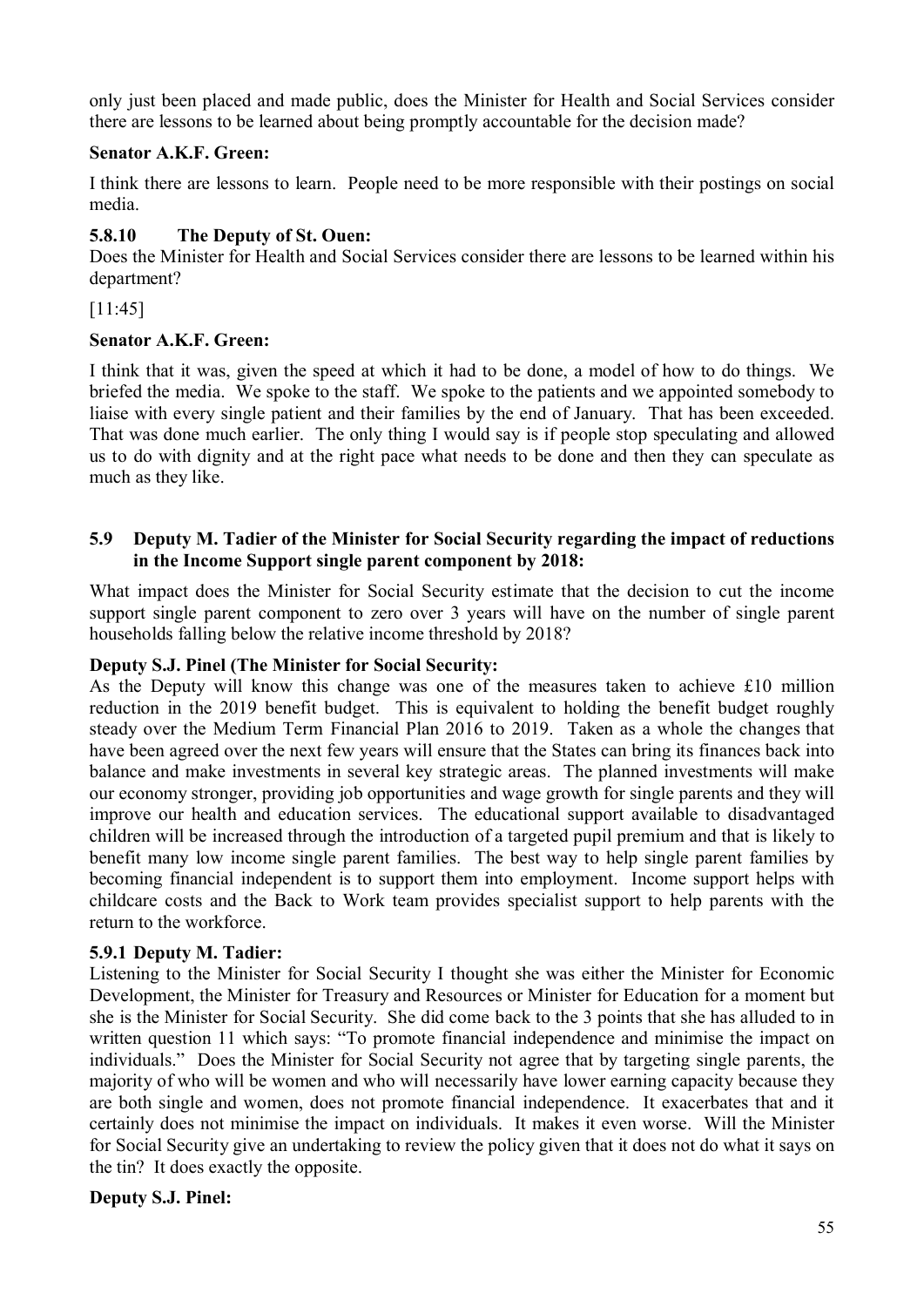As the Deputy referred to the written question, there is a table at the back of the written question which clearly explains all single parents will still receive an adult component to cover their personal living costs, a rental component to cover rent, a household component to cover household bills and a child component to cover the cost of the child's living costs. They will also, as I mentioned in my opening remarks, be able to claim help with childcare costs when they return to work and receive specialist support from the Back to Work team to help them get back into the workforce. This by 2018 will bring them fairly into line with couples with children.

## **5.9.2 Deputy G.P. Southern:**

Does the Minister for Social Security not accept that the figures in the Income Distribution Survey show clearly that the incidence of relative low income is at the peak for single parents of 56 per cent, over half single parents below the relative low income threshold, and that threshold is on £310 weekly and the chart that she refers to shows that after housing costs - please do not conflate the before housing costs - take the rental element out, with the single parents' £40 allowance the income is only £250 rather than £310 with the median, the halfway mark, for lone parents? Fifty per cent of lone parents are being picked up by income support and their income will be significantly reduced.

## **The Deputy Bailiff:**

Deputy Southern, could you ask your question?

## **Deputy G.P. Southern:**

Does she not accept that income for lone parents' households will be significantly reduced by her action?

## **Deputy S.J. Pinel:**

Certainly in the Household Income Distribution Survey the figures that the Deputy quoted are correct from that survey, a big difference between before and after housing costs, and what we are trying to encourage, as the Deputy mentioned, is financial independence and to encourage single parents - be they male or female - back into work which will improve their financial situation considerably. We are doing our best to support the return to work and support the childcare costs of the individuals while they find work.

## **5.9.3 Deputy G.P. Southern:**

Nonetheless does she not accept that 56 per cent are already in relative low income and that reducing their income by £40 a week over the next 3 years will absolutely - must - cause further families to fall into relative low income?

## **Deputy S.J. Pinel:**

No, I do not accept that, which is why we made it a staged reduction in the £40 per week, reducing it by £10 a week initially so that it would be £40 reduced by 2018. New incomers into the scheme will not receive any of the single parent allowance and will, of course, have known no difference because they will not have received it beforehand.

## **5.9.4 Deputy J.A. Martin:**

I think the question is slightly wrong regarding the number of single parents. The single parents are parents to children. What will the Minister for Social Security be doing in the next 2 or 3 years while they are cutting this money to make sure the pledge to get children out of poverty is reached because to me this is only putting children of single parents in a much worse position than they are today? Does she not agree?

## **Deputy S.J. Pinel:**

It is difficult to agree or disagree because we have not seen the impact. This only came into being on 1st November last year and until we can see the effect, which is not going to be immediate, and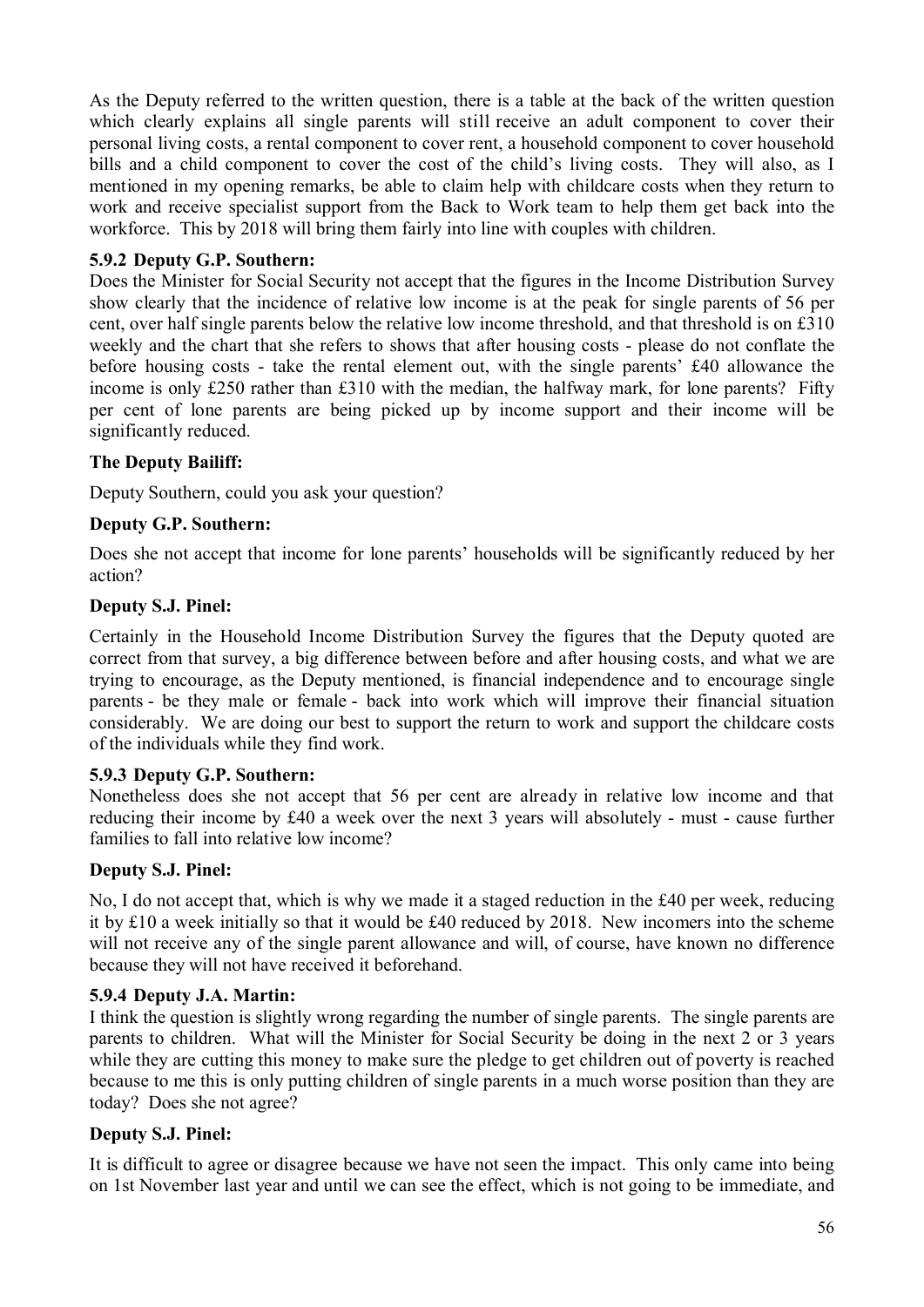we are - as I have said time and time again - encouraging single parents to be financially independent by getting work and their childcare costs are met, as are their child costs in the components that are under income support. It will make no difference to rental costs whatsoever.

## **5.9.5 Deputy J.A. Martin:**

Just a supplementary. Would the Minister for Social Security agree that the life of a single parent is always much harder than that of a couple and she is imposing much more? It is not easy to get back to work if you have a shift pattern and you have no partner to back you up. Does she not agree that it is really hard for some single parents to do any sort of paid work with sometimes up to 3 or 4 children?

## **Deputy S.J. Pinel:**

I absolutely agree with the Deputy that the pressures on single parents are considerable. What we are trying to do throughout the whole of this is to encourage people to be financially independent. It has been proven that people are much happier when their self-esteem grows when they are working and it is to encourage them. Nobody is going to be forced into work and certainly not until their child is able to go to nursery which is covered by the 20 free hours care.

### **5.9.6 Deputy S.Y. Mézec:**

The Minister for Social Security never ceases to amaze me with her answers to these questions when they come to the States. Following on from the question that Deputy Martin just asked, the Minister for Social Security said this was about encouraging people back into work but from what Deputy Martin says there are some people whose family circumstances will mean that they simply cannot work or will not be able to work enough hours to make ends meet anyway. Given that fact, is this not simply a case of punishing poor people and making them even poorer, and will she finally come to this Assembly with figures to show what impact on the number of single parent families living in relative low income this will have because in her first answer to Deputy Tadier's question she did not say anything relevant to his question? She simply talked about pupil premium, which has no impact whatsoever on the relative low income figures. When is she finally going to come to the House with those figures so we can see what a failure this policy is going to be?

## **Deputy S.J. Pinel:**

The impact of these policies, all of them combined, are - as I have said time and time again - to invest in health and education which for parents with, as Deputy Martin referred to, maybe 3 or 4 children is only going to be a benefit to those children. The assessment of the success or not - and I do not doubt that it will be a success - will be coming back to the States when we have had time to analyse the impact. It has only been in place for a few weeks so we cannot analyse any impact at this stage in the game.

## **5.9.7 Deputy S.Y. Mézec:**

Another contradictory answer. In her answer there she spoke about the investment in health and education. Those figures have nothing to do with the relative low income figures. They are completely separate. My question is, and if the Minister for Social Security's answer we take it for what it is, she has said that we do not know what the impact is because it is going to have to be done in the future. This contradicts what is previously said where she said that we do know what the impact going to be. What is the answer? Does she know what impact this is going to have on the numbers of those living in relative low income? Yes or no, and if the answer is yes when are we going to find out what these figures are?

#### **Deputy S.J. Pinel:**

I do think I have already answered the Deputy. It is impossible to assess an impact when a policy has only been in place for a few weeks. Relative low income in Jersey is not the same as poverty at all. It is particularly true in a place such as Jersey that is fortunate enough to have a higher average household income than many other countries including the U.K.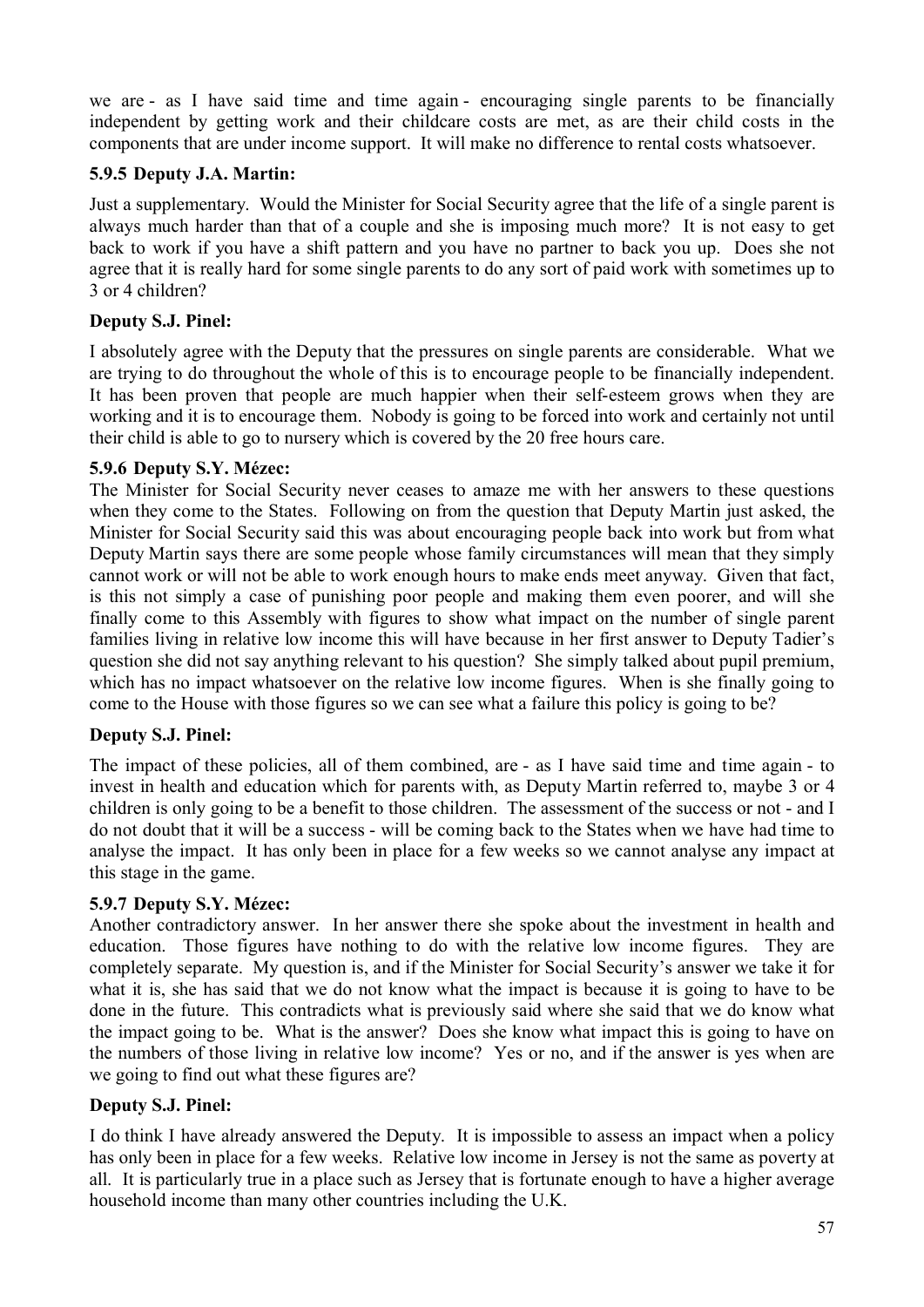## **5.9.8 Deputy M. Tadier:**

There is some common ground because I think the Minister for Social Security cares about educational outcomes, like I do and like my party does. She also cares about the 1,001 Days policy which she signed up to as a Minister, which we also signed up to. Does she therefore accept that there is a tension, and I believe a contradiction, in her policy given the fact that income inequality in households is very strongly correlated to educational outcomes so that those in lower income families, including single mothers who are being targeted here, there will be down the line a negative impact on the child not simply on the family? That is not a sustainable position for her if she wishes to pursue the 2 aforementioned policies of education and 1,001 Days. Will she seek to change her policy in the light of that?

## **Deputy S.J. Pinel:**

I totally agree with the Deputy that there is a huge link - it is not just single parents but a lot of families on income support - between that and education which is why a lot of the money saved will be going towards the pupil premium, especially in education, to help those more disadvantaged young people or children. Again I cannot say that I am going to review anything that has only been in place for a few weeks. We have to see what happens by 2018.

## **Deputy J.A. Martin:**

It is not supplementary.

## **The Deputy Bailiff:**

No, I am sorry.

## **Deputy J.A. Martin:**

It is something the Minister for Social Security has said and I am quite offended by it because is the Minister for Social Security saying that the pupil premium will go to families of children with single parents because they are the only ones who will need it and is she making this link? What statistics does she have for it?

## **The Deputy Bailiff:**

That amounts to a supplementary question and we have closed the question on this particular matter, Deputy, so the Minister for Social Security is not in a position to answer it. The next question Deputy Doublet will ask of the Minister for Economic Development.

## **5.10 Deputy L.M.C. Doublet of St. Saviour of the Minister for Economic Development regarding the potential impact of the franchise partnership between Blue Islands and Flybe:**

Following the announcement that Blue Islands is to become a franchise partner with Flybe, can the Minister advise what impact this is likely to have on customer choice and value for money for the average person booking and taking flights to and from Jersey and state whether he is satisfied with competition in this area?

## **Senator L.J. Farnham (The Minister for Economic Development):**

Blue Islands have entered into a memorandum of understanding to become Flybe's third franchise partner effective from May of this year, and in a parallel announcement ended their co-chairing agreement with Aurigny on the Jersey/Guernsey route. Public statements made by Blue Island indicate that there will be no changes in the inter-Island and other services currently operated by the company. That being said, it is important that the travelling public are not disadvantaged in any way by these proposed changes. I have spoken to Deputy Stewart, Guernsey's Minister for Commerce and Employment, who has responsibility for these areas who shares my concern and I am confident that the 2 Governments will act together to ensure a comprehensive and value for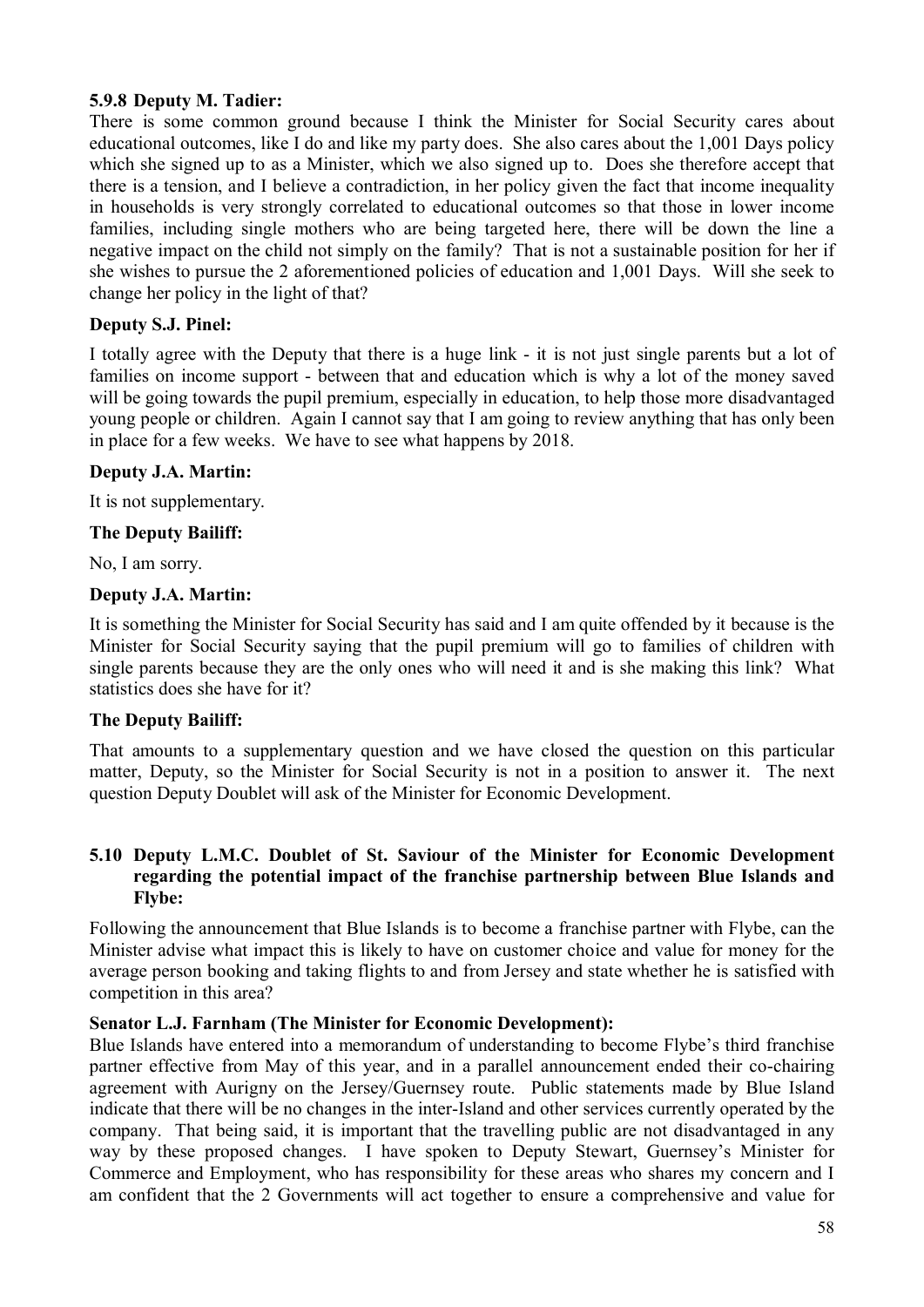money service is maintained and even improved if possible. In addition I have written to the chief executive of Flybe, Blue Islands and Aurigny to understand in detail their future plans for routes between the Channel Islands that is currently serviced by these 3 carriers. I will be working with the Ports of Jersey and C.I.C.R.A. (Channel Islands Competition and Regulatory Authorities) via Senator Ozouf in order to closely monitor prices and service levels on the routes impacted by the changes to ensure that prices remain competitive. We are extremely fortunate to have an extensive and comprehensive network of air routes. As a result of that network, residents in both Jersey and Guernsey wishing to travel to the U.K. and further afield, and tourists and business visitors who wish to visit the Island from the U.K. and elsewhere, can do so from a growing number of airports in a fiercely competitive market. This is clearly evidenced by the announcement recently by Jersey Airport that in 2015 arrivals had exceeded 1.5 million for the first time since 2008.

# [12:00]

I look forward to working with all stakeholders in this to ensure our network continues and greater choices given to visitors in the weeks, months and years ahead.

# **5.10.1 Deputy L.M.C. Doublet:**

I thank the Minister for his answer. Is the Minister aware that Flybe has somewhat of a toxic reputation with consumers? Indeed, many have labelled it: "Fly Maybe" and its record for poor customer service? Is the Minister concerned or does he foresee that there might be a decline in visitors flying to Jersey, given that many people boycott Flybe?

# **Senator L.J. Farnham:**

I am aware of those concerns, but I am also aware that recently Flybe have put in place a new senior management team and are working very hard to build confidence in their airline. Being an optimistic person, I see there being opportunities for Blue Islands and Flybe because Blue Islands will now become part of a much larger network and open up all sorts of opportunities, not just to carry people between the Channel Islands, but pan-Island, the other Crown Dependencies and routes that Flybe currently service. It is a bit too early to speculate, but I am going to remain optimistic. I know both Islands need to improve their reputation and they cannot afford not to. The Deputy can rest assured that both Deputy Stewart in Guernsey and I intend to hold their airlines to account to ensure they deliver what they promised.

# **5.10.2 Deputy M.R. Higgins:**

Will the Minister look particularly at the provision of luggage for passengers? Blue Islands have an excellent reputation for allowing generous luggage to be taken on their aeroplanes, whereas Flybe are well-known for the charges that they make for luggage. Their prices may be cheap but by the time you add the cost of luggage on they are very, very expensive. Can the Minister assure us that the generous provision that has been provided by Blue Islands in the past will be delivered by Flybe?

# **Senator L.J. Farnham:**

I cannot assure the Deputy of that at this stage, but it is my understanding that as this is a franchise agreement and Blue Islands will remain as an independent airline, I understand that their baggage provisions will remain the same. That is only my understanding at the moment, but I will try and seek assurance for the Deputy.

# **5.10.3 Deputy L.M.C. Doublet:**

I am pleased that the Minister has agreed to monitor the situation and he has said that he would speak to other Ministers in Guernsey, for example. Are there any other ways that he will be monitoring the situation, as it seems to some people, I think, that there is this gradual closing-off of decent routes into the Island? How will he monitor this as well as speaking to people in Guernsey? Will he be monitoring consumer views on whether there is enough choice in travelling to the Island?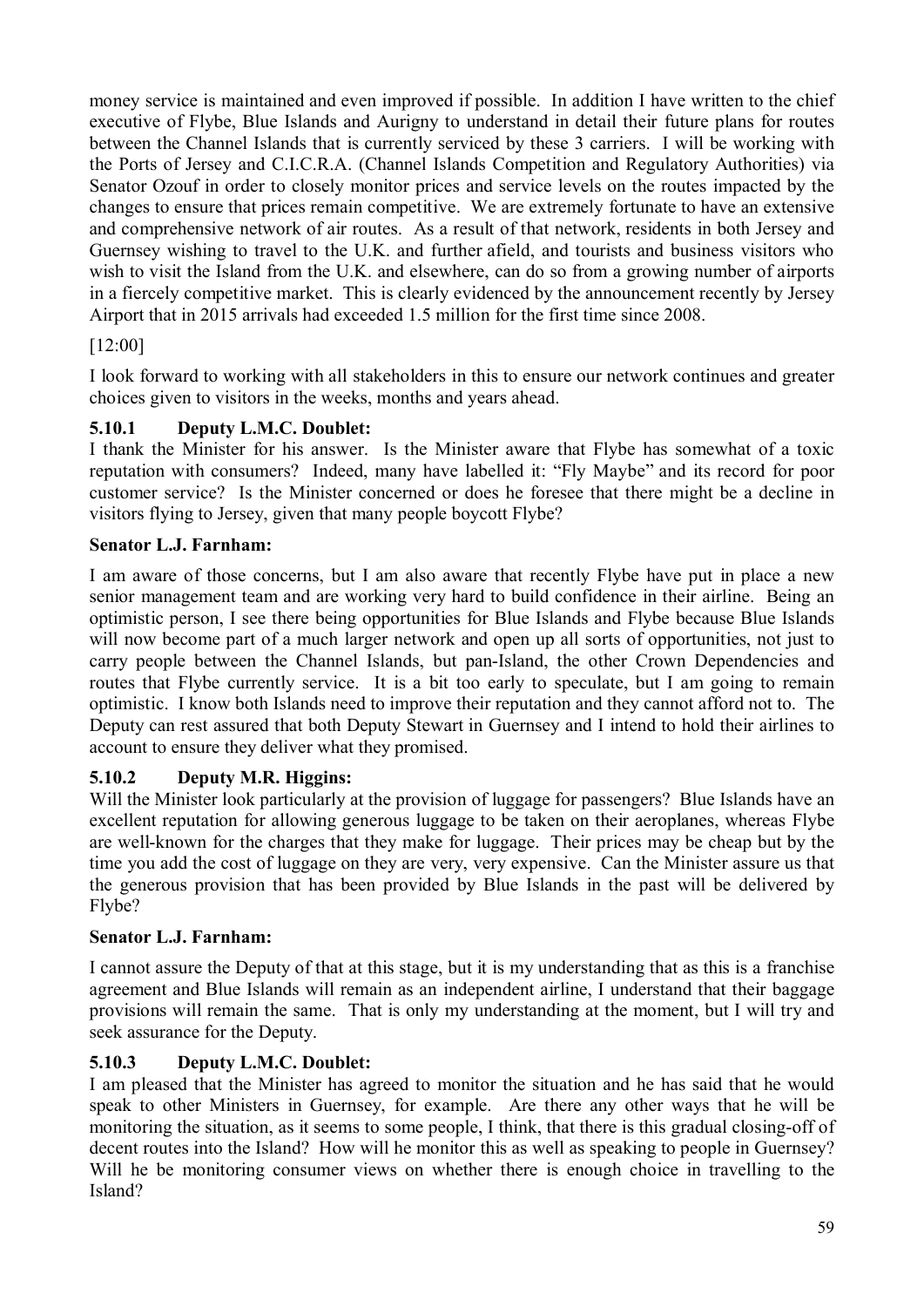### **Senator L.J. Farnham:**

That is a very good question. I will work closely with the Ports of Jersey. Ports of Jersey have developed an excellent reputation and produced results in their route development, and I met with the chief executive of the Ports of Jersey yesterday and discussed this. But I just want to explain very briefly why I am optimistic that the new arrangement could perhaps be better, because the codeshare agreement between Aurigny and Blue Islands clearly, in my opinion - I have anecdotal evidence to support that - has not worked. First of all, just to be clear, Aurigny are, and have been since the introduction of the codeshare agreement 2 years ago, effectively booking agents and have not flown people in and out of the Islands on their aircraft, they have just booked with Blue Islands and C.I.C.R.A. have allowed them a 50:50 share of the aircraft. That clearly has not worked, because both the number of flights and the number of passengers since this codeshare came into place has declined significantly. That is why I am optimistic. Prior to the codeshare agreement the number of flights and the passengers were higher. But yes, we are going to monitor it. Ports of Jersey, which I have great confidence in, will be doing that and I will of course jump on any situation that we see developing which leads to a decline in service or an increase in prices.

### **5.11 Deputy S.Y. Mézec of the Minister for Health and Social Services regarding the use of People's Park as the site for the new hospital:**

Could the Minister advise when it became apparent that People's Park was the leading contender for the site for the new hospital and state whether the views and desires of the population of St. Helier were considered in this process?

### **Senator A.K.F. Green (The Minister for Health and Social Services):**

As stated in previous answers, the People's Park was proposed as a potential site for the future hospital at a ministerial meeting on 22nd July last year. It has subsequently been subjected to the same assessment process as the other 38 sites that have been considered. At the start of October, the Ministerial Oversight Group for Health Transformation received a presentation that suggested that the site was a strong contender. Following the Council of Ministers on 14th October 2015, further work was required to establish the amenity value of the People's Park, among other matters. That work is still ongoing and in progress and no final decision has been taken by the Ministers. Now, dealing with the second part of the question, in relation to the views of the population of St. Helier, the Deputy may be aware that extensive public engagement was undertaken previously relating to both the wider transformation programme of health services and the redesign of our Health and Social Services, what we have referred to as P.82 and the relating feasibility study for the future hospital within the budget for 2014. We are planning a new hospital for the residents of Jersey. There will be an extensive campaign of engagement relating to the future hospital site selection and ample opportunity for all those who wish to make their views known, whether they live in St. Helier or any other Parish.

## **5.11.1 Deputy S.Y. Mézec:**

A supplementary. I thank the Minister for his answer. Does he accept what I think virtually every person on the Island realises now, which is that of all the rumoured sites so far for the hospital that People's Park is the most unpopular? Would he not accept that public opinion does count for something and would he therefore accept the proposition that has been lodged by the Constable of St. Helier and do us all a favour and stop wasting public money on an option which is not acceptable to the public?

#### **Senator A.K.F. Green:**

I accept that people will have an opinion on any site that we select. I accept that for some people throughout the Island, not just St. Helier, this may be an unpopular choice, but once we have made our decision - which we have not done yet, we are still waiting for that information, as indicated - I ask them to listen to the arguments, look at the facts. I, as Minister for Health, want to have the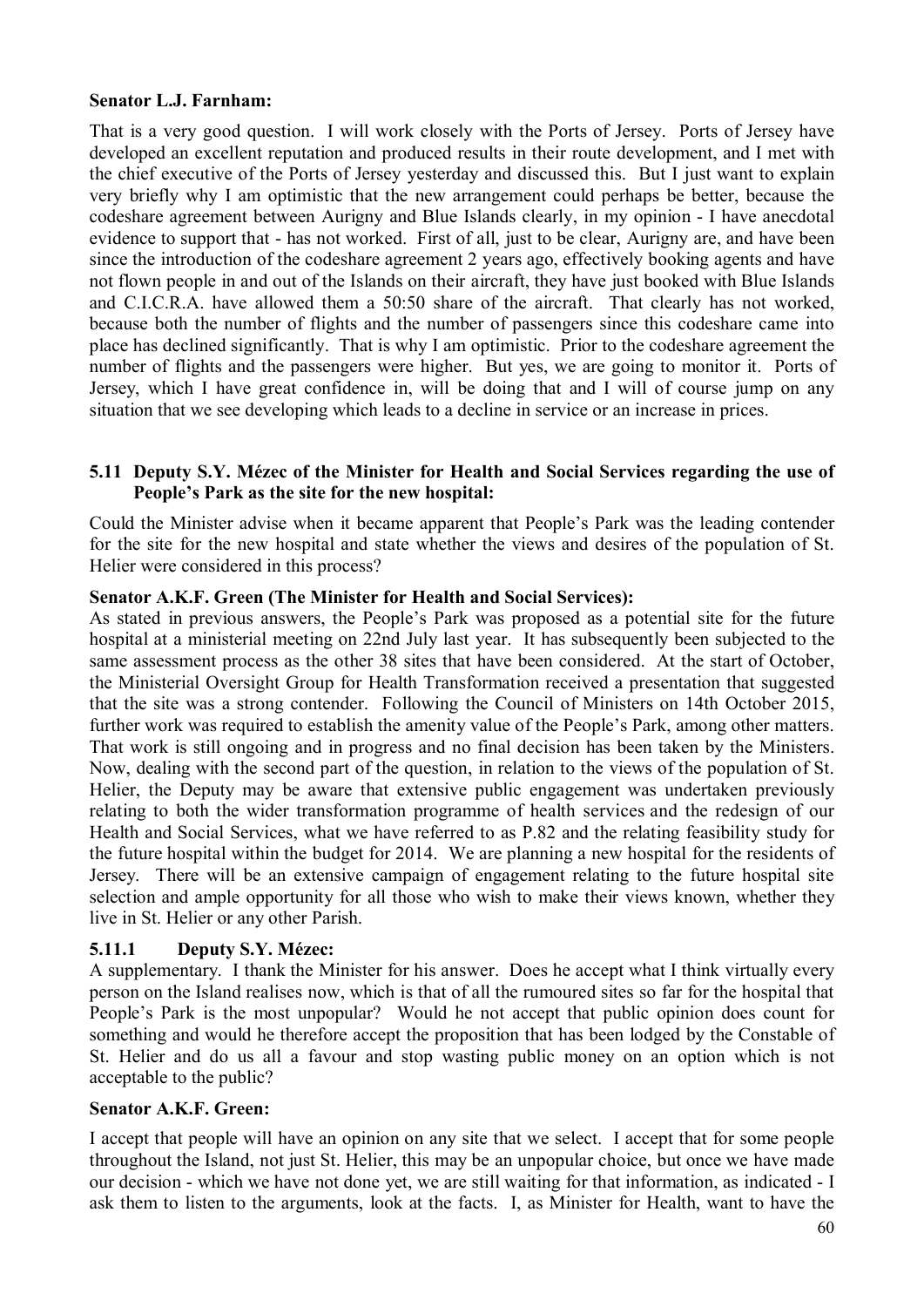best hospital that I can get for Jersey within the budget that is going to be allocated. I am not going to accept a second-rate hospital somewhere else for the same amount of money. When we have done our work we will go out to consultation, we will go out and engage with the public, we will go out and let everybody have their views, but I ask them to wait and at least hear all the issues that need to be considered. This is no small development. If you are going to get clinical adjacencies that are needed for patient safety, we are talking about something in the region of 20,000 square metres, I think it was.

## **5.11.2 Deputy K.C. Lewis:**

In recent times, this Assembly has granted £3 million towards the purchase of Plémont Holiday Village on the north-west corner of the Island to pull it down and restore it to nature. Does the Minister not find it ludicrous that the Council of Ministers is now considering concreting over People's Park, one of the few sizeable green lungs we have in St. Helier?

## **Senator A.K.F. Green:**

I do not find it ludicrous that one considers all the options when trying to deliver the best hospital that Jersey can get for its money. I think it is right to challenge the boundaries, I think it is right to think outside the box and it is not unusual, even in cities, for them to build on parks and then replace with suitable amenities with something similar alongside, Addenbrooke's being one.

## **5.11.3 Deputy K.C. Lewis:**

Will the Minister admit that the only viable alternative is to purchase the 2 hotels in Kensington Place and rebuild the hospital on its existing site? That is no finder's fee required.

### **Senator A.K.F. Green:**

Yes, if you want to spend £600 million instead of £400 million.

### **5.11.4 Deputy M. Tadier:**

The issue here is it is not just one option that is being considered. It is being put forward as the preferred option of the Minister for Health and presumably the Council of Ministers, as we now have collective responsibility. Does the Minister accept that there is always a risk of people thinking that this has been a *fait accompli*, so whenever any consultation - or opinion management, as some people call it - is ultimately unravelled and unveiled that we need to have all of the options in front of us? Will the Minister immediately, or in very short order, give us and the public a list of all of the options and all of the possible sites that are or have been considered so that we can all make our minds up and not simply be drip-fed the opinions of a small clique that happen to be running the Island?

#### **Senator A.K.F. Green:**

I will commit to doing this, but not immediately. I will commit to doing it when we have come out with our preferred site and we will share with the public how we have got to that preferred site, the reasons for it and why that site that we prefer works best. I want the best hospital that I can afford to get for the people of Jersey.

#### **5.11.5 Deputy M. Tadier:**

Could the Minister suggest how it fits with the strategic priority to keep St. Helier special and to make it a better place to go? Obviously it will be good if you need to get to the hospital, which is right near People's Park, but presumably that is not the spirit of the intention of the strategic priority that was only voted on last year.

#### **Senator A.K.F. Green:**

That depends, and this is the information I am waiting for, what the compensation package might look like. We might end up with something better and a new hospital.

#### **5.11.6 Deputy A.D. Lewis:**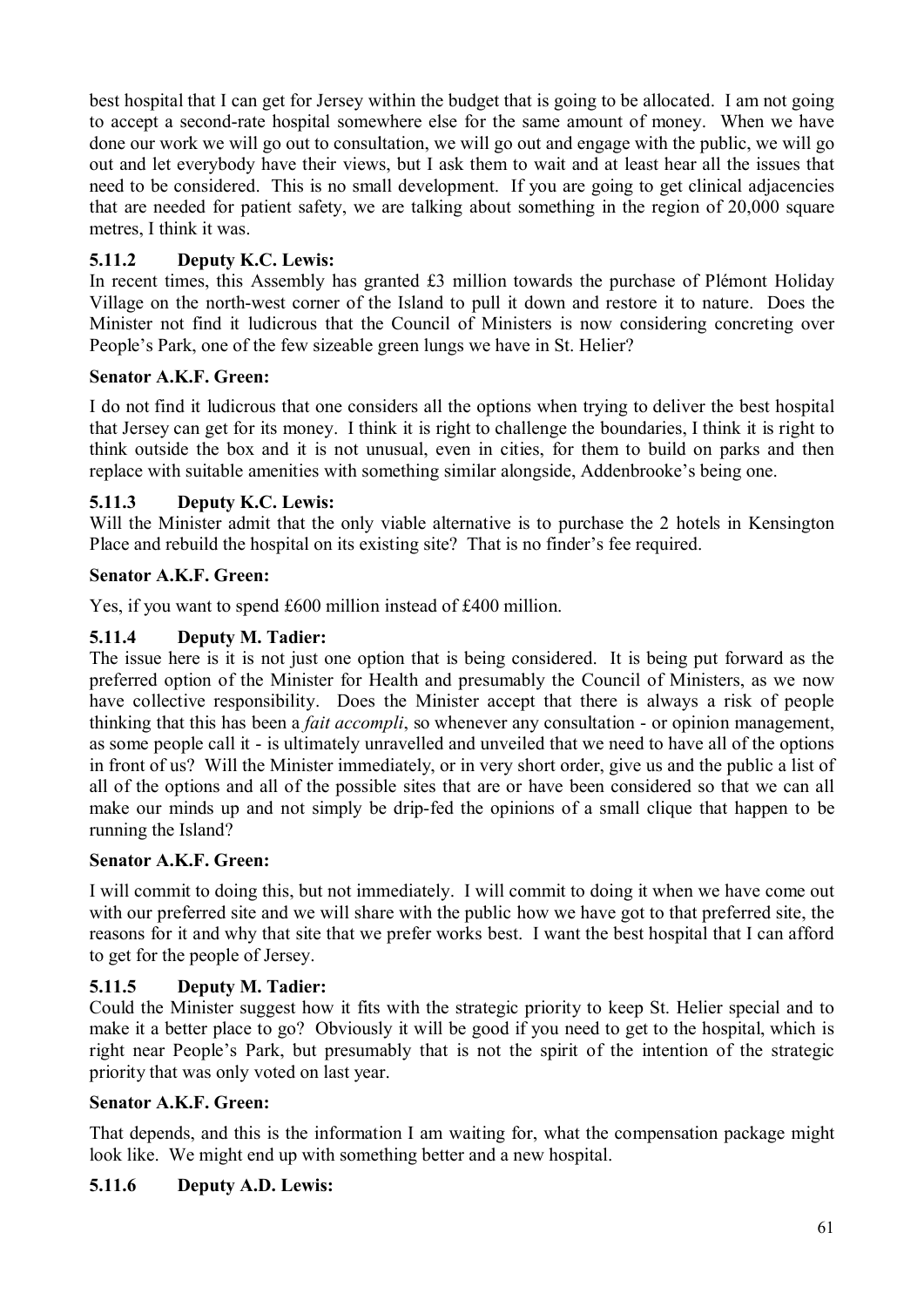The Minister has alluded to giving more information to us all, not least the public, about how he arrived at a decision, but would it not have been better to have given that at the same time? Because he, I know, has the best intentions in mind, he wants to provide us with the best possible hospital he can, but if he could just explain fairly quickly as to how he has got to these conclusions and what process was gone through I think some of the misinformation may well evaporate.

## **Senator A.K.F. Green:**

I am again not responsible for the leaking of information, so that is interesting that we have looked at 39 sites, we have shortlisted 5, studied them at great length, but only one seems to be appearing in the media. When I have all the information, when I have all the answers, when my ministerial colleagues have looked at it with me, then we will release all that information.

## **5.11.7 Deputy J.A. Hilton:**

May I humbly suggest that Members look at our Scrutiny Report, Scrutiny Report 10, which was published in 2014, in section 10, which gives an enormous amount of information about what ...

## **The Deputy Bailiff:**

Deputy, if you could ask the question, please.

## **Deputy J.A. Hilton:**

I have got a question, Sir. The Minister told Members at a meeting on 22nd July that the People's Park was put forward as a proposed site. Can the Minister tell Members who put that proposal forward?

## **Senator A.K.F. Green:**

I cannot remember that, but I do remember it came up in a conversation when we were looking at maybe the Parade Park might be a suitable alternative.

## **5.11.8 The Connétable of St. Helier:**

Would the Minister agree that the process followed by the Minister for Education in agreeing a site for the new Les Quennevais School is a model of openness, value for money and public involvement and would he explain why the same procedure has not been followed in the case of the new hospital?

## **Senator A.K.F. Green:**

Yes, I would agree. Oh, if it were so simple, because it did not matter - well, there may have been a preference - on which site the school was built, they were going to deliver the same quality school. Every site that we have looked at for the hospital has advantages and disadvantages, significant advantages and disadvantages. Some have great difficulty for people to access; some do not allow us to get the clinical adjacencies, that 20,000 square metre ground floor space that I need. I think if you are spending circa £400 million, you need to get the best value and the best hospital you possibly you can for the people of Jersey.

# **5.11.9 The Connétable of St. Helier:**

A supplementary. My question really was why did the Minister not involve groups concerned about this? Why did he not involve the public in the way that the Minister for Education did with Les Quennevais?

## **Senator A.K.F. Green:**

That was not the question, but now that is the question. We are not ready. We do not have that information to share. You cannot go out there and say: "Do you want site A, B, C and D?" You need to go out there and say: "Look, we looked at site A, B, C and D and these are the reasons why they do not tick all the boxes that they might have ticked."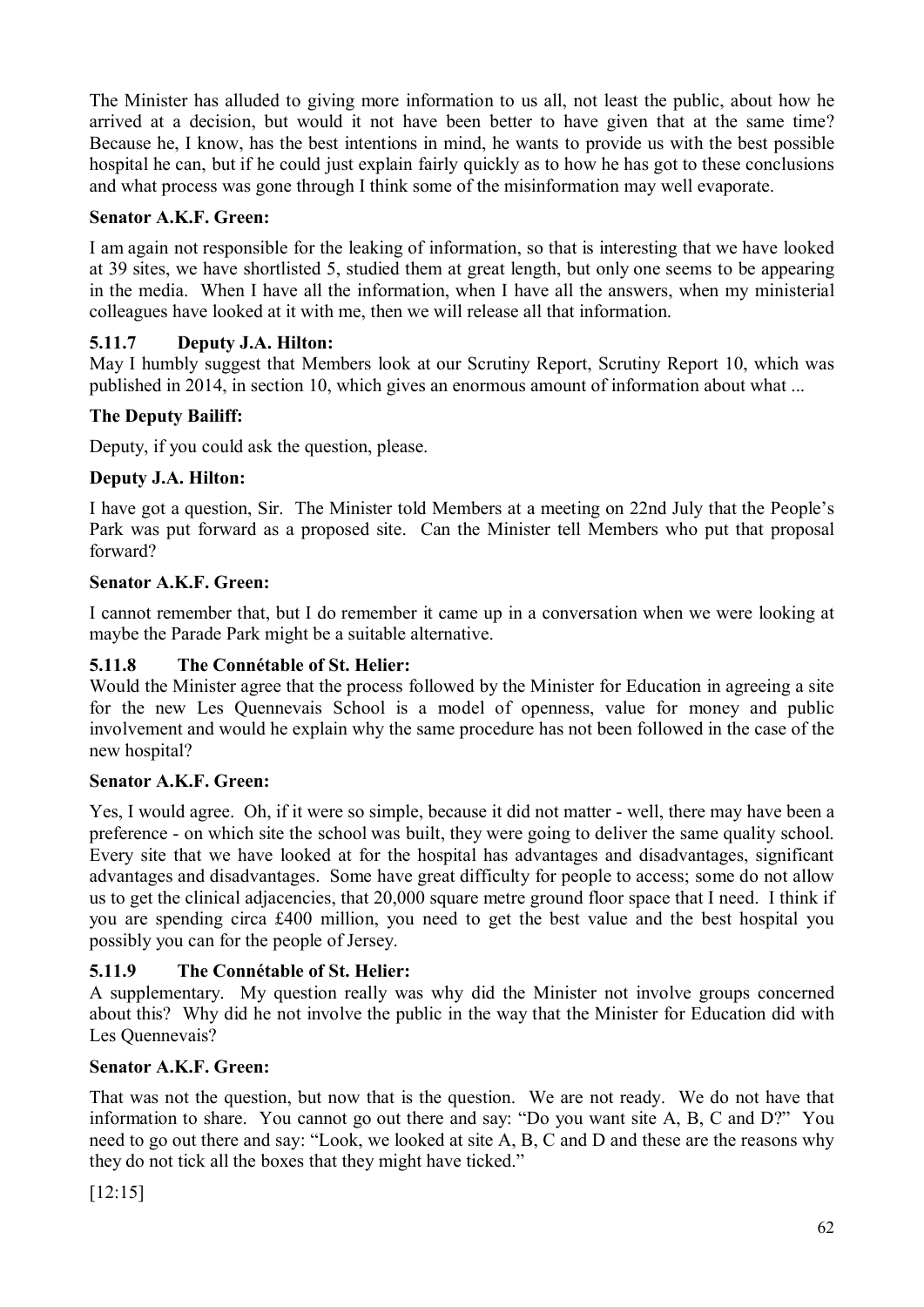I am still getting on a daily basis people coming up with new sites, many of which we have looked at, some which are quite outlandish and some that are outrageous, but everyone has an opinion. When I went up to see the 6th form - forgive me, that is what I call it, it has got a different title these days - up at Victoria College and they asked me where the hospital was going to go, typically I turned it back and said: "Where would you like it to go?" There were 12 people in that room and 4 different opinions on the sites that we have been looking at.

## **5.11.10 Deputy S.Y. Mézec:**

In these times of austerity, we know that the Council of Ministers has spent over £2 million so far to come up with what politically is going to be the least viable option. Would the Minister not agree that it would be the more fiscally prudent thing to rule out People's Park now, given what we all know, which is that if they come forward with this as a firm proposal that there will be big protests against it, the Parish Assembly will not approve it, and if they try taking it through a compulsory purchase, it will end up being challenged in court and there will be even more money wasted on it? Would he not agree that the fiscally prudent approach, and also the one which will cause the least political disillusionment, which we have already got enough of this in this Island, would be to just rule it out and we will go for another option and stop patronising us by pretending that People's Park is the only site on the Island where there can possibly be a viable hospital option? That is clearly nonsense, is it not?

### **Senator A.K.F. Green:**

I do not regard investigating site options thoroughly and properly for the biggest project the States has ever undertaken or ever are likely to undertake to be a waste of money. In fact, if you were to benchmark the work that we have done so far against similar developments in the U.K. we are well below the sort of money that they would be spending. Whichever site we pick there will be some people against it, perhaps more for one site or another. I ask that people allow us to do our work, present our facts and explain the journey that we have been on, because the people of Jersey deserve to have the best hospital that they can possibly have and not some compromise that might need to be reinvested in in a few years' time.

## **5.12 The Deputy of St. Ouen of the Chairman of the Comité des Connétables regarding the requirement for annual rates returns:**

Does the Chairman consider that the requirement for Parishes to post to each ratepayer an annual rates return is a poor use of resources in terms of time and money, given that the information in the great majority of cases will be unchanged from the previous year, and if so, what consideration, if any, has been given to improving procedures?

## **Connétable L. Norman of St. Clement (Chairman, Comité des Connétables):**

The Parish rate, and indeed the Island-wide rate, is taxed annually and therefore the Parishes do need to have up-to-date and accurate information on a yearly basis. But having said that, the Parishes are always very keen to improve the services and become more efficient for the benefit of the ratepayers. In this particular area, 2 things have happened in recent times: firstly, about 3 or 4 years ago, the returns sent out by the Parishes were pre-completed with the information provided by the owner the previous year, so if there are or were any changes, they just had to indicate what did change, and if there were no changes, just tick the box and return the form to the Parish Hall and the whole process would take about 5 minutes. Now that has been improved even more and this year property owners can return their forms online: if there are no changes, just tick the box that says that, press the send button and it comes back to the Parish Hall, job done within 2 minutes. If there are any changes, they can be indicated on the form online very easily. In fact, this facility has been well-received by parishioners, and those that have come back, the forms that have come back in the last month, over 30 per cent of them - I think it is 33 per cent - have been returned online, so that is good news for all the Parishes. Just to correct the Deputy's question, it is not all ratepayers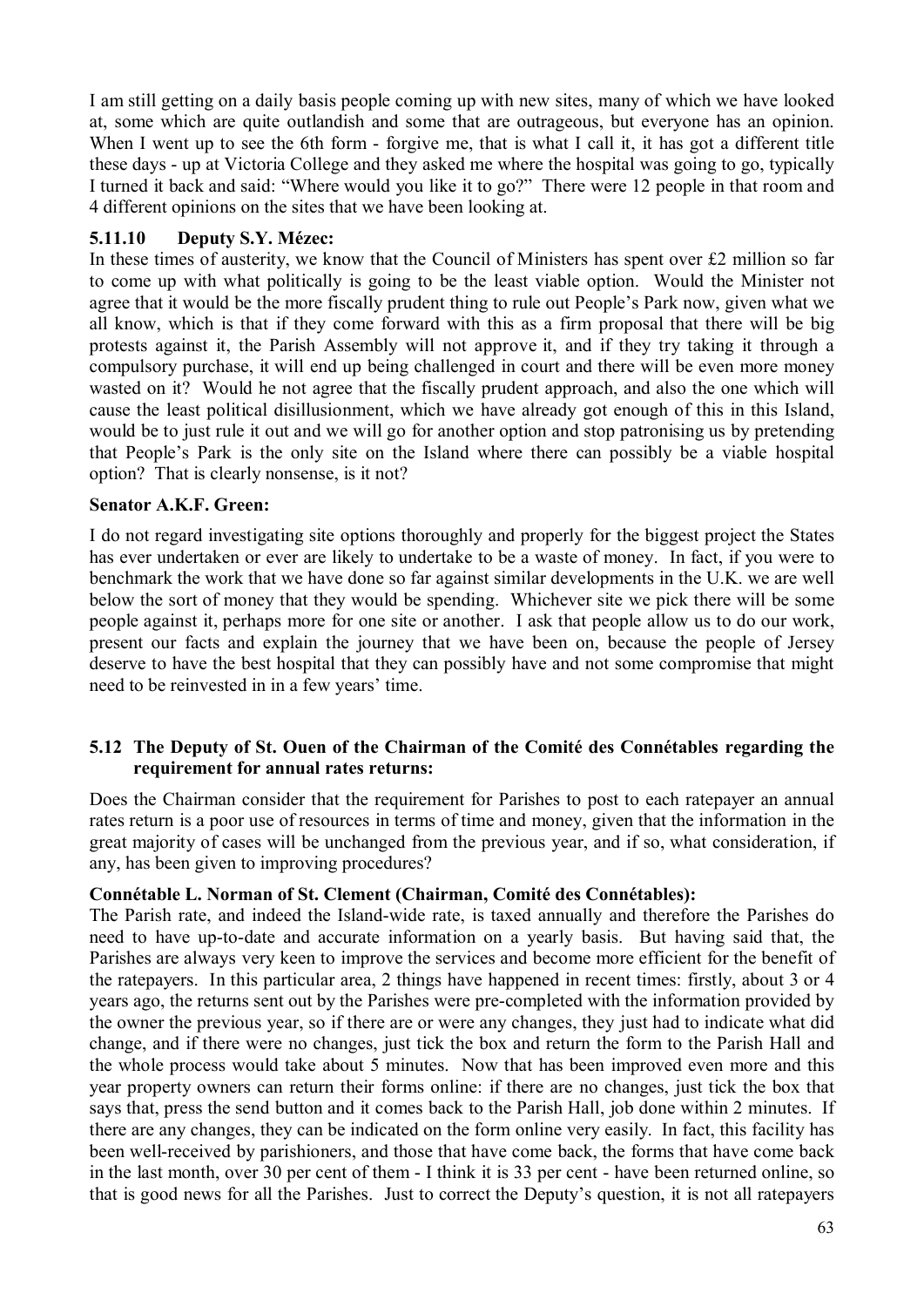are sent an annual return, just the property owner who is responsible for completing the form and indicating any changes or changes in occupier.

## **5.13.1 The Deputy of St. Ouen:**

A supplementary. Nevertheless the forms still appear reasonably complex and the Parishes do have to send one to each property owner. But Article 12 of the Rates (Jersey) Law 2005 places an obligation on persons transferring the ownership of land in each Parish to notify the relevant Connétable of the change, therefore could a similar obligation not be placed on persons making changes to their properties with perhaps just an obligation every 3 or 5 years to complete a more detailed return?

## **The Connétable of St. Clement:**

We had not thought or had not discussed changing every 3 or 5 years because the rates, as I said in my answer, are taxed every year and therefore we need accurate and up-to-date information, particularly who is occupier, because if we did not have changes every year, occupiers could change and then the rate bills would be going out to the wrong people and that would create a lot more work and inefficiency than the Deputy thinks exists at the present time, where I think the rates system is extremely efficient, well-run. It is understood by the landowner and the ratepayer and is fair and works extremely well. We are, as I have indicated, trying to be more and more efficient as each year goes past.

## **5.13.2 Deputy M. Tadier:**

I think the Chairman has made a good case as to why the papers are still sent out. Has consideration been given to whether or not additional information could be inserted into the letters, provided that it did not increase the postage cost, to give other salient information as to when the next Parish Assembly is, what is on the agenda, so that everyone who receives those letters would know if Assemblies are coming up which have fixed dates and so on?

## **The Connétable of St. Clement:**

We do try and communicate as much information to our parishioners as we possibly can, but the rates returns only go out once a year. Parish Assemblies occur at different times, perhaps sometimes 2 or 3 months, sometimes not one for 2 or 3 months, so it would be impossible to do as the Deputy requests. But we have other means of communication with our ratepayers, not simply the *Gazette,* which you are required to do by law, but most - or least many - Parishes now have a database of email addresses and which information is sent to parishioners about the sort of events that the Deputy refers to.

## **The Deputy Bailiff:**

Did you want a final supplementary, Deputy?

#### **The Deputy of St. Ouen:**

No.

### **5.13 Deputy L.M.C. Doublet of the Minister for Infrastructure regarding the allocation of dedicated public parking spaces for the new police station:**

Has any progress been made on the allocation of dedicated public parking spaces for the new police station?

## **Deputy E.J. Noel of St. Lawrence (The Minister for Infrastructure):**

The planning permit for the development of the new police headquarters does not require the provision of dedicated public parking spaces. It does, however, require the development of 18 new public motorcycle spaces in the Snow Hill Car Park, which are currently being formed, and a further 37 motorcycle spaces obviously at the police headquarters on Route du Fort, creating 55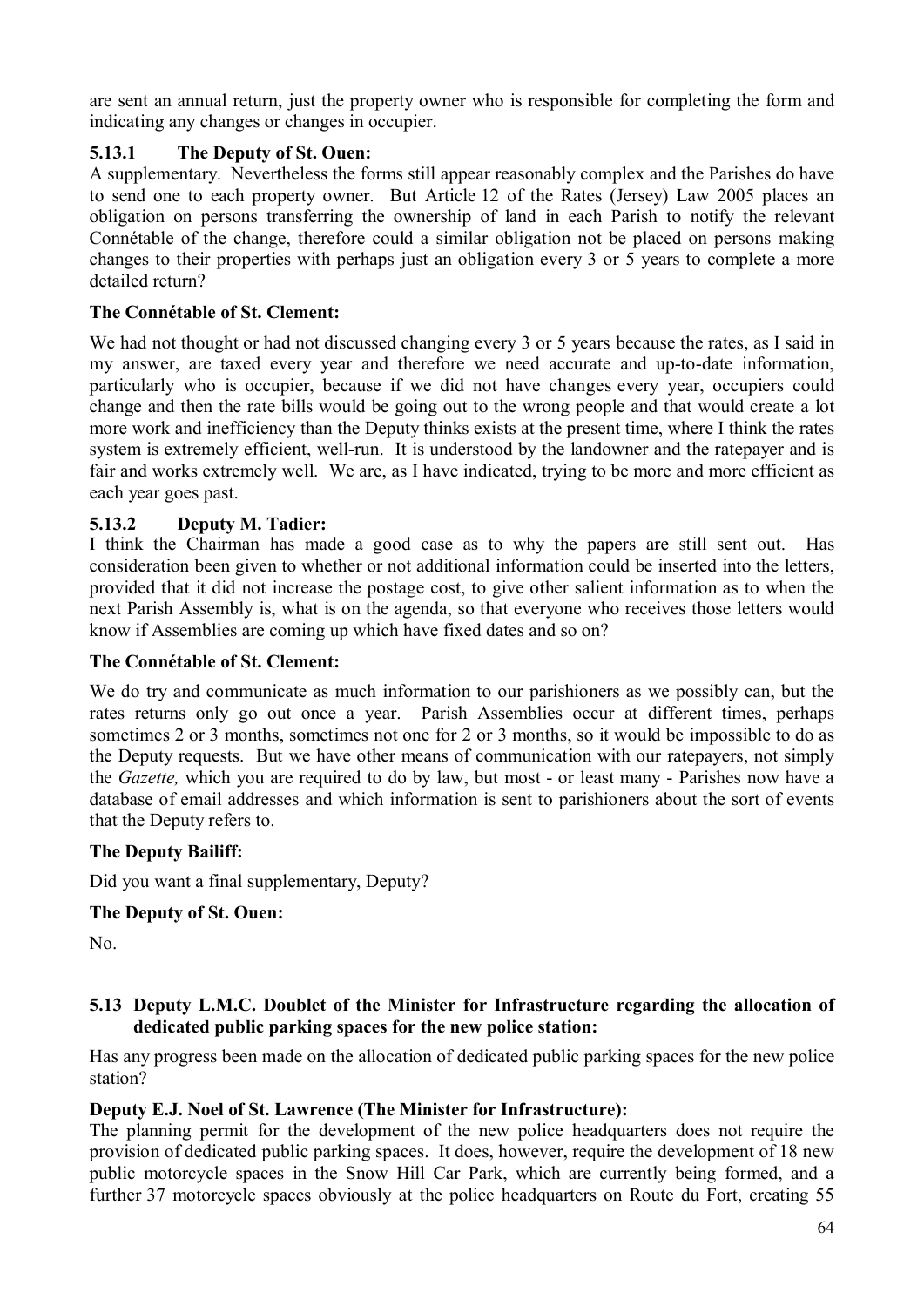new additional spaces in total. This also requires, under the planning permit, 10 new bicycle spaces at the cemetery entrance of Green Street Car Park and a further 52 bicycle spaces on Route du Fort, again to create 62 new additional spaces. The permit also requires the development of 53 public parking spaces in Green Street Car Park. In fact, we delivered 64 new spaces in July of last year, available on level 3. Notwithstanding the lack of requirement for visitor parking under the permit, it was proposed to allocate 3 dedicated spaces for visitors to the States of Jersey Police Station in Snow Hill Car Park. The use of Green Street Car Park is also being considered for visitor parking. However, this is not a straightforward exercise due to the operational constraints relating to how the barrier system needs to work to safely manage the access of this popular commuter car park. In response to the Scrutiny Panel's report, S.R. 19/2012, a further review of visitor parking arrangements is being undertaken by Jersey Car Parks and is due to be completed by the end of March this year. On completion of that report, of the options available, a final decision can then be made way ahead of the police station becoming operational.

# **5.13.1 Deputy L.M.C. Doublet:**

I just wanted to clarify: so there is no requirement under the planning conditions to provide the spaces. Is there a will from the Ministers and a feeling that the public needs this space? Is there a will to provide them?

# **Deputy E.J. Noel:**

As I have already mentioned, we are looking at providing 3 spaces dedicated to the visitors to the police station at Snow Hill. There are a further 2 disabled spaces that will be allocated at the entrance of the police headquarters for those with disabilities and we are looking, as requested by the Scrutiny Panel, at other alternatives. Just to bear in mind at the existing police headquarters, there are a total of 5 spaces available to the public. However, in the Rouge Bouillon facility area, there are no other off-street public car parking spaces available, which is completely different to the new location adjacent to not only Green Street Car Park but Snow Hill Car Park and the Route du Fort Car Park.

# **5.13.2 Deputy J.A. Martin:**

The Minister says there may be a will to provide public parking at the new police station. Is it not where the police station is sited, that is impossible? But also in his answer he said now there will be 2 dedicated disabled parking spaces. Has that changed from the original arrangement where this is an unloading bay and those with a disability will have to phone the headquarters to allocate this space for their time at a certain time and date?

# **Deputy E.J. Noel:**

No, the provision has not changed at all since this was brought to the Assembly in the latter part of 2012, early part of 2013. The provisions regarding disabled visitors to the police station have not changed at all.

# **5.13.3 Deputy J.A. Martin:**

He clearly said: "We will be providing 2 disabled parking spaces outside the police station." Now, which is this, by arrangement or are they dedicated disabled parking spaces?

# **Deputy E.J. Noel:**

Those 2 spaces were in the original plans and how they are going to be operated is a matter for the police to consider prior to the station opening. I envisage that they will be available for disabled people as and when they arrive at the station.

# **5.13.4 The Connétable of St. Helier:**

I am sure motorcyclists will welcome the fact that there are going to be new motorcycle spaces in Snow Hill Car Park. Could the Minister tell us how these motorcyclists are to get safely to the new police station once they have parked their machines? Is the proposal to have a Jersey crossing across the roundabout being progressed?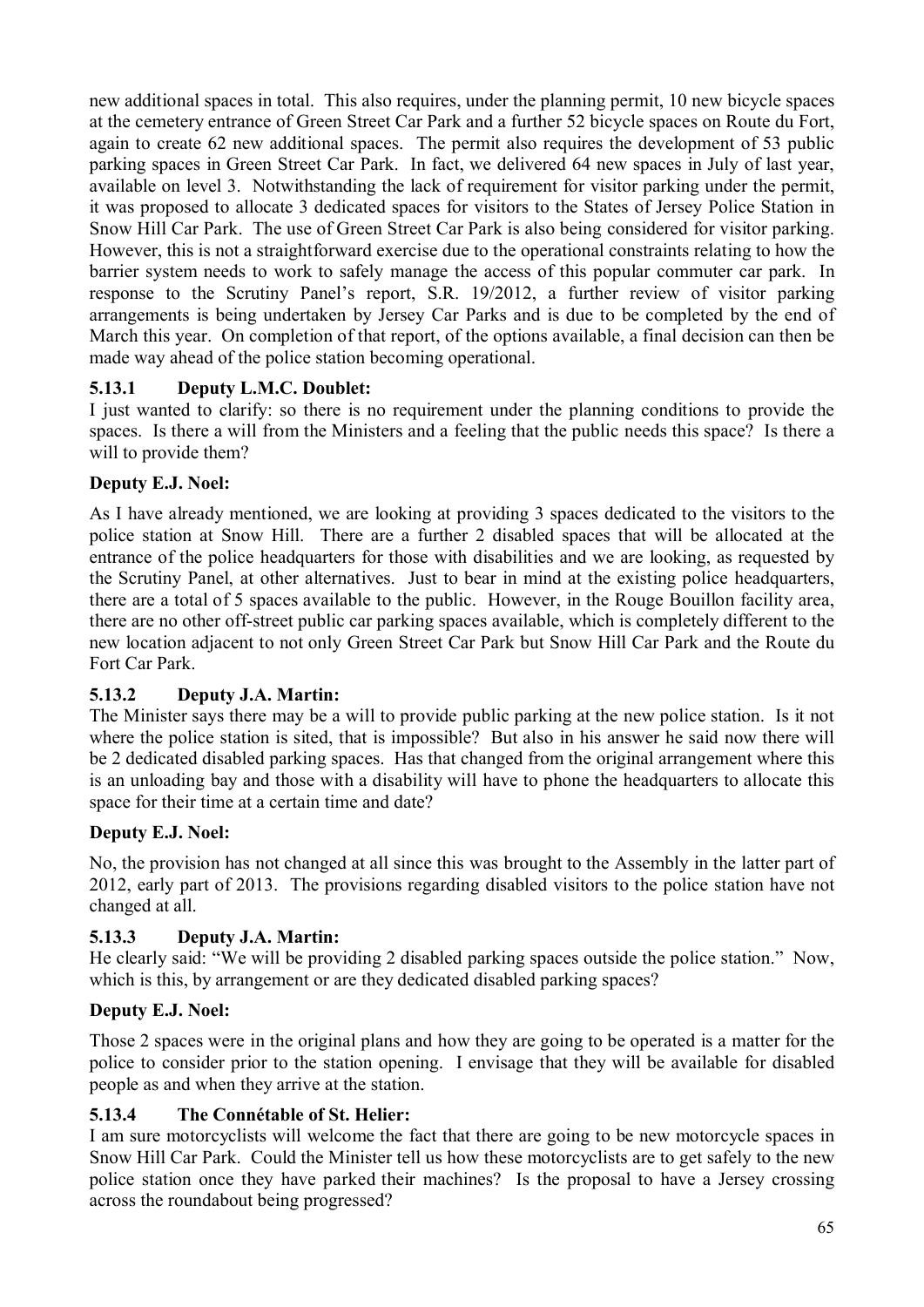# **Deputy E.J. Noel:**

Not necessarily a Jersey crossing, because they are not necessarily the safest of crossings. They are better than none at all, but as the Constable knows, that is one of the matters that is being looked at to improve the crossing facilities in that area of St. Helier.

# **5.13.5 Deputy P.D. McLinton:**

Anybody who has had the misfortune to have to visit the current police station at Rouge Bouillon and knows that the 5 spaces are completely inadequate and that the Savoy Hotel across the road has to bear the brunt of people who have to park just to go into the police station. Would the Minister not consider it a lunacy to have not provided public parking spaces at the new police station and the very fact that 2 wheels seem to be catered for, but 4 not? Would the Minister give consideration to maybe looking more deeply at more parking spaces being provided for the police station somewhere?

# **Deputy E.J. Noel:**

Deputy McLinton comes up with a very good point there, which has been addressed in the past and we will continue to do so. The current police station has no public off-street parking in its facility, apart from those 5 spaces directly outside of the entrance. The new police headquarters does have substantial public parking in the facility. The provision for additional 2-wheeled travellers is to accommodate the actual police officers themselves, and most of these are on the south side of the Route du Fort and thereby making sure and encouraging them that they do not bring their own cars into the facility and park in the public spaces in that area.

# **5.13.6 Connétable C.H. Taylor of St. John:**

Would the Minister tell me how many spaces are available for the Honorary Police, and in particular Centeniers, who regularly have to attend on business?

# **Deputy E.J. Noel:**

The Honorary Police or any official visitor to the police headquarters will be parking in the basement of the police headquarters, as we have designed.

# [12:30]

It will come as no surprise to Members that for the 42 vehicles in the fleet of the police that will be using this building, the majority or those, or a significant number of those, will be out on patrol and on the road and therefore there will always be spaces available for the Honorary Police and other official visitors in the underground car park of the police headquarters itself.

# **5.13.7 Deputy L.M.C. Doublet:**

I thank the Minister for his answers. I understand that the Minister will be looking at providing 3 spaces some distance away in Snow Hill and it remains to be seen whether this will be achieved. In making this decision, does the Minister have all the facts at hand with regards to the availability of spaces in the nearby car parks? Because I am feeling that there is some assumption there that there is availability, whereas my understanding is it is very difficult to get into those car parks, so if you do happen to be a victim of crime who is driving a car, not a motorbike or bicycle, will there be spaces available? Will the Minister be doing any studies to look at availability of spaces nearby?

# **Deputy E.J. Noel:**

The Deputy would be surprised if I did not know the availability of spaces, given that my department looks after the States car parks. At any one time of day, there are normally 20 free spaces in the car park along the Route du Fort and this is some 2 minutes' walk away from the police headquarters. Before 9.00 a.m. in the morning and after 1.00 p.m. in the afternoon, there are always spaces in Green Street Car Park itself. I ran the gauntlet of many States Members a little while ago when I increased the public spaces by 11 by removing States Members' parking from Snow Hill, so we have created additional capacity in the area. Certainly outside of the hours before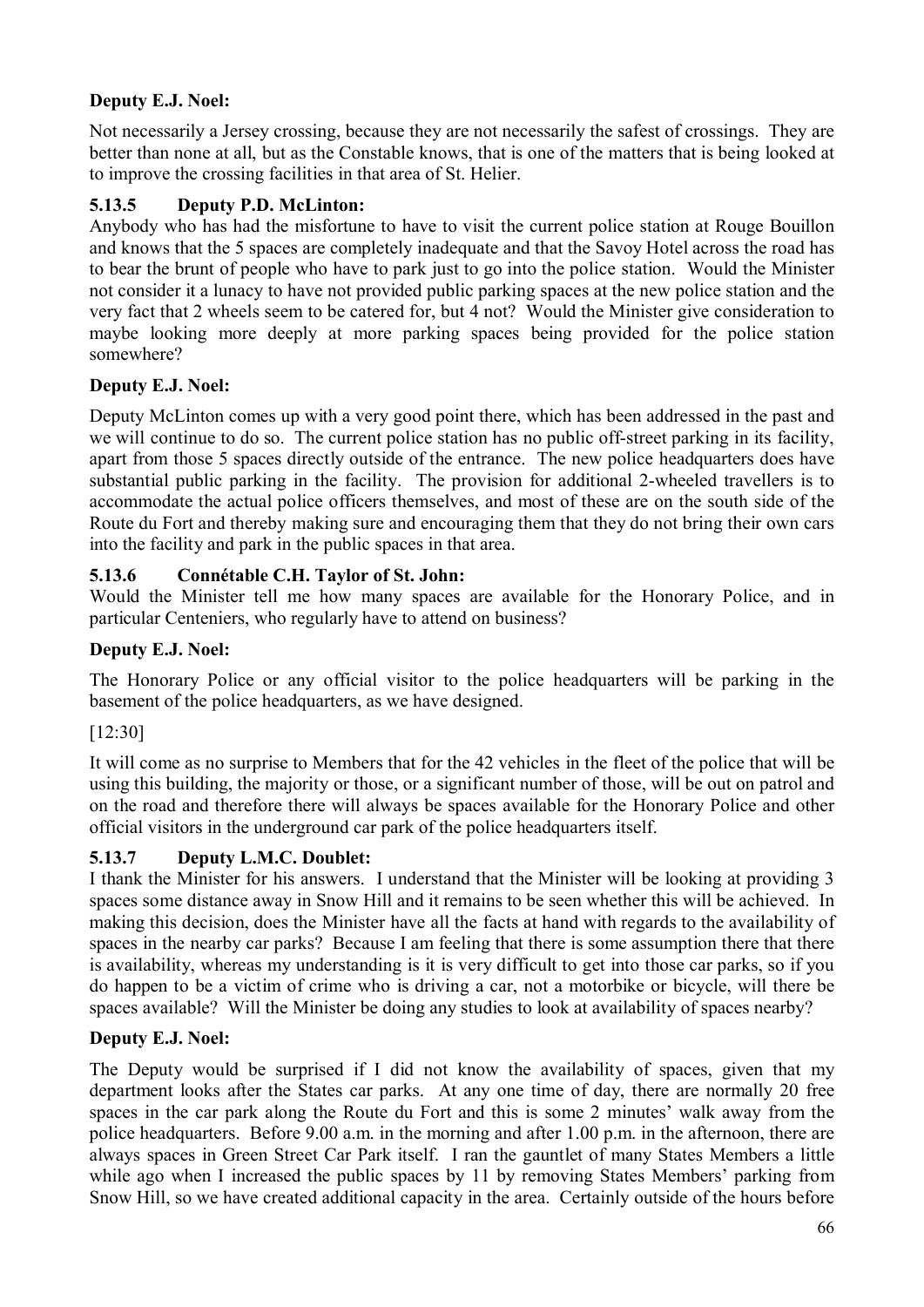9.00 a.m. and after 1.00 p.m. in the afternoon, there is more than ample space in Green Street itself, as I have said, but there is also, a mere 2 minutes' walk away, 20 spaces every day available at Route du Fort.

## **5.14 Deputy J.A. Martin of the Minister for Treasury and Resources regarding the listing of all Andium properties and rents payable on their website:**

Can the Minister advise why Andium Homes do not list all properties and rents payable on their website for complete transparency?

### **Senator A.J.H. Maclean (The Minister for Treasury and Resources):**

I am going to ask my Assistant Minister, the Constable of St. Peter, who has responsibility for this area, to answer the question.

## **Connétable J.M. Refault of St. Peter (Assistant Minister for Treasury and Resources rapporteur):**

I would like to thank Deputy Martin for bringing this to our attention. As I result of that, I did check the website for Andium Homes and she is absolutely correct, there is no information there on the rental policy at all. Since then I have met with the management of Andium and discussed what they are proposing to do. They have advised me that they are refreshing their website, and by the end of this month, less than 2 weeks away, there will be a full list of all the properties they hold - 4,600 units is the total amount of properties that Andium hold - and there will be the rental profile for those properties online.

## **Deputy J.A. Martin:**

It goes to prove there is always a good reason to ask a question in the House and I thank the Assistant Minister for his very good reply. Thank you.

## **5.14.1 Deputy T.A. Vallois of St. John:**

Could the Assistant Minister advise whether they will also be publishing the Decent Homes Standards that they are going to be complying with?

## **The Connétable of St. Peter:**

The Decent Homes Standard is a publication produced by Health and Social Services, the Public Health Department, and they shall and will be working to deliver Decent Homes Standards under that policy. I am not sure that putting it on their website is necessarily the right place for it to be. It is certainly within the public health website.

## **5.14.2 Deputy M. Tadier:**

On a related issue, would the Assistant Minister take a chance to speak to Social Security, because on their website they do give the rental components for the private sector broken down by bedrooms, but when it comes to social housing rented properties, it says: "Paid according to the reasonable rent charge" and it would seem to me that needs some clarification as to why in fact the fair rent charged component given by Social Security - even though we suspect it does not cover the full cost of rental - is not the equivalent of the social housing charges currently?

## **The Connétable of St. Peter:**

I thank Deputy Tadier for bringing that to my attention as well and it is certainly something I can discuss with the Minister for Social Security, who is nodding quite well over there, so I hope that is something we can bring to a conclusion soon as well. Thank you very much.

## **5.15 The Connétable of St. Helier of the Minister for the Environment regarding the results of the Open Space Study conducted in 2008:**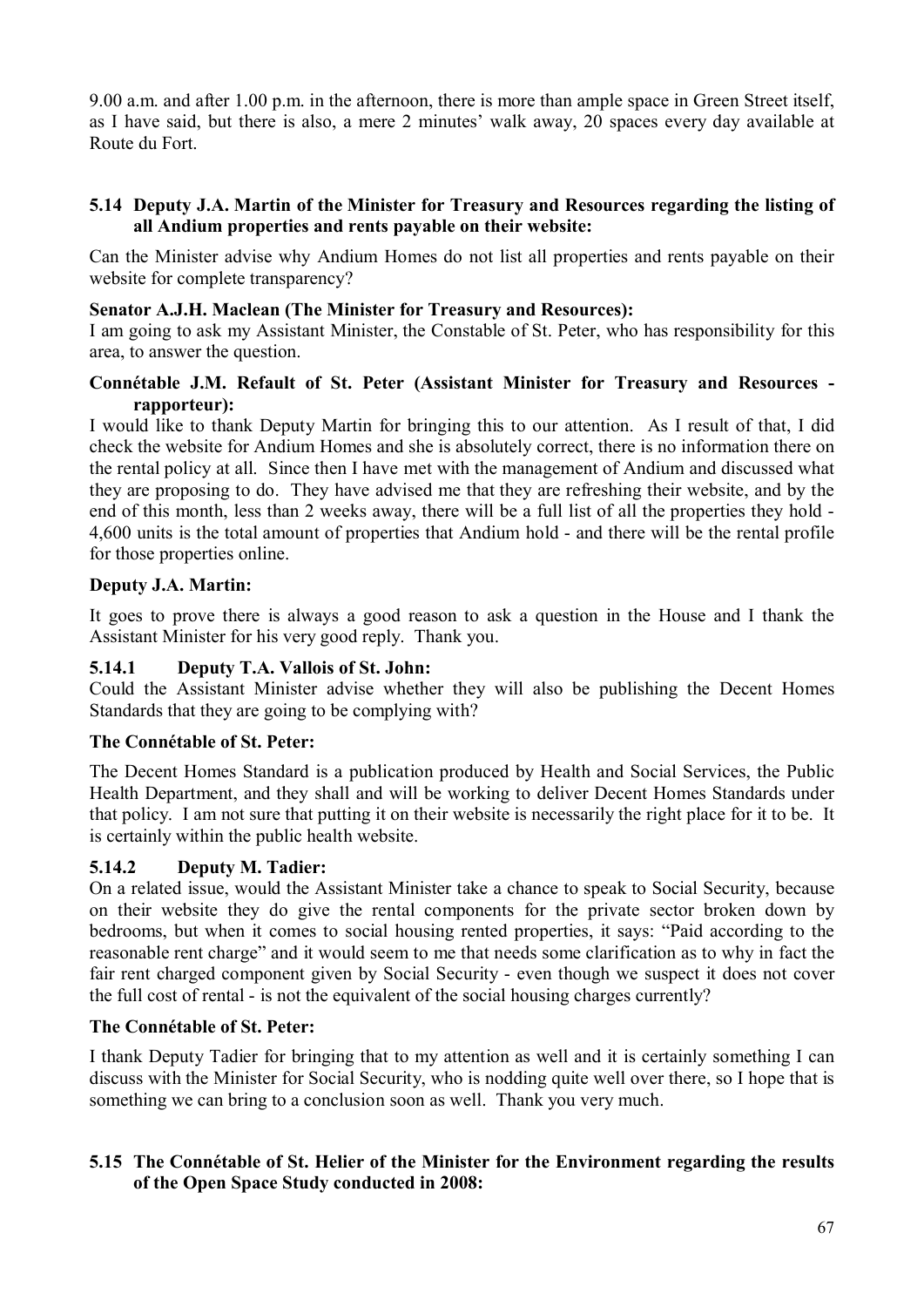Would the Minister confirm that the open space study carried out in his department in 2008 shows that St. Helier is deficient in accessible, convenient, open space and the loss of amenity areas in the town area should be resisted and state what action, if any, is being taken to address this?

# **The Deputy of St. Martin (The Minister for the Environment):**

The open space study that the Constable refers to identified and classified open space provision across the Island and sought to assess its adequacy against suggested standards of the day. On the basis of the population estimate for 2008, St. Helier was considered to have a sufficient supply of open space overall, but with deficiencies in the provision of amenity green space, outdoor sports facilities and play space. This data was used to protect existing public open space in the Island Plan and to identify new opportunities for provision, including the Millennium Town Park.

## **5.15.1 The Connétable of St. Helier:**

Would the Minister agree with me that if this was based on our population figures for 2008 that the new units of accommodation built in St. Helier since then, plus the thousands of units earmarked for the northern part of St. Helier, suggest that the open space provision is likely to be insufficient?

## **The Deputy of St. Martin:**

The study in 2008 was the first time that open space had been assessed in detail in Jersey relative to existing population levels. It was useful to establish what space we had and where it was located and to begin to assess the adequacy of supply. There have been changes to the level of supply of open space since the study was undertaken and the study did not include, for example, the Millennium Town Park or the public open space on top of the Waterfront car park. Clearly I have to agree with the Constable, population levels will have increased since that study was undertaken.

## **5.15.2 Deputy G.P. Southern:**

Can the Minister confirm that the protection concerned for those green spaces which were counted in the 2008 survey still exist, including People's Park?

## **The Deputy of St. Martin:**

Protected open space is protected open space. It has not changed. It is still in the Island Plan and it will be continued to be protected until such a time as it deemed unprotected.

## **5.15.3 Deputy J.A. Martin:**

Surely, would the Minister not agree, it is for his department to update these figures. It is 2008 figures; we are in 2016. Yes, he presumes that there is more people, but there is a slightly bit more open space because we have the Millennium Park. Can he confirm that his department will do this work and bring us an up-to-date figure of the open space per head of population in the capital, St. Helier?

## **The Deputy of St. Martin:**

The study in 2008 did not engage the public in the availability and quality of public open space, only limited consultation was undertaken with parochial authorities, schools or sports clubs, so I can say to the Deputy it is proposed to undertake a fresh review of the data within the open space study of the town of St. Helier, and I stress the town and not the Parish. This work will help to inform proposals for the protection and enhancement of existing open space and obviously the opportunities for provision and creation of new public open space, which is so important to me.

## **The Deputy Bailiff:**

A final supplementary, Connétable?

## **The Connétable of St. Helier:**

No, thanks, Sir.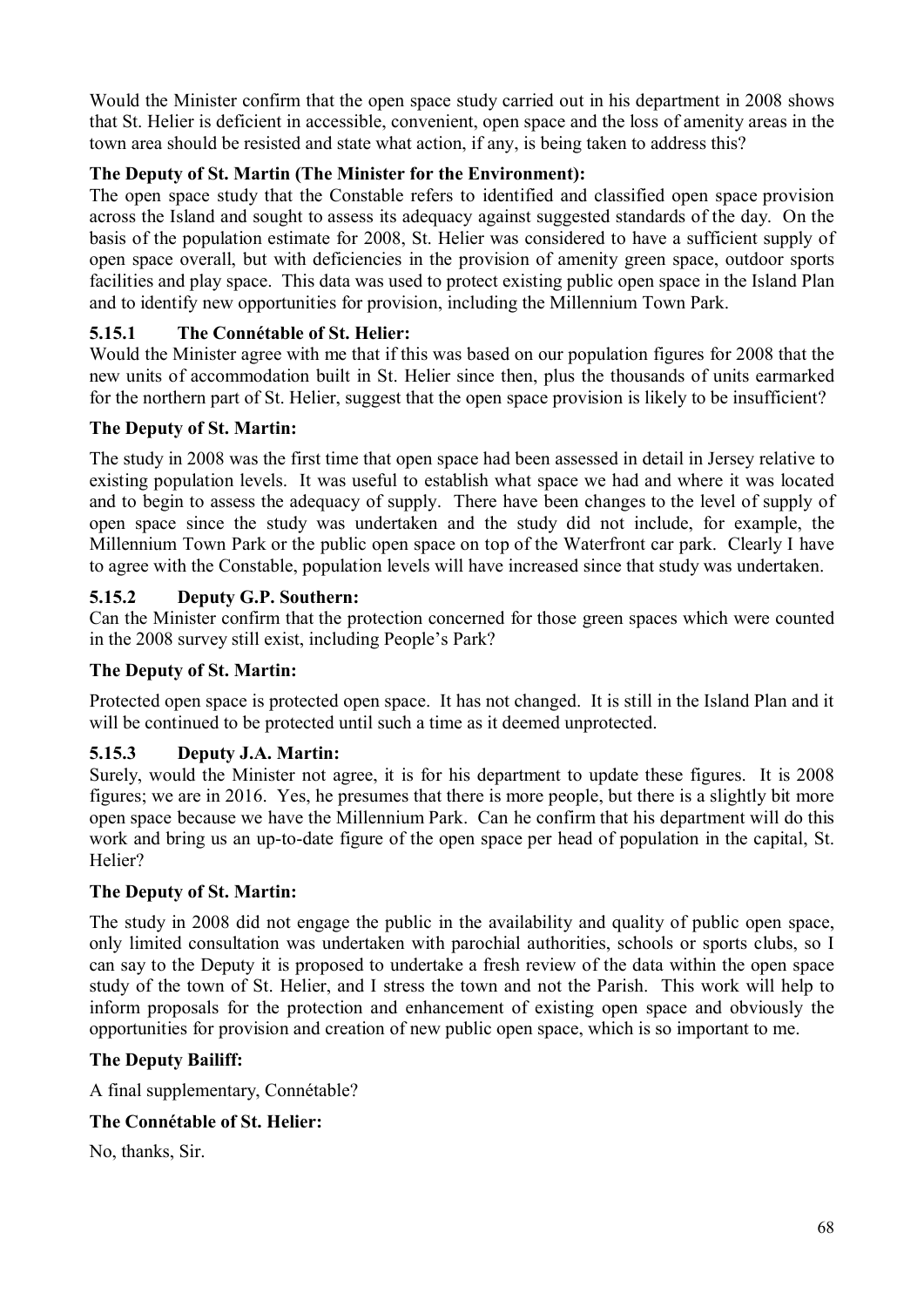### **5.16 Deputy G.P. Southern of the Minister for Social Security regarding the reduction of the Income Support disregard for pension income:**

As I ask this question, can I ask Members to turn to the written question 8, which contains the information which is relevant to this issue? Following the decision of the Minister to reduce the income support disregard for pension income, can she confirm that senior citizens who are newly eligible to claim a States pension in 2016 and who are entirely reliant on this for their income, having no second or occupational pension to supplement it, will be significantly worse off than previous pensions and what action, if any, does she propose to take over this?

## **Deputy S.J. Pinel (The Minister for Social Security):**

The decision to make changes to the disregard for pension income was ratified by the States Assembly during the Medium Term Financial Plan debate in October by a substantial majority of Members. As I explained then, this change protects existing pensioners, while allowing those who have made more provision for their old age to benefit from the new rules. I have introduced a percentage pension income disregard to encourage people to provide some of their own pension income in old age. Pension income and any wages they continue to earn will be treated in the same way if they claim income support. I have already made a commitment to work with the Minister for Treasury and Resources over this M.T.F.P. (Medium Term Financial Plan) period to encourage more workers to take up occupational pensions. Separately, a public consultation on age discrimination is currently in progress and this will help to remove barriers in respect of older workers seeking to remain in employment. I am confident that these measures will help to increase the number of workers enrolled in an occupational pension scheme, leading to greater financial independence in old age.

### **5.16.1 Deputy G.P. Southern:**

If Members could turn to written question 8, they will see a chart there which shows that under the old system, which will continue for existing pensioners, the net disposable income of a single pensioner was around £200 for all pensioners who did not have an occupational pension, so on the maximum pension available, £200 or below, you still ended up, on income support - which is what it is supposed to do - with £200 of income. Under the new system, new entrants will now get a range of figures. If you are on a full pension and that full pension alone, it will be £191, you will have lost £9 compared to previous pensioners; if you are on as low as £120, a part-pension, you will only be receiving £173 rather than £200 net disposal income. This makes the worst-off pensioners significantly worse off, does it not, Minister?

## **The Deputy Bailiff:**

Deputy, you understand I do have to bring it to a question?

## **Deputy G.P. Southern:**

This makes the worst off worse off, does it not, Minister? Her actions have made these pensioners worse off.

## **Deputy S.J. Pinel:**

I hope that Members will also revert to the answer from question 8 as well, which explains all the tables that the Deputy has quoted. In any transition, there will be some people who are worse off and some people will be better off. As I have said before, existing pensioners are completely protected until the end of 2015. It only affects new people entering the scheme in 2016, which we estimate to be about 200 claimants, and the estimate is - which is fairly easy to do, because we know who is coming into the scheme this year - about 60 of these will be fully reliant on a combination of Social Security pensions and their income support benefit. The remaining 140 have more income on top of the Social Security pensions, so some entering the scheme will not have the automatic advantage of the £55 disregard, but those already in the scheme will have the advantage of whatever is higher of the £55 disregard or the 23 per cent disregard.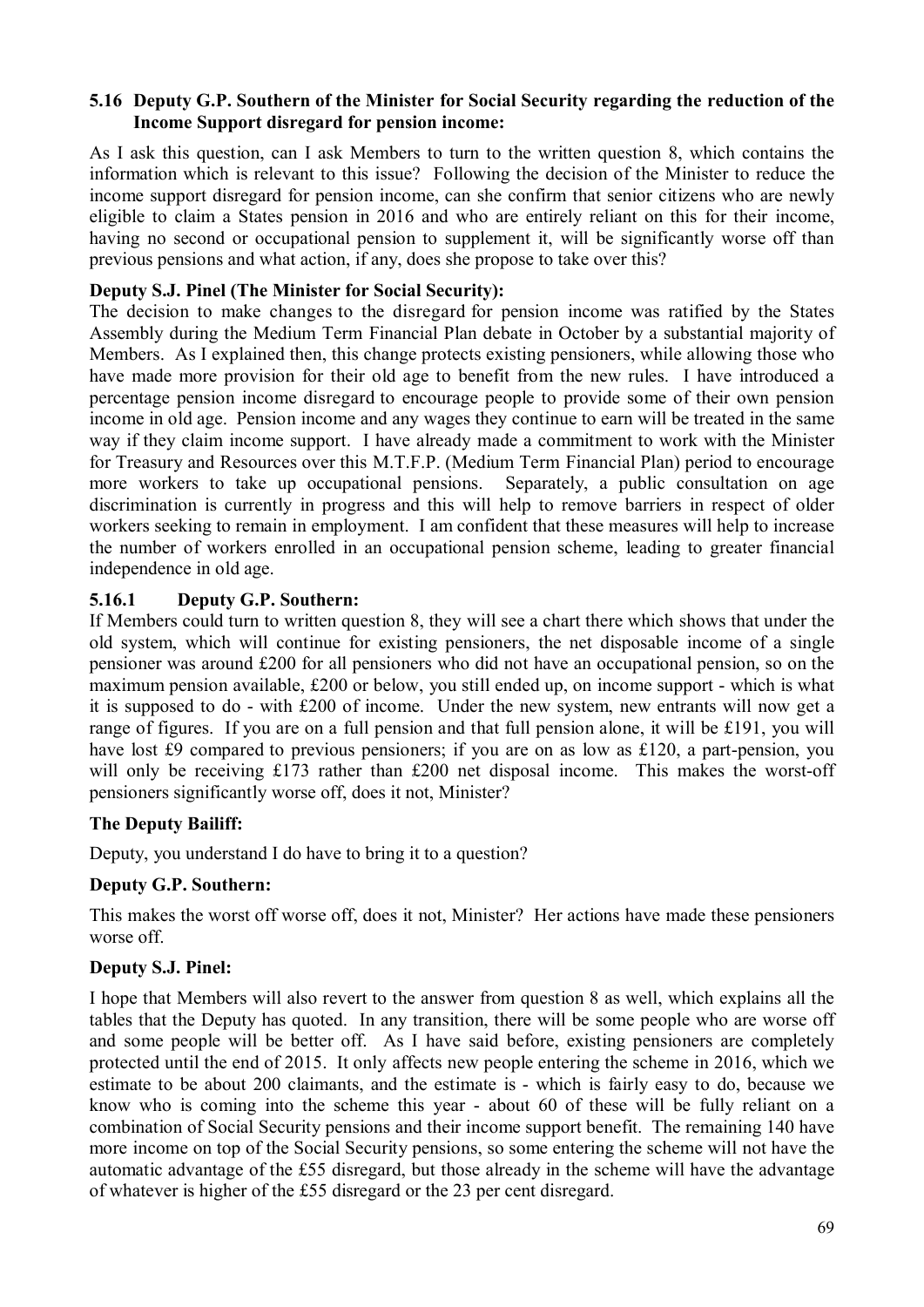# **5.16.2 Deputy M. Tadier:**

It is all very well for the Minister to talk about encouraging people or wanting people to make their own private pension provision; she does talk about the fact that there are 31 per cent of all income support pensioners without a pension. Does she not agree that the wider policy of the Council of Ministers, when it comes to redundancies in the public sector, which normally entail some kind of pension, will exacerbate this figure, meaning that more people will be without a pension provision or certainly without a higher level of pension provision as they are forced to reapply for their jobs to go on the non-existent dole in Jersey?

# **Deputy S.J. Pinel:**

The whole idea of encouraging people into financial independence and encouraging people to get jobs with the support from Back to Work is to keep people in work longer. When people receive a retirement pension from the States pension scheme at 65, there is nothing to stop them searching for and achieving part-time jobs to increase their pension income, which will be disregarded at 23 per cent. A job seeker, for instance, who is already retired, the income support will increase on his 65th birthday - or hers - as the 23 per cent allowance now available against pension income. For example, with each part of the £150 a week, this claimant will be £150 times 23 per cent better off, which is £34.50 more each week.

# [12:45]

So it is swings and roundabouts. Not everybody has the same pension; it is a very complicated system.

# **5.16.3 Deputy M. Tadier:**

Does the Minister accept that there is a difference between promoting and encouraging financial independence and forcing people into poverty, and that her policy, certainly at the lower end, makes those who are badly off already - the most worst off - even more worse off because it takes away money that they used to have? If you do not have a pension already and you are not likely to have a pension in 10 years' time, then her adage of financial independence means very little to those individuals.

# **Deputy S.J. Pinel:**

I presume the Deputy is referring to workplace pensions, because everybody of course is entitled to the Jersey state pension. Yes, some of those people have not been able to provide for a workplace pension, which is increasingly less. Workplaces are fully encouraged to put people on a workplace pension scheme. Certainly some of those will probably fall through the net, but the idea with the previous rule, if somebody expected to claim income support in old age, there was no incentive for that person to maximise their pension income. The total income, including benefits, was the same for a household claiming income support, whether it had a small amount of pension income or a large amount of pension income, and these new rules are attempting to adjust that very unfair scenario.

# **5.16.4 Deputy G.P. Southern:**

Does the Minister accept that while it may be laudable to encourage people to take out a second pension, if one is accessible to them, it should not be at the expense of those at the lower end, who have never seen an occupational pension and were never likely to and were already pensioners applying to the scheme? In those circumstances, what positive actions is she taking - or the Minister for Treasury and Resources taking - to encourage employers, especially small employers and medium-sized employers, to set up occupational pension schemes? What incentives are there for the people in control of occupational pension schemes - the employers, not the employees - to set those up?

## **Deputy S.J. Pinel:**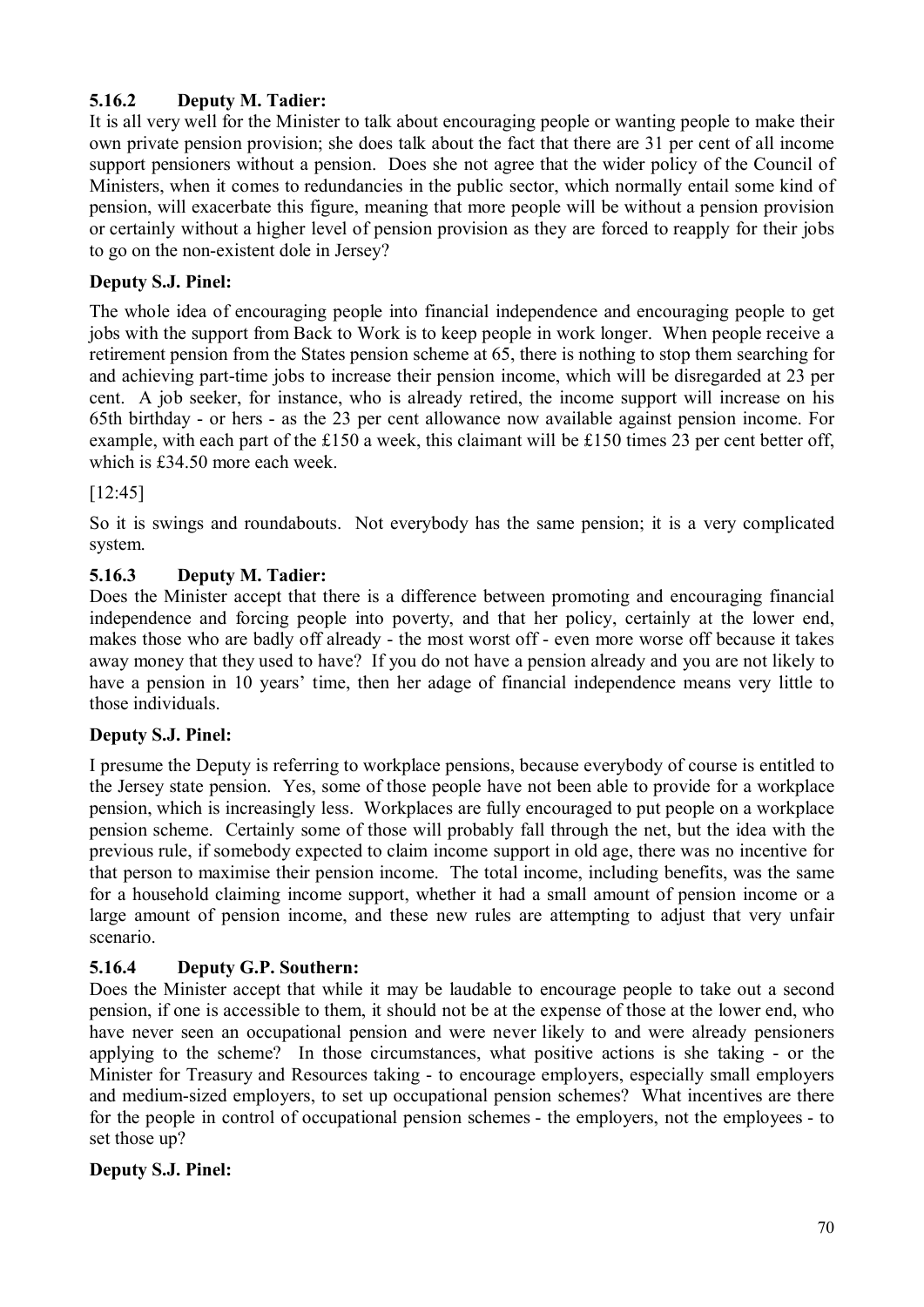It is just a quote which answers the Deputy's question from the Medium Term Financial Plan: "The Social Security Department will work with the Treasury and Resources Department to promote financial independence in old age and to encourage a higher proportion of workers to take up occupational pensions. For example, this could be achieved through changes in income tax or benefit rules as well as the promotion of work-based pension schemes aimed at lower earners." May I just add quickly that with new pensioners, they will automatically, when they go into the scheme this year, also have the advantage of the winter fuel allowance and the 65+ Health Scheme?

## **5.17 Deputy J.A. Hilton of the Minister for Health and Social Services regarding the investigation of sites for the new hospital:**

Would the Minister confirm whether People's Park is the only new site the department is assessing as a possible location for the new hospital in addition to the 3 shortlisted sites included in the Atkins report on the strategic outline case published in May 2013? Thank you.

## **Senator A.K.F. Green (The Minister for Health and Social Services):**

A quick answer to that: yes, it is the only new site. There have been other new sites that have come forward but failed the initial tests at the first fence, so it is the only new site being considered.

### **5.17.1 Deputy M. Tadier:**

Can the Minister confirm whether or not a campaign is already being planned for the promotion of People's Park as a preferred site for the hospital, and if so, is that being done with ministerial support?

### **Senator A.K.F. Green:**

Once we have a very clear understanding of the questions that were asked in relation to the People's Park site as a strong contender, whether it would come out the top one, once we have the answer to that, then we will finalise a comms plan, of course we will.

## **5.17.2 Deputy M. Tadier:**

That was not the question though. I was asking whether or not a campaign has already been envisaged and whether preparations for that have already started, either with himself or the wider Council of Ministers.

#### **Senator A.K.F. Green:**

We are giving consideration to how we might talk to people about these sites generally that are chosen, but that is a very broad-based idea, it is not a campaign as such, and it would apply to whichever site was picked.

## **The Deputy Bailiff:**

That brings the time for our question period to an end.

## **LUNCHEON ADJOURNMENT PROPOSED**

## **The Deputy Bailiff:**

The adjournment is proposed. The States will stand adjourned until 2.15 p.m.

[12:49]

## **LUNCHEON ADJOURNMENT**

## [14:15]

## **6. Questions to Ministers without notice - The Minister for Housing**

## **The Deputy Bailiff:**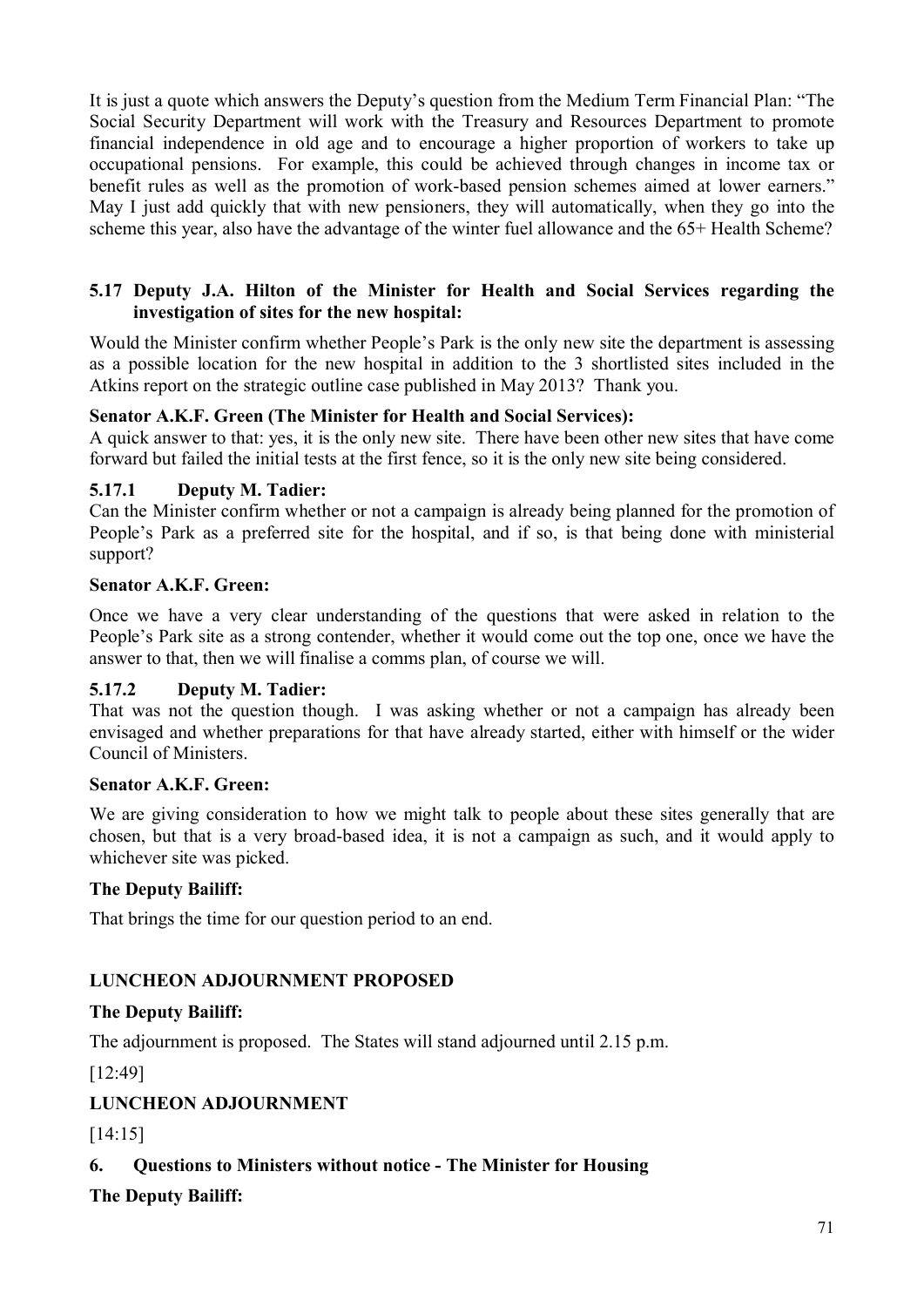We resume with Questions to Ministers without notice, and the first question period is the Minister for Housing. Deputy Hilton.

## **6.1 Deputy J.A. Hilton:**

I am currently helping a constituent with a housing problem. This gentleman has approached me and asked me to assist him in trying to get relocated from bed-sit accommodation, into a onebedroom flat. He has the support of his G.P. in this matter. Is the Minister aware that the current policy of the Social Security Department is not to pay a rental component to single people to be housed in a one-bedroom flat.

## **Deputy A.E. Pryke of Trinity (The Minister for Housing):**

Obviously it would be inappropriate for me to go down to personal circumstances, but I know that within the Andium stock especially that there are quite a few bed-sits that was the policy a long time ago when they were made into bed-sits, and I know that needs to be looked at. But the Gateway criteria is – because of our housing needs – quite limited. And one thing is that people under 65 at the moment, if they need housing they are offered a bed-sit. Is that right, Sir, I think in this day and age we know that people do not like living in bed-sits, but that is work which needs to be done with the Strategic Housing Unit Gateway and Social Security because with the issue of bed-sits we need to find a way forward; and also, Sir, widening the Gateway criteria - because it is quite narrow. Could we widen it to include people under 25 who might be able to access bed-sits, or people who have been in prison, but that work is going ahead and we need to come up with some sort of policy, Sir.

## **6.1.1 Deputy J.A. Hilton:**

Thank you Sir. Does the Minister not agree with me though that to treat people in their 30s and 40s, who suffer from depression and anxiety, and who have got the support of their G.P. to be relocated in a one-bedroom flat, does she not think that it is a bit unfair to basically leave these people living in such accommodation for the rest of their lives. I doubt that there is a single person in this Assembly who actually would like to live the rest of their lives living in a bed-sit. I think it is an unfair policy. Does the Minister agree with me and would she be prepared to look at the policy in conjunction with the Minister for Social Security

## **The Deputy of Trinity:**

Yes Sir. I think I have given that undertaking in my previous answer, but I also say, Sir – without going into personal circumstances – that I would like to think that if that person, accompanied by a medical letter and whatever, that we could speak to the Gateway and I would hope that something could be sorted out. But the problem of bed-sits is here and we need to look at it.

## **6.2 Connétable D.W. Mezbourian of St. Lawrence:**

Thank you, Sir. Will the Minister update the Assembly on the discussions she has had with Housing providers regarding their policy on companion animals.

## **The Deputy of Trinity:**

Yes Sir. I have met with the social housing providers - as I have said in this Assembly before - and Andium has got a very clear policy of, if anyone wants to house an animal, have a pet, which I think -and I know the Constable agrees - it is important if they have just moved into Andium housing and the pet has been part of their family life for many years, that should continue. Andium would ask the tenant to go to the JSPCA (Jersey Society for the Prevention of Cruelty to Animals) to see if the house is suitable, if the tenants are suitable, etc. and it goes from there. The other social housing providers have their own pet policy and really it is up to them at the moment how they administer it and if the Constable still has a problem with a tenant that she knows I would recommend that she goes and talks to the social housing provider, the appropriate social housing provider, and speaks to the Board of Trustees.

## **6.2.1 The Connétable of St. Lawrence:**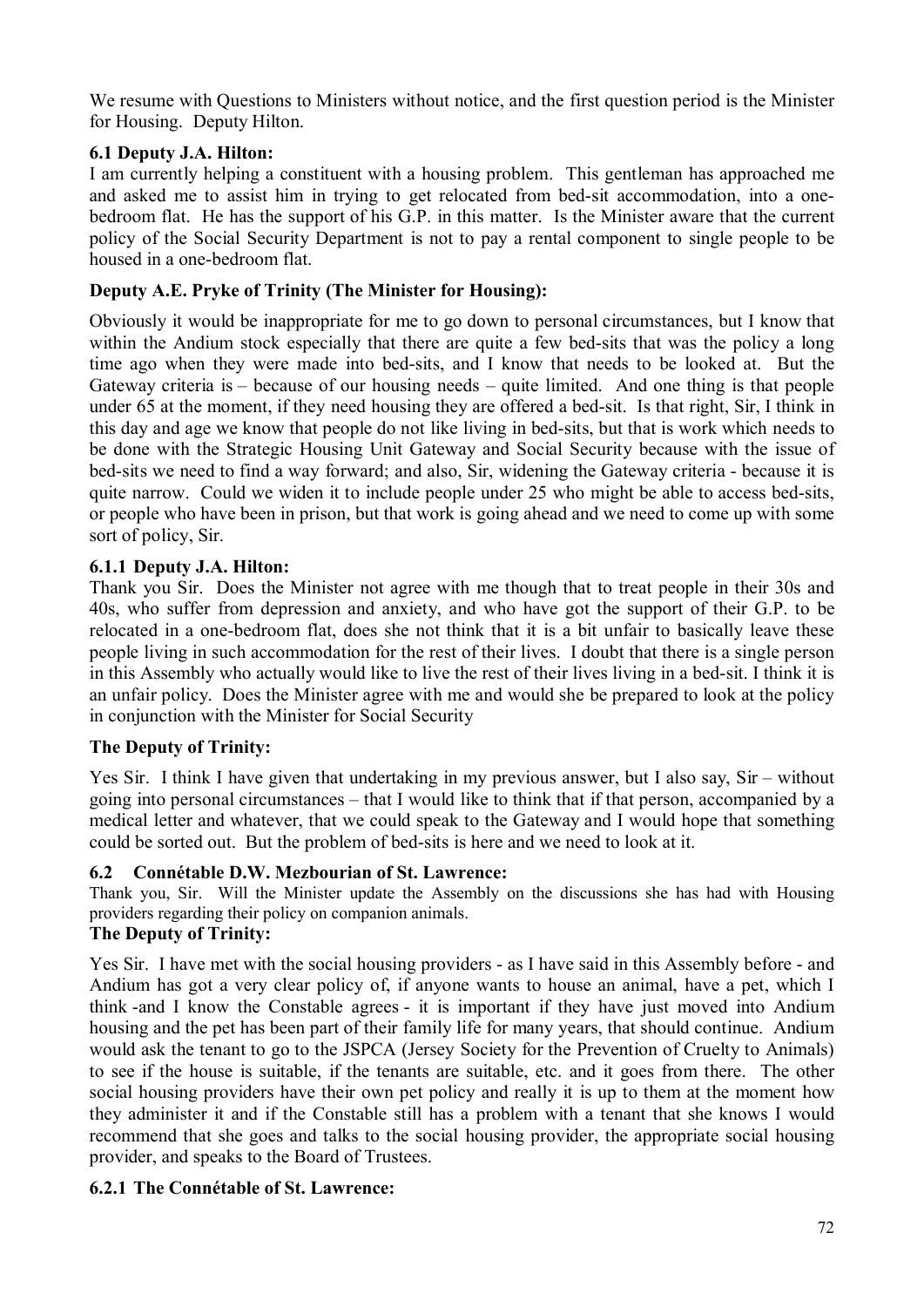A supplementary. I thank the Minister. In the first instance I would ask that she provides the Members with a copy of the policies of the housing providers on companion animals so that we may consider them. Will the Minister agree to do that?

# **The Deputy of Trinity:**

Yes, of course I will. Because I know, as she has mentioned a couple of times, that the part of pets as part of family lives is important.

# **6.3 Deputy J.M. Maçon of St. Saviour:**

The 2011 Island Plan seeks to deliver, I believe, by 2020 1,000 new affordable units. We are now in the year 2016. Can the Minister please advise how many have been built and how many are left to be constructed and where we are in that process?

# **The Deputy of Trinity:**

Yes, the Deputy is quite right. In the revised Island Plan, we rezoned quite a few sites which would bring online 1,000 new affordable homes by 2020, either directly owned by the public or through the States or bodies like Andium. Work has been going on but it is a slow process as we cannot just build something overnight and I wish we could. But work is progressing and I know part of the Strategic Housing Unit are working with the Environment Department. An update of where we are is coming out at the end of next month. But just to say sites at De la Mare Nurseries, which will be rezoned, and St Ouen, which are being rezoned, will do 66 and that is progressing. I cannot go into more than that but to tell you that it is progressing. We hope that La Collette flats will provide extra units on there as well as bringing up to date those flats there down at La Collette which are in poor condition and Samarès Nurseries is progressing too. So there are sites, as well as the old J.C.G. (Jersey College for Girls) sites, which will deliver I think it is 80 affordable homes there. But an update will be coming and it will be published, I understand, at the end of next month.

# **6.3.1 Deputy J.M. Maçon:**

A supplementary. Within those figures, can the Minister also provide a comparison between what was the expected number at the time on things like the Housing waiting list and now the actual one, to see if what is being produced, what is predicted to be produced, were under-producing the targets that the Island desperately needs?

# **The Deputy of Trinity:**

Yes, I am sure that they can do that but the Gateway is a matter of a certain time and day. What we will also need to take into the equation is the Housing Needs Survey looking forward too, and that work is being done too. Also, I forgot to mention, of course there is the Ann Court site and work is being progressed with planning applications once the Department of Infrastructure have finished their works down there. Also, the Summerland site, when the police are going to be relocated at the end of this year, I think.

### **6.4 Deputy M. Tadier:**

It sounds better when we call it a studio apartment rather than a bedsit and so my question to the Minister is, why does it appear that there is an Andium property being advertised, or which was advertised, on Troys Letting Agency which, from the photos, looks like it can only have been taken at Le Mare from one of the high rises?

### **The Deputy of Trinity:**

Yes, and I thank the Deputy for his question because it is one again which relates to Deputy Hilton's question too but from a different angle. Andium themselves have taken on doing a limited trial to let 2 bedsits out to the private sector outside the normal Gateway process. It is because they did a full review rather than leaving bedsits empty. They did a review of who was on the Gateway, if anyone within transfer wanted to go into bedsits and there was not at that moment in time. Is that right? Well it is, rather than leaving bedsits empty because I know the Deputy has always said that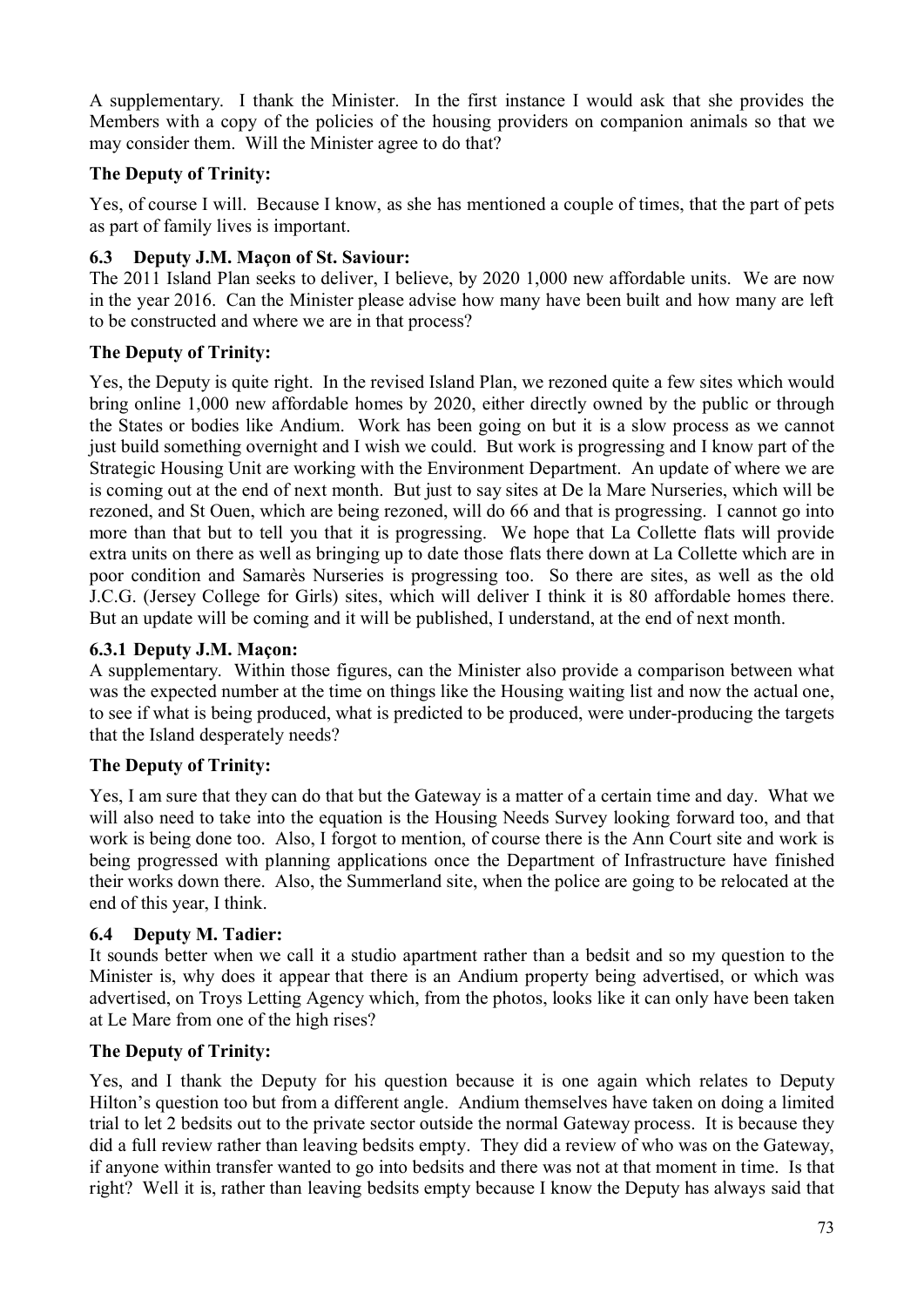flats should not be empty and I would agree with him. But is that right that it goes out to the private sector? It is a short period of time but it raises the issue that we need to look to some sort of policy within the bedsits. I understand the 2 bedsits are not suitable for conversion to a onebedroom unit because that would be the ideal. But it is something that we need to really look at and come up with some sort of policy.

# **6.4.1 Deputy M. Tadier:**

So, my memory might fail me, are we now at a point where we have nobody on the social housing waiting list, individuals who could benefit? Perhaps even Deputy Hilton's constituent who could benefit from a single bedsit studio? Because it seems to me a very strange policy that if that is not the case when we have lots of people waiting, and even people who do not yet qualify under the very narrow criteria that the Minister has outlined, that we should be letting out stock to the private sector when we cannot even fill the current waiting list.

# **The Deputy of Trinity:**

I think the Deputy has slightly misunderstood where Deputy Hilton was coming from. Her constituent is in a bedsit and he does not want to be in the bedsit and that raises the issue too that people do not want to be in bedsits. But, as I mentioned before in Deputy Hilton's reply to her, perhaps we need to widen the criteria for those, like the under-25s, who could be quite happily housed in a bedsit or those leaving prison. But I am like the Deputy, we should not leave flats empty and I know Andium have worked to try and get people, asking people if they wanted to go into bedsits ...

# **Deputy M. Tadier:**

May I interrupt? The Minister seems to be giving very long answers but the point is that I am not saying that a flat should be left empty, or bedsits, I am saying fill them but fill them with social housing tenants. Does she not agree with that?

### **The Deputy of Trinity:**

I do but people have got to want to go into them. That is the problem. Andium went through the list with the Gateway, went through to Choice Lettings with all their tenants, but nobody wanted to go into them. Rather than leave a bedsit empty, this is a trial that they have done with just 2 bedsits to see how it works.

### **6.5 Deputy G.P. Southern:**

Will the Minister assure Members that there is no intention in social housing of following the U.K. in introducing short term, by which I mean 1 to 2-year, tenancies in the social sector for housing to the rental sector?

### **The Deputy of Trinity:**

I can give the Deputy a very short answer: not that I am aware of.

### **6.5.1 Deputy G.P. Southern:**

Equally, another initiative which has been discussed in the U.K.: that she has no intention of adopting a policy of "pay to stay" for higher earners.

### **The Deputy of Trinity:**

A "pay to stay" for higher earners within social housing?

### **Deputy G.P. Southern:**

Yes.

### **The Deputy of Trinity:**

Not that I am aware of.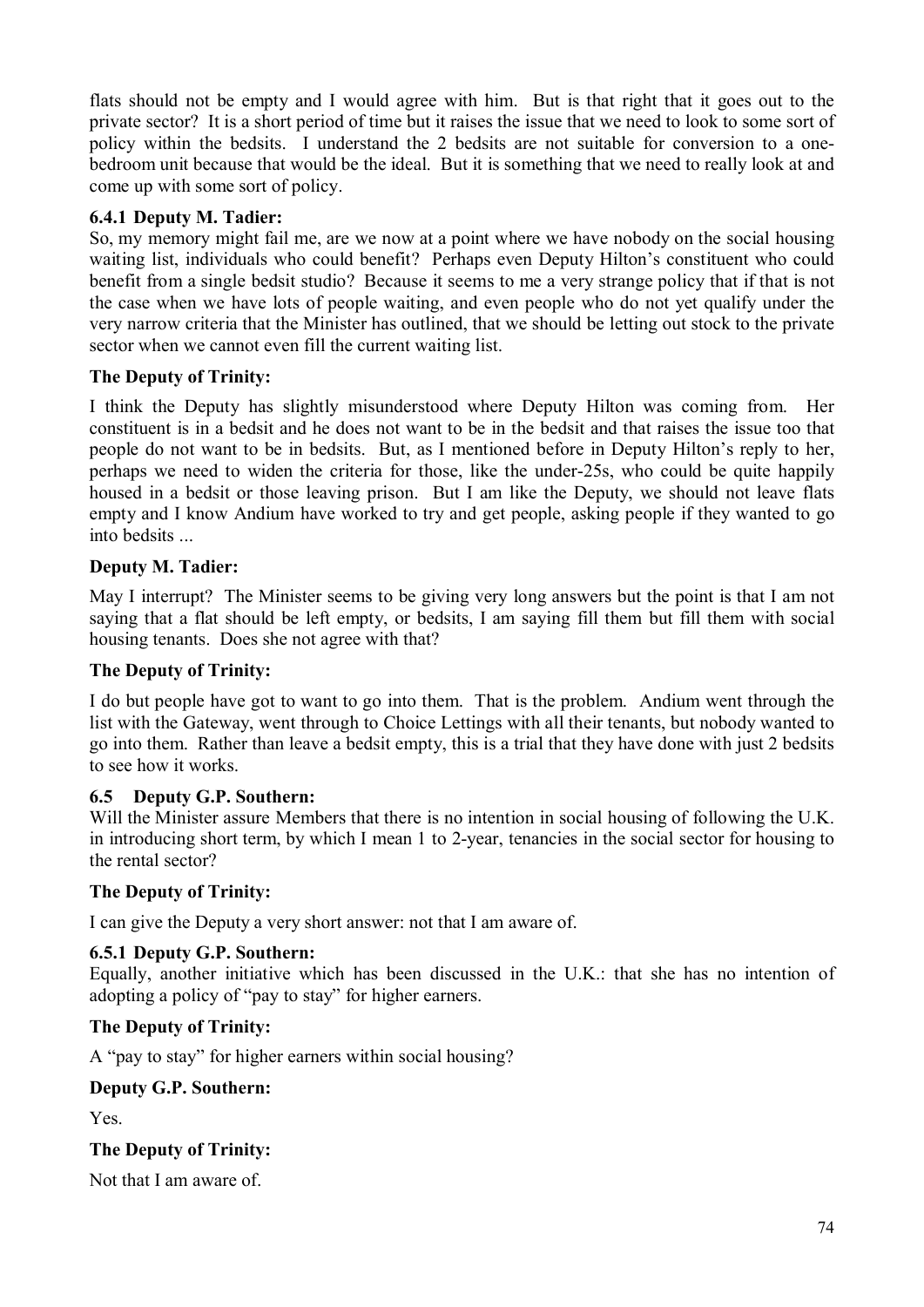# **6.6 Deputy S.Y. Mézec:**

I have recently been dealing with 2 constituents, one of whom is suffering from a terminal illness, the other of whom is disabled, who were recently contacted by Andium and told that they needed to go down to their offices for a meeting to discuss arrears that they had somehow acquired, only to then go to these meetings and find out that the arrears were for a very small amount of money which it turned out was quite easy to reconcile. Would the Minister be prepared to speak to Andium and say that when dealing with vulnerable people for whom the stress can be quite difficult, and in some cases who have mobility issues getting around, that when we are dealing with arrears that are of quite small amounts, that in the first instance these issues would be better dealt with with a phone call rather than asking them to come all the way to the department when it could be quite an inconvenience for them?

# **The Deputy of Trinity:**

Yes, it is distressing for anybody with any illness, let alone a terminal illness or disability, to have arrears discussed.

[14:30]

It needs to be dealt with compassion and thought really and, yes, I can easily have the discussions with the Constable of St. Peter, as well as Andium. But arrears are arrears and rather than letting arrears accumulate over months and months and months and not doing something about it, that is not right either. So why I can see on one hand it is better to be upfront and deal with it as soon as possible, it can be dealt with compassion.

# **7. Questions to Ministers without notice - The Chief Minister**

### **The Deputy Bailiff:**

That brings the period for questions for this Minister to an end. The next question period is for the Chief Minister. Deputy of St. Martin, you have your light on? Do you intend to ...? Deputy Southern.

### **7.1 Deputy G.P. Southern:**

Will the Chief Minister accept my congratulations for missing his target for new employees to the Island? The aim is 375, I believe, new employees per year and he appears to have missed that target by about 100 per cent, achieving 740 new licences or jobs on the Island this year.

### **Senator I.J. Gorst (The Chief Minister):**

I am not sure if that was a question or a congratulatory comment even despite the fact that the congratulatory comment was completely misguided. As the Deputy knows, the Population Office, rightly, have made a decision that we will publish licences issued across the various categories on a quarterly basis and we have recently done that and that will be something that Members and the public can see going forward, the decisions that are being made. But the Deputy knows that new licences issued does not equate to the overall level of inward migration at the end of any given period.

### **7.2 The Deputy of St. John:**

Could the Chief Minister explain whether we would be achieving a new anti-inflation strategy at all over this term and if not, why?

### **Senator I.J. Gorst:**

I do not have that detail to hand. Of course, any anti-inflationary strategy that the States have previously been following I think is perfectly aligned with the work that the Assistant Minister who is now responsible for those particular areas around innovation and around competition is doing, all things which will help to ensure that inflation is kept low. The target, as the Deputy knows, was to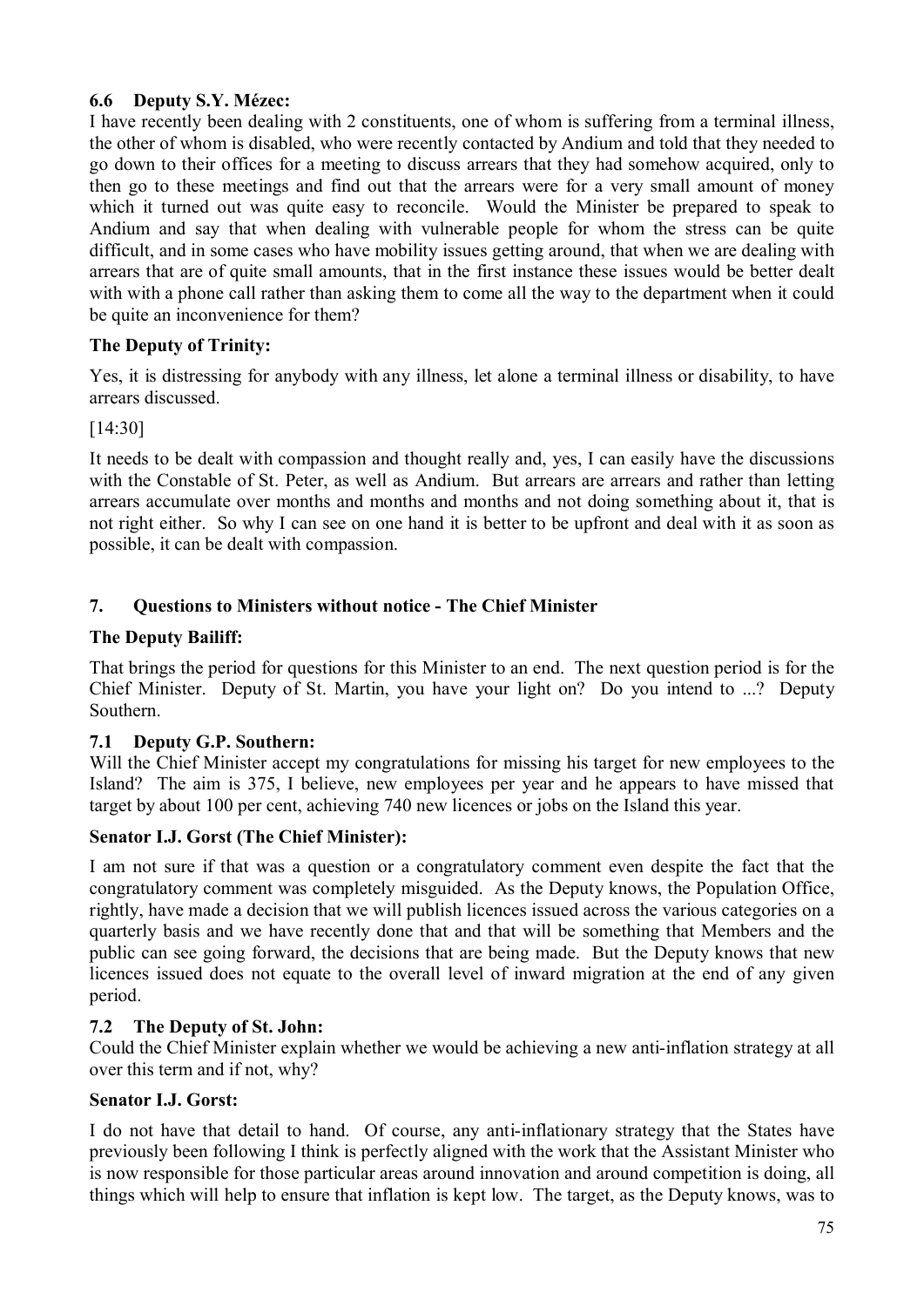keep it below 2.5 per cent and it has been doing that for a number of months now in line with other European countries.

# **7.3 Deputy L.M.C. Doublet:**

As per a recommendation within a 2012 report from the Community Relations Trust, has the Chief Minister collected any data to ascertain whether there is a gender pay gap in Jersey and if not, would he consider doing so now that we have the relevant legislation in place?

### **Senator I.J. Gorst:**

Anecdotally I think there probably is and I have got no further update to give to the Deputy than when she asked me a question about the report and the work that I have asked officers to do in regard to that report at the last States sitting.

# **Deputy L.M.C. Doublet:**

A different report.

# **7.4 Deputy S.Y. Mézec:**

Has the Chief Minister had time to read the report which was recently released by Oxfam entitled *An Economy for the 1 per cent* which shows that now the world's richest 1 per cent own as much wealth as the bottom 99 per cent combined? If he has had time to read that report, has he given any thought to its recommendations which include sharing the tax burden fairly using progressive public spending to tackle inequality and most topically paying workers a living wage?

### **Senator I.J. Gorst:**

Sadly, I have not been able to read that particular Oxfam report. I do normally, where time permits, read reports from N.G.Os. (Non-Government Organisations). I think it is well known that that particular N.G.O. issues reports of that nature, regurgitating statistics around the time of the world leaders' meeting in Davos. But the important thing for us and this Government's policy is not about the differential. The Deputy seems to be concerned about the rich getting richer, as the Oxfam report was. The important thing is that we concentrate on ensuring that we are raising the living standards of the poorest in our community. As I have said to him in relation to the information that came out of the Income Distribution Survey that is where we should be focusing, not on the differential. What the Oxfam report does not say but is known and backed up by evidence, is that millions of people's standard of living is increasing around the globe because of trade and because of cross-border flows of capital.

### **7.4.1 Deputy S.Y. Mézec:**

A supplementary. You have to wonder sometimes what planet the Chief Minister is living on. He referred to the Income Distribution Survey which showed that the bottom quintile in Jersey have seen their living standards go down by 17 per cent. That is the facts and that is the situation that we are in because of the actions of his Government. So my question to him is, what measures will he be putting forward seeing that so far he has declined to do anything whatsoever to ensure that the poorest people in Jersey ... never mind the rich getting richer. Personally, I am not too ideologically opposed to that but what I am opposed to is the poor getting poorer. What is he going to do to turn this situation around?

### **Senator I.J. Gorst:**

As the Deputy knows, he has taken one report that has calculated the statistics for a 5-year period. When we look over a 10-year period then those numbers have remained static. The reason we know that there has been a worsening of that number over the last 5 years is due to the economic downturn and the effects that that has had on the economy and the low interest rate environment and the effect that that has had creating a differential between those who are homeowners and those who are living in rental accommodation. We are putting in place schemes and we have just been questioning the very able Minister for Housing who is absolutely passionately committed to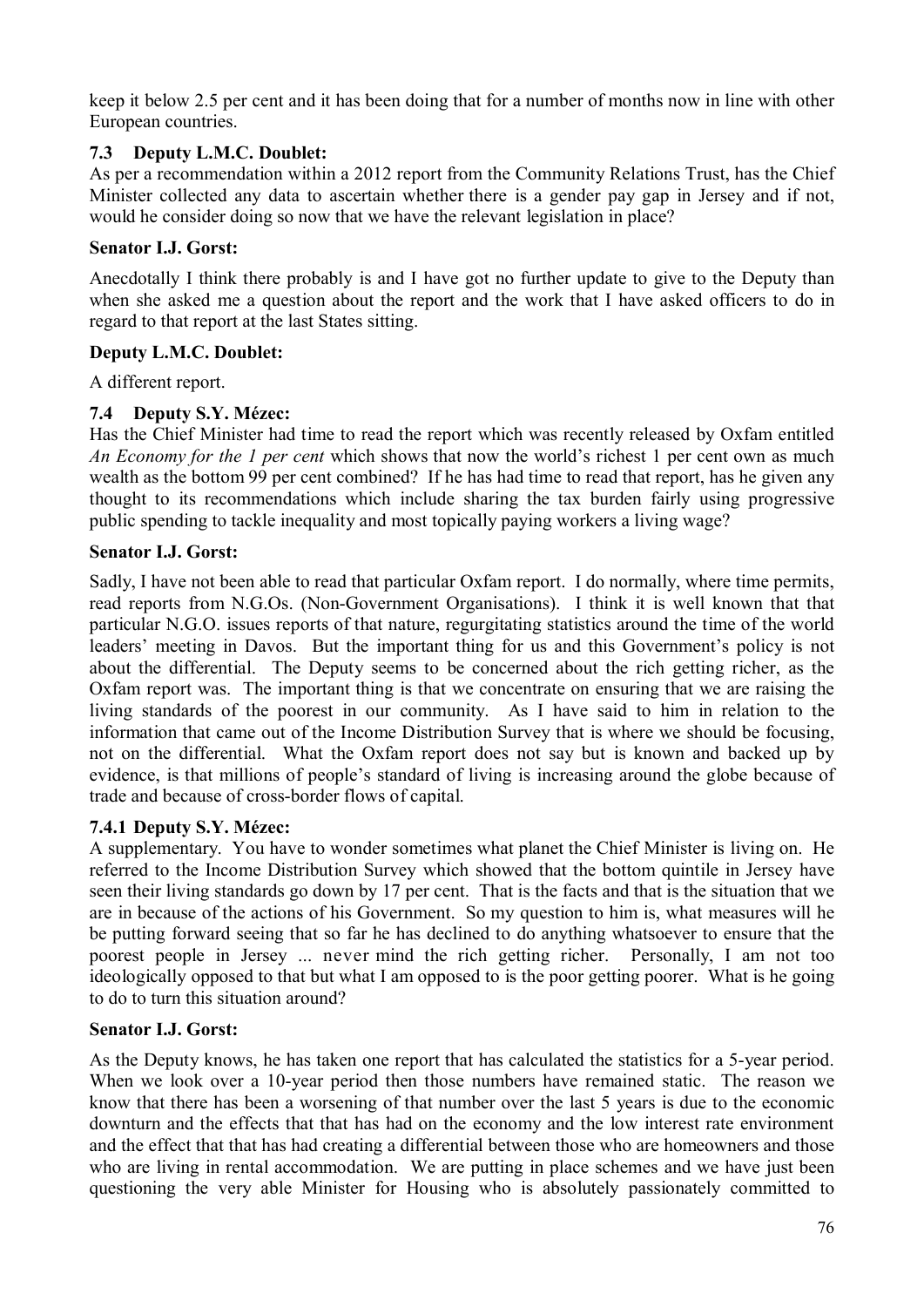extending home ownership, improving standards right across all tenure of housing in our community. So the Deputy is not right to say we are doing nothing; it is right at the top of our agenda.

### **7.5 Deputy A.D. Lewis:**

Would the Chief Minister agree that the Government is making it rather hard for the public to hold Government to account for the delivery of its 3 year-old Public Sector Reform Programme, the budget which has now exceeded £16 million? Because it still has not published even a summary of the core aims and objectives of that programme and the deadline for delivery. If he does agree, will he commit to publishing a summary rather sooner than the June 2016 deadline his department set itself in response to P.A.C. (Public Accounts Committee) report in October last year? Thank you.

### **Senator I.J. Gorst:**

The Deputy and I, he knows, have disagreed about various elements of his approach to this area. He has chosen, in my opinion, just to focus on negatives and not consider the good work that has been undertaken. But notwithstanding that, of course I will endeavour to bring forward that summary earlier than the agreed June.

### **7.6 Deputy G.P. Southern:**

What discussions with the Minister for Social Security and/or the Minister for Treasury and Resources has the Chief Minister initiated around schemes under consideration to encourage employers to introduce occupational pension schemes? If not, will he put this on the agenda for the Council of Ministers as soon as possible?

### **Senator I.J. Gorst:**

It is not something that we have considered to date. The Social Security Department will be carrying out an actuarial review and a wider review of pensions during 2016. I am quite happy to speak to both the Minister for Treasury and Resources and the Minister for Social Security to see if there are models that we could encourage in Jersey because of course we have different legislation in place, so it will not be quite as simple as perhaps importing the U.K. workers' pension scheme, but we certainly do want to encourage people to save for their retirement.

### **7.6.1 Deputy G.P. Southern:**

The Minister for Social Security has taken moves to encourage employees to enter occupational schemes but that depends on employers. The vital key is employers. Does he not agree that we should be doing something to encourage employers, especially the small to middle businessman, to start up occupational schemes?

### **Senator I.J. Gorst:**

In theory that is a good idea; in practice it is quite complex. As the Deputy knows, the pension field is continually changing. You have got to make sure that the costs of running a particular scheme do not outweigh the benefits. Of course, the previous Minister for Treasury and Resources took a number of steps to enhance and encourage people to invest in the Jersey Pension Scheme for their future. I think that that has been extremely successful. Some feel that there is a slightly too great a barrier to entry of that scheme because of the way it is set up using a company. Certainly, I am sure that the current Minister for Treasury and Resources will review that scheme along with the work that the Minister for Social Security is doing.

### **7.7 The Connétable of St. John:**

Following P.78 last year in which this Assembly agreed to maintain the green area in front of La Collette flats, could the Chief Minister confirm whether he informed the Board of Directors of Andium Homes of the wishes of this Assembly that the green area must not be built on?

### **Senator I.J. Gorst:**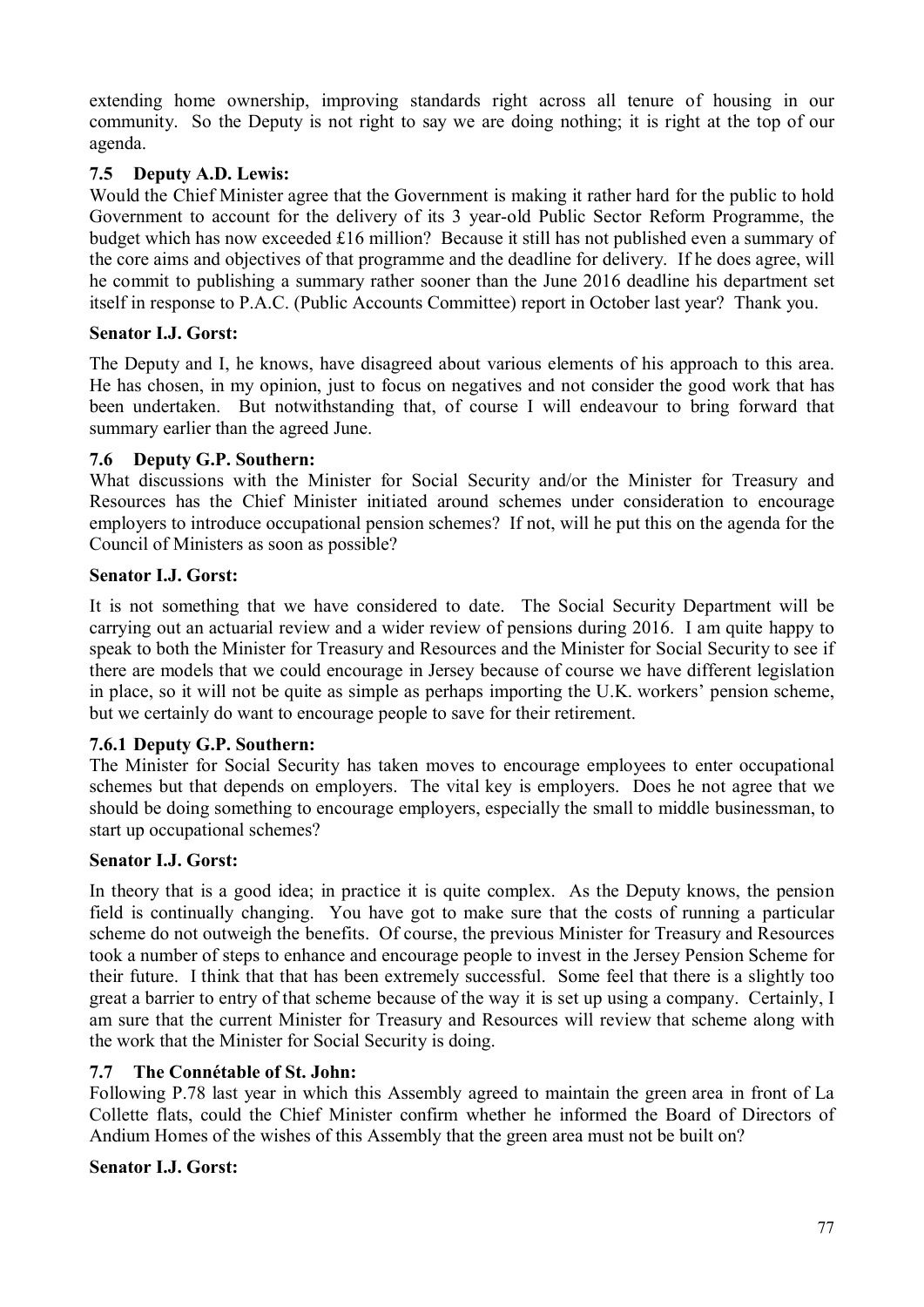I have not personally but I do know that relevant Ministers have spoken to Andium Homes, and that is the Minister for Housing and the Minister for Treasury and Resources, about that proposition.

## **7.8 Deputy C.F. Labey of Grouville:**

Is the Chief Minister content that the tax structure we currently have in place is the most suitable and effective for our community?

### **Senator I.J. Gorst:**

I am not sure what words the Deputy used? "Most suitable" and ...?

### **The Deputy of Grouville:**

**Effective** 

### **Senator I.J. Gorst:**

It is effective, it is suitable, but I am aware that there is discontent in some quarters about it and whether it should be reformed. I personally… and the Government position is, that if it works well that one should only ever carefully and after due consideration change one's tax base. I understand that some people feel that there are unfairnesses in the current tax system. But equally the tax system is there, it does gather from a corporate perspective 10 per cent from financial services companies, it gathers tax take from utility companies, it gathers tax take from property development and at the same time it protects our financial services sector, allowing them to employ, and they in turn then by that increased number of employment, continue to give economic certainty to that sector and provide spending and tax in the personal sector into the Treasury. The previous Minister produced a long consultation document with the results of looking to see whether it could be changed. Members will be aware of what that said. That led to the property taxes consultation and the current Minister is considering the results of that consultation. So Ministers are aware of the concern but fundamentally the basis of the current system is working well and is serving Jersey's broad interests well.

### **7.9 Deputy K.C. Lewis:**

In a written response today to Deputy Tadier, question 19, in answer to a question, it stated that if G.S.T. was charged on primary and secondary education school fees a potential revenue would be £1.2 million. Would the Chief Minister declare here and now that he has no intention of imposing such a G.S.T.?

### **Senator I.J. Gorst:**

There is a reason why cost of education or education did not have G.S.T. applied to it.

[14:45]

I think that is because this Assembly and the Minister accepted that it was not right to add an extra barrier to entry and to benefit from education. That is why the Government's position is to maintain that position.

### **PUBLIC BUSINESS**

# **8. Transcripts of "in camera" debates: release to the Jersey Independent Care Inquiry (P.155/2015) - as amended**

### **The Deputy Bailiff:**

That brings time available for questions to this Minister to an end. That concludes questions generally. We now move on to Public Business. The first item of Public Business is the proposition entitled: Transcripts of "in camera" debates: release to the Jersey Independent Care Inquiry - P.155/2015 - lodged by Deputy Higgins of St. Helier. Deputy, you have lodged an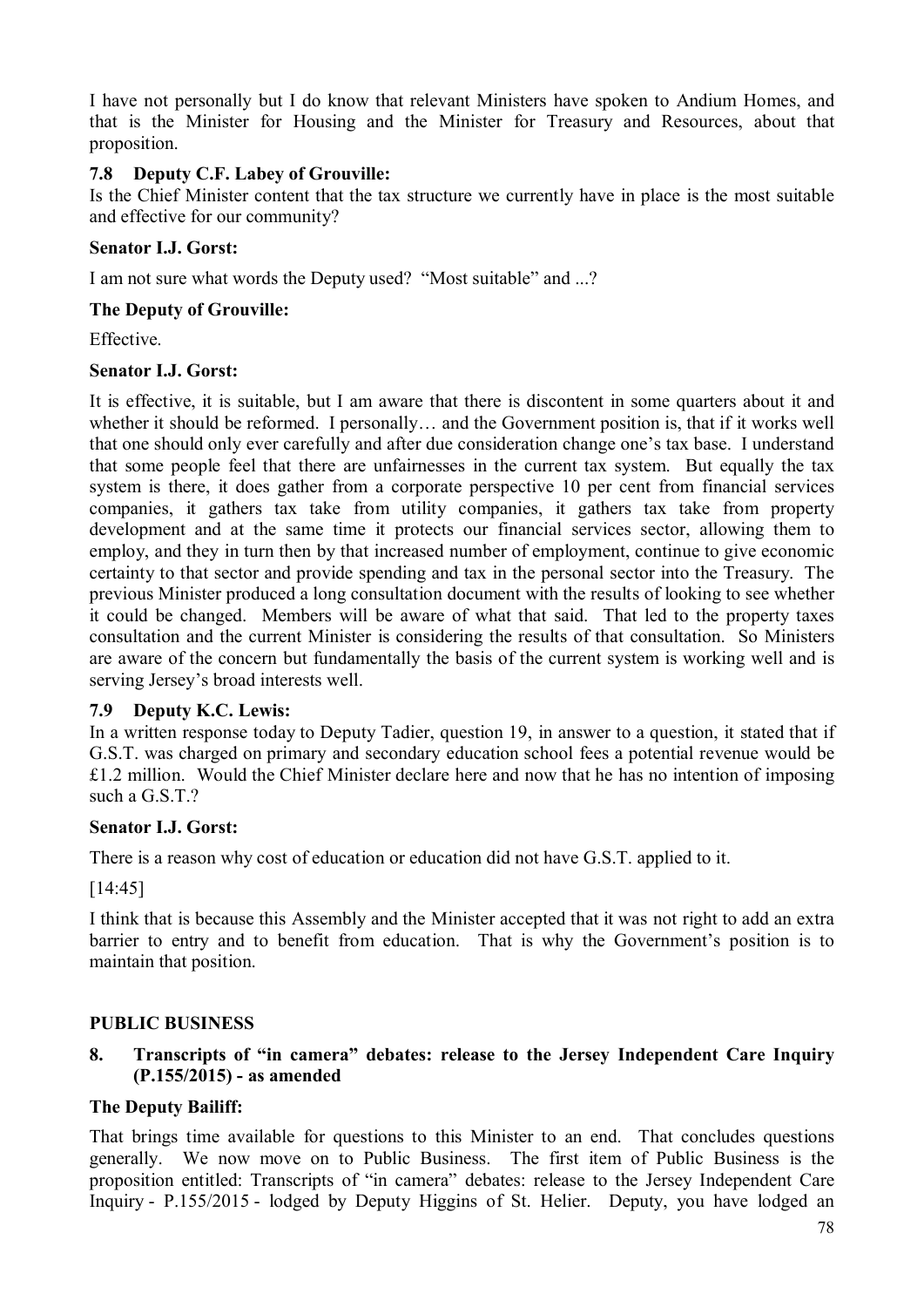amendment to your proposition, I think it makes sense therefore to ask the Greffier to read the proposition as amended.

## **Deputy M.R. Higgins:**

Yes, and it is also my intention to accept the amendment from P.P.C. (Privileges and Procedures Committee). So if it could be read with those ...

## **The Deputy Bailiff:**

Well of course the amendment of P.P.C. is a matter for the Assembly, not for you, Deputy, so it will have to be dealt with in due course. Greffier.

### **The Greffier of the States:**

The States are asked to decide whether they are of opinion (a) to agree, in accordance with the provisions of Standing Order 160(4), that (i) the transcript of the Statement of the Minister for Home Affairs relating to the suspension of the Chief Officer of the States of Jersey Police that was made "in camera" on 2nd December 2008 in accordance with the provisions of Article 9(4) of the Police Force (Jersey) Law 1974 (including the transcript of the questions to the Minister that followed the statement and his answers to those questions) should be made available to the Independent Jersey Care Inquiry to be used in accordance with the Inquiry's protocols; (ii) the transcript of the statement by the Minister for Home Affairs regarding the suspension of the Chief Officer of the States of Jersey Police that was made "in camera" on 10th March 2009 in accordance with the provisions of Article 9(4) of the Police Force (Jersey) Law 1974 (including the transcript of the questions to the Minister that followed the statement and his answers to those questions) should be made available to the Independent Jersey Care Inquiry to be used in accordance with the Inquiry's protocols; (iii) the transcript of the debate on Proposition P.9/2010 "Committee of Inquiry: suspension of the Chief Officer of the States of Jersey Police" made "in camera" on 24th February 2010 in accordance with the provisions of Article 9(4) of the Police Force (Jersey) Law 1974 should be made available to the Independent Jersey Care Inquiry to be used in accordance with the Inquiry's protocols; (iv) the transcript of the debate on proposition P.48/2012 "Statement made 'in camera' on 2nd December 2008: release of transcript" that was made "in camera" on 26th June 2012 in accordance with the provisions of Article 9(4) of the Police Force (Jersey) Law 1974 should be made available to the Independent Jersey Care Inquiry to be used in accordance with the Inquiry's protocols; (v) the transcript of the debate on proposition P.182/2008 "Chief Officer of the States of Jersey Police: review of procedure regarding suspension" held in camera on 21st January 2009 in accordance with the provisions of Article 9(4) of the Police Force (Jersey) Law 1974 should be made available to the Independent Jersey Care Inquiry to be used in accordance with the Inquiry's protocols; (vi) the transcript of any other in camera statement or debate relating to the suspension of the Chief Officer of the States of Jersey Police should be made available to the Independent Jersey Care Inquiry to be used in accordance with the Inquiry's protocols; (b) to grant leave to Members of the States, in accordance with the provisions of Article 36(1) of the States of Jersey Law 2005, to give evidence in respect of the proceedings of the States to the Independent Jersey Care Inquiry if called to do so; (c) to grant leave to Members of the States, officers of the States and persons employed to take minutes before the States or any committee or panel established under Standing Orders in accordance with the provisions of Article 36(1) of the States of Jersey Law 2005, to give evidence in respect of the proceedings of the States to the Jersey Independent Care Inquiry if called to do so.

### **The Deputy Bailiff:**

Before I call upon the Deputy to make the proposition, could I remind Members that until the States resolve that anything that has been dealt with in camera is no longer in camera, it is not possible to make reference to it in the Assembly. Accordingly, no reference to the contents of the in-camera debate can be made during the course of this debate for as long as we are not in camera ourselves.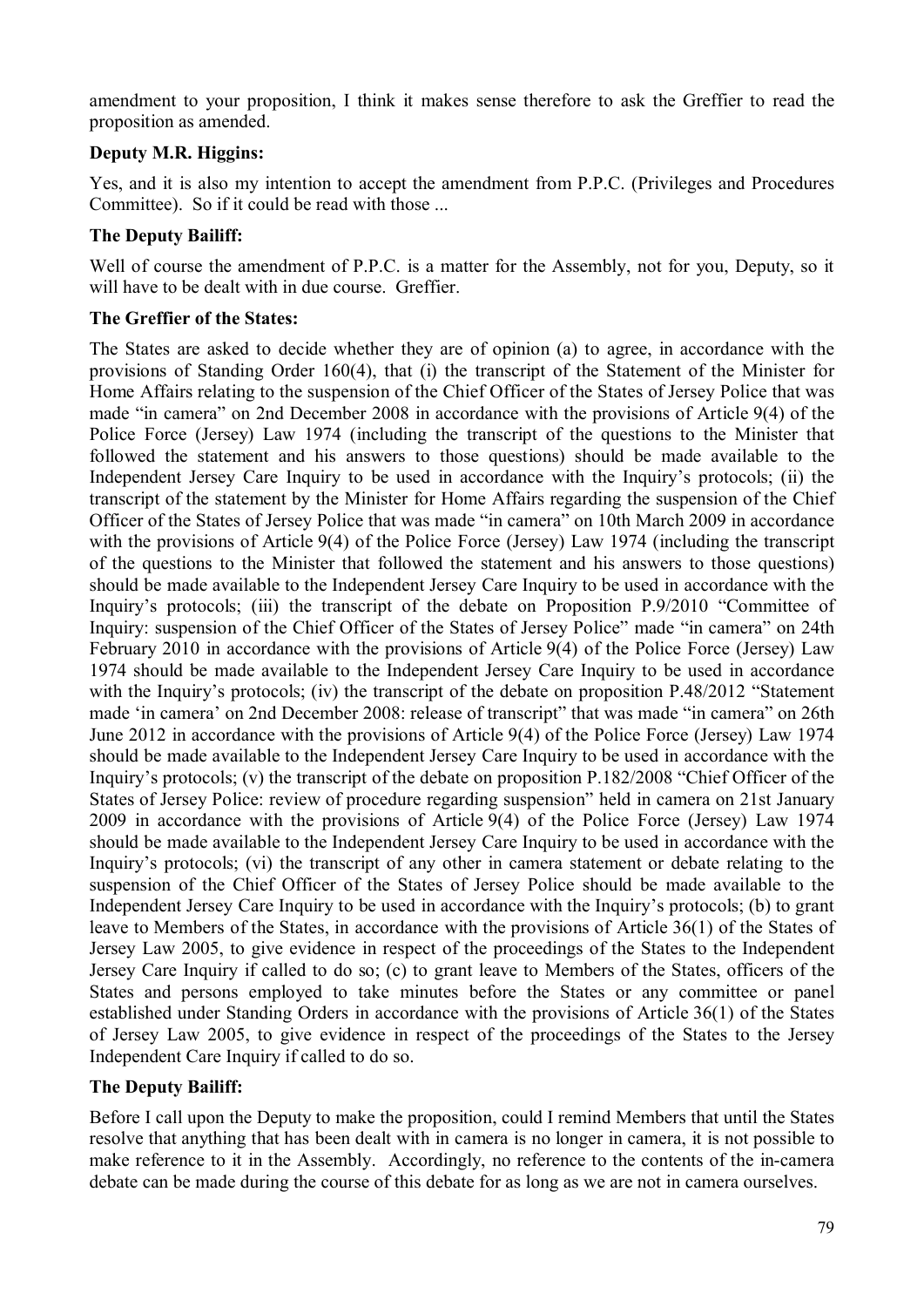# **Deputy M. Tadier:**

Can I ask for clarification?

### **The Deputy Bailiff:**

Yes.

# **Deputy M. Tadier:**

I think many of has have not even seen the Hansard or the transcript but could you give a ruling on whether or not we can refer to external websites?

# **The Deputy Bailiff:**

I think if a Member wished to say a certain thing you said on an external blog site and if that is a true reflection then certain consequences should flow, that would not be breaching the in-camera principles. Deputy.

# **8.1 Deputy M.R. Higgins:**

I sometimes forget when I stand up in this Assembly that its composition has changed substantially over the years that I have been a States Member and that many of those present today may not have the depth of knowledge or understanding of the matters or issues that I am talking about. So for the benefit of those Members who were elected since 2011, I will give you a very brief explanation of what has led to this proposition being lodged. In 2007/2008 allegations of child abuse in the Sea Cadets, Victoria College and States-owned and run institutions such as Haut de la Garenne came to light and Operation Rectangle was launched by the States of Jersey Police to investigate and bring to book the perpetrators of some of the most vile acts imaginable against children. It led to a number of prosecutions and to the imprisonment of some of the accused. It also led to accusations of cover up, mismanagement of the investigation, failings in the Law Officers' Department and to political interference with the investigation. It also led to the suspension of the former Chief Officer of the States of Jersey Police, Graham Power, and to the expenditure of over £2 million on reports by Brian Napier and the Wiltshire and Metropolitan Police forces. On 2nd March 2011 the States Assembly formally requested the Council of Ministers to establish a Committee of Inquiry to investigate a number of unresolved issues in relation to historical abuse in the Island, not least how this abuse could have been so widespread and gone undetected for so long without anyone apparently knowing it was happening or doing anything about it. On 6th March 2013, the States of Assembly agreed the Terms of Reference for the inquiry and on 3rd April 2014 the Independent Care Inquiry commenced its investigation and since then has been diligently carrying out its duties with the aim of completing its report by December 2016. To date some £15 million has been spent on the Inquiry, £11.3 million by the Independent Care Inquiry team and a further £4.1 million by States departments. In addition, a further £2 million in compensation has been paid to abuse victims under the Historic Redress Scheme and the States lawyers have received over £2.2 million to date. Now on 1st December 2015 solicitors acting for the Independent Care Inquiry wrote to the Greffier of the States to ask for copies of the in-camera statements and debates that took place in the States Assembly relating to the suspension of Graham Power and asked for them to be released to them. The Greffier advised them that they would only be released if a proposition for their release was presented to the States of Jersey and Members of the Assembly consented to their release. At the inquiry hearing on 10th December 2015, Mr. Oliver Glasgow, acting for the Greffier of the States, made an application to the panel asking them to adjourn that morning's hearings at which a leaked copy of an in-camera transcript which was in the public domain was to be discussed. He requested that a proposition be lodged "*au Greffe*" so that this matter could be properly considered by the Assembly. Mrs. Frances Oldham Q.C. (Queen's Counsel), chairman of the inquiry, stated after Mr. Glasgow's application the following. She said: "The application for an adjournment today is granted on the basis that this inquiry will be assisted by a full transcript of all in-camera debates relevant to our terms of inquiry. This is a matter of urgency and it is central to the work that we have undertaken. As chair of this inquiry I have emphasised from the outset our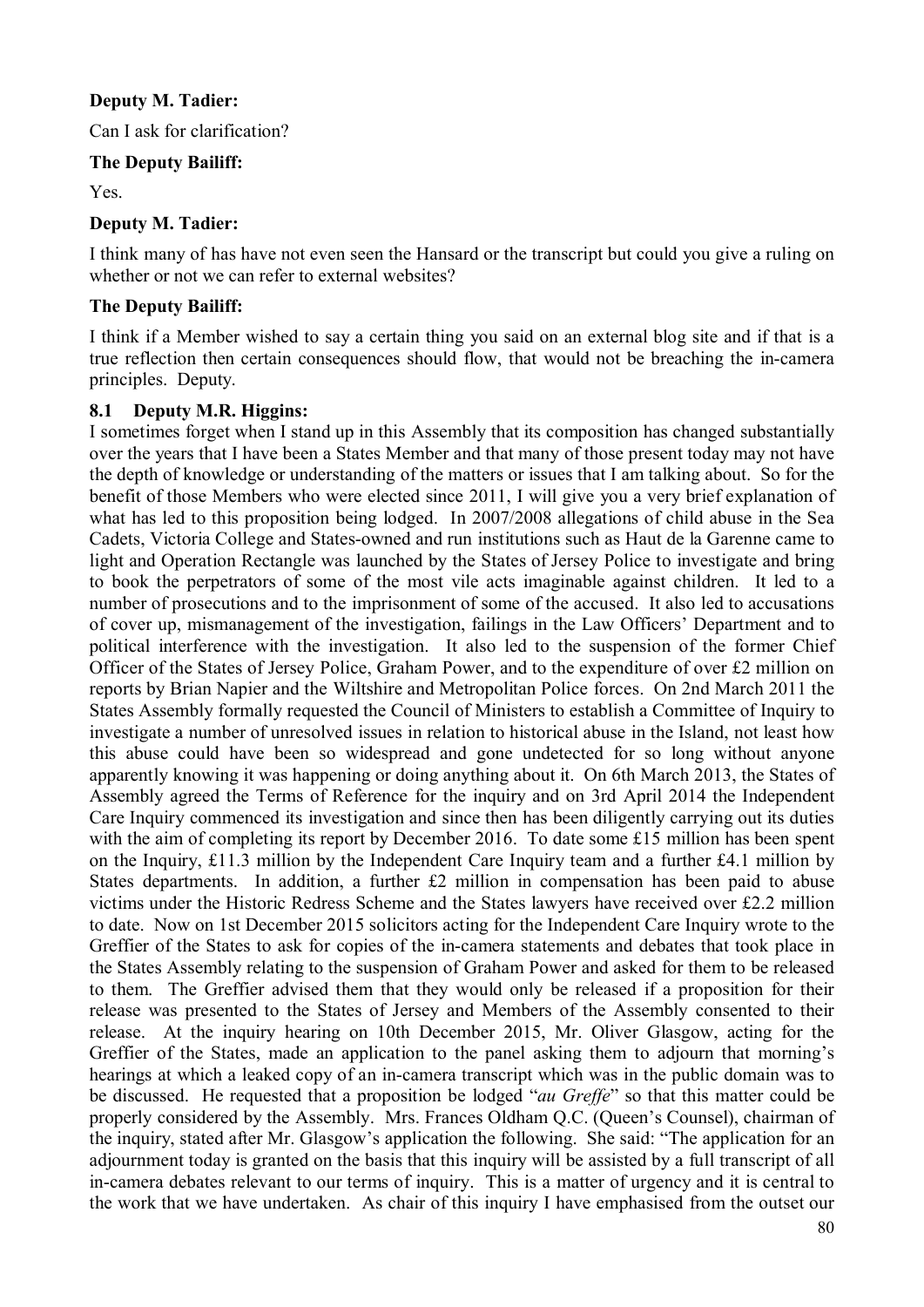commitment to openness and transparency." Now, I was present in the inquiry room when Mr. Glasgow made his submission to the inquiry panel, as I was due to give evidence to the inquiry that morning. I was asked by the lawyers acting for the inquiry if I could assist it by lodging a proposition to the States for the release of these documents and I readily agreed to do so. This proposition, although in my name, should really be seen as a request from the Independent Care Inquiry to the States Assembly to release to them the transcripts listed in the proposition and therefore assist them to do the job that we have asked them to do. Now I have been told that this fact has been recognised by the Council of Ministers who have agreed that its Members will be not subject to collective responsibility which means that all Members of this Assembly are free to vote with their consciences and I thank the Chief Minister and his ministerial colleagues for allowing this to happen. Now why does the Independent Care Inquiry want these documents? It wants them so they can see what was said about the suspension of Graham Power in the States at the time it took place and subsequently, and it can only learn these facts if the transcripts are released to them. They are an essential piece of the puzzle and should help them in resolving the conflicting accounts about the suspension that have already been given to them to date by Ian Le Marquand, David Warcup, Lenny Harper, Graham Power and Frank Walker and possibly in the future by Bill Ogley, Wendy Kennard and Andrew Lewis. These documents should enable them to determine the truth about the suspension and whether there was any political interference with the police investigation. Now, as all Members know, in-camera debates are held in private, the public gallery is cleared, the media are asked to leave, and the public broadcast is shut down. A record of these proceedings, however, is kept in the States Greffe. Now the reason why these suspension statements and debates were held in camera was not because they were top secret or because they related to national security but simply because it was a requirement of the Police Force (Jersey) Law 1974 that all matters relating to the appointment, suspension or dismissal of the Chief Officer of the States of Jersey Police have to be heard in camera. So it was more to protect the Chief Officer in case sensitive, personal information was disclosed or from embarrassment. It is also said that it enables Members to talk more freely than they would do if the appointment, suspension or dismissal was debated in open session. Now some Members may raise a number of objections to the release of the in-camera transcripts or to their being published on the Independent Care Inquiry's website or if P.P.C.'s amendment to the States is accepted, on the States Assembly website, and I would like to address some of these objections now. One of the first is parliamentary privilege, that by releasing the transcripts of what we discussed in private we would somehow be losing some of our privileges. The truth is exactly the opposite. We are losing nothing. We are merely being asked to exercise one of the privileges that we possess. The States Assembly, like other parliaments, determines how it conducts its own business and the details of which are laid down in the States of Jersey law and Standing Orders. No court, tribunal or inquiry can compel the States of Jersey to do anything that it does not want to do and so the Independent Care Inquiry is merely requesting the States to release the transcripts to them and we are merely deciding whether to do so or not. although I hope sincerely that we will do so. The second objection relates to expectations, the expectation of the Chief Officer of Police, that what is said about them in camera will not be released to the public at a later time, the expectation of States Members who may have said something in private that they would not have said in public and that the transcript would not be released at a later date and, finally, the expectations of former States Members who took part in the debates that their words or comments would not be revealed after they left office. To me, these are not valid arguments, particularly in this case. Firstly, nowhere in the Police Force (Jersey) Law does it state that the transcripts or statements and/or debates in camera can or would never be released. Secondly, because I know that Graham Power, the former Chief of Police, who was suspended in November 2008 has no objections to this information being released. In fact, he believes it is in the public interest that it should be released. In his email to me he stated: "I think that this is a matter of important public interest which can only benefit from full transparency. I am therefore happy to confirm that I give my agreement to the release and full public use of these important documents." Thirdly, I believe, in terms of those objections, that the public elected us to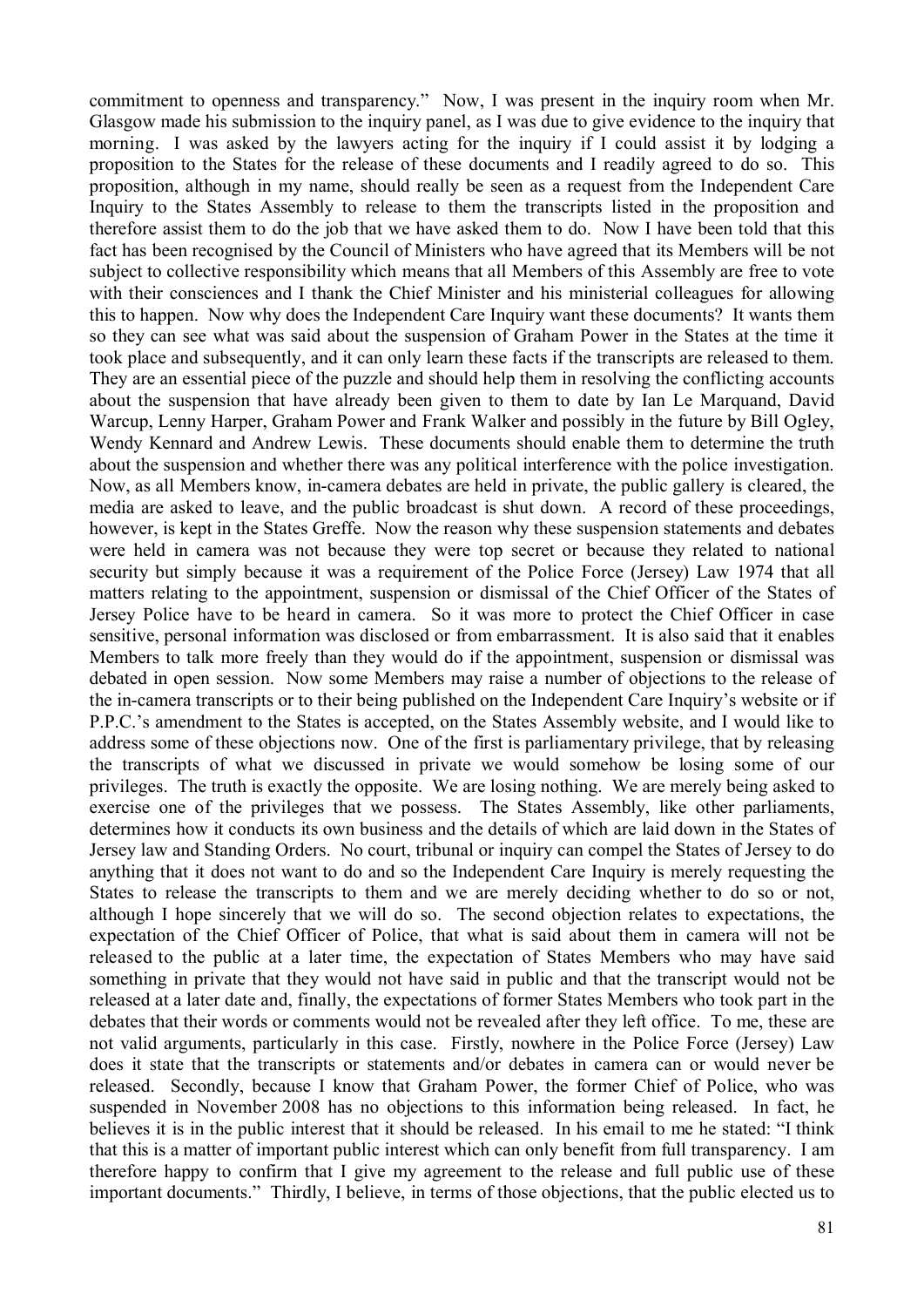the States and expect us to be open and transparent. They do not expect us to say one thing in private and something else in public and I do not believe that embarrassment can be an excuse for not releasing these transcripts. We all make mistakes and we should not be afraid of admitting them if that is indeed the case. We also all make decisions with the information we have at the time and if other information comes to light at a later time, we may come to different conclusions and no one should be criticised for that. Nor should States Members be afraid to change their minds or opinions. Also, Members should remember that everyone who enters the States has the privilege of freedom of speech and can say anything they like with absolute privilege.

### [15:00]

That is, they can say what they think in this Chamber without fear of being sued in any civil or criminal court so therefore there can be no legal consequences stemming from the release of these transcripts. Finally, as politicians, we all know that we cannot satisfy all the people all the time and that we shall be criticised at some point in our career, and I do not think there is a person who has entered this Chamber who has not developed a thick skin when it comes to criticism; you have to, to survive. Now, the third objection is likely to be that we are setting a precedent by releasing these documents. I do not accept this argument as we are faced with exceptional circumstances: the abuse of children over decades and the need to provide the Independent Care Inquiry with all the information it requires, and I hope to God that we will never have to face anything like it again. If another situation does arise in the future which calls for an in camera transcript to be released, it will have to be judged on its merits. Remember, the States cannot be compelled to release anything that it does not want to. I shall now move on to paragraph (b) of the proposition which has been added on the advice of the former Greffier of the States as it allows States Members, officers and committee clerks to give evidence to the Independent Care Inquiry in respect of the proceedings of the States and any documents or minutes laid before it. The provision exists to protect parliamentary privilege and the autonomy of the Assembly by ensuring that Members, officers or clerks do not give evidence about state proceedings to a court or an inquiry without the prior consent of the Assembly. If you do not pass this part of the proposition those Members who wish to give evidence will not be able to do so, and that could be up to 5 States Members. Those Members who have some important questions to answer and would rather not take part in the inquiry will use it as an excuse to avoid doing so, thus denying the inquiry and the people of Jersey the answers they need and deserve to have. In conclusion, we owe it to the victims of abuse, because the States have failed in the past to release these transcripts, and ensure that the Independent Care Inquiry has all the information it needs to successfully complete its work. If we do not give the victims of abuse and the general public this they will never forgive us for having set up an independent care inquiry, at great expense, then failing to support it by withholding the information it believes it needs to do the job, or preventing States Members from giving evidence to it. It would also fuel suspicions that the States has engaged in a massive cover-up and it will poison the relationship it has with the public for years to come. I urge all Members to support this proposition.

### **The Deputy Bailiff:**

Is the proposition seconded? **[Seconded]**

# **8.2 Transcripts of "in camera" debates: release to the Jersey Independent Care Inquiry (P.155/2015) - amendment (P.155/2015 Amd.)**

### **The Deputy Bailiff:**

There is an amendment lodged by the Privileges and Procedures Committee, and I would ask the Greffier to read the amendment.

### **The Greffier of the States:**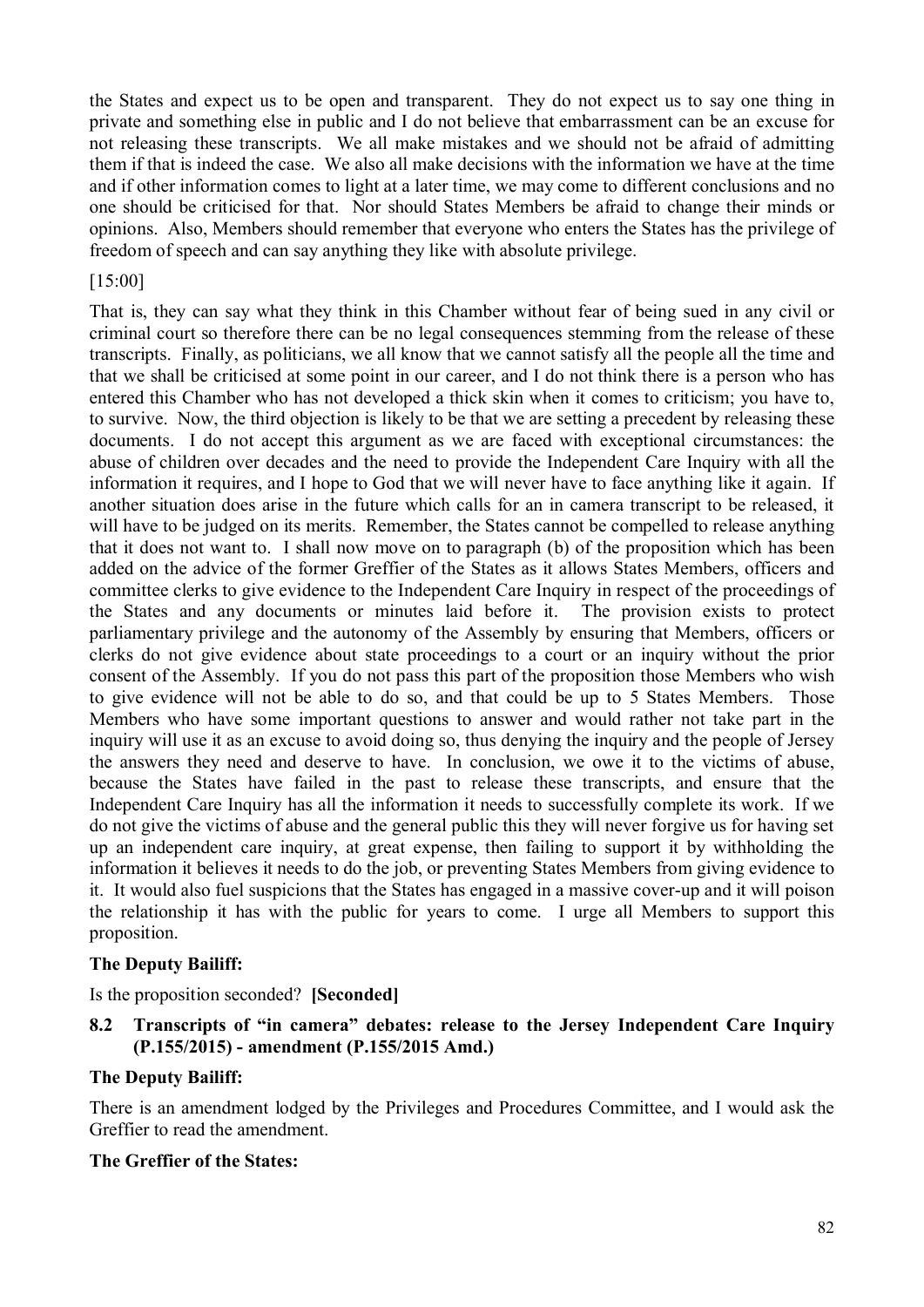Page 2 paragraph (a) after the words: "In accordance with the Inquiry's protocols", in each of subparagraphs (a)(i) to (v), insert the words: "and made public by the States Assembly at the same time"

## **8.2.1 The Connétable of St. Clement (Chairman, Privileges and Procedures Committee):**

There is a full report attached to the amendment so I shall be very brief. The amendment itself does not make a recommendation as to whether or not the transcript of the debate in question and the statements held in camera should be published although, on balance, as we indicated in the report, the committee does believe that they should be. What the amendment asks for is that if the States decide that the transcripts are to be released they should be published by the States and not exclusively by the Inquiry. We believe it would be inappropriate and not in accord with the privileges of the States if the transcripts were available on the Inquiry website but not on the States Assembly Hansard facility, which I believe they should be, if they are to be released. I propose the amendment.

# **The Deputy Bailiff:**

Is the amendment seconded? **[Seconded]** Does any Member wish to speak on the amendment?

# **Senator P.M. Bailhache:**

Sir, may I just ask for clarification from you, if that is appropriate, or alternatively from the President of the P.P.C., if you think that is more appropriate, that the result of adopting this amendment will be that the transcripts, assuming the proposition of Deputy Higgins is later adopted, will be immediately released and immediately put upon the Assembly's website. That seems to me to be the proper construction of the amendment. It does not seem to me to be right that this Assembly should waive the privilege in relation to its own transcripts and then subsequently have to wait for some other body to decide whether or not to use them. If we are waiving our privilege then the transcripts should be up on the website immediately. I hope that the Chairman of P.P.C. will be able to confirm that; alternatively that, as a matter of construction of the amendment, you might be able to confirm it.

# **The Deputy Bailiff:**

Thank you, Senator. It seems to me that, on a proper construction of the amendment, the amendment when it refers to: "And made public by the States Assembly at the same time" can only be referencing back to when it has been made available to the Independent Jersey Care Inquiry and not necessarily when it is published by that body in accordance with the Inquiry's protocols. So it seems to me it naturally follows that, at the very latest, the matter will go on the States website at the time that it is handed over to the Independent Care Inquiry, if the proposition is passed. That seems to me to be the logical construction of reading the amendment together with the proposition.

# **The Connétable of St. Clement:**

That is the intention of the committee, Sir.

# **The Deputy Bailiff:**

Does any Member wish to speak on the amendment? If no Member wishes to speak, those in favour of adopting the amendment kindly show. The appel is called for. Can I ask any Members who may not be in to return to their seats. If I can ask the Greffier to open the voting.

| <b>POUR: 42</b>        | <b>CONTRE: 1</b>       | <b>ABSTAIN:</b> |
|------------------------|------------------------|-----------------|
| Senator P.F. Routier   | Connétable of St. John |                 |
| Senator A.J.H. Maclean |                        |                 |
| Senator I.J. Gorst     |                        |                 |
| Senator L.J. Farnham   |                        |                 |
| Senator P.M. Bailhache |                        |                 |
| Senator A.K.F. Green   |                        |                 |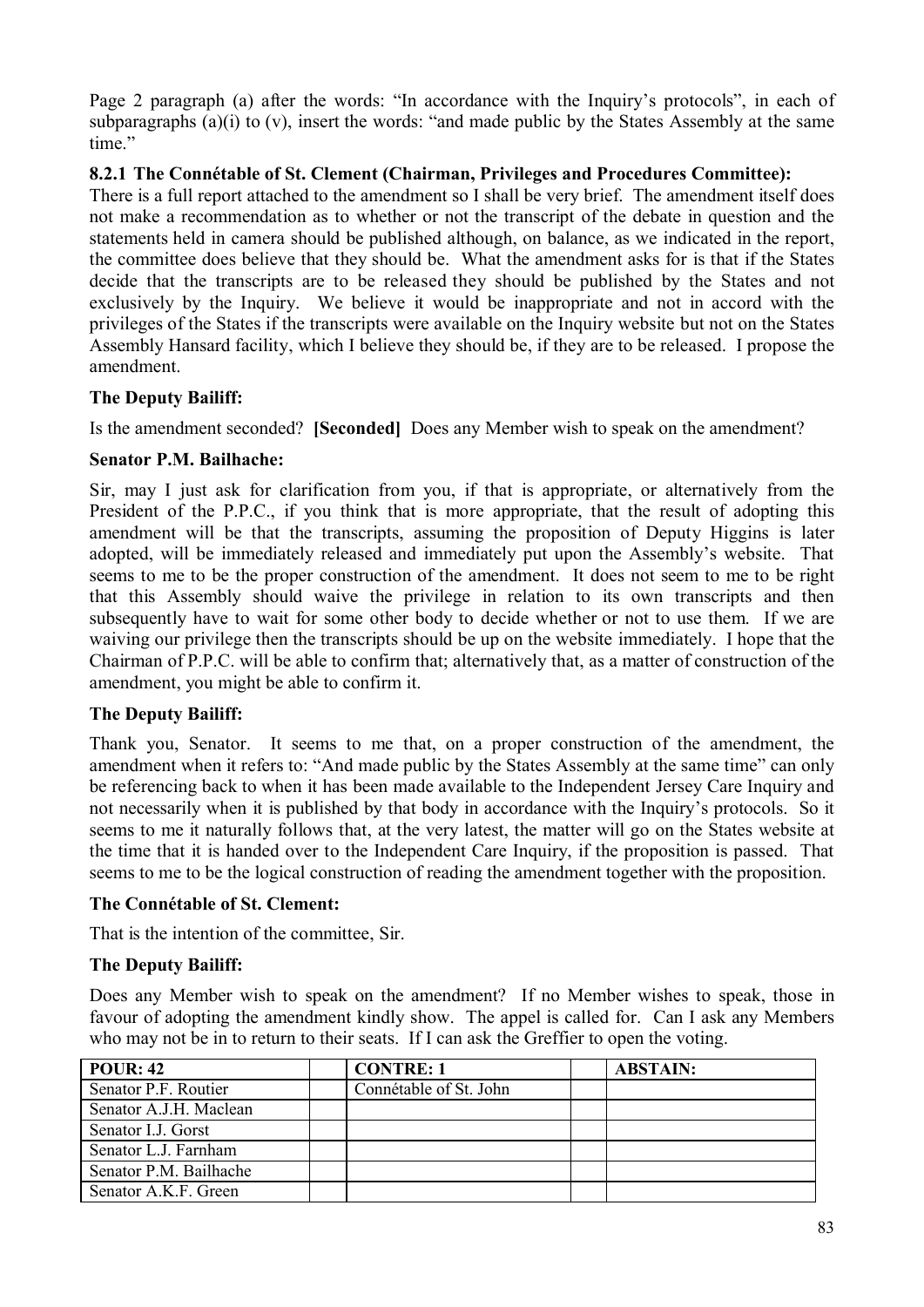| Senator Z.A. Cameron       |  |  |
|----------------------------|--|--|
| Connétable of St. Clement  |  |  |
| Connétable of St. Peter    |  |  |
| Connétable of St. Lawrence |  |  |
| Connétable of St. Mary     |  |  |
| Connétable of St. Ouen     |  |  |
| Connétable of St. Brelade  |  |  |
| Connétable of St. Martin   |  |  |
| Connétable of St. Saviour  |  |  |
| Connétable of Grouville    |  |  |
| Connétable of Trinity      |  |  |
| Deputy J.A. Martin (H)     |  |  |
| Deputy of Grouville        |  |  |
| Deputy J.A. Hilton (H)     |  |  |
| Deputy of Trinity          |  |  |
| Deputy K.C. Lewis (S)      |  |  |
| Deputy M. Tadier (B)       |  |  |
| Deputy E.J. Noel (L)       |  |  |
| Deputy of St. John         |  |  |
| Deputy M.R. Higgins (H)    |  |  |
| Deputy J.M. Maçon (S)      |  |  |
| Deputy S.J. Pinel (C)      |  |  |
| Deputy of St. Martin       |  |  |
| Deputy R.G. Bryans (H)     |  |  |
| Deputy of St. Peter        |  |  |
| Deputy S.Y. Mézec (H)      |  |  |
| Deputy A.D. Lewis (H)      |  |  |
| Deputy of St. Ouen         |  |  |
| Deputy L.M.C. Doublet (S)  |  |  |
| Deputy R. Labey $(H)$      |  |  |
| Deputy S.M. Wickenden (H)  |  |  |
| Deputy S.M. Bree (C)       |  |  |
| Deputy T.A. McDonald (S)   |  |  |
| Deputy of St. Mary         |  |  |
| Deputy G.J. Truscott (B)   |  |  |
| Deputy P.D. McLinton (S)   |  |  |

# **8.3 Transcripts of "in camera" debates: release to the Jersey Independent Care Inquiry (P.155/2015) - as amended**

### **The Deputy Bailiff:**

We now return to the proposition as amended. Does any Member wish to speak on the proposition?

### **8.3.1 The Connétable of St. Martin:**

I open my comments by saying that I have got grave concerns with the proposition and look at it in a different light to Deputy Higgins. I can understand why the Deputy is bringing it forward; one of the reasons is he has clearly identified during his opening speech and it is also identified in the proposition. He was asked to do so by the lawyers acting for the Inquiry and because one of us, a States Member, had to be used to bring this proposition before the States today. As I say, the Deputy has clearly explained this. I will not be supporting the proposition today and I hope I have explained my rationale behind the decision. Paragraph (a) of the proposition now has 6 parts, with the amendment brought by the Deputy himself. I would suggest there is no value in discussing each of the 6 different ones individually; they all have the same meaning, the same main goal and I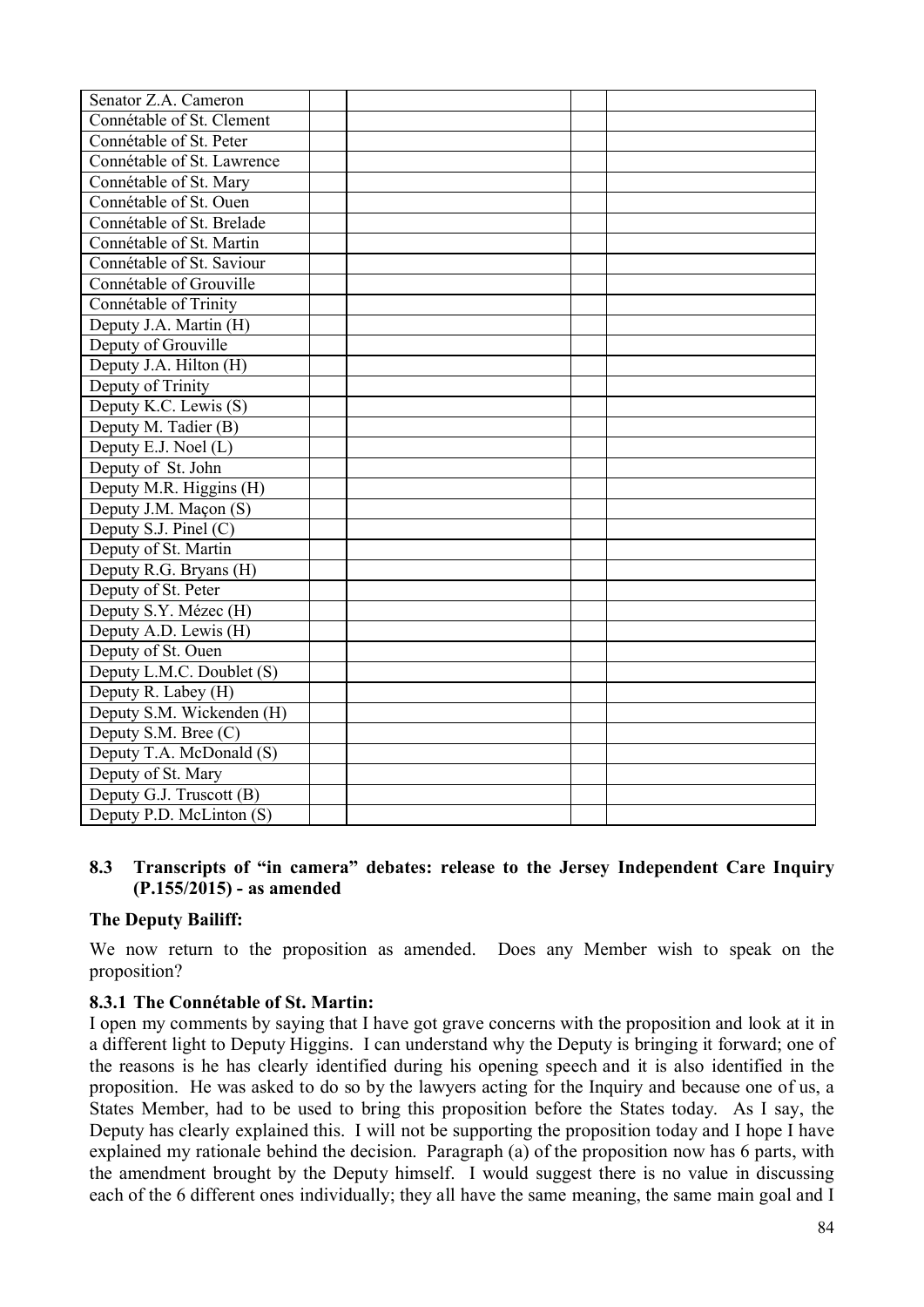am sure the Deputy would wish to take that as one vote on its own, split up from the rest. However, I think the concept is what causes me great concern. If supported, I think it does set a precedent and clearly goes against what was in place at the time, the Police Force (Jersey) Law 1974: "Any discussion in the States regarding the appointment, suspension or dismissal of the Chief Officer shall take place in camera"; quite clear. Members were fully aware of that proviso each and every time the matter was discussed in this Assembly and Hansard clearly shows that, albeit I know that Members should or would have been aware of the proviso in Standing Orders 160(4) that states: "In relation to the required transcript of a meeting unless the States decide otherwise." The question I would ask is whether those final 5 words: "Unless the States decide otherwise" is meant for a decision of the States at that time or a short time later, or certainly the Members who spoke in those debates in question time. I really have trouble with that proviso and I think it could be interpreted in different ways, but I would have thought that would relate to the States Members who were dealing with those debates. Although paragraphs (a)(i) and (a)(ii) were statements made by the Minister for Home Affairs, a vote was taken and that vote was in public, but the Minister for Home Affairs could have been questioned at the time and everyone would have felt free to speak their thoughts at that time. I do not know what was said or who said what in those statements; I have not sought to review any of the transcripts of the in camera debate, I am not even sure if I would be allowed to because I was not a member for some of those. But I did not want to anyway. Paragraphs (a)(iii), (a)(iv) and (a)(v) were propositions and, therefore, not only were there speeches undoubtedly made and questions asked during those debates, but votes were taken and those votes were in public. Again, I have not sought to read the debates because of the in camera proviso that was there. How Members voted is not the issue today. What we have in relation to paragraph (a)(iii) is the Deputy's proposition; I think there are 27 Members who have voted, having checked on Hansard, and whether they voted pour or contre does not make any difference because I am discussing the concept. Twenty-seven Members, part of that debate, are no longer Members of this Assembly so they cannot vote today to release what they may have said or how they voted; the voting we know, but what they said. They spoke in debate of the proposition in accordance with the law of the time and in accordance with Standing Orders, free to speak as they thought fit. I think I should make it clear at this point that I have not been approached by any of those Members to see how they feel about what they did lawfully and under the control of the President of the Assembly, nor, should I add, and I wish to make that point quite clearly and strongly, have any former Members contacted me to speak in this debate today. So we move on to paragraph (iv) of the Deputy's proposition. I was, in fact, a Member of this Assembly when that debate took place. Another check of the vote shows that at least, I think, 16 Members who may have spoken that day, and I am sorry I cannot recall who spoke on the debate and I have not looked at the Hansard with the Greffier, are no longer part of this Assembly. They have no say as to whether their comments, their ideas, their speeches made in this Assembly, made correctly, can be used. Finally, we move to paragraph  $(a)(v)$ . I know this is out of date of the sequence, because we are moving back to 2009; it is obviously because the Deputy brought a later amendment to his own proposition. Fifty Members voted on the occasion on 21st January 2009 and I think it is 29 Members, or maybe 28 because one has left and come back, subsequently voted and may have spoken in the in camera debate. They believed what they were doing at the time was in camera, and we are now making a decision to change that. So I have to say I agree with them: if that is the way anyone believed, to speak in private, in camera, that they have a right to do so. Even if it was just one person who did not want what he said released, I think we have to cover that. I am very uncomfortable, and it is not just those that have left the Assembly; there are also Members who are still in the Assembly who would have spoken in some of those debates, and we can see at a whim ... and I have put: "At a whim" and it is the wrong phrase, because I do not think we are making a decision today at a whim, that because of the proviso in Standing Orders we can change the rules. The issue, I think, is made worse by P.P.C. suggesting that, if approved today, then those in camera debates be made public too. I know they have not put that as a proposition they have just put it as an amendment and the Constable spoke that they were not proposing one way or the other; let people decide.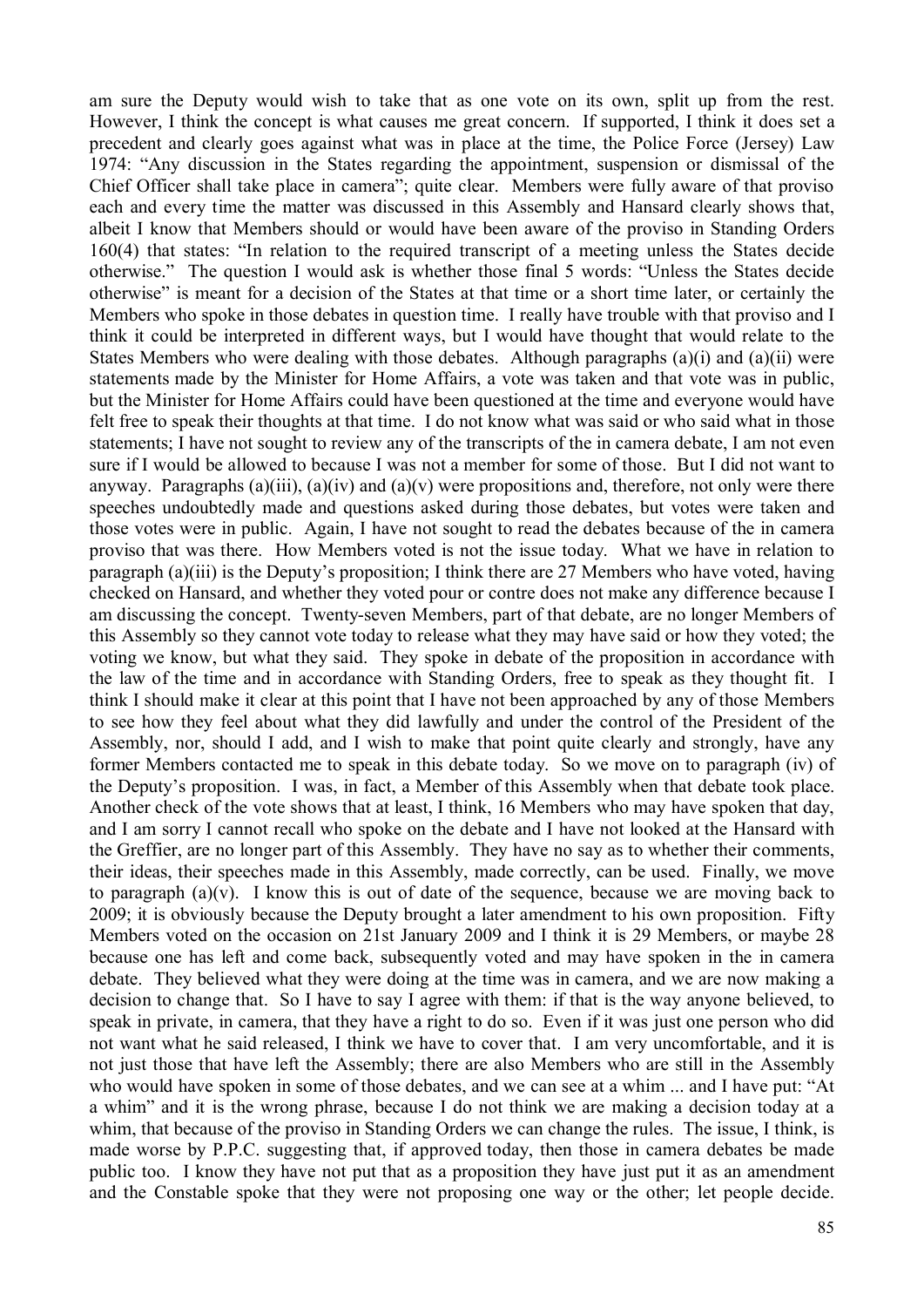There may be some of the public who might think, and some Members who might think, this is yet another ... a further cover-up. I am sorry; this is so far removed. I cannot think for one minute that anything untoward went on in this Assembly, and I was here for one of them, that up to 53 Members, maybe 51 Members, arranged or were party to some sort of cover-up under the presidency of the Bailiff or the Deputy Bailiff in this Assembly. If anything untoward took place then it will be up to the Inquiry to establish. But I think we have to be realistic that it did not take place in this Assembly during debates over the suspension of the police chief that occurred on at least 6 different sittings of the Assembly over the composition of 3 different Assemblies and through 2 statements and 3 propositions.

### [15:15]

I am sure the Independent Jersey Care Inquiry are carrying out a thorough inquiry, and hopefully approaching the latter stages of that inquiry, but it appears to me that the information supplied by Deputy Higgins with his proposition is that it was the solicitors for the Inquiry who initially sought the in camera transcripts, and not the Chair itself. I must say, what do we require next? We know about the States Members' emails that have been researched recently, and information available. We have personal thoughts as well; how can we research those? If I can say, maybe I am just naive, I do not know, but I am aware of the remit of the Inquiry and have been following it right through, but is the remit to read in camera debates to update all Members on the suspension of the police chief really part of the child abuse issues that have been fully investigated outside of this Assembly? There is only one thing I think that we really need to stress as a result of whatever the outcome is today, depending on how Members vote, and something I think that P.P.C. should take time to consider and that we should all consider, and that is to remove the procedure for all in camera debates in this Assembly. It has to be for everything, if this is how we are going to deal with the procedure many years down the line. If I finally could move on to paragraphs (b) and (c) of the Deputy's proposition, and I think it raises another issue he may want to explain in his summing up. The Greffier has given advice to the Deputy because of the wording of proposition (b), to allow Members of the States to give evidence to the Inquiry in respect of proceedings of the States. However, I am confused because paragraph (c) of the proposition also contains the line: "Members of the States" as well as additional areas of "officers of the States and persons employed to take minutes..." It may be my ignorance; I am sure the good Deputy would not be trying to achieve something with 2 different attempts, 2 bites of the cherry, and I am certainly not implying that. If paragraph (b) failed then there is no good reason, I do not believe, to have the same words to grant leave to Members of the States for the second time, showing in paragraph (c) of the proposition, unless (c) falls away if (b) fails. We, as Members, are all on various committees, panels, commissions, as are officers who work with us, and they do a tremendously good job. I am sure there are occasions when those officers must feel like pulling their hair out undertaking their role. It may be better to say how frustrated they must feel. But they will have loyalty to an employer, they will be thinking of their futures when they are recording minutes at meetings, they will be looking to see if there will be a whistle-blowing. I think we are maybe getting to the stage of becoming paranoid over the whole issue, and I am not sure if civilian members - States officers should be compelled or used to give evidence at the Committee of Inquiry in the way it is said.

### **8.3.2 The Connétable of St. John:**

I see 3 main issues on this particular proposition: the first concerns the behaviour of the States of Jersey Police, although not directly linked to this proposition; the second is how this is already in the public domain; and finally, the actual topic of the confidentiality of an in camera debate. I have had the privilege and honour and enjoyment of being in the Honorary Police and one of the things that was rammed into me is that when you find evidence you do not contaminate it, you put it in a plastic bag, you label it: where it was found, who found it, location, how it was found, *et cetera*. This is why when I saw a States police officer holding a piece of coconut in his hand saying: "This is possibly the skull from a murdered child" well, quite frankly, not even the most fantastic sci-fi writer, or whatever, in Hollywood would come up with such a ridiculous statement; (a) it was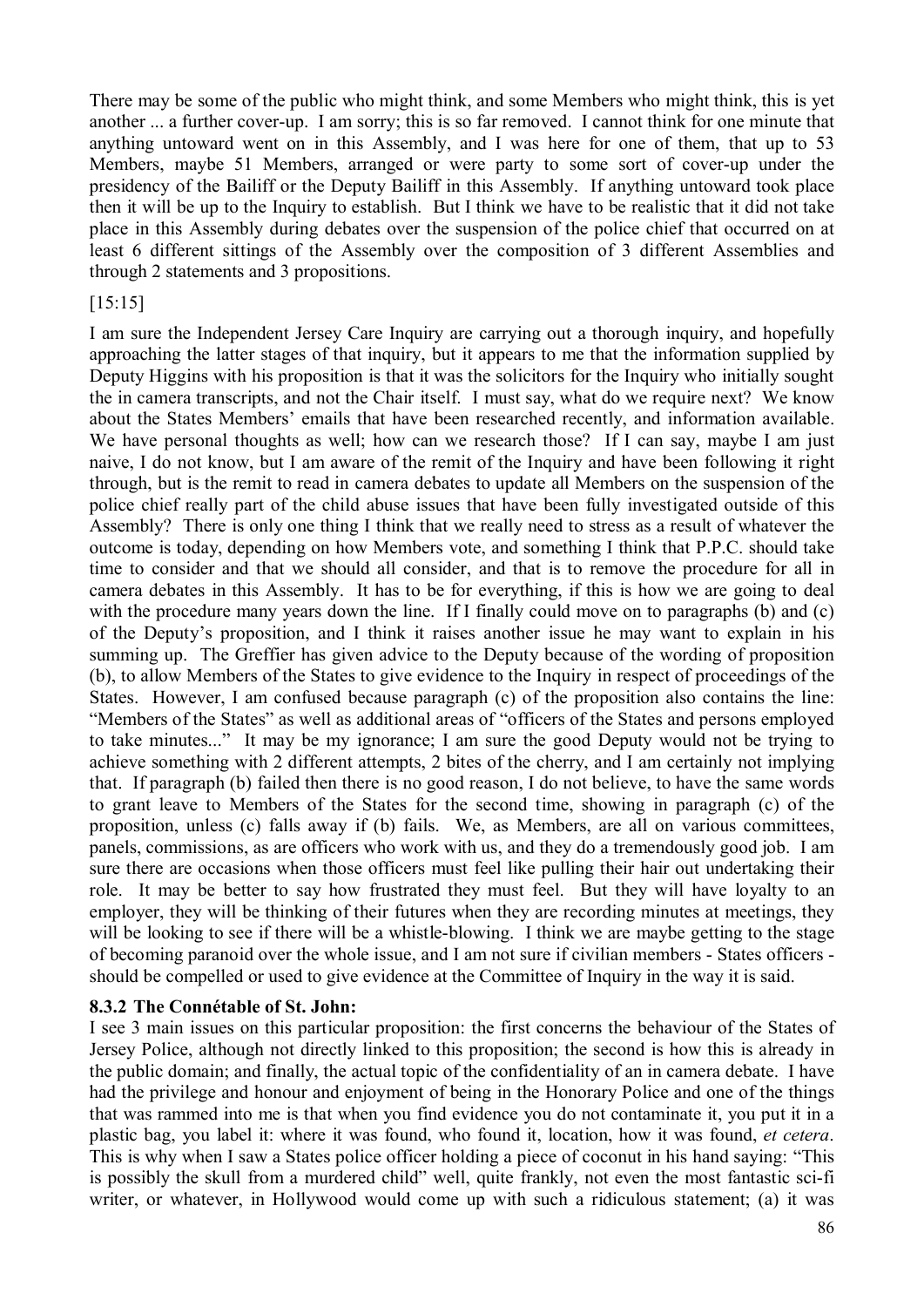contaminated, (b) he did not know what it was, and it just defies belief that an officer of that standing should do such a thing, the unprofessionalism defies belief. Any evidence must be - and I hate the terms that the Americans use - "Bagged and tagged", and they were not. So the behaviour there was, quite frankly, unbelievable. If that was their level of professionalism then one has to doubt almost anything to do with their integrity. The second issue is that I understand part of this, or some of, or most of the in camera debate has been leaked. In other words, a Member of this Assembly or previous Assemblies, I do not know who it was, leaked this information. That undermines the integrity of every single one of us, and that individual should be hounded down and strung up in the Royal Square and made sure that he never enters this room again. Finally, we come on to the issue of confidentiality. If we have an in camera debate, it is precisely that: it remains in camera, it remains confidential. Can we, as Members of this Assembly, be trusted to respect that? I sincerely hope I can be trusted and I urge other Members of this Assembly to stand up and ensure that they too can be trusted to maintain the confidentiality of this Assembly, whether it is in an in camera debate or anywhere else in our duties as a States Member. That debate was in camera, those were the conditions under which it was held and that, we have a duty as States Members, to honour. I urge everyone to vote against every part of this proposition.

#### **8.3.3 Senator P.M. Bailhache:**

I am glad to follow the 2 Constables because I share some of their reservations but I have no doubt that the Assembly is going to approve this proposition of Deputy Higgins and, therefore, I shall be brief. But I want to make 2 observations: the first is that I believe the proposition will be approved, partly because it would be futile to vote against it, and partly because I think it is right in all the circumstances of this case that the privilege should be waived. The futility is illustrated by the note that we have all received from the Jersey Care Leavers Association, which says: "While we are aware that this document is already in the public domain ..." The unanswered question, and the Constable of St. John referred to this, is how it got into the public domain. We know that a copy was made available to States Members in the context of one of the debates, and presumably it is a sequel of that that the document is now on some of the blogs. I hope Deputy Higgins, who brings this proposition, will be able to give Members an assurance when he sums up that his conscience is clear; that he is not responsible for the leak, which was an absolutely egregious breach of Parliamentary privilege. It is important because, as the Constable of St. Martin said, those who spoke in the debate and who are not in the Chamber, will not have the opportunity to express a view as to whether what they said in camera should now be put wholly in the public domain. That is why, for my part, I would like to explore a little further how we have got ourselves into this position. The more important point, however, is that the reason why the debate was held in camera originally was to protect the interests of a public employee. That is why the provision is in the States of Jersey Police Law; it is to protect employees so that in the event of a debate on their conduct they are not embarrassed or undermined in the functions which they hold by any adverse comments which may be made with the privilege that we have in this Assembly. In this case, the individual concerned no longer has need of that protection; he has given evidence publicly to the Care Inquiry; everybody knows what his point of view is and he, indeed, has made certain allegations which make it important that the transcript, I think, should be released. The public interest has changed; it is no longer in the public interest that the secrecy of the debate should be maintained. The fairness of the issue now requires that the matter should be publicly released. Just as importantly, it seems to me, the Inquiry which we have set up has said that they think it may be relevant to their inquiries. Well, in those circumstances, there is absolutely no way in which this Assembly can prevent the Inquiry from having access to something which it thinks may be relevant for its conclusions. The second point that I wanted to make again has been touched on by the Constable of St. Martin, and I entirely agree with him that the consequence of this debate should be that in camera debates have had their day. I hope that the Privileges and Procedures Committee will examine the laws which require that a debate should be held in camera in certain instances and to see whether that situation can be avoided. An in camera debate in a legislative Assembly such as ours should be a contradiction in terms, other than in the very rare circumstances where national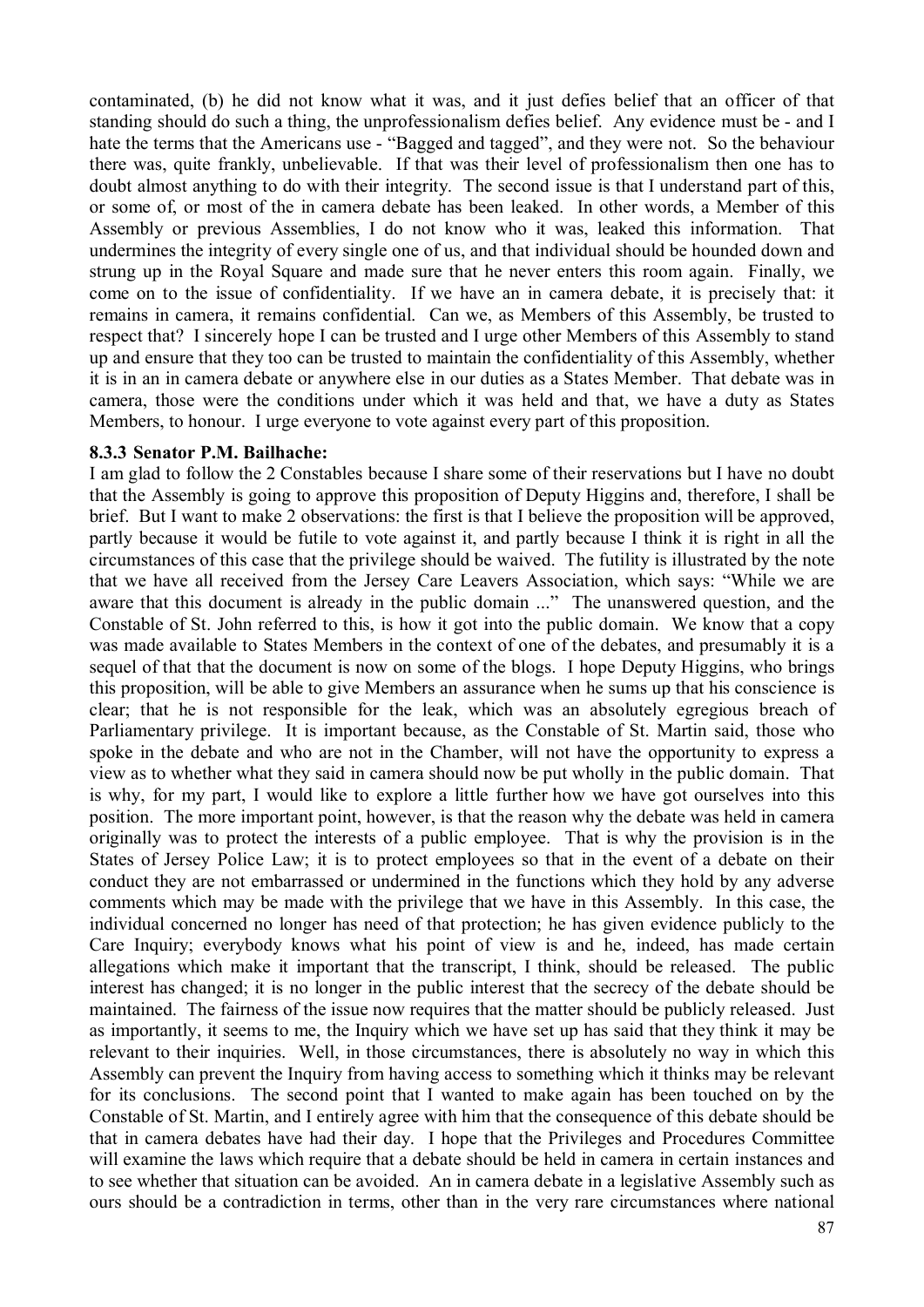security is in question. This Assembly is no longer a Government of the Island; it is a legislative Assembly where matters should be debated in public. I hope that the P.P.C. will give some consideration to this.

### **8.3.4 Deputy M. Tadier:**

We seem to have crossed wires here at the back, but thank you for that. We do not seem to be having much of a very nuanced debate here. What is being requested by Deputy Higgins, and essentially by the Care Inquiry, does not happen in a vacuum; this cannot be seen as a very pedantic point of parliamentary procedure which we can isolate and talk about as if it were an academic issue. The wider context, of course, is that children in Jersey were abused systemically over decades while they were supposed to be in the care of people who were looking after them. That happened on the watch of a Government in Jersey, a States Assembly and carers either who did not have the correct structures in place, or worse, which is an allegation which is being made in some respects, that people did know, because you cannot have such systemic failure and child abuse going on without somebody somewhere knowing about it who could have done something, who should have done something about it. That is the reality which should hopefully ground us today. More specifically, the reason that this is being asked for is in the context of the suspension of a police chief officer which was made on the basis of statements that were made during an in camera debate. I think all those things are factual and hopefully brings us back to where we are. I do not see that we can be talking in absolutes here, people saying: "It is absolutely imperative that in future this creates a precedent" because it is relative, is it not, I would hope. I would always think that yes, of course, as a general rule we should always maintain our privilege where it is appropriate. We should abide by the rules of the Assembly and, if a debate has been in camera, would should respect that.

### [15:30]

But that is only relative. If something comes out of the woodwork, an allegation, which is the case, has been made which suggests that the decision of the States was made on faulty information which was given at the time of that debate ... and I would draw to Members' attention that I was not in the Assembly at this time, so the only way I know about this debate is from something that is put on a website, which I think is on ricosorda.blogspot.com, has been reproduced there, which purports to be a handwritten documentation from Deputy Higgins. We have no idea exactly how accurate that is, but it certainly makes an allegation in there which says that the Minister for Home Affairs at the time told the States Assembly of his reasons for suspending the police chief. Later on information has come to light which brings into question the veracity of that statement. On this website which I am quoting from, which cannot be the transcript itself, the Minister of the time is purported to say: "Members will be aware that an investigation has been carried out by the Metropolitan Police and I was presented with a preliminary report on the basis of that investigation. So far as I am concerned, that is the preliminary investigation. I acted on the information that was contained in that and, in order to pursue a disciplinary investigation, it was necessary to suspend the police officer." Now, what arises from the fact is that there is another person or another group of people who are saying: "Well, that document either did not exist or, if it did exist, it certainly was not given to the Minister for Home Affairs and he would not have seen it. Therefore, that statement that he made at best was erroneous." If he knew that the facts were as they were when he said that, then the allegation is being made outside this Assembly that a States Member has lied to the Assembly and, with that false information conveyed, the States Assembly has made a decision in good faith because it did not know the information conveyed was either wrong or, even worse, was a lie. Now, which is worse for a member of the public; where does the public interest test lie? We have heard people standing up stating words such as "egregious", that we know that one man's freedom fighter is another man's terrorist, and it seems to me that one man's whistle-blower is another man's traitor, who needs to be hanged in the Royal Square, by all accounts; hopefully metaphorically speaking, by the Constable of St. John. Certainly, I want to get to the bottom of this; we have agreed whether or not it is controversial, we know it is controversial; we now have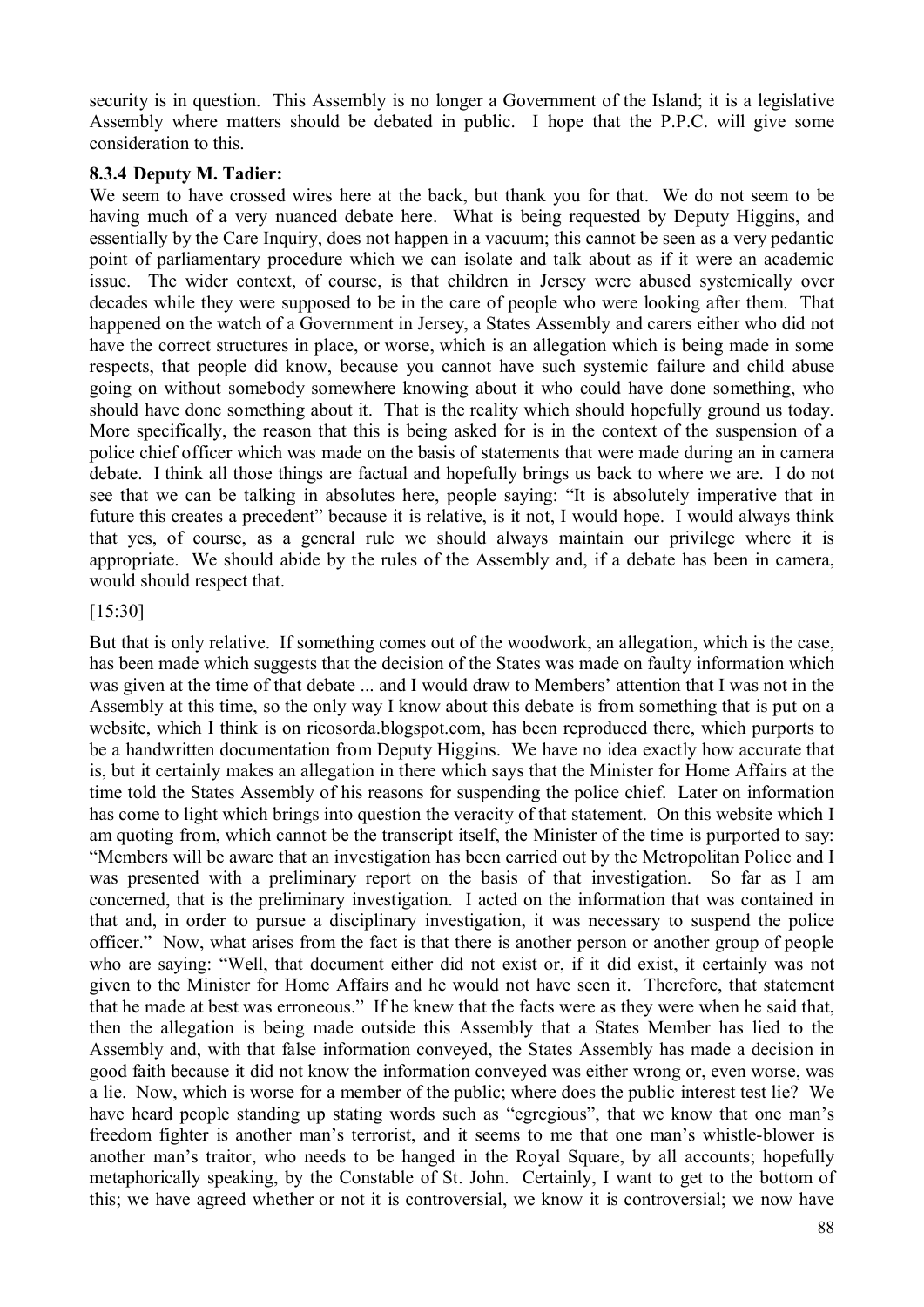the Independent Care Inquiry who need all the facts, because they are the only ones who can resolve these issues. It is important that the privileges of this Assembly are maintained where appropriate, but it is much more important that the public confidence of those outside who put us here, is maintained. Without wanting to get overly religious here, I know that most Members here might have gone to a church service just across the road, which is their wont at the beginning of a new calendar year when it comes to this Assembly. I am reminded of the part in Matthew where it says about: "You blind guides who strain out a gnat and swallow a camel." It seems to me that we have completely lost all objectivity and sense of proportion if we go with the last few speakers who have been talking in this fashion. What we are dealing with here is child protection, the prevention of abuse going forward in future, the shoring up of our parliamentary procedures and the structures that we have in wider civic society, and the confidence of this Assembly. We need to make sure that whoever was giving evidence and whatever was said in this Assembly, that the public interest test has been maintained. I think even Senator Bailhache himself has said that now the goal posts have changed. It was the case that in camera debates were put in place in this particular case to protect a public employee who did not have the right of recourse and the right of defending himself in this Assembly. But now it seems that the protection could be seen from an external point of view to protect one of our club from being held to account for what he said at the time, which no longer seems to necessarily be true, which is what some people are saying. Surely our States Member, who is still currently in the States now, needs to be able to justify what he meant in a public forum to put all this to bed one way or the other. It seems strange that many of us have been calling, or at least questioning, for in camera debates to not take place or to only take place selectively. It seems that we have a particularly reactive situation here when people are standing up who have maybe been quiet in the past, saying: "Well, all in camera debates now need to be abolished." So presumably, if it comes to something like national security, we either have a public debate on it in this Assembly or, more likely, is that decisions which are of a sensitive nature no longer come to this Assembly, they simply get made behind the closed door at cabinet meetings, which is maybe what happens elsewhere. But I would say that there may well be times in the future where there are appropriate scenarios for in camera debates. We know that we had one recently with the appointment of our esteemed Greffier. I am not saying that that should or should not have been made in camera; it was made in camera and the debate ensued consequently. I do not think that in future if that debate were to come out it would be catastrophic because I think we say things hopefully which we would stand by and which are true, more to the point. We cannot simply use the argument that Members will not feel free to speak openly in future if in camera debates are abolished, because the counter proposition could be put that Members might feel obliged to speak more honestly if in camera debates are also abolished. So I think we should all be supporting this. Please can we forego the spurious arguments that we heard. Let us wipe the foam from the corners of our mouths, if appropriate, and support this proposition because it really is the only sensible way forward.

### **8.3.5 Deputy A.D. Lewis:**

I entirely support the principle of co-operating with the Committee of Inquiry and I believe that all minutes from the various States meetings mentioned in P.155 should be made available to the Inquiry team. I am the subject of much of the material so I will, however, be abstaining from the vote.

#### **8.3.6 Deputy J.A. Martin:**

Just briefly. I have never been a fan of in camera debates and I was in all these debates; I have been here long enough to not even remember what was said in half of them, but it was said. I have no problem with anybody out there hearing what I said or did not say; I do not know if I have spoken in all the debates, I have not been over at the Greffe to find out, and I do trust in myself. I trust that what I say in here, in camera or out of camera, I would say and I could be held to account for. There are also, from what the Constable of St. Martin has been saying, those who said what they said in these debates will still be covered by parliamentary privilege, left or not, if they are not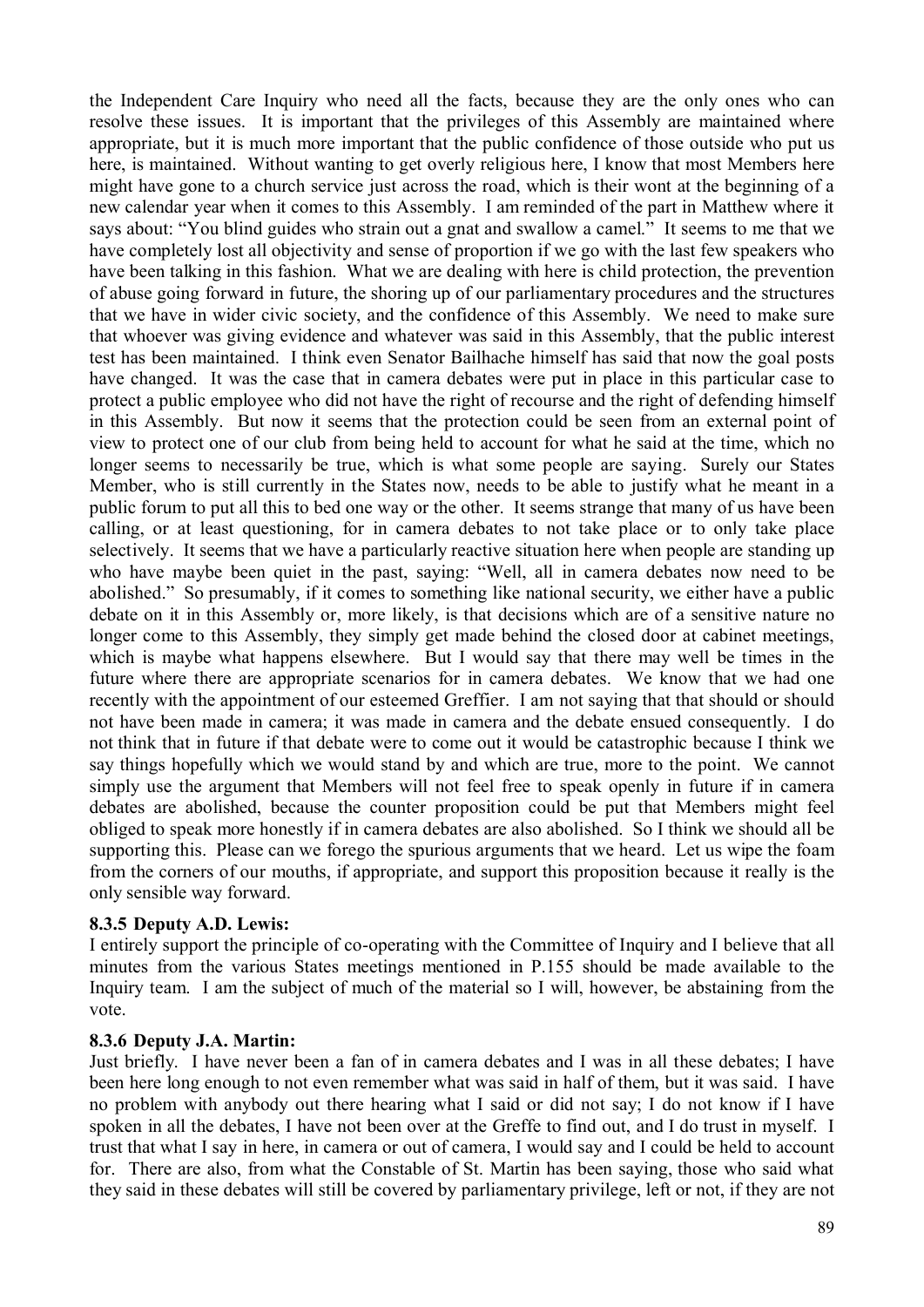in this House. It was said in this House and they are covered. Senator Bailhache said this was done under the States of Jersey Police Law 1974, and we are now 2016; I totally agree, we need to be looking at the laws, and I am on one of the committees that do this: "It was to protect the policeman at the time." Yes, well, when these in camera debates are released there will be some protection for the policeman, there will not be some. There was some hysteria at the time and, to me, it is coming out again today. This, we must remember, is so totally relevant to the Committee of Inquiry and why the police chief was removed from his post was all to do with the handling of the inquiry into child abuse in Jersey. It is not a disconnect, it is not a one-off ... it probably is a one-off about in camera debates, but it goes back to the heart of: we instructed to have this Committee of Inquiry. We said openly: "You can have everything" and now we are getting very touchy about things that were said in this House in camera. I think people should not have a go at Deputy Higgins and tell him, well, sorry ... words I do not even understand, and that: "He should be ashamed", or: "Somebody should be hung drawn and quartered in the Royal Square." We should stand up today, we should all vote yes, we should get this out there. I am quite prepared to stand behind my words if I spoke in this, as I say, and I think everybody else should. We want this Committee of Inquiry to be fully open for everybody and, if "everybody" does not include us, turn the lights off when the last one leaves.

### **8.3.7 Deputy S.Y. Mézec:**

As always, I am glad to follow Deputy Martin and agree wholeheartedly with her. I will speak just briefly. The Constable of St. Martin said in his speech ... I think his words were that he "felt uncomfortable" about this. Well, I also feel very uncomfortable about this and it is because I feel uncomfortable about it that I will absolutely be voting to support Deputy Higgins, and I hope that discomfort is felt by all Members of this Assembly. I hope it motivates a majority of us to also support this proposition. Let us be frank: some absolutely horrendous things happened in this Island in years gone by, and the reason that the States Assembly voted to have a Committee of Inquiry into this in the first place is for a number of reasons, one of which is to determine whether the processes which were undertaken in the investigation by the police and by the wider States of Jersey were the right ones. So when we have what the Constable of St. John did, which was to dedicate a section of his speech to criticising the way the former Chief of Police and Deputy Chief of Police handled the investigation once some of these allegations came to light, well, with respect, that is his point of view and he is entitled to that point of view. But the fact is we are meant to be having an inquiry which should have all the information it needs so that it can come up with an objective view on what happened, whether it was handled well, whether it was not handled well. Their ability to do that is impeded if this States Assembly votes to keep crucial information from the Inquiry. That is what I think the fundamental point here is. If the States votes against this proposition, outside this Assembly what are the public going to think? They are going to think: "What are they trying to hide? What is it they know that they do not want the Independent Care Inquiry to know?" That is the simple fact of the matter here. We will look like we are trying to cover it up, and there are no 2 ways about that. That may not be Members' intentions when they are voting against it, and some of them I am sure it is not their intentions, but that is what it will look like. Everybody will then be able to look at whatever the Care Inquiry comes up with at the end, and they will be able to come up with a perfectly legitimate criticism: "Well, yes, this is what they say but remember the States Assembly of the Island got in the way and tried preventing them from having the documentation they needed to come up with the appropriate and correct conclusions." I will very enthusiastically be voting in favour of this proposition. I am glad to be doing so, and know that I am doing so. I refer to this note which we had put in front of us this morning from the Jersey Care Leavers Association. I have a huge amount of respect for that organisation and I am glad that they have come out and said this, and I hope that Members will listen to the proposition of Deputy Higgins and vote to do something right, which is to assist the Care Inquiry with the information so that they can go forward and come up with their eventual report. This issue about in camera debates, well, it is a bit of a red herring because the Standing Orders of the States do not say an in camera debate will never, ever, ever be published; there is a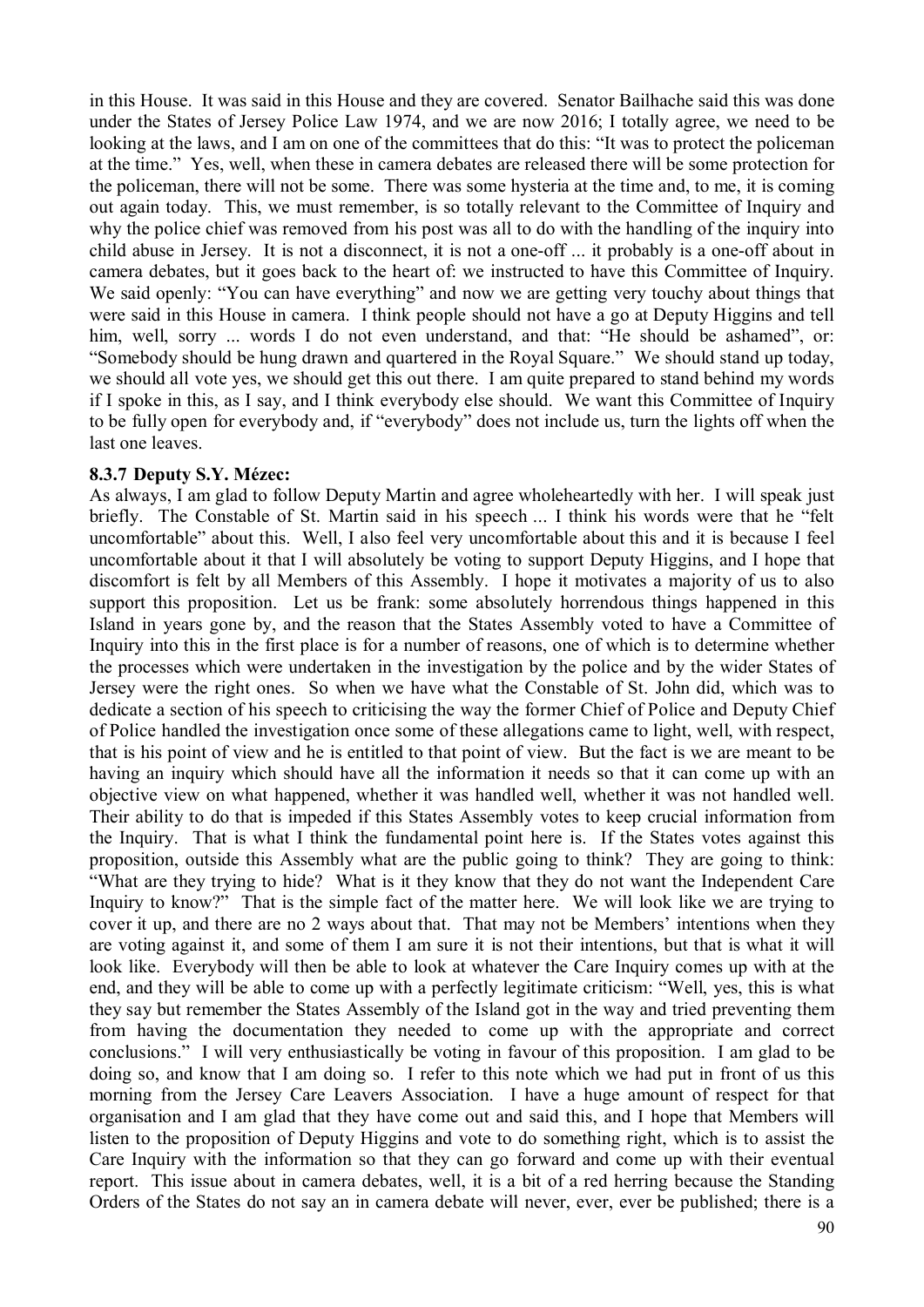get-out clause in there. So when we stand up and speak in in camera debates, we are not speaking knowing that our words will never, ever be seen or heard by anybody else, we are speaking knowing that they probably will not be seen or heard; not that they never will but that they probably will not. On those occasions, I never, ever say anything in this Assembly that I would not be prepared to say outside the Assembly. I hope other Members take that attitude too. We are not elected by the public to be unaccountable and to keep secrets from them; we are meant to be open and transparent and, on this occasion, it would be a good gesture to show that we are committed to transparency and openness by making this transcript public.

# **8.3.8 Deputy S.M. Brée of St. Clement:**

Having listened to the debate, it seems to be that the arguments are falling into 2 areas: that being the whole issue of in camera debates and the second one being the actual proposition as amended itself. I would like to just put to one side the issue of in camera debates by saying that I believe in open and transparent government. I am not a supporter of in camera debates unless it may have something to do with national security. But I would suggest that we leave that debate for another day. Let us look at the actual proposition itself: it is not going to set a precedent in the sense of it is very specific in what it is setting out to do.

# [15:45]

What it is setting out to do is to provide the Independent Care Inquiry with the information that it needs, or it believes it needs, in order to do the role which we have asked it to do. We as an Assembly have voted to provide a large amount of resources and money to this independent care inquiry. If we do not vote in favour of this proposition then we are denying them the ability to carry out the task which we, the States of Jersey, have mandated them to do. I would also suggest that Members, when thinking about how to vote about this, think about whether or not we, the current Members, have a duty of care to the population of this Island. That duty of care, which I firmly believe in, is to ensure that the independent care inquiry is given all resources and all it needs to carry out its inquiry. That is our duty of care. If we fail to support this proposition then we not only fail in our duty of care but we send a resounding message out to the world that: "No, well, sorry, we do not support the independent care inquiry." So I would urge all Members who are considering voting against this proposition to search their consciences and to think about the implications of what we are debating here today. As you may have guessed, it is my intention to fully support this proposition.

### **The Deputy Bailiff:**

Does any other Member wish to speak on this proposition? If no one else wishes to speak I call on Deputy Higgins to reply.

### **8.3.9 Deputy M.R. Higgins:**

I would like to thank everyone who has spoken in this debate. I think I am going to start with Senator Bailhache's contribution and the main reason for that is he said that he would like me to state that my conscience is clear and that I did not leak the in camera transcript. I am quite happy to say my conscience is clear. I am not only prepared to put my hand on my heart and say I did not do it, I am also prepared to put it on a Bible. I did not release the transcript to the in camera debate and that, by the way, is in my evidence to the Care Inquiry. So to put matters straight I was not responsible, I do not even know who did, so that is as clear as I can possibly be. The debate in some ways has gone the way I expected it would. I knew that some Members would be uncomfortable with the fact that information is being released when perhaps some Members had the expectation it would not come in. But the circumstances in this case are such that we should. We have set up a Care Inquiry to find the truth. We have spent an awful lot of money on the Inquiry and we have to get to the bottom of what went on to, therefore, I believe we have to continue with what is going on and provide as much co-operation as possible. We have already seen one court case where a States Department did not want to provide information to the Inquiry and it has been heavily criticised, not only by the court but also in the press. The other thing I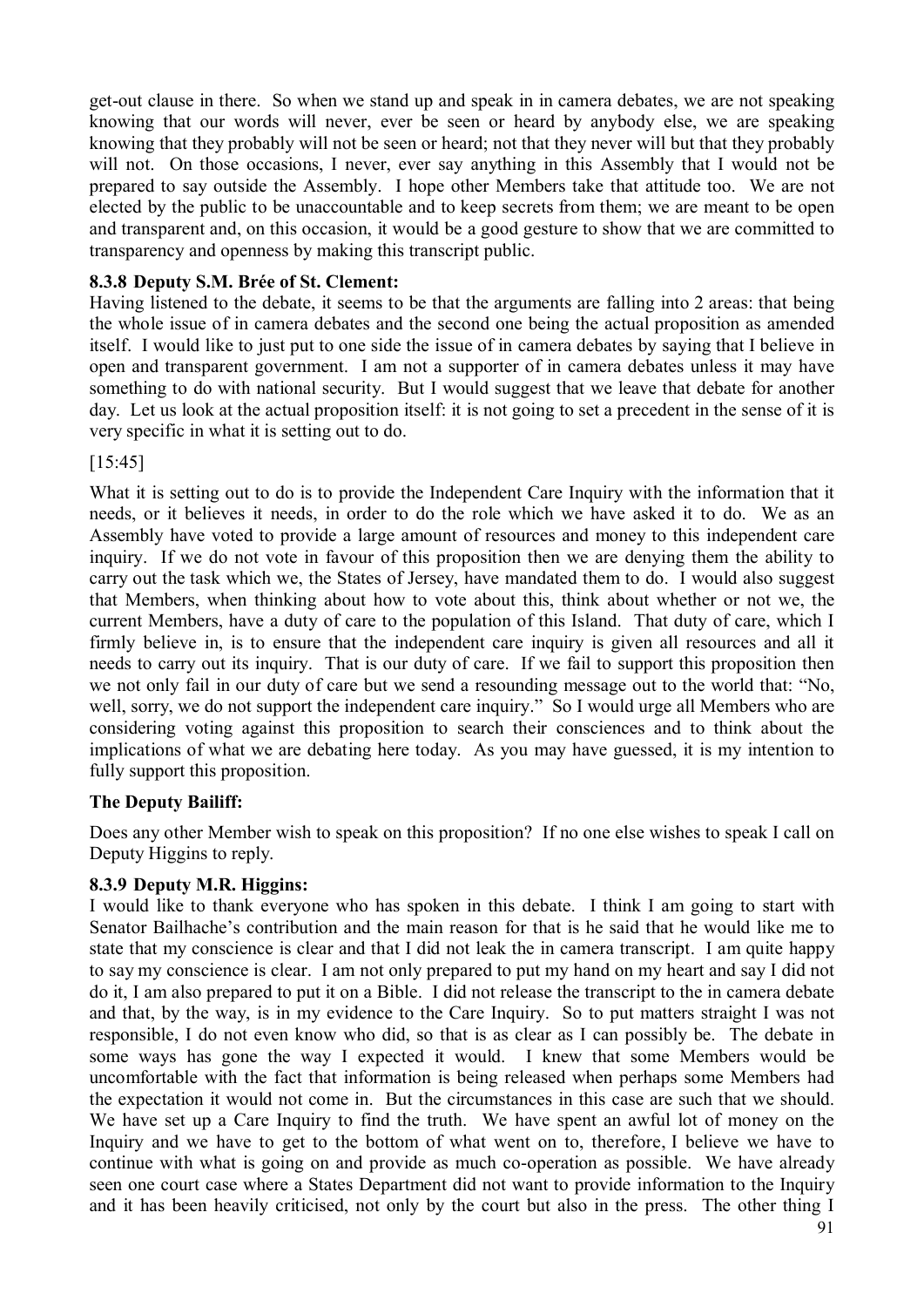would like to say - and Senator Bailhache also said it - the public interest is that this report should be - not one report but all the reports that are listed in the proposition - should be released. We have to be as open as possible. I also believe and support the comments by others. I believe that we should do away with in camera debates and I do believe that we should say what we want in public and be prepared to stand by our words. We should never be afraid to speak in this House and say what we think or what we believe to be the truth. I am firmly of the belief that the trust and integrity of the States is being looked at here and the public - and certainly the victims - will not forgive us if we do not fully support the Care Inquiry and give them all the information that they require. A comment was made about part (b) of the proposition and I changed it in my amendment. The reason was although the Care Inquiry have not told me they want to interview committee clerks or officers or anybody else, they know that certain Members of the States wish to give evidence and, therefore, we have to have permission from the House for them to do so. If, however, they do at some point wish to speak to officers or speak to clerks then we will have dealt with the issue now. It just means that we do not have to come back to the House and try again and have a debate to get permission for these people. It is just good housekeeping effectively. They may never want to speak to them but if they do they can do if this proposition is passed today. I do not want to labour the point, I think the case has been made. Graham Power, who was the person who was suspended in November 2008, has given his consent to the transcripts being released. He has no fear on that and believes that it is in the public interest that they should be. So it is not a question of the person about whom the debate was concerned is not in agreement and will be affected by it, all we are talking about is will some Members or former Members be worried about what they said. I personally have been through the transcripts, I have been across to the States Greffe and read them, and to be perfectly honest I do not think people should be. If they believed what they said at the time or they had information at the time then that is fair enough, they should stand by it. As I say, as politicians we should not be afraid of criticism if some people do not agree with us. Many will agree, maybe others will not. I am going to leave it at that and I am going to call for the appel and if we could take it in the 2 parts. So in other words part (a) agreeing to all the transcripts being released and then part (b) giving permission for States Members to give evidence to the inquiry.

### **The Deputy Bailiff:**

There is also part (c), Deputy, which is the additions.

### **Deputy M.R. Higgins:**

The additions, yes, sorry, so (a), (b) and (c). Therefore, yes, I call for the appel.

### **The Deputy Bailiff:**

Do you wish to take (b) and (c) together or (b) and then (c)?

### **Deputy M.R. Higgins:**

I think (b) and (c) together. You are looking doubtful. I will follow your advice, we will go (a), (b), (c).

### **The Deputy Bailiff:**

I suppose there is an extent to which (b) overlaps (c) in the sense they both cover States Members, but it does not seem to me there is any harm in taking them separately because there is a difference in span to the others. Very well, the appel is called for. I invite Members to return to their seats. The vote is on part (a) of the proposition. I ask the Greffier to open the voting.

| POUR: 43               | <b>CONTRE: 3</b>         | <b>ABSTAIN: 2</b>      |
|------------------------|--------------------------|------------------------|
| Senator P.F. Routier   | Connétable of St. Martin | Connétable of St. Mary |
| Senator P.F.C. Ozouf   | Connétable of Grouville  | Deputy A.D. Lewis (H)  |
| Senator A.J.H. Maclean | Connétable of St. John   |                        |
| Senator I.J. Gorst     |                          |                        |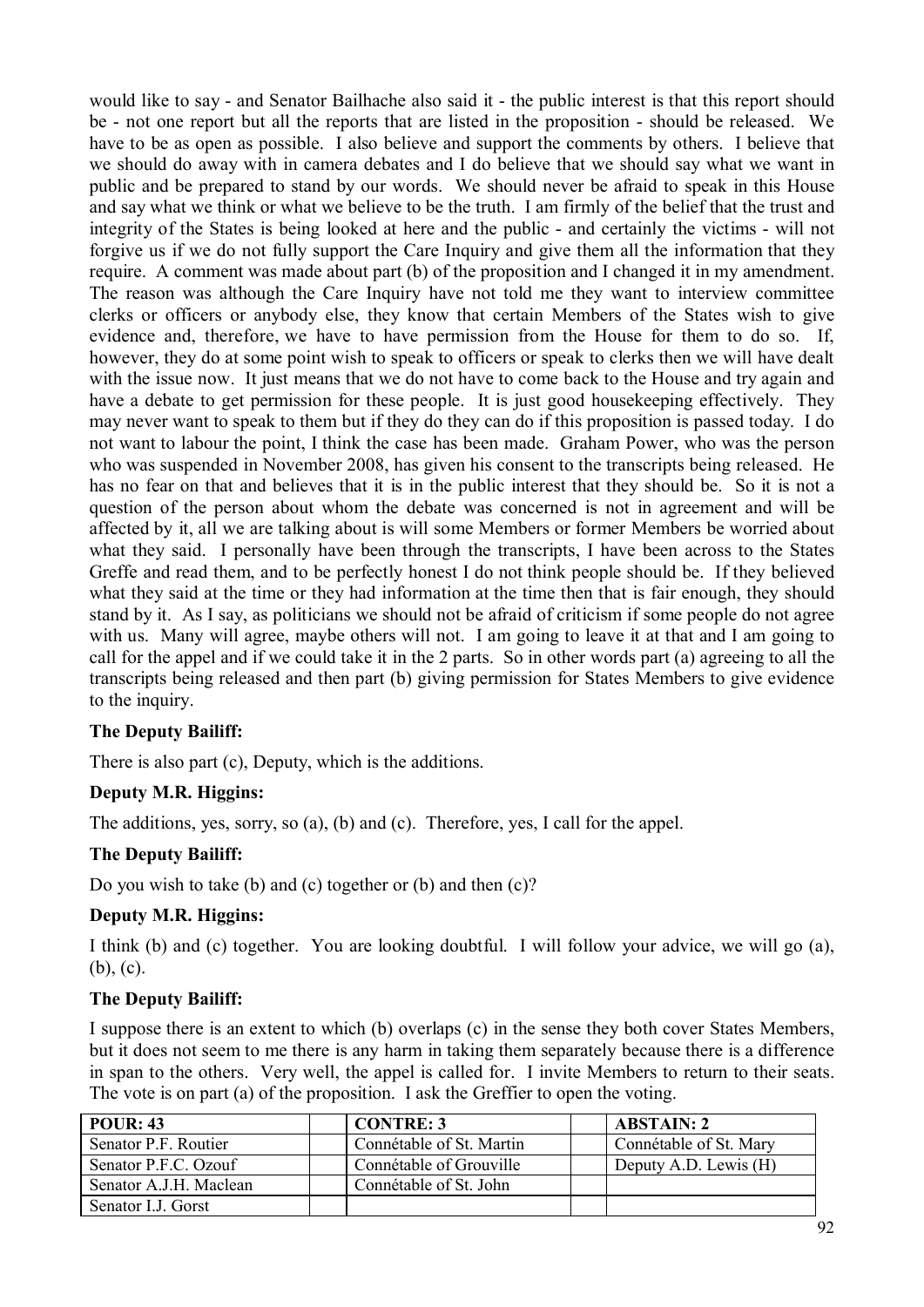| Senator L.J. Farnham        |  |  |
|-----------------------------|--|--|
| Senator P.M. Bailhache      |  |  |
| Senator A.K.F. Green        |  |  |
| Senator Z.A. Cameron        |  |  |
| Connétable of St. Helier    |  |  |
| Connétable of St. Clement   |  |  |
| Connétable of St. Peter     |  |  |
| Connétable of St. Lawrence  |  |  |
| Connétable of St. Ouen      |  |  |
| Connétable of St. Brelade   |  |  |
| Connétable of St. Saviour   |  |  |
| Connétable of Trinity       |  |  |
| Deputy J.A. Martin (H)      |  |  |
| Deputy G.P. Southern (H)    |  |  |
| Deputy of Grouville         |  |  |
| Deputy J.A. Hilton (H)      |  |  |
| Deputy J.A.N. Le Fondré (L) |  |  |
| Deputy of Trinity           |  |  |
| Deputy K.C. Lewis (S)       |  |  |
| Deputy M. Tadier (B)        |  |  |
| Deputy E.J. Noel $(L)$      |  |  |
| Deputy of St. John          |  |  |
| Deputy M.R. Higgins (H)     |  |  |
| Deputy J.M. Maçon (S)       |  |  |
| Deputy S.J. Pinel $(C)$     |  |  |
| Deputy of St. Martin        |  |  |
| Deputy R.G. Bryans (H)      |  |  |
| Deputy of St. Peter         |  |  |
| Deputy S.Y. Mézec (H)       |  |  |
| Deputy of St. Ouen          |  |  |
| Deputy L.M.C. Doublet (S)   |  |  |
| Deputy R. Labey (H)         |  |  |
| Deputy S.M. Wickenden (H)   |  |  |
| Deputy S.M. Bree (C)        |  |  |
| Deputy M.J. Norton (B)      |  |  |
| Deputy T.A. McDonald (S)    |  |  |
| Deputy of St. Mary          |  |  |
| Deputy G.J. Truscott (B)    |  |  |
| Deputy P.D. McLinton (S)    |  |  |

# **The Deputy Bailiff:**

We are now voting on paragraph (b) of the proposition. I ask the Greffier to open the voting.

| <b>POUR: 44</b>           | <b>CONTRE: 2</b>        | <b>ABSTAIN: 1</b>     |
|---------------------------|-------------------------|-----------------------|
| Senator P.F. Routier      | Connétable of Grouville | Deputy A.D. Lewis (H) |
| Senator P.F.C. Ozouf      | Connétable of St. John  |                       |
| Senator A.J.H. Maclean    |                         |                       |
| Senator I.J. Gorst        |                         |                       |
| Senator L.J. Farnham      |                         |                       |
| Senator A.K.F. Green      |                         |                       |
| Senator Z.A. Cameron      |                         |                       |
| Connétable of St. Helier  |                         |                       |
| Connétable of St. Clement |                         |                       |
| Connétable of St. Peter   |                         |                       |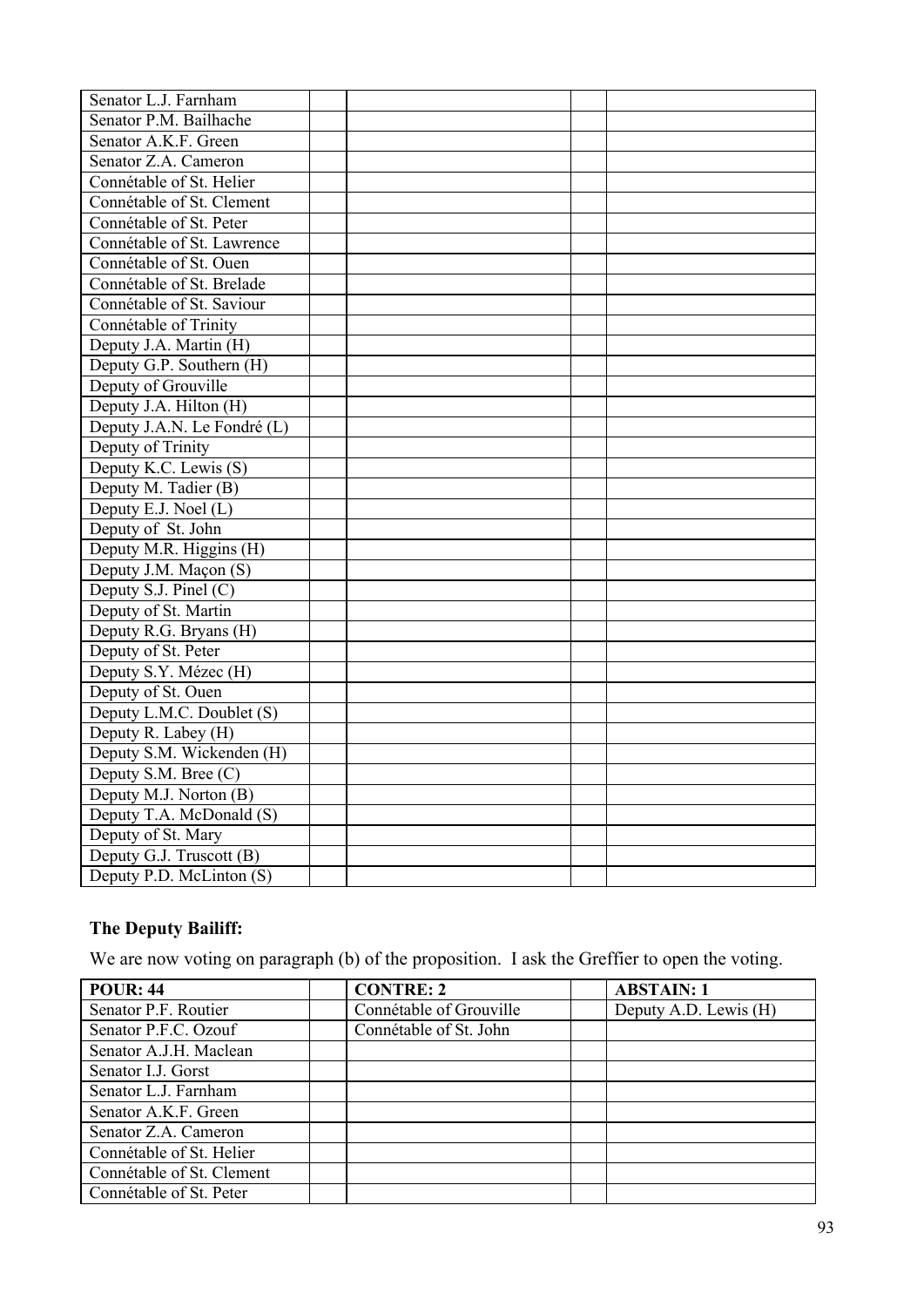# **The Deputy Bailiff:**

Lastly, paragraph (c) of the proposition. I ask the Greffier to open the voting.

| <b>POUR: 44</b>            | <b>CONTRE: 2</b>         | <b>ABSTAIN: 1</b>     |
|----------------------------|--------------------------|-----------------------|
| Senator P.F. Routier       | Connétable of St. Martin | Deputy A.D. Lewis (H) |
| Senator P.F.C. Ozouf       | Connétable of Grouville  |                       |
| Senator A.J.H. Maclean     | Connétable of St. John   |                       |
| Senator I.J. Gorst         |                          |                       |
| Senator L.J. Farnham       |                          |                       |
| Senator P.M. Bailhache     |                          |                       |
| Senator A.K.F. Green       |                          |                       |
| Senator Z.A. Cameron       |                          |                       |
| Connétable of St. Helier   |                          |                       |
| Connétable of St. Clement  |                          |                       |
| Connétable of St. Peter    |                          |                       |
| Connétable of St. Lawrence |                          |                       |
| Connétable of St. Mary     |                          |                       |
| Connétable of St. Ouen     |                          |                       |
| Connétable of St. Brelade  |                          |                       |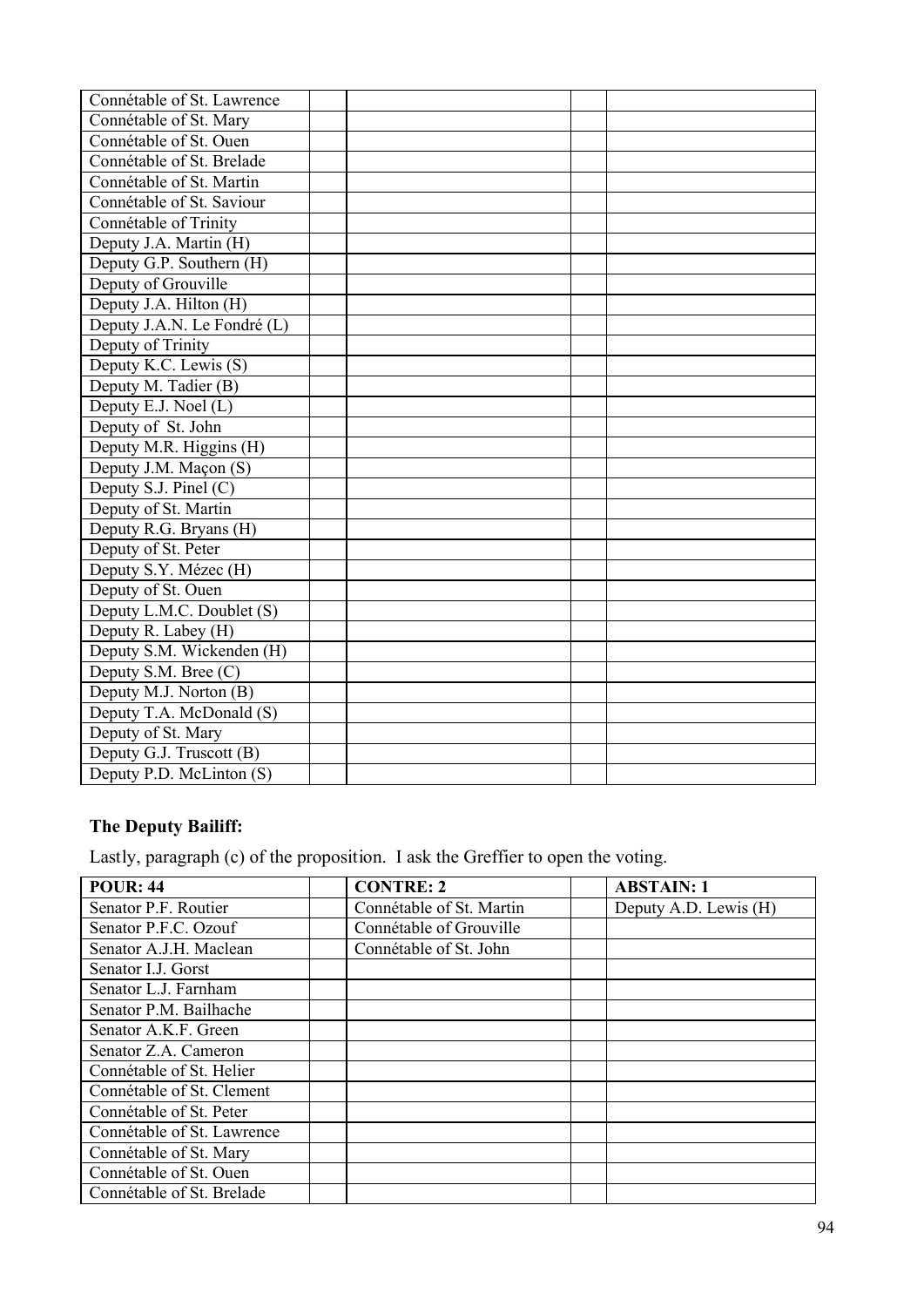| Connétable of St. Saviour   |  |  |
|-----------------------------|--|--|
| Connétable of Trinity       |  |  |
| Deputy J.A. Martin (H)      |  |  |
| Deputy G.P. Southern (H)    |  |  |
| Deputy of Grouville         |  |  |
| Deputy J.A. Hilton (H)      |  |  |
| Deputy J.A.N. Le Fondré (L) |  |  |
| Deputy of Trinity           |  |  |
| Deputy K.C. Lewis (S)       |  |  |
| Deputy M. Tadier (B)        |  |  |
| Deputy E.J. Noel (L)        |  |  |
| Deputy of St. John          |  |  |
| Deputy M.R. Higgins (H)     |  |  |
| Deputy J.M. Maçon (S)       |  |  |
| Deputy S.J. Pinel (C)       |  |  |
| Deputy of St. Martin        |  |  |
| Deputy R.G. Bryans (H)      |  |  |
| Deputy of St. Peter         |  |  |
| Deputy S.Y. Mézec (H)       |  |  |
| Deputy of St. Ouen          |  |  |
| Deputy L.M.C. Doublet (S)   |  |  |
| Deputy R. Labey (H)         |  |  |
| Deputy S.M. Wickenden (H)   |  |  |
| Deputy S.M. Bree (C)        |  |  |
| Deputy M.J. Norton (B)      |  |  |
| Deputy T.A. McDonald (S)    |  |  |
| Deputy of St. Mary          |  |  |
| Deputy G.J. Truscott (B)    |  |  |
| Deputy P.D. McLinton (S)    |  |  |

# **Deputy M.R. Higgins:**

I would like to thank everyone for their support of the Care Inquiry.

# **9. Draft Policing of Roads (Amendment No. 9) (Jersey) Regulations 201- (P.138/2015)**

### **The Deputy Bailiff:**

Very well, the next item is the Draft Policing of Roads (Amendment No. 9) (Jersey) Regulations 201-lodged by the Minister for Transport and Technical Services, now Infrastructure - P.138/2015 and I ask the Greffier to read the citation.

### **The Greffier of the States:**

Draft Policing of Roads (Amendment No. 9) (Jersey) Regulations. The States, in pursuance of the Order in Council of 26th December 1851, Article 92 of the Road Traffic (Jersey) Law 1956 and the Policing of Roads, Parks and Sea Beaches (Application of Fines) (Jersey) Law 1957, have made the following Regulations.

### **9.1 Deputy E.J. Noel (The Minister for Infrastructure):**

This change of Regulations is a very simple one. The aim is to improve the ability of the Parish of St. Helier to police its roads, in particular with regard to the control of dog fouling. Indeed we have undertaken this change at the request of the Constable of St. Helier and we are more than happy to do so. It is, therefore, appropriate that I leave it up to him to explain how this change in regulation will help the Constable increase the number of officials who are able to undertake such policing matters, should Members require any further information, and I make the proposition.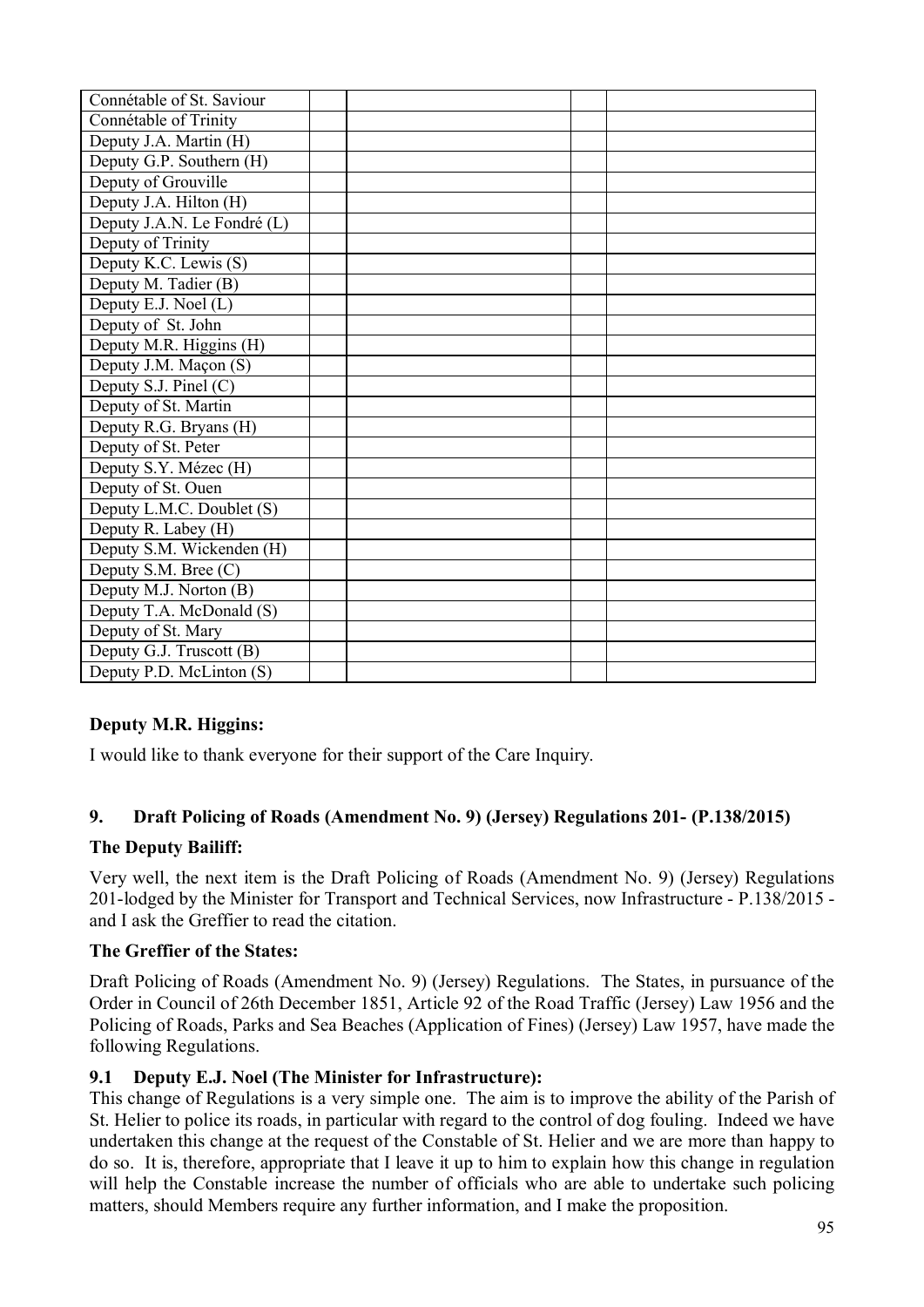## **The Deputy Bailiff:**

Is the proposition seconded? **[Seconded]** The principles, I should say, I beg your pardon, I should have said principles.

### **9.1.1 The Connétable of St. Martin:**

I thought the Constable of St. Helier might have been speaking first. There are just a couple of issues I would like to raise with the Minister and to share with Members and hope he may be able to broaden when he responds. It will be interesting to see how the media report the proposition if approved today, and will it be angled towards St. Helier and the move to reduce dog fouling on the streets. It is far more reaching. I am sure all Members have read their papers, it is far more reaching than Members may be aware of, and certainly the media. I will be supporting the Minister's proposition but I think we have to be cautious on a number of issues. The report accompanying the proposition initially indicates that this relates to St. Helier, but of course it is Island-wide. It will enable all Connétables to appoint authorised officers to police some of the activities on any roads around the Island. It may help in particular with St. Helier, where the Connétable already has a number of paid wardens for other duties, but it is unlikely to be the answer to the problem that exists. I think it has been brought in because of the frustration that nobody is policing the law at the moment, or very few are policing it at the States Police. The authorised person facility already exists under the policing of beaches. The authorised person facility already exists under the policing of parks legislation, and of course it makes sense to introduce it to the third of the trio of these pieces of legislation. However, I wonder if the respective Ministers - the Minister for Economic Development, Tourism, Sport and Culture, and the Minister for Infrastructure - could tell this Assembly how many people have been reported by authorised persons under those relevant pieces of legislation, beaches and parks, in the past 10 years. I doubt they would be able to, it is very unfair to ask off the cuff, but I would suggest very, very few offenders have been reported by authorised persons for offences under that legislation. How many for dog fouling on a beach? Few, if any. Members will probably not believe it but many years ago I had a surfboard and would go down to 5 Mile Road and I would be summoned from the surf with my surfboard along the 5 Mile Road by a beach inspector or a harbour official who would want to examine my surfboard, the tax disc on my surfboard, and I could not have a tax disc without insurance. Those officers also patrolled the beaches at the time. I cannot recall the last time I saw a States beach inspector or an authorised person on a beach, and sadly my surfing days have finished. I am not even sure if the Minister for Economic Development employs anybody to police the beaches, and the dogs on the beach issue is something that is very topical at the moment. Presumably the Minister for Infrastructure has authorised these States park keepers and others and issued them with identity cards to police these parks as authorised persons, but I am not sure how many reported offenders for offences committed in these parks. I have a park in our Parish which comes under my authority. I have 4 authorised persons appointed by myself and we have had no prosecutions and only a few people advised. The States Police and Honorary Police have a power to carry out policing but not much is done. So the Minister has not identified in his initial comments the offences that these people or authorised persons will be able to deal with on their streets. Dropping litter; minor damage; behaved or clothed in a manner to offend public decency; they will be able to ask the person's name and address, and it is offence to fail to give the name and address; reporting homeowner's who do not put their proper rubbish in dustbins; throwing fireworks; to name a few. If supported today the Parish will now be able to decide if they wish to appoint persons and whether the role will be voluntary or a paid role.

### [16:00]

We will or could consider authorising our Parish staff members, maybe our Roads Committee members or roads inspectors or nominate people. The comments in the paper, there will be no additional financial and manpower implications arising from the proposed draft Regulations. Indeed there are none, none for the taxpayer or the States. There could indeed be some for the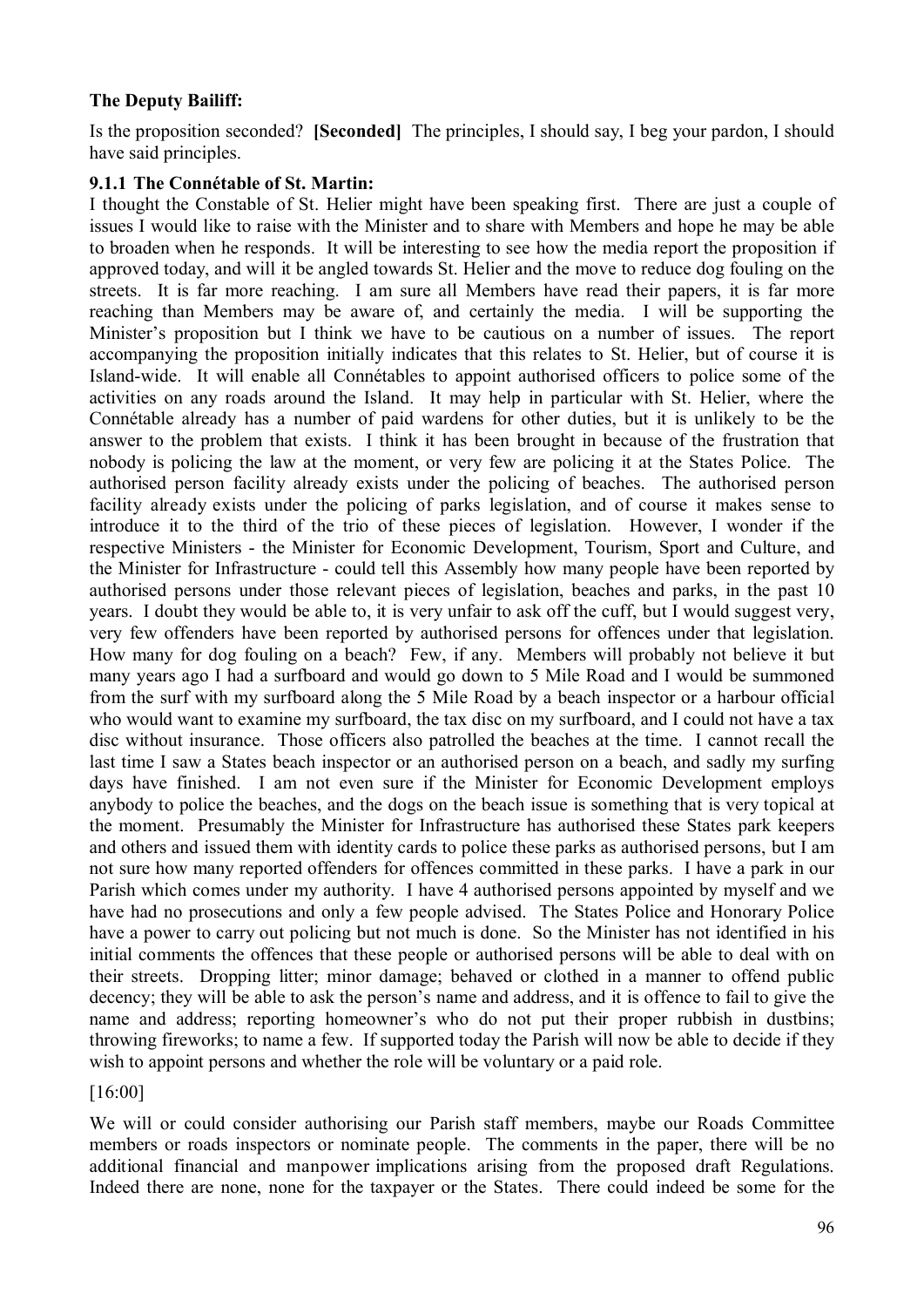ratepayer unless we seek further unpaid volunteers, honorary positions to undertake this role. I am thinking of things like uniforms, training costs, health and safety and the like, identity cards of the authorised persons. So although the proposal is not the answer to everything, it is probably better and greater than what we have at the moment, but it is not quite as straightforward as suggested maybe today by the Minister. I remain cautious that these people do not or are not seen as replacements for police officers, be that Honorary or States Police, or that the officers themselves, States or Honorary, think they have no longer the role to play in this policing role. This should be a working partnership between the Parishes and the States and not just passing the responsibilities because there are main roads which come under the Minister and byroads which come under the Parishes, but this amendment to the piece of legislation relates solely for the Parishes to appoint, not the Minister. I do hope some persistent offenders are reported by these authorised persons. Thank you.

### **9.1.2 Deputy M. Tadier:**

I think some credit needs to be given to maybe the mover of this proposition but also probably to the Constable of St. Helier, because it seems to me that for a long time this has been one of the peeves. It is quite down there in some ways in politics when we deal with hospitals, education, and so on, and roads - although this does deal with roads as well - it seems to be one of those issues which should have been resolved fairly easily and people cannot understand why it has not been. So I think credit is due there, although we have not yet seen the scheme up and running and of course the devil is in the detail. I do have a question perhaps about how it might be administered in reality and why it was not conceived that we could have a centralised system whereby permits are issued by the States or by the Minister himself. I admit that I am not necessarily fully up to speed on the particular regulation of the 1959 Regulations, but it seems to me that things like cliff paths, will they be included in these provisions, because fields for example which may be publicly accessible, and what if the roads and areas are not necessarily under Parish ownership but they are under States ownership, or they are in fact under the ownership of the ever-increasing number of quangos that we see existing in Jersey, i.e. the privatised element of Government. How will this be administered in reality? Perhaps the Minister can shed some light on how those considerations might have been put into the mix in ultimately administering this proposal.

### **9.1.3 The Connétable of St. Helier:**

Many of us know that the Constable of St. Martin used to be a police motorcyclist but not many of us knew that he was also a surfing dude, so that is a new thing that we know about him. He does question the importance of this amendment to the legislation and he did point out in his speech that not much is done with regard to the offences listed in the Policing of Roads Regulations 1959 by the Honorary Police or the police. I suppose that, in a way, is the whole point. Certainly as far as St. Helier is concerned, our Honorary Police officers and the States of Jersey Police are really far too busy dealing with substantial crimes, or in the case of the Honorary Police, policing the many events that happen in St. Helier to, for example, stop somebody defacing the surface of the road or any public property they are on by writing marks. There is a whole list, foul the road with saliva, mucous or other excrement, and so on.

### **Deputy M. Tadier:**

Is that "Marx" with an X or is it "marks" with an A-R-K-S?

### **The Connétable of St. Helier:**

Basically these are offences which do affect the quality of life of people who live in Jersey, particularly in the urban areas, and the purpose of this amendment is to allow the extra officers that St. Helier currently employs to not be prevented from enforcing the existing law when they go out of the park on to the pavement, for example. The beaches are covered, we know that, but there is simply this area where our officers time and time again say: "We would have enforced the law if we had the powers to do so." So I think this is a welcome amendment, it is an example of how well the Parish and the newly named Department of Infrastructure are getting on. Hopefully this will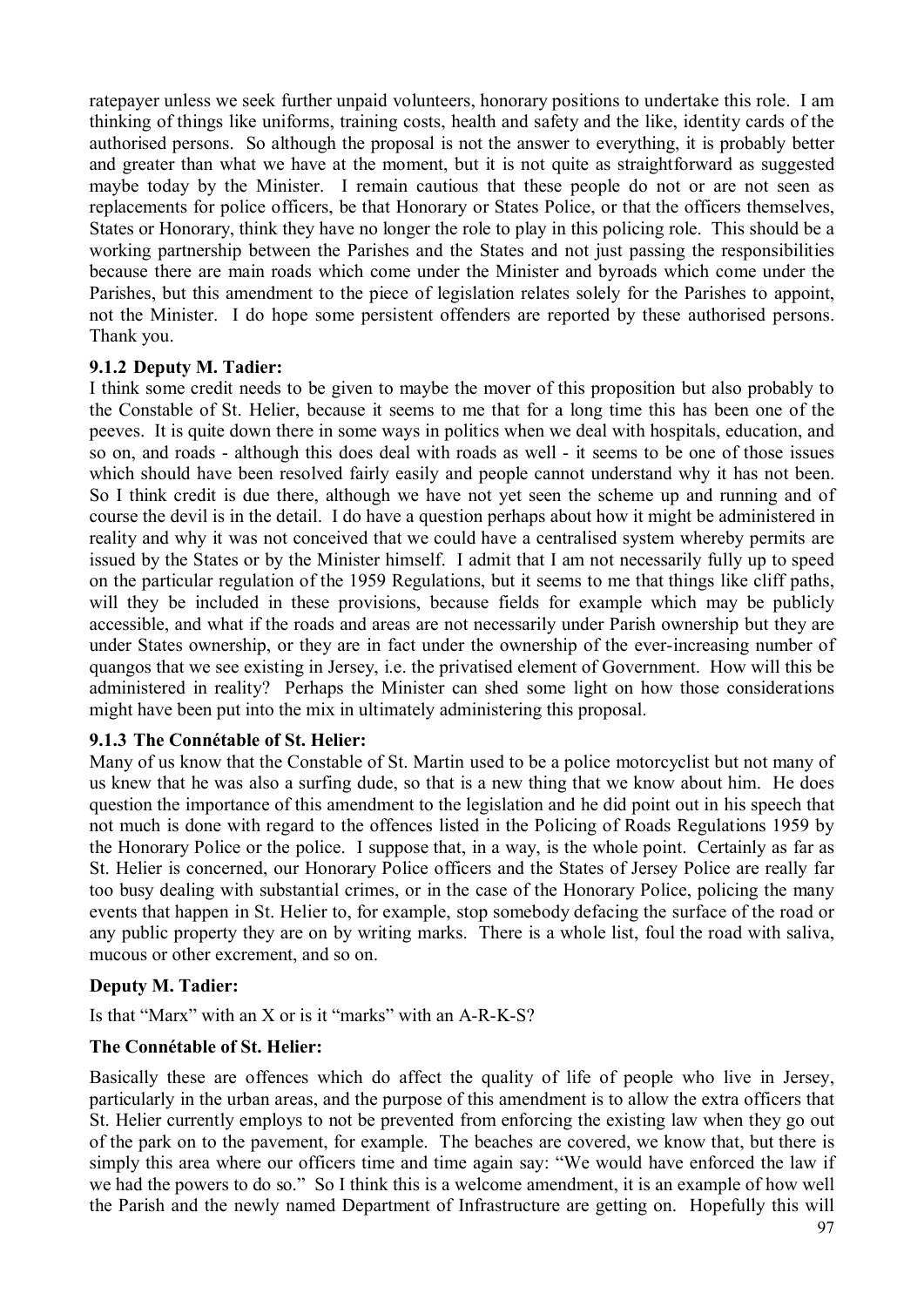satisfy the Constable of St. Martin and we will see more people being prosecuted for these kind of antisocial events which can make living in a congested place really quite unpleasant. So I thank the Minister for bringing the amendment and suggest that Members support it.

## **9.1.4 Deputy S.M. Wickenden:**

I just thought I would ask, in it is says: "To enable the Parish to improve its policing of roads, in particular for the control of dog fouling." Obviously there are other things in there, it just highlights one of the many things that this Regulation will change. I just want to know, will this also include being able to issue fines for fly-tipping that we are now likely to start to see soon after the waste refuge charge will be brought in later on.

# **The Deputy Bailiff:**

Does any other Member wish to speak upon the principles? If no other Member wishes to speak on the principles I call upon the Minister to respond.

### **9.1.5 Deputy E.J. Noel:**

I thank all Members that have contributed. I thank the Constable for clarifying the situation and the matters raised by the Constable of St. Martin. With regard to Deputy Tadier's point about cliff paths; under the definition of the law it means any public road or any public place, but excludes any place to which the Policing of Beaches (Jersey) Regulations 1959 or the Policing of Parks Regulations 1962 applies. So in the broadest terms I would have assumed that cliff paths would have been included under that "any public place" definition. With regard to Deputy Wickenden's concern about fly-tipping; yes, these authorised persons, I would have presumed, will complement those that already do have the powers to take names and addresses to report people carrying out such actions, as indeed any of the actions laid out currently in the law. I maintain the Regulations. I do not wish currently to vote the appel, I think we can do this under a standing vote.

### **The Deputy Bailiff:**

Those Members in favour of the principles kindly show. Those against? The principles are adopted. Does the Environment, Housing and Technical Services Scrutiny Panel wish to scrutinise this legislation? Minister, would you wish to propose the Regulations in Second Reading?

### **9.2 Deputy E.J. Noel:**

I do. Just very, very quickly, Regulation 1 obviously is the definition of the authorised person, and Regulation 2 inserts a new Regulation into the principal Regulations requiring a Connétable to issue each authorised person it appoints for the purpose of these Regulations with an identity card.

### **The Deputy Bailiff:**

Are the Regulations seconded? **[Seconded]** Does any Member wish to speak on the Regulations? No Member wishes to speak on the Regulations, then those Members in favour of adopting the Regulations kindly show. Those against? The Regulations are adopted. Do you wish to propose the matter in Third Reading, Minister?

### **Deputy E.J. Noel:**

I do, sir.

# **The Deputy Bailiff:**

Is the matter seconded in Third Reading? **[Seconded]** Does any Member wish to speak in Third Reading? Those Members in favour of adopting the Regulations in Third Reading kindly show. Those against? The Regulations are adopted in Third Reading.

### **10. Draft Planning and Building (Amendment No. 7) (Jersey) Law 201- (P.142/2015)**

### **The Deputy Bailiff:**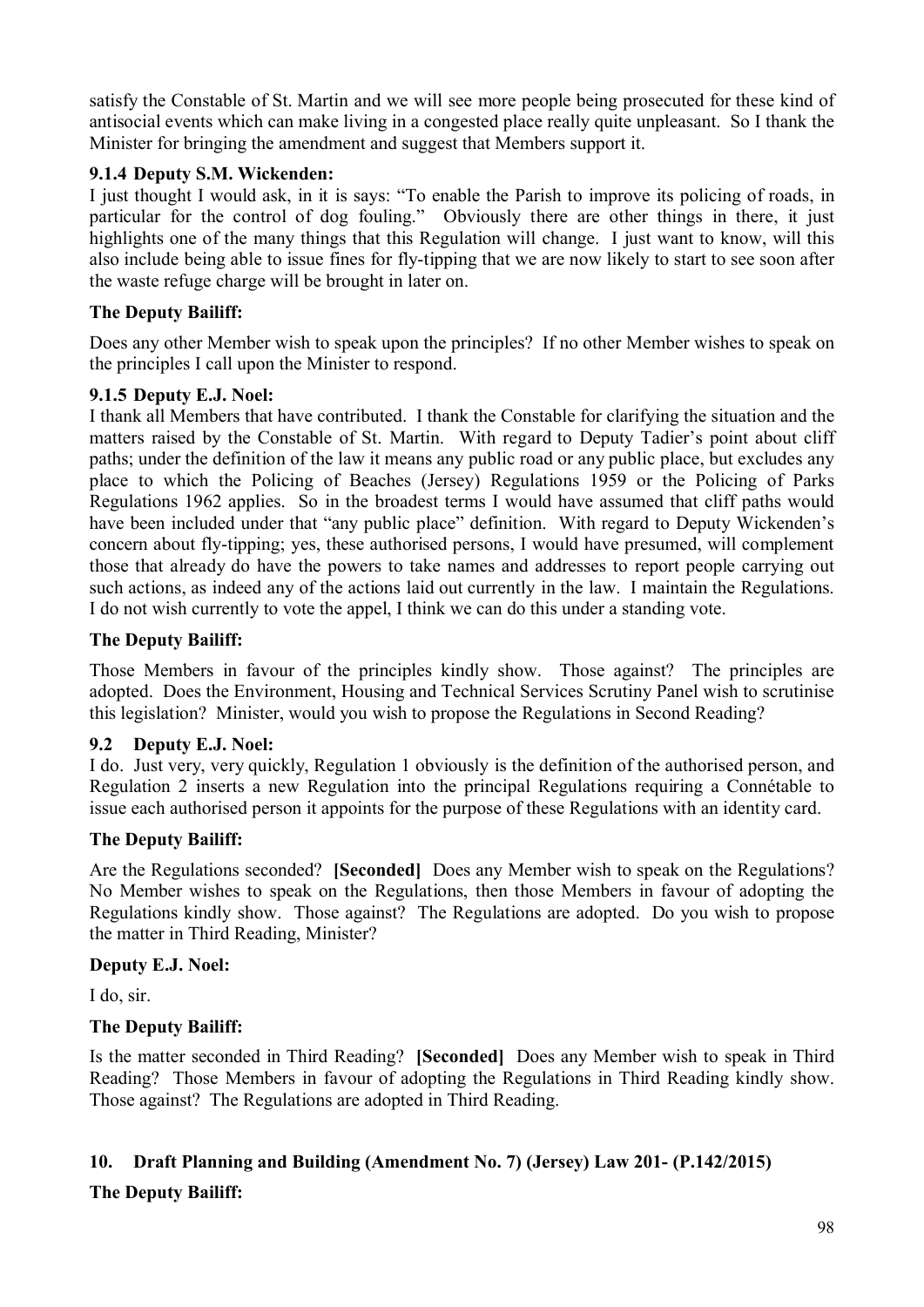The next item is the Draft Planning and Building (Amendment No. 7) (Jersey) Law, lodged by the Minister for Planning and Environment - P.142/2015. I ask the Greffier to read the citation.

# **The Greffier of the States:**

Draft Planning and Building (Amendment No 7) (Jersey) Law. A law to amend further the Planning and Building (Jersey) Law 2002 and the States of Jersey Law 2005. The States, subject to the sanction of Her Most Excellent Majesty in Council, have adopted the following Law.

## **10.1 The Deputy of St. Martin (The Minister for the Environment):**

I am sure that Members will have realised while reading this proposition that these amendments are mainly points of housekeeping. They, in the main, represent minor changes to the Planning and Building Law in the interests of better regulating the planning and building process. I might say that it is my intention to bring more amendments as and when I can find changes that can improve regulation even further. Of particular interest in this set of proposals are amendments which we name the current Planning Applications Committee as the Planning Committee so as to avoid conflict of the acronym with the Public Accounts Committee, something that has been requested in this Assembly in the past. The change also reflects the increased importance of this committee and the fact that the committee has a broader remit than just considering applications for planning permission. Amendments also include the introduction of the ability to charge a fee for an application and to vary or remove a condition previously attached to a planning permission. This is also the mechanism used to renew a planning permission. The ability to raise a fee for such applications will contribute to the cost of processing the applications, it may also persuade the applicant to commence the development within the originally required timescale. Members will know that I have on a number of occasions publicly said that I want to introduce measures that encourage developers to build-out approvals that they have secured, and this is just one such measure. Other amendments include clarification that the Minister for the Environment will determine applications that have been the subject of a public inquiry - again, that is something that has been requested in this Assembly - making it a statutory requirement to explain any building approval granted contrary to building bylaws; allowing for the prosecution of anyone acting as a certifier of design who makes a false statement; and finally, clarification of types of sites of special interest. The Planning and Building (Jersey) Law 2002 establishes the statutory framework for land use, planning, and the control of building operations. As well as setting the process for the formulation of the Island Plan, the control of development and the regulation of building works, the law also provides for the safeguarding of the built heritage and important archaeological, ecological and geological sites of special interest. I am sure Members will agree that these proposals are small but important changes to the law and I am happy to answer any questions, if required, but at this point I would just like to propose the principles.

### **The Deputy Bailiff:**

Are the principles seconded? **[Seconded]** 

# **10.1.1 Deputy S.M. Wickenden:**

I would just like to say that I think this is a very good draft and I fully support it, especially as I am on the Planning Applications Committee and the Public Accounts Committee, this is going to make my life a lot easier.

### **The Deputy Bailiff:**

If no other Member wishes to speak on the Principles I call on the Minister to respond.

### **10.1.2 The Deputy of St. Martin:**

I would just like to thank the Deputy for his support.

### **The Deputy Bailiff:**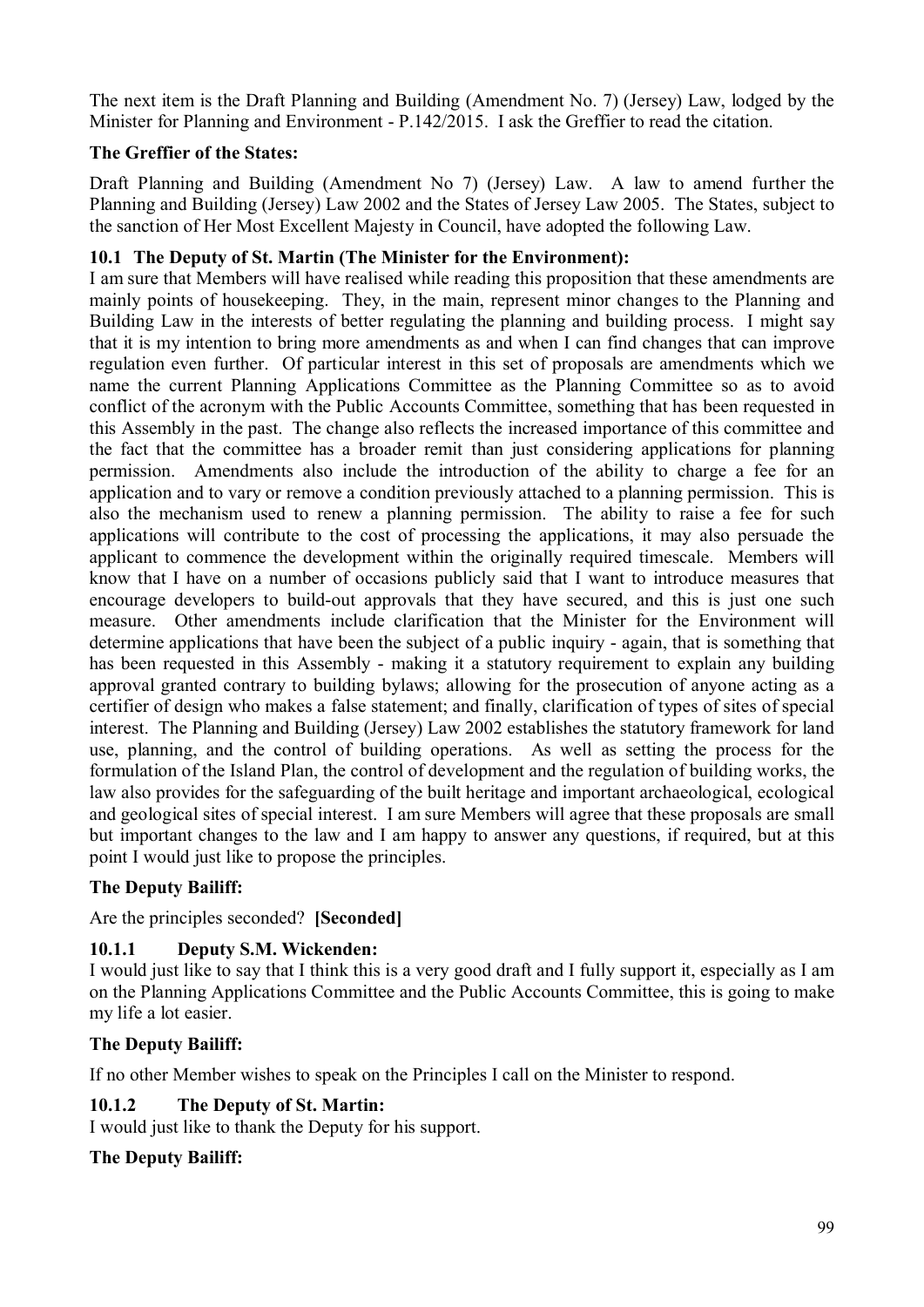Those Members in favour of the principles kindly show. Those against? The principles are adopted. Do the Environment, Housing and Technical Services Scrutiny Panel wish to scrutinise this? How do you wish to propose the Articles, Minister?

## **The Deputy of St. Martin:**

If Members are content I am happy to propose them *en bloc*.

### **The Deputy Bailiff:**

Are the Articles seconded *en bloc*? **[Seconded]** Does any Member wish to speak on the Articles? If no Member wishes to speak on the Articles in Second Reading then those Members in favour of adopting the Articles *en bloc* kindly show. Those against? The Articles are adopted in Second Reading. Do you wish to propose the matter in Third Reading, Minister?

### **The Deputy of St. Martin:**

I do, thank you.

### **The Deputy Bailiff:**

Is that seconded? **[Seconded]** Does any Member wish to speak on the law in the Third Reading? If no Member wishes to speak then those in favour of adopting the law in Third Reading kindly show. Those against? The law is adopted in Third Reading.

### **11. Jersey Law Commission: appointment of Commissioners (P.149/2015)**

### **The Deputy Bailiff:**

The next item is the Jersey Law Commission: appointment of Commissioners, P.149/2015, lodged by the Chief Minister. I ask the Greffier to read the proposition.

### **The Greffier of the States:**

The States are asked to decide whether they are of opinion to refer to their Act dated 30th July 1996, in which they approved the establishment of a Jersey Law Commission, and (a) to appoint the following as Commissioners of the Jersey Law Commission for a period of 5 years, with immediate effect: Mr. Jonathan Walker, Ms. Claire de Than, Advocate Barbara Corbett; (b) to reappoint Mr. Clive Chaplin as Chairman of the Jersey Law Commission for a further period of 5 years, with immediate effect; and (c) to reappoint Mr. Malcolm Le Boutillier as a Commissioner of the Jersey Law Commission for a period of 3 years, with immediate effect.

### [16:15]

### **11.1 Senator I.J. Gorst (The Chief Minister):**

Hopefully this is self-explanatory as the Greffier has just read out. I am extremely grateful to those who serve on the Jersey Law Commission. They do so on a voluntary basis and their work is invaluable and helps to inform government policy and certainly helps the work of the Legislation Advisory Panel. I am pleased that those 3 individuals have put their names forward and I propose that they serve for a period of 5 years together. I am grateful to the Chairman who is content for his name to go forward to continue as chairman and Mr. Le Boutillier who will serve again for a period of 3 years until his retirement. So I propose those names to the Assembly.

### **The Deputy Bailiff:**

Is the proposition seconded? **[Seconded]** Does any Member wish to speak on the proposition? If no Member wishes to speak on the proposition, those Members who are in favour of adopting it kindly show. Those against? The proposition is adopted.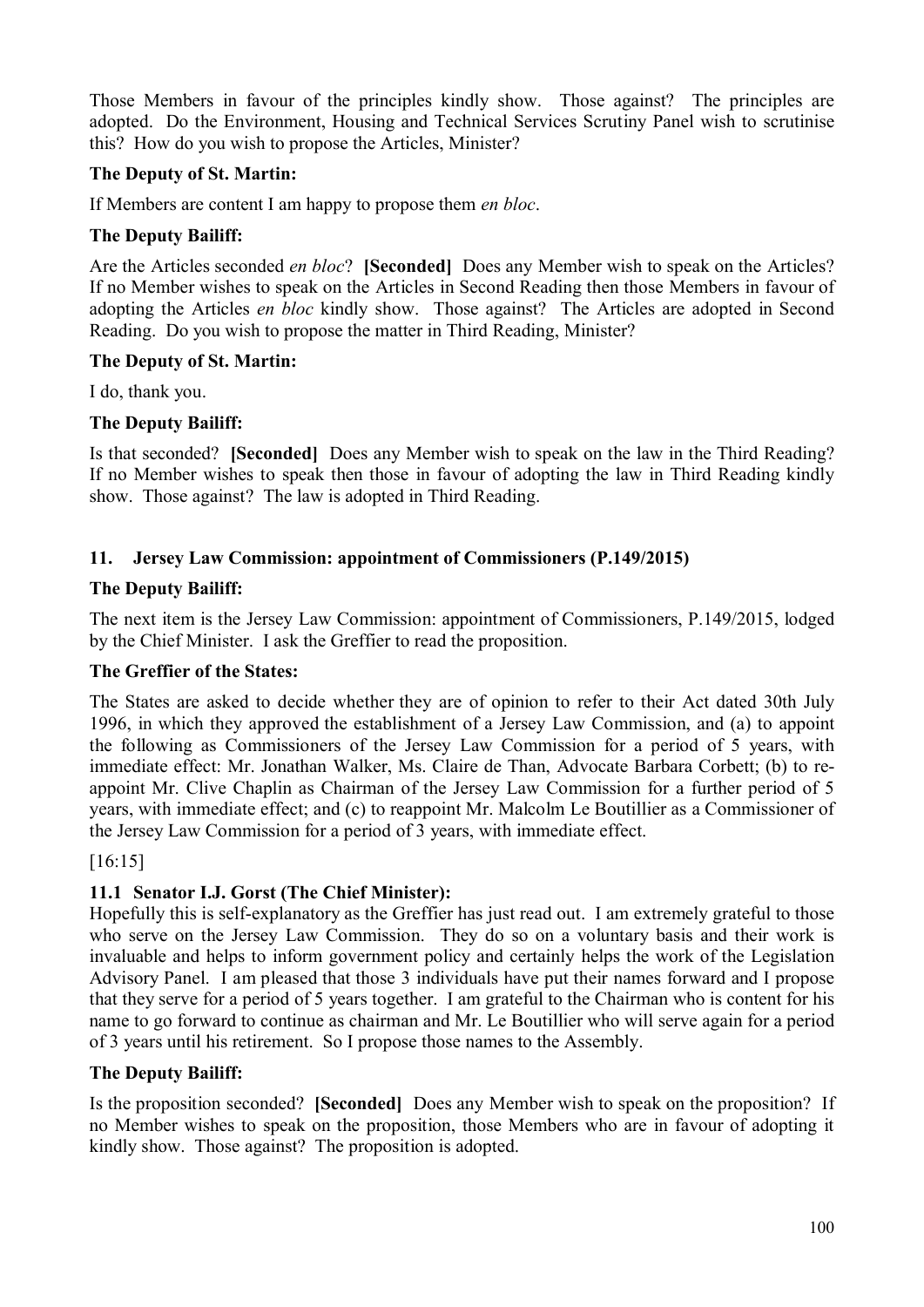# **12. Minimum Wage: revised hourly rate from 1st April 2016 (P.150/2015)**

# **The Deputy Bailiff:**

The next item is the Minimum Wage: revised hourly rate from 1st April 2016 - P.150/2015 - lodged by Deputy Mézec of St. Helier and I ask the Greffier to read the proposition.

### **The Greffier of the States:**

The States are asked to decide whether they are of opinion to request the Minister for Social Security (a) to revoke the Employment (Minimum Wage) (Amendment No. 9) (Jersey) Order 2015, scheduled to come into force on 1st April 2016, and to take such steps as are necessary to make a new Order fixing the minimum wage at £7.20 per hour from 1st April 2016; and (b) to investigate the impact on the tax and benefits system of a significant rise in the minimum wage, sufficient to lift recipients out of relative low income, and to assess the impact that any changes arising from the introduction of the "National Living Wage" in the United Kingdom could have on the structure and level of the Jersey minimum wage, and to report to the States by December 2016.

### **12.1 Deputy S.Y. Mézec:**

I am also pleased to note that my comrade, Senator Ozouf, is wearing red today which I take it will be a sign he will be supporting me. That is good to see.

### **Senator P.F.C. Ozouf:**

Sir, a point of clarification, so are you wearing red and the Minister for Social Security. **[Laughter]** I do not know whether that is also relevant. I am slightly worried that it may cast the same aspersions.

### **The Deputy Bailiff:**

Thank you very much, Senator.

### **Deputy S.Y. Mézec:**

Well I am wearing my blue tie today and that will become apparent, the reasons why, later on in my speech. **[Interruption]** Members will see. As I sat down to write this speech yesterday evening, the news headline that I could see on my computer screen read: "Wealth of the world. Richest 1 per cent now equal to other 99 per cent." This was the calculation that Oxfam has made using the data they acquired from Credit Suisse for the report which they released recently entitled *An Economy for the 1 per cent*. They also found that the richest 62 people in the world had as much wealth as the poorest half of the global population combined. Now just 5 years ago it would have taken 388 individuals to have had the same wealth as the bottom 50 per cent, so much worse has income inequality become in such a short space of time. It is because I believe in equality and social justice that I find these figures to be absolutely grotesque. I believe wholeheartedly that it is the Government's responsibility to do what it can to create a more equal and fair society and I believe that in Jersey, the picture is no different. The Income Distribution Survey which was released at the end of last year has shown that inequality in Jersey has now become worse than in the United Kingdom when the previous survey 5 years ago showed then we were doing better than them. The average standard of living for the poorest 20 per cent in Jersey has reduced by 17 per cent over the past 5 years; 56 per cent of single-parent households are now living on a relative low income and so are a third of pensioners. All of this has happened, as a Freedom of Information request has shown, that in the past decade the number of people in Jersey earning above £1 million a year has quadrupled. I believe that, sadly, things are probably going to get worse from here on in. The Government, which is pursuing what some of us consider to be an ideologically-driven austerity agenda, has already decided to cut £10 million worth of support to the poorest and most vulnerable people in Jersey: that is the pensioners, single-parent families and disabled Islanders. Now the world is becoming a more unfair and unequal place and it is getting worse because of complacent governments who, let us be perfectly honest here, are beholden to the interests of a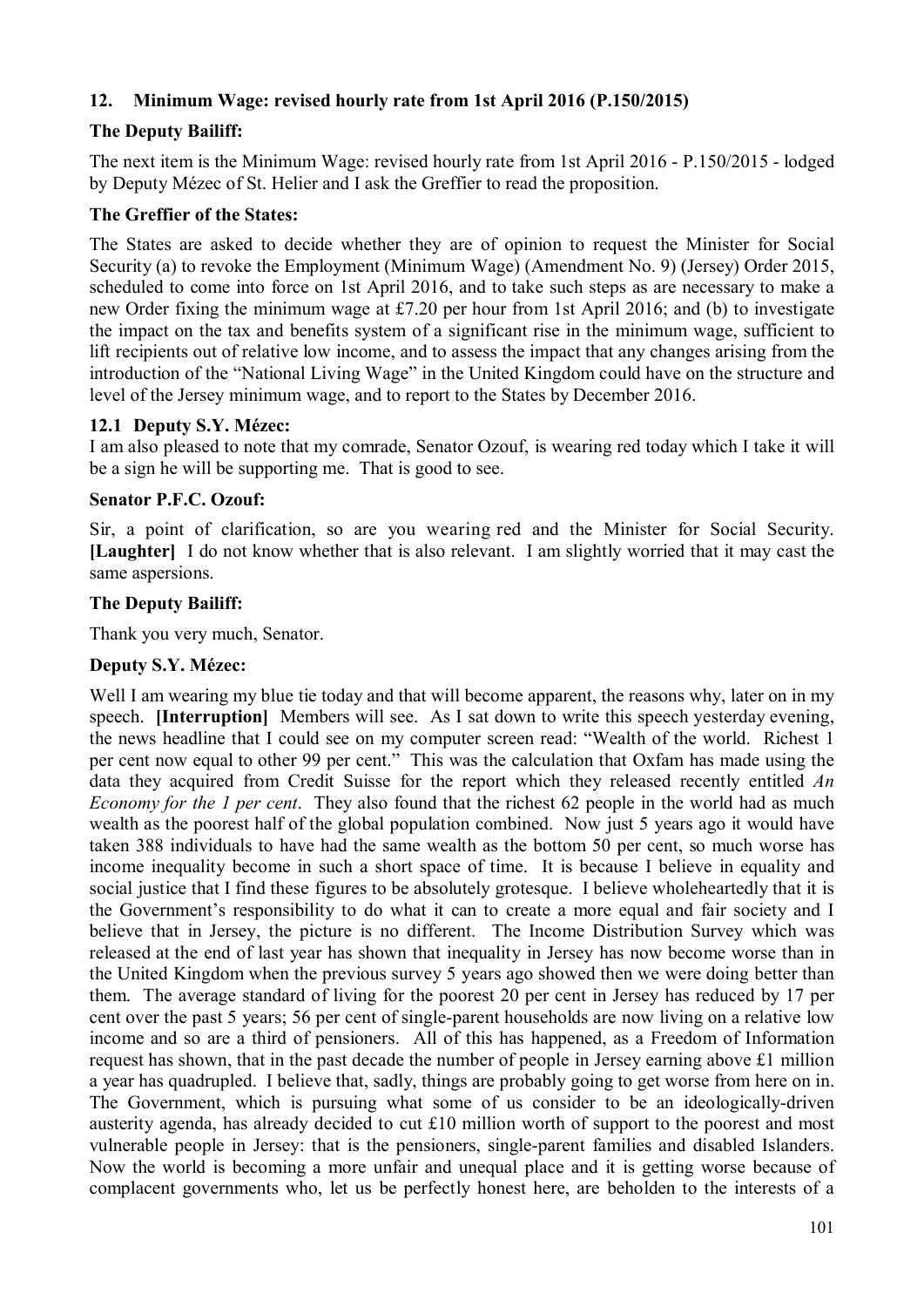small minority group in whose interests they serve, despite not having any real democratic mandate to do so, and despite any evidence whatsoever that this economic strategy will produce any longterm or widespread benefits for the population as a whole. In fact, all the evidence from the O.E.C.D. (Organisation for Economic Co-operation and Development) and the I.M.F. (International Monetary Fund) shows that the exact opposite is true and it is the more equal societies which have better prospects for economic growth and happier societies as well. Now Oxfam made several recommendations on how they think governments can reverse this trend and begin to make a tangible difference to ordinary people's lives and to the economy. They made suggestions like ending the gender pay gap, reducing the price of health care, taxing wealth rather than consumption and using progressive public spending to tackle inequality, which is pretty much basically the Reform Jersey manifesto. But one of the fundamental suggestions they made was to introduce a living wage so this is what my proposition today is about moving towards. Now the Chief Minister said about a year ago that he was going to make reducing poverty one of his Government priorities. Then we saw a few months later the publication of the Strategic Priorities document in which the word "poverty" did not appear once and instead it laid down the foundations for a fiscal plan over the next 3 years which is probably going to make conditions for the poorest and most vulnerable people in Jersey much worse. At the time I challenged the Chief Minister and said, when he made that statement at the time, to support Reform Jersey's then proposition which was being brought forward by Deputy Southern to raise the minimum wage to demonstrate his commitment to reducing poverty, which he declined to do so then, and has indicated that he will be doing the same this time round. Now at the time ... well there was a time previously when people like me could have just dismissed that and said: "Well, yes, it is just what you expect. It is the same old Tories ideologically attached to a broken economic model which serves the few above the many just like they always do." But, no, not this time. Because even the Conservative Party in the U.K. is surpassing everybody's expectations and increasing the minimum wage and setting out a path to a £9 an hour national living wage by the end of the current Parliament in 2020, not only outdoing what the Labour Party was suggesting they would do if they got into Government, but also leaving Jersey's Government even more isolated in this political context. So I say if Reform Jersey can plagiarise George Osborne's policies, surely it is not too much to ask the Council of Ministers to do it just this once as well. That is why I am wearing the blue tie, by the way. So, as my report says, if you take the current trends we have seen in the nominal increases in the minimum wage since it was introduced, it is going to take Jersey an entire decade before we reach the U.K.'s level of £9 an hour. We are not going to get there until 2030. Now surely that cannot be right to say that we are going to allow the situation to develop where we are an entire decade behind the U.K. on how we pay the lowest-paid workers in Jersey. So the question I ask to States Members is this, is it acceptable for Jersey to have a minimum wage which is a decade behind the U.K.'s? I do not believe that there will be Members of this Assembly who seriously believe that that is a tolerable situation. If you accept that it is not tolerable, as I suspect most Members do, then surely the position, the automatic position, is to support at least part (b) of this proposition because we all accept hopefully that there is a problem with the minimum wage which is going to have to be addressed in some form or another. Because the fact is that the campaign for a decent living wage is not going to disappear any time soon. The principles of it are becoming more mainstream every single day and more and more Governments of all political persuasions, politicians, businesses and economists are understanding the value of the concept and working towards putting it into practice. So, the minimum wage is never going to go down; it is only ever going to go up. The question is by how much and how fast? That question of speed is a fair question and it is one which is alluded to in the Council of Ministers' comments. They talk about giving appropriate notice for businesses and they also refer to the legitimate worries which were expressed by the Chamber of Commerce about getting it right with sensible increases rather than big jumps. Of course, I completely agree with what they say in this area as, to be honest, I often do. But the fact is, because we are set to be a decade behind the U.K. unless we take action, and the timetable that is given in the Council of Ministers' comments shows that we might not make any meaningful progress until 2018, that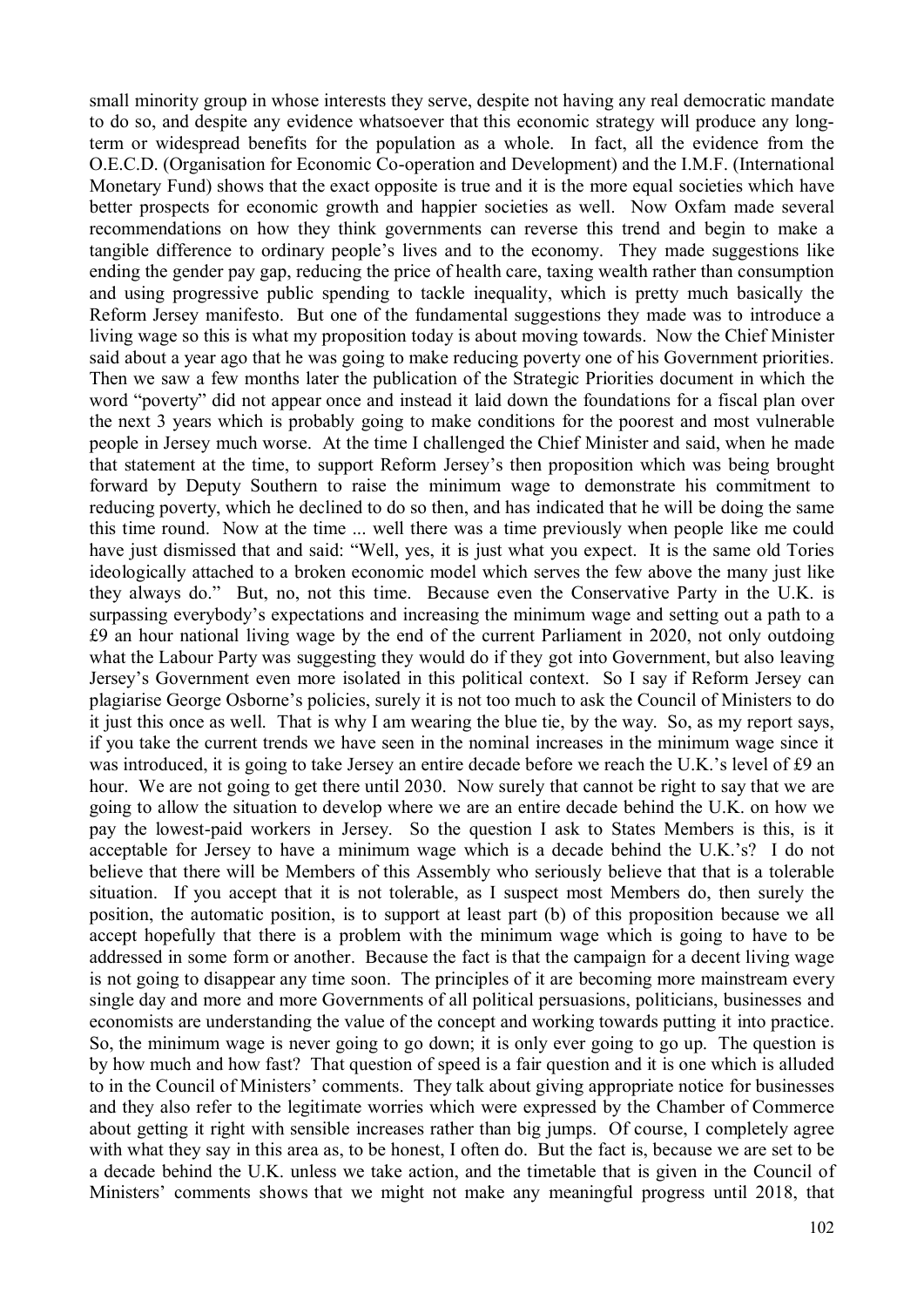means that we would end up with just 2 years to catch up or we would fall behind, neither of which, to be perfectly honest, is an acceptable situation. So this proposition means that we would have double the length of time to spread out these increases which would surely make it easier for businesses to cope with it. So I do not particularly buy that argument being pursued by the Council of Ministers. So I know when I sit down and the debate begins we will hear, I presume, from the Minister for Social Security, who will lay out the position of herself, her department and the wider position of the Government, and I want to ask Members when she speaks, or when the Chief Minister speaks, to listen to the words being used and, in your head, work out what is being argued. Is it an argument against the proposition or is it an argument against the living wage altogether? I think we are likely to see that most of it will be an underlying distrust of the idea that paying our lowest workers a bit more would be good for the economy. So the comments which were lodged by the Council of Ministers at the last minute - which seems to be what they do as a matter of standard practice now - a couple of times it refers to businesses offsetting the increased wages with job losses which, to be frank, is the same old tired line that has always been used about the minimum wage. It was said before the minimum wage was first introduced that it would cause mass unemployment, and the same Doomsday predictions are made when it is suggested that it is raised, and every single time they are proven to be either complete nonsense or fantastically simplistic. The evidence shows that when unemployment is able to be attributed to a rise in the minimum wage it is usually offset by the employment that is created by the extra economic growth, which is inevitable when the lowest-paid workers get more disposable income. So the idea that it creates unemployment simply cannot be demonstrated to be true in any way which is not a simplistic, overly-simplistic, and therefore inaccurate way of looking at the situation. I find it strange that when the Government proposes its own increases to the minimum wage, which it does more or less every year, that this argument does not seem to be raised. It is only when we talk about doing further rises to it that that somehow comes forward as an argument which shows to me that the position is held disingenuously. So, this proposition, part (a) of which is to agree that from 1st April next year we are not going to let Jersey's minimum wage fall behind what will be the effective minimum wage in the U.K. Okay, they are not calling it a minimum wage, it is the national living wage, which is a title that they have been criticised for giving it because it is misleading at the end of the day, but it is essentially what the minimum wage will be for the vast majority of workers in the U.K. It is about saying: "We are not going to let an Island which has a cost of living which is much higher than the U.K. fall behind." I think that is an entirely sensible position and that is what part (a) is about. Part (b) is about saying: "Right, well, we know what the future of the effective minimum wage in the U.K. is going to be. We know it is going to be £9 an hour by 2020." It is about saying: "Right, knowing that that is the context that we find ourselves in, we need to look at ours because we cannot have the situation where we end up falling 10 years behind it." So that is what this proposition does. It gives the States an opportunity to debate that and consider those points. I hope that at least one part of the proposition can be seen as acceptable and therefore adopted. From my point of view, I am doing it to show my support for Jersey's lowest-paid workers who are struggling more than ever to make ends meet.

### [16:30]

I hope that Members are not too ideologically aligned to an economic ideology which is being shown all around the world to be a complete failure. I hope Members will demonstrate on this argument to be on the right side and to support our lowest-paid workers.

### **12.1.1 Deputy S.J. Pinel:**

Like the Deputy, I also hope and expect to see employees receiving higher wages. But this is not the right way to do it. Our aspirations are very similar to those of the U.K. Government. The States of Jersey intends to push the minimum wage to 45 per cent of mean earnings - not 45 per cent of median earnings, as the Deputy's report says - by 2026, not 2030. The U.K. aspires to reach 60 per cent of median earnings. These are both measures of average earnings, but they are calculated differently and the mean is usually higher than the median. In Jersey, 45 per cent of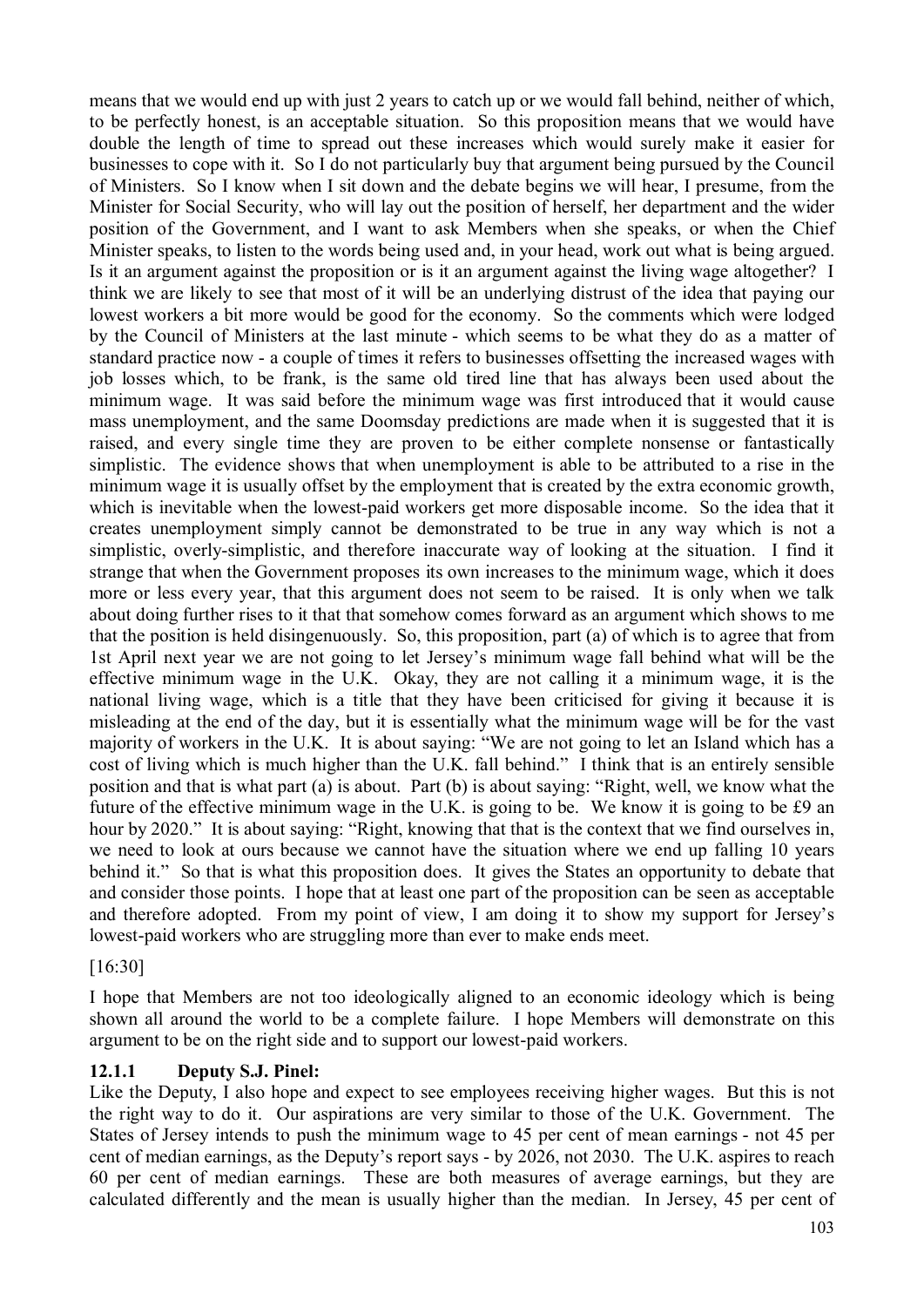mean earning is equivalent to 57 per cent of median earnings. It is right that we look at developments in other countries, but we need to take our own decisions based on what is right for Jersey, rather than copying U.K. rates. Part (a) of the proposition would apply a minimum wage of £7.20 to all employees over age 16 in Jersey. The first difficulty I have is that the £7.20 rate in the U.K. will only apply to the over-25s. The proposition does not address this very important difference. Minimum wage rates for other groups in the U.K. are far lower than in Jersey. For example, the rate is £3 less per hour for those aged 16 to 17. If a minimum wage of £17.20 applied to a wider age group in Jersey than in the U.K. the cost implications for businesses would be far greater. A survey has estimated the cost of the U.K. increase to be around £600 per employee in the first year. We must allow the Employment Forum to conduct its planned annual review, which will look at the options for a higher rate, taking age into account. The second difficulty I have with the proposition is that the £7.20 rate would apply in 10 weeks' time. I accepted the minimum wage recommendation in September, so that employers would have 6 months' notice of the new rates. A significant wage increase at short notice would be totally irresponsible. A higher minimum wage appears to bring income support savings, but benefit costs will increase if employers cannot afford the unplanned additional wages. The U.K. announcement came as a surprise to many, but at least employers were given 9 months' notice. The Low Pay Commission will report to the U.K. Government next month on the potential impact of the minimum wage of the over-25s. We should take the opportunity to consider that report. Connétables in the rural Parishes will understand the difficulty of a large and unplanned rise in the minimum wage. This additional 23 pence could be the death knell of the farming and hospitality industries. I have already approved an increase that is greater than the increases in average earnings and prices. The independent Employment Forum will start its review in April and will report to me in September. We must allow that statutory process to take place with the political steer that we have already given. The Forum has assured me that sensible increases will allow us to reach the States target within the agreed timeframe. It is vital that part (b) of this proposition is also rejected. Members may think this is just a review and it will not hurt to do the work. However, we have set up a very competent non-political and independent body to conduct an annual review of the minimum wage. We have already agreed to direct the Forum to look at the U.K. position this year and to consult on a higher minimum wage for different age groups. A separate review this year would be time consuming, unnecessary and would totally undermine the work of the Forum. In addition to this, the Statistics Unit has agreed to ask employers about the potential impact of a higher minimum wage in its March Business Tendency Survey. The turnaround on this survey is quick and so we will feed this information into the forthcoming minimum wage review. I urge Members strongly to oppose both parts of this proposition. Thank you.

### **12.1.2 The Connétable of St. Martin:**

I think both Deputies might be pleased to see I am wearing a blue and a red tie today. **[Laughter]** As a relatively new Member of the Assembly, I think this is the fifth minimum wage versus living wage debate that I have been in this Assembly to debate. The difference this time, the proposition is brought by Deputy Mézec and not Deputy Southern. I think is it the fifth letter that I have received from the President of the Jersey Farmers' Union of the situation and what the situation will create if we support the proposed increase from that recommended, in this case, already approved unanimously at this Assembly, as recently as 1st December just passed. I say this not in fun, not light-heartedly, because I can understand both sides of this serious situation. I wish I knew, and I think we all wish we knew, the answer to the best way forward. The Deputy and his Reform Party colleagues, and of course many other Members, think that we have it right and the living wage is the way forward and would bring more self-respect and more self-esteem to hardworking individuals at the lower end of the wage structure and a reduction in income support payments and therefore a saving to the Social Security Department and to the States. The more money being spent today is disposable income. The Minister for Social Security and the Council of Ministers, who have submitted a comments paper, think, and of course as do others, that we already have it right with the minimum wage. We have followed the recommendation of the Employment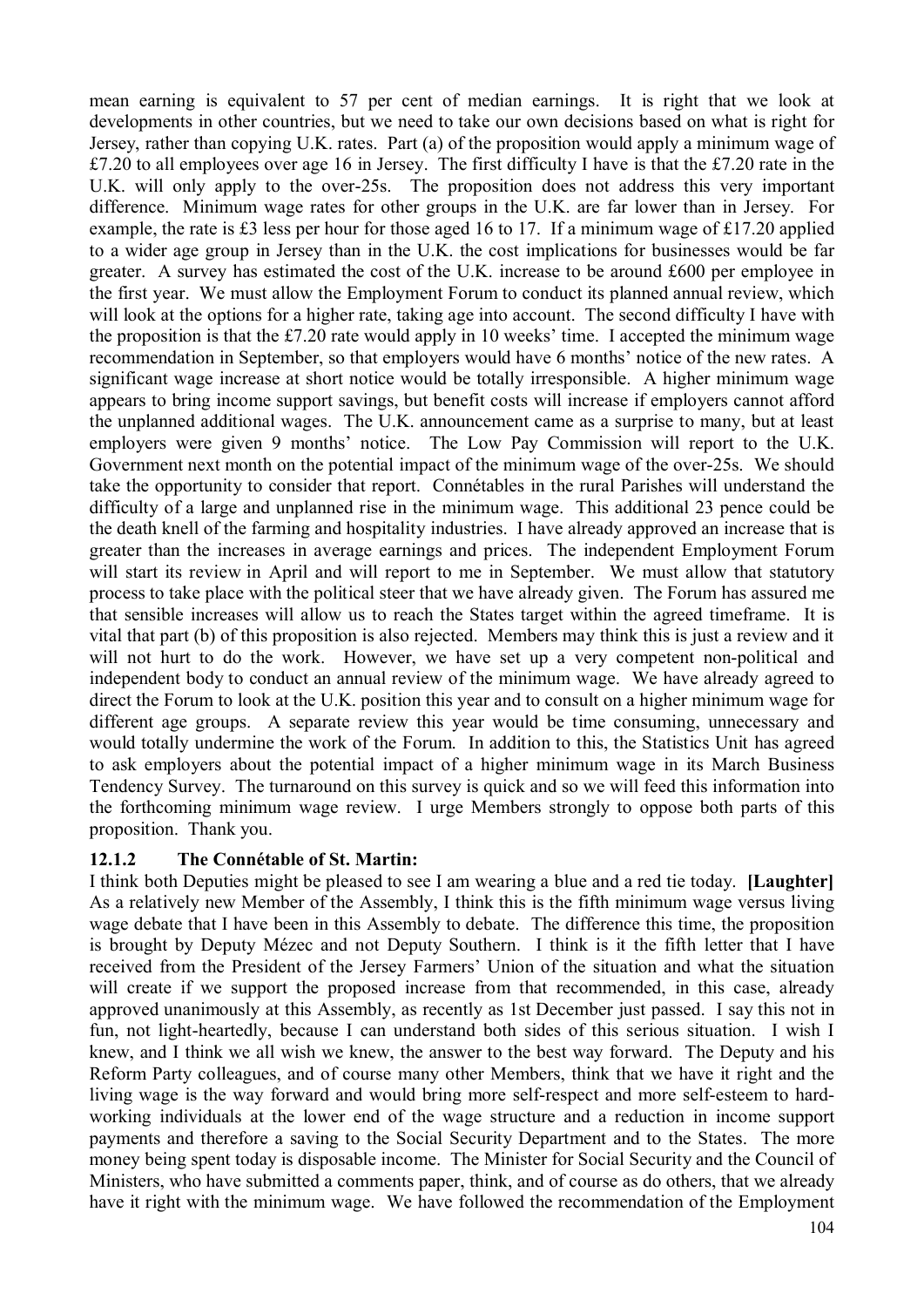Forum who are there for that very purpose; that the committed increase to reach the 45 per cent of mean weekly earnings no later than 2026. It is creeping up as agreed. Albeit, I note, that there is the get-out clause, subject to consideration of jobs, competitiveness and the economy. And that was subject to an interesting debate that I read over the weekend, which took place with the Minister for Economic Development in 2010 in this Assembly. Members were arguing the same points then as they are today. That work will continue with the Employment Forum this year for the future increases and a review will continue for the next wage increase on the minimum wage process. I find it very difficult now to change a vote then, of something that this Assembly agreed in December, unanimously approved just 7 weeks ago. I think I cannot support part (a) of the Deputy's proposition. However, I am inclined to support part (b) if the Deputy is intending to take the 2 matters separately today, the red part of my tie, maybe. I think Members can agree, I do not sit on the fence. We have seen that earlier this afternoon. If the second part is approved today, I would hope that the Employment Forum would work closely with the Minister for Social Security, as they do, with the employers and with the employees, but also with the Council of Ministers, to see if there is some scope for working towards a living wage and not leave it to individual Members to try and seek this change each year. Coming in this morning on the bus I passed a number of speed limit signs, maximum 20 miles per hour. The law of the land telling us the maximum speed we can drive. The maximum speed is uncomfortable in a few places if we were travelling at that speed at some locations. What we have on the Island in relation to wages is the opposite, the minimum one can pay an employee. We even do it ourselves. The States, in the papers we have today, employ 30 people at the Social Security Department, I think, on the minimum wage. I believe some of those minimums are uncomfortable too, like the bus this morning, morally uncomfortable. You cannot go any lower. That is it. You are having to pay that because you have to and we are not going to pay anything less, because we are not allowed to. I think there are some employers that would pay lower if they could, they have to do that. I am not a businessman. I have never been a businessman. I have no idea of the difficulties. There are Members in here today that have businesses, and facing those challenges every day to make their businesses run and trying to make the business profitable. I admire them for that. I am not trying to make their task more difficult. Of course, there are some employers that pay over the minimum, but many will continue to seek to pay the minimum wage to their staff and have the comfort because that is what we, as an Assembly, have supported and approved - that level, an uncomfortable minimum. Of course, that will be us, in effect the taxpayers, topping-up some of those employees with income support payments. I am in a fortunate position now, and I appreciate it, I have no idea what it must be like to be living on a minimum wage, although I know members of my own family have in the past. Some Members here today have probably experienced the same thing, really hard times. The envelopes that my mother had in the lining of a mat, a little carpet, where she put a few pounds each week to pay for the gas, electricity, the water and the milk, so she could pay them when they arrived. Something I have learned as a Member of this Assembly is that delicate balance. I suspect many members of the public are maybe not aware of the fine balance we all tread in this Assembly, all the time, in particularly the Council of Ministers, on nearly every decision we have to make and of not knowing the consequence of what might happen if we took a certain course of action. Having been to too many briefings since becoming a Member, the advice on the outcome of those changes might have a serious effect on other areas of the economy. Again, not wanting to make light of the situation, it is like the game of Jenga, when you start with a large block comprising of many small blocks of wood and each player removing one while trying to maintain that structure and removing just one final block that can result in the whole construction collapsing. Of course there is an alternative game called Chairs. That is one building up the tower, a construction of small chairs, one on top of each other, to see how high we can go and maybe we should have confidence to build up. That is the experience of the games I have of having 4 grandchildren. The million dollar question: if an employer has to pay more will his company fail and that block of wooden bricks falling to the floor in that game of Jenga or will the Government fail the employer, not the employee, cause the company to fail by insisting the employer pay his or her staff a living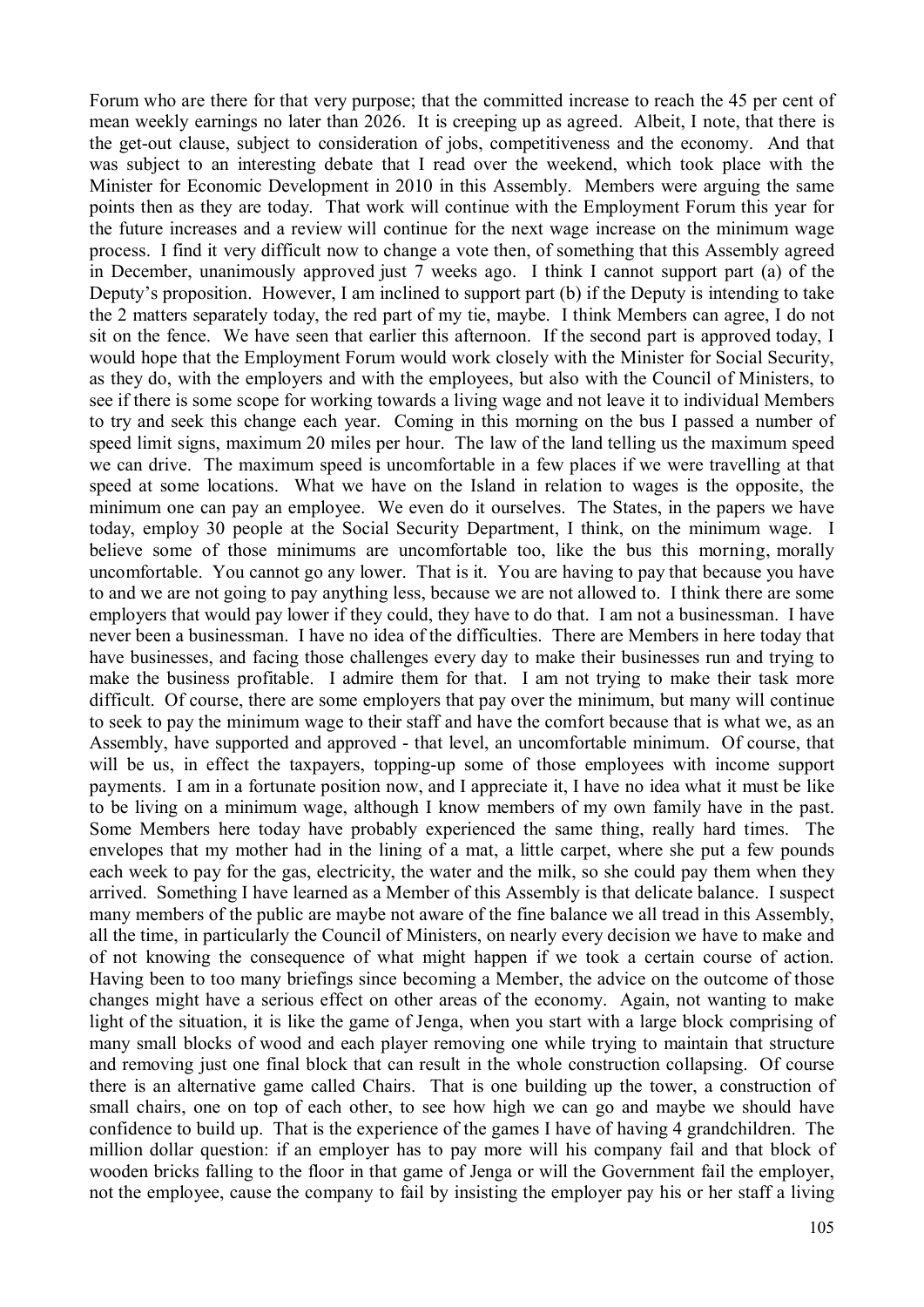wage? Does living wage sound morally wrong? I think the answer has to be: no, a living wage is not morally wrong. I have listened to Deputy Andrew Lewis in the past and in this Assembly and I am sure he will be speaking during this debate. I look forward to the comments he might be bringing. I will not go into what he might say. In conclusion, I would be much happier knowing that an employer is paying a living wage to an employee than the Social Security Department and the taxpayer being prepared to top up the minimum wage with income support. I think part (b) of Deputy Mézec's proposition, to investigate an impact, could answer the issue and I am minded to support that part of his proposition. Thank you.

# **12.1.3 Deputy M. Tadier:**

Talking about ties today, this is pure coincidence that I am wearing a blue tie, although that seems to be something which has come into focus. Looking at the Constable of St. Martin's tie, I would say that rather than necessarily being red and blue, it is more of a claret and blue, which we know is the tie of the great London football team, that the Prime Minister in the U.K. supports, Aston Villa. I suspect he may also be a closet Aston Villa supporter. I make no more comment on that. I hope that joke is not lost on everybody. It seems that when we have question being posed, and I am pleased to be following on from the Constable: is a living wage morally wrong? It is a bizarre question to ask, is it not? Because surely that underlies and shows what a system we have, which is completely on its head, that politicians right across the world at this moment have to be making the case for something that should be blindingly obvious, that somebody who gives up their time, their energy and their labour should at least be paid the amount that it costs for them to live in this world. I guess the analogy is the taxi drivers, whose ears will be pricking up, no doubt, outside of this Assembly. It would be very bizarre to expect a taxi driver to give you a lift somewhere for less than the cost that it costs them to run that lift. If it costs them, let us say, £2.50 in petrol, over a year it costs them a certain amount for upkeep, so that journey you could add £1 for upkeep, all their running costs, the insurance, *et cetera*, so it came to a minimum of £5 before they had even started or they had even made any money for their personal time that they had put into that.

### [16:45]

You would be very bizarre to ask a taxi driver to give you a £5 lift to the airport, which cost them to do it £4.50. Yet it seems normal that right across the world, even in Jersey, we expect people to give up their time, their energy and their skills for something that cannot even pay for the basic existence in the place that they are living. So that they have to if they can go cap in hand to the Social Security Department and say: "Please can you top-up because my employer is not paying the right contribution for me?" It is a cross-subsidy; that is the reality of what happens. Of course for many people who come to work in Jersey, they do not even have that option because you need to work here for 5 years before you can even touch those benefits. So that is the kind of reality that we are dealing with. So, far from asking the question is a living wage morally wrong, the question should be, and the answer should be coming back resoundingly, so the question should be: "Is not having a living wage conscionable?" and of course the answer should be: "No, absolutely, we should always have a living wage and wherever possible we should try to surpass that." Certainly from a Government's point of view, certainly as legislators, we should be supporting the concept of a living wage. I remember in a different debate - it was on gambling I think - somebody said: "But you never see a poor betting shop owner. You never see the owner of a casino who is driving up in a dodgy old bike or a rusty Robin Reliant." It makes me think that is perhaps the case in other industries. You sometimes often see staff working who are there, who might arrive on Shanks's pony or they might arrive on their bicycle to their workplace, don their black tie, black jacket and white shirt, if they are working in hospitality, or put on their Wellington boots and their jeans if they are working on some of the many farms, back-breaking work that may happen on some of the côtils in Jersey, and you very rarely see them driving around in large Mercedes, *et cetera*. Now, we see that the comments from the Council of Ministers say that the States Strategic Plan and the Medium Term Financial Plan are clear; we need to grow our economy by increasing productivity, we need to see businesses making more profits and workers being paid more as a result. Looking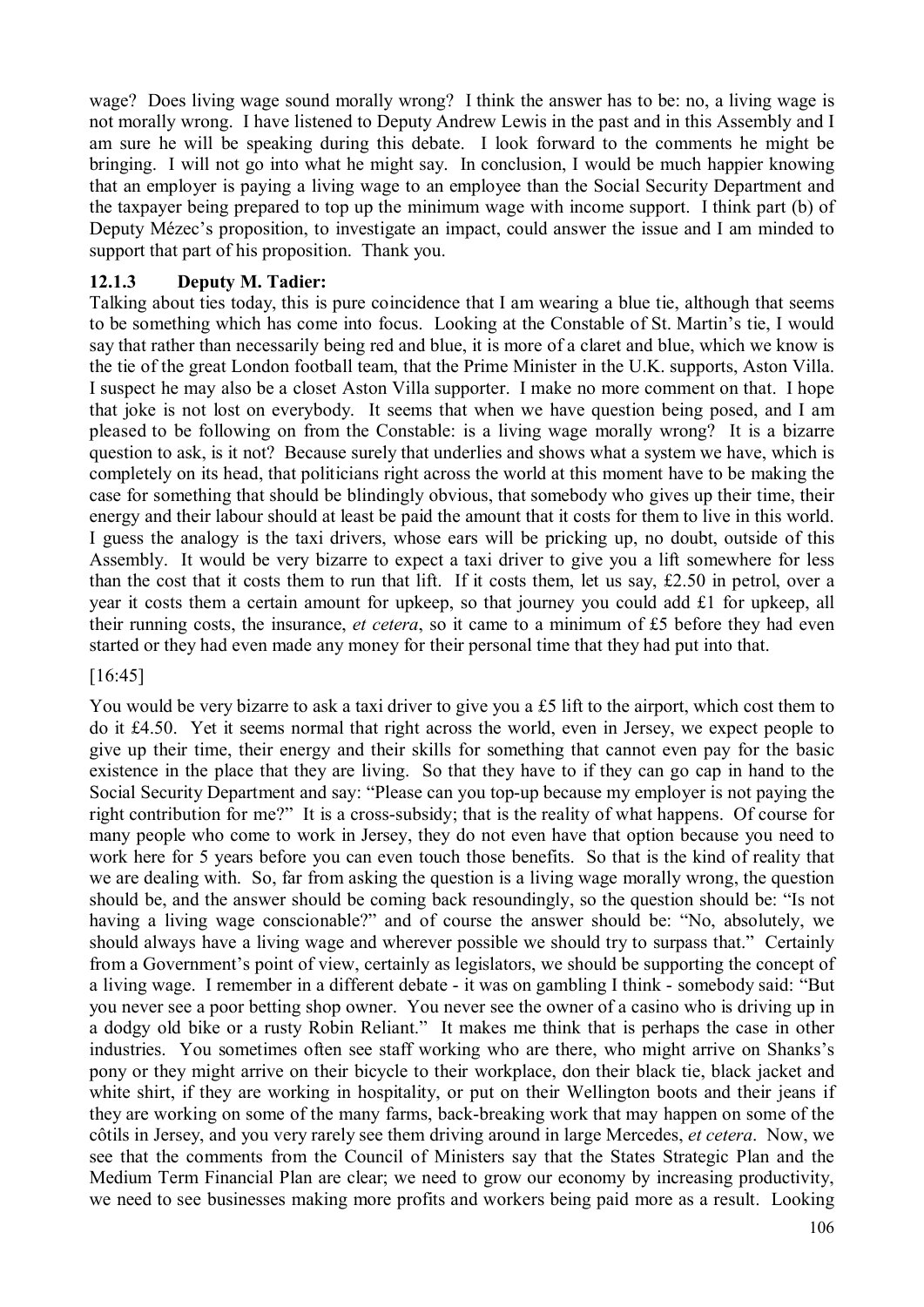around, it is quite evident that nobody in the Assembly seems to be wearing a green tie today, because those kinds of concepts go unchallenged under the prevalent neoliberal policies that we have throughout the west. It is taken as read that we need to grow more, more and more, and that we need to see businesses making more and more profit and consuming more resources. Tagged on to the end of it: "Oh, and workers need to be paid more as a result." But that is tagged on to the end as if it is going to happen by osmosis, by magic, that if somehow we set the parameters for business to grow that of course workers will necessarily be paid more. Every year we see it is like a bit of a running joke, we get this letter from the Jersey Farmers Union, which says: "Oh no, yet again we have seen ..." and the Constable over there is smiling, the one in the back row, because I think he would have been writing that letter at one point, now it is somebody else saying: "Yet again we see ..." **[Interruption]** Same letter, except this time the names Mézec and Southern have been changed and the names Constable of Grouville has been changed for another name, which is Mr. Le Lay, I think, which gets circulated to all Members, which is a document - I will take that back if I need to, Sir - but he is a well-known public figure. He is I think the chairman of the J.F.U. (Jersey Farmers Union) **[Aside]** ... president, thank you. So we change a few numbers, the politics remains the same, but every year one of us will bring an amendment to the minimum wage saying it is not enough and the farmers will say: "If you do this it is going to put us out of business, life is difficult for us already." It cannot be that polarised. I think surely the reality has to be somewhere in the middle, we do need to be supporting our farming industry in the Island, whether that is to do with dairy, to do with potato farming, or perhaps to do with some of the other lesser-known and emerging crops that are out there. Have we done enough for those industries already? I do not think we have. We give them some support; we have some very bizarre and partial - partial in the sense that they are not holistic mechanisms that we put in place - so we will say tractor fuel can be discounted, we will give you red diesel, or whatever it is, that will help you in some ways. We will be very communist about our milk policy, so we are going to say that you cannot import milk from anywhere else. That is just the way it is. You cannot have other cows in Jersey and the reason for that is that we want to protect the Jersey cow. Now I am not criticising that, certainly the end is laudable, although the means is perhaps suspect for what is supposed to be a very modern and business-oriented Island. But we do not do the same for Jersey Royal potatoes. We could do, we could say we are not going to allow any other potatoes to come into Jersey and you can only eat and export potatoes that are grown in Jersey that are Jersey Royals. You could do that. It would be very bizarre, and people might start calling us feudal. But it might mirror what we are already doing with Jersey milk. Surely there must be better ways to support the farming industry. I mean we have let them go so far that many of the soils in the fields around Jersey are infested with so much P.C.N. (potato cyst nematodes) that, if it carried on at the current rates, they will not even be able to produce edible potatoes in the next couple of years. That is what has happened on our watch, or the recent Governments. That is not assisting farmers to help with exports and we know that ultimately we should be looking at what comes into the port, whether we tax things that come into Jersey at source and whether we create more of a demand for local produce. That surely has to be the way to help local producers because it is good for the economy, it keeps money here, but it is also very good for the environment and cuts down on our carbon emissions, which we heard questions about earlier. So, coming back to the question in hand, which is the minimum wage, but I think these comments are nonetheless germane because we cannot say it is one side is good, one side is bad, and carry on down this polarised debate all the time. The question to do with the minimum wage has to be one of principle and it has to be one of politics and we cannot simply be held to ransom by 2 industries, which are held up I think perhaps as shrouds, and waved about saying: "If you increase the minimum wage by 23 pence, then that might render certain jobs in certain industries, namely hospitality and agriculture, completely non-viable." If that is the case that is seriously worrying. If our industries such as hospitality, which is supposed to be one of the relatively longer-legs of the 3 legs on the stool in Jersey, and tourism, if it is so precarious that a 23 pence increase in April will break the industry and put some people out of business, then that is a terrible thing to think about. It is more likely, I suspect, that the planning policy about converting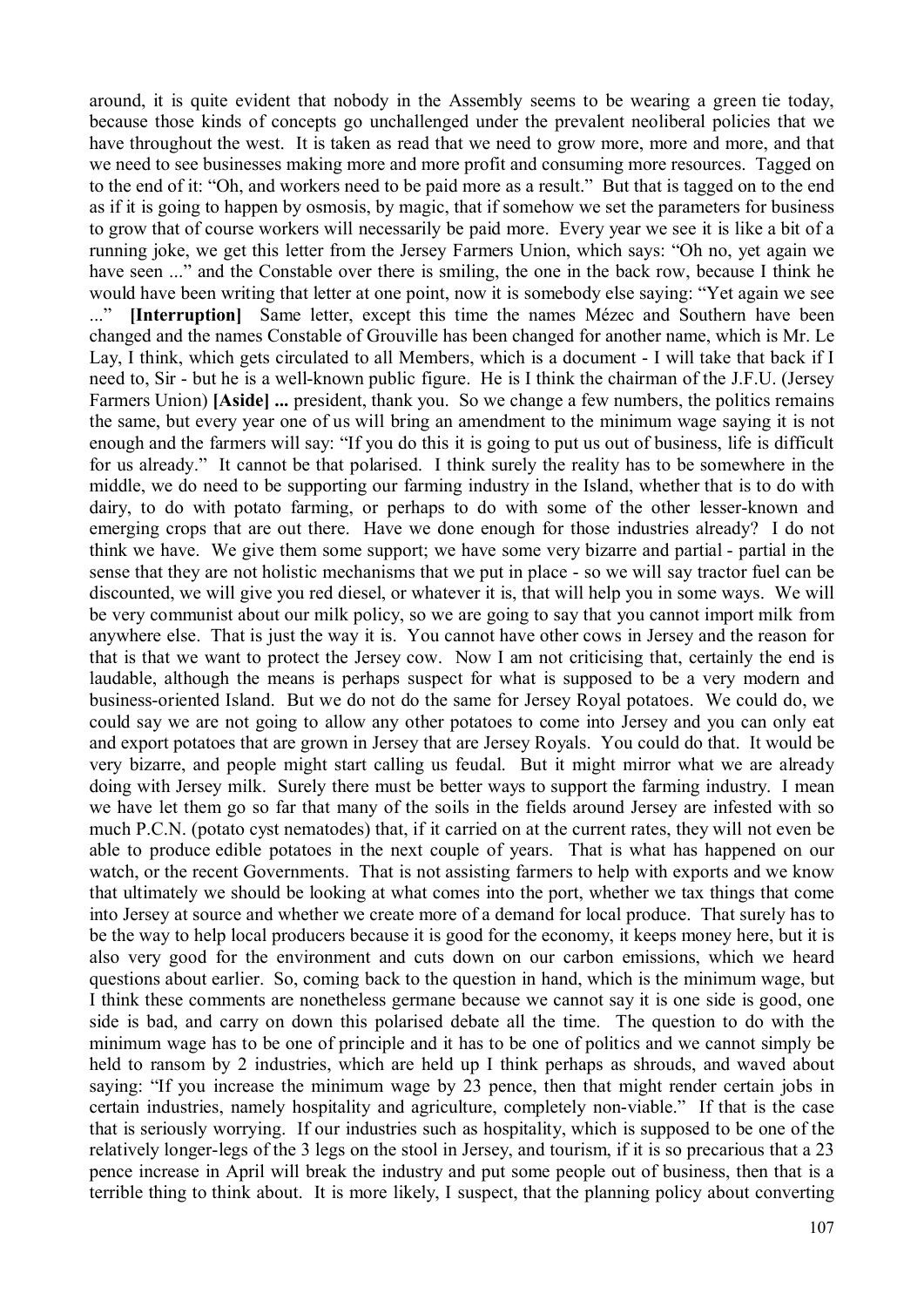hotels into luxury flats needs to be looked at, the policy about greenhouses going into dilapidation and them just waiting for time for this wasteland to get planning permission so that they can develop luxury flats, the absence of a proper affordable housing policy and legal framework to have affordable homes in perpetuity not being in place, those are the kinds of facts that really affect hospitality and farming in the Island. All at the same time, it pushes the cost of living up and up and up because we are not doing anything to address the real cost of living, which is the other component. It is fine to increase the minimum wage, it is fine to introduce a living wage, and that is a necessary requirement, but at the same time we need to be making sure that the cost of living is not spiralling, because certainly this Council of Ministers, when it comes to their comments, they are doing a great job at, perhaps you could argue, increasing productivity, because somebody is doing all right out of it at the top somewhere. The millionaires are certainly quadrupling, but the people at the bottom, the poorest, are also proliferating. That is because we do not have proper work policies in place and it has to be mentioned also that people who work in the hospitality industries, and I dare say in the farming industries, although I cannot speak quite as much from a knowledgeable point of view with the latter - even though I do come from Breton farming stock somewhere down the line - is that these are the people who are often living and working in precarious conditions. They are working long hours in hospitality, they may be working split shifts, antisocial hours, they do not get their travel time given to them, so they may come in, in the morning, the afternoon, for a 5-hour shift, be sent home for 3 hours, come back in later for a 5-hour shift. They do not get any antisocial hours pay; they do not get a premium that some States employees currently might, or people in other industries might; they are expected to work Saturdays, Sundays, and all the rest of it. Really, we can talk about whether or not we introduce this now or we do it next year, but I cannot really see any strong arguments for why we would not have at least a review. It does not need to be a separate review, as the Minister for Social Security has said. She said that we already have a body, which we know looks at the minimum wage and how it should be set. They will be listening to this debate and, if they are not, they will be given a transcript of this debate, and they will sense the mood of the debate, whether it goes one way or the other, and it does not need to be a separate review, they would simply incorporate this request from Deputy Mézec to look at the establishment of a higher minimum wage, effectively a living wage, and they will take the political direction of this Assembly. So I would certainly ask Members, with the previous speech perhaps of the Constable of St. Martin ringing in their ears, certainly to support part (b). There is nothing controversial about that. It is not another piece of work. It can be subsumed into the current work and give greater direction. I would say that support part (a) as well, because even though some might be concerned about the timing, it is 23 pence and it might not seem like a lot in the grand scheme of things, but to those who will be receiving that 23 pence it will certainly be useful for them and it will be spent, it will go straight into the economy. The 23 pence in the back pocket of some, and I would say most employers, will not necessarily make any difference to economic stimulus.

### **12.1.4 Deputy A.D. Lewis:**

Personally, I am delighted that Deputy Mézec has brought this proposition to the States and I say that because it creates a debate and it keeps this debate going; that subject of a low wage in our community. We have discussed living wage, a term that has been mentioned a number of times today, so I am really pleased that we are having this debate. Some may feel it is too late or it is the wrong time and people will not have enough notice if this was to be successful as a proposition. But it really goes a long way along the route of generating significant important debate about this subject of low wages. I do wonder, if this had not happened, would the Minister have been instructing the Employment Forum to do the things that she has asked them to do? I mentioned this a few months ago when it was last discussed and I hope that those words of mine and others in this Chamber have made that happen and the Employment Forum have now a wider remit, it would appear. That is all well and good. But there is so much more they can do and the thing that concerns me most about the Employment Forum is, is the Employment Forum there to discuss and decide as to what is appropriate in terms of a minimum wage and apparently they talk to employers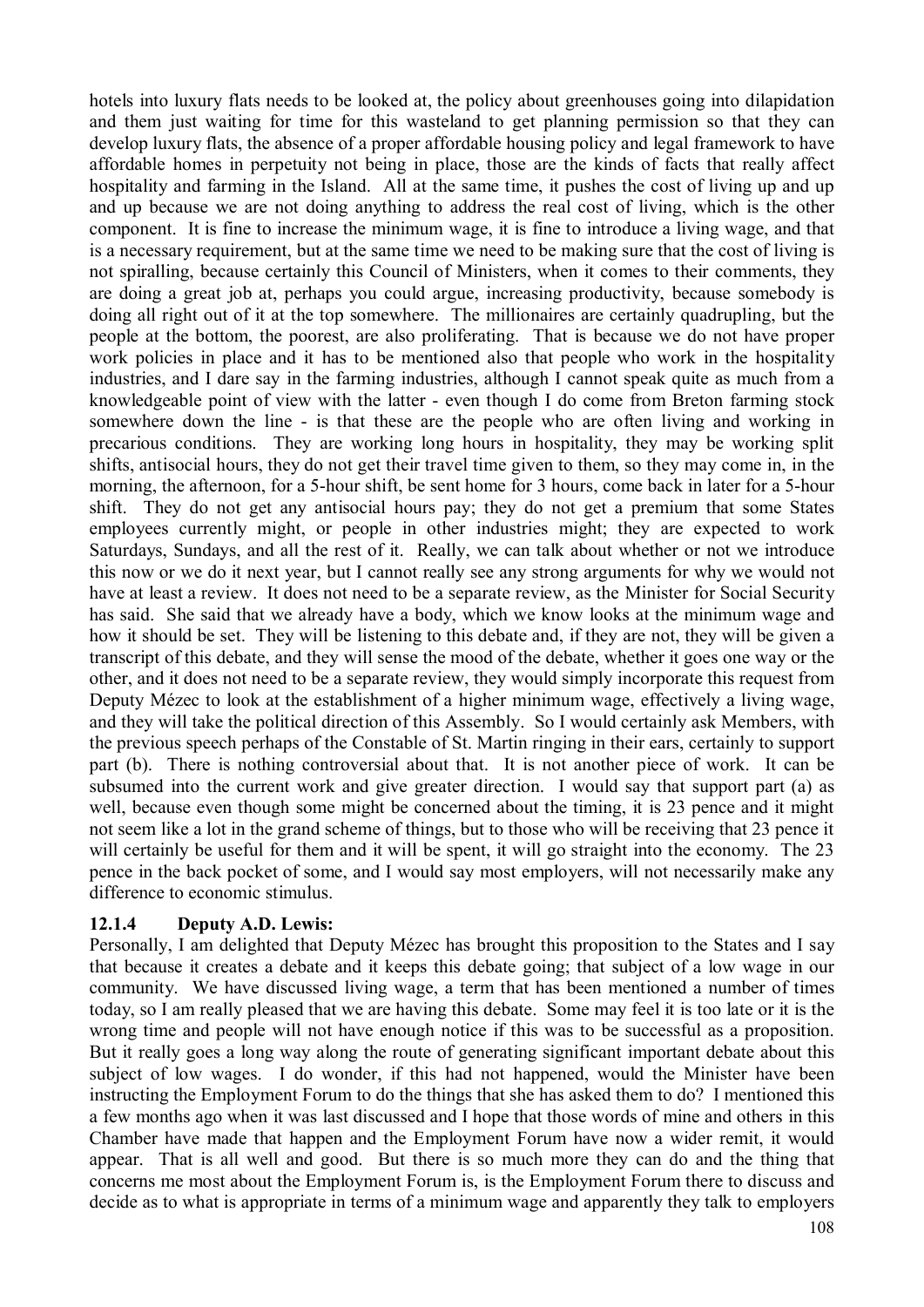and employees, or employees' representatives. I would be fascinated to know what the conversation goes like. So you talk to the employer and you say: "We think the minimum wage should be higher." They would say: "Well I do not think it should because that is going to eat away at our bottom line." I have been in business all my working life; I understand that. Yes, it will. When you talk to the employee and you say: "You do not really want an extra bit of money, do you? It would really affect the people you work for and it might be catastrophic for them. You do not want an increase, do you?" Is that the way the conversation goes or does the employee say: "Well, no, I totally understand this, I understand the economics of it, and of course the business would suffer and I would not want that to happen to my boss." I do not think so, somehow, I do not think that is the way the conversation would really go. So I am fascinated to understand how this Employment Forum works. In the U.K. I think it is called the Low Wage Foundation. They must have a similar issue. So I would like to see a lot more input from the employee and those that are generally on low wages. So, I could talk, and I will talk, a bit longer about this subject because I think it is really, really important, and it is a really important economic driver as well. I have done a lot of research in this area. I have been an employer, I have been an employee, I understand the issues of low wages on both sides of the fence. I also have come to understand really fully the economic argument for looking at this, again from both sides of the argument. They are strong, both sides of the argument. But, funnily enough, it goes back a long way, the Living Wage Foundation is a relatively new phenomenon, but the concept of a living wage, i.e. a higher minimum wage, has been going on for many, many years. If Members choose to Google: "Living Wage", out will come a document written by an M.P. (Member of Parliament), a Mr. Oldroyd, who was an eminent M.P. of his day, a Liberal Democrat, and he wrote this in 1894, you are welcome to read it, if you like, it is a lecture about the living wage and how he felt it would be a fantastic motivator for those working in cotton mills and the retention of staff, the motivation of staff, was important to him as an employer and a businessman, but also an M.P. But he also saw the ethical and moral arguments and it goes right back to the 1890s. So there is nothing new about this debate, and that was before, of course, the social safety net that we now have in the form of Social Security, in the U.K. other names are used. That is important that we have that safety net for those that are on low wages.

#### [17:00]

But could it be said that us taxpayers are subsidising employers, because in a way we are, because in order to meet the living wage, the Minister has very well-articulated in the past, we do pay a living wage in Jersey apparently, because it is a combination of the minimum wage and the top-up from Social Security that gives you a living wage. Incidentally, it is now paid in a similar way in the U.K. But is that right? Is it right that taxpayers should be subsidising employers that perhaps do not pay enough? Is it a good business model that says, what are 23 pence an hour extra on my wages? It is going to be catastrophic to my business. Because if it is, it is not a terribly robust business model, and that would worry me if I was a businessman. You should not be that affected by that low level of increase if you have a robust business. I accept that the agriculture industry is slightly different. There is absolutely no reason why you could not have a derogation, and one of the things the Forum should be looking at is, could we have different levels of wages in different sectors? In fact, the low wage foundation in the U.K. is looking at exactly that at the moment so, yes, it could be done. You do not not have a higher minimum wage or higher living wage because one industry will be most affected by it. That industry needs to have a different approach, maybe a subsidy in a different way. At the moment we are subsidising it through our taxes by providing the income support to those that are qualified to have it. But you must also remember that of course a lot of workers in some of those sectors cannot even apply for that income support because they have not been here long enough. Is that morally right? I do not think so. It is not morally right that they should be living on a minimum wage that is not liveable but they cannot access something they have not paid into. We have all paid into the scheme, so if we fall on hard times we can apply to the fund for help, and that is right. If we have not paid into it, no, you cannot apply for it. So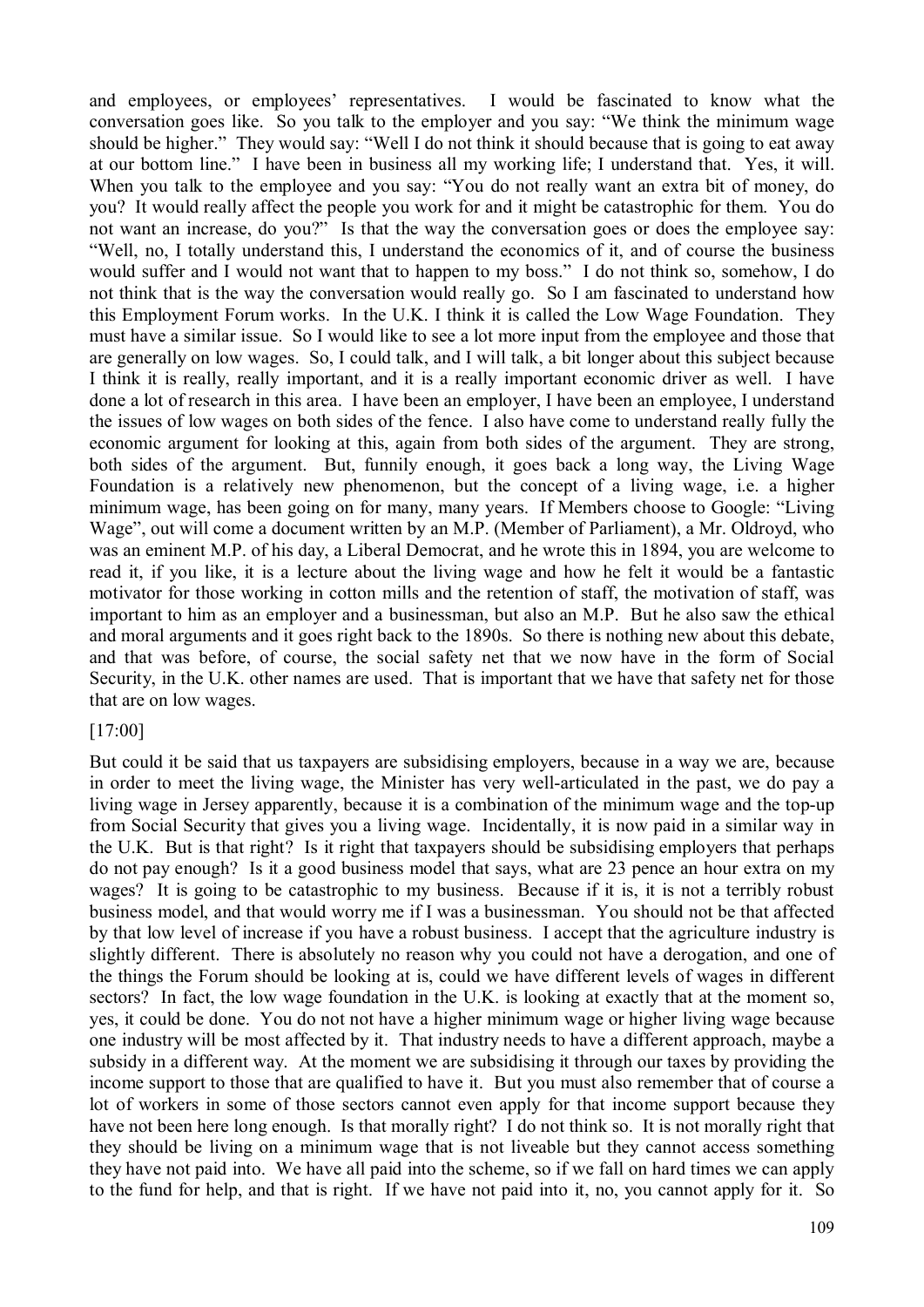there you have a minimum wage that is nowhere near the living wage because they cannot apply for that top-up which gives them the living wage. But where is the full economic study in all of this? I went back through my records to see what had occurred in this debate in the past and discovered, of course, that we did have an economic report, and I have shown it before. This is it. It is 4 pages. This is an economic report produced by the O.E.C.D. on low wages, a proper economic report. This is 120 pages. In other words, we have never really done an economic study into this, and that is what Deputy Mézec is suggesting. He does not quite go as far as that, but that is really what he is alluding to. We do not have the evidence that says: "Look, here is the economic argument for higher wages amongst the low paid", because it is a fact that people on low wages, if they earn a little bit more money they do not put it under the mattress. They do not go and buy a mortgage or a pension. They spent it, because they have to, and of course, that goes into the economy. They pay G.S.T. and it fuels the economy. In many, many successful economies across the world, not least the United States, which I have cited before, have seen the opportunity here, a pure economic opportunity: the more money spent in the economy, the greater distribution there is. It fuels growth in the economy; it is a good thing. But what you cannot do is do it too quickly, and I do not think even Deputy Mézec's proposition here is too quickly. It is unfortunate it does not give the employers much notice, and I take on board that argument, but the economic argument, when you read reports like the one I just showed you and many others that I can forward to Members if they are interested, the economic argument for it in my view is much stronger than the one against it. When the U.K. Government introduced a minimum wages, as did we in Jersey, there were cries from all corners, from the C.B.I. (Confederation of British Industry), from the Chamber of Commerce, from everybody: "This is going to be the death knell of industry. We need these workers at these low wages to make our economy tick. There will be job losses. It will be terrible." It did not happen. So I do not believe that a modest increase in the minimum wage here to get to the living wage much quicker would have the detrimental effect that scaremongers perhaps wish us to believe. It certainly is not going to happen. Economic studies in other places do show that, and studies in the U.S. (United States) show significant increased output as a result of higher wages. I am so sorry. I was looking at the clock there. So I do not take on board that argument. So I would like to support this proposition for 2 reasons. (1) I think it puts the pedal harder on the Minister to really go out there and find that information, but not just the Minister for Social Security. Where is the Minister for Economic Development in this? Why is he not looking at the economic impact, the positive elements of economic impact? Where is the pressure on the Council of Ministers to do the study to find out what is going on? We need to warn our industries that pay low wages, that is, hospitality and agriculture in particular, that: "Come on guys, this is coming, whether it happens now, in 5 years' time, in 10 years' time. So you are going to have to change your business model", as they have done in other countries, as they are now going to do in the U.K., because things like care homes in the U.K. are already claiming they are going to struggle with this. But others have managed to absorb this already in their business models, because they have been given fair warning. If we give fair warning, you can adapt your economy and take full benefit from it. So I do take on board the fact that this is at short notice, but it is only 23 pence. Come on, 23 pence. If you have a business that can be affected by 23 pence, I am sorry, I think you have a little bit of a problem with your business. I see the former Minister for Economic Development shaking his head there. These are not robust business models if you are going to be affected to that degree. So there is a strong moral argument here as well, and when I read back the living wage report that the Minister and her team produced, which is a very good report, by the way, and is well worth reading if Members have not read it fully, there is not anything in there about the moral argument at all, which I was slightly disappointed in. It was all about why we should not do it, and not perhaps on the reasons why we could and should, and that is a really, really strong argument. We have people in Jersey already working 2 and 3 jobs just to make ends meet. We have a hardworking population, and we have enough jobs obviously, for the most part, to go around so they can. But is that right? Is that right, that they come in from one job and dash out to another in the evening? No bedtime story for the children, not the great family setup that you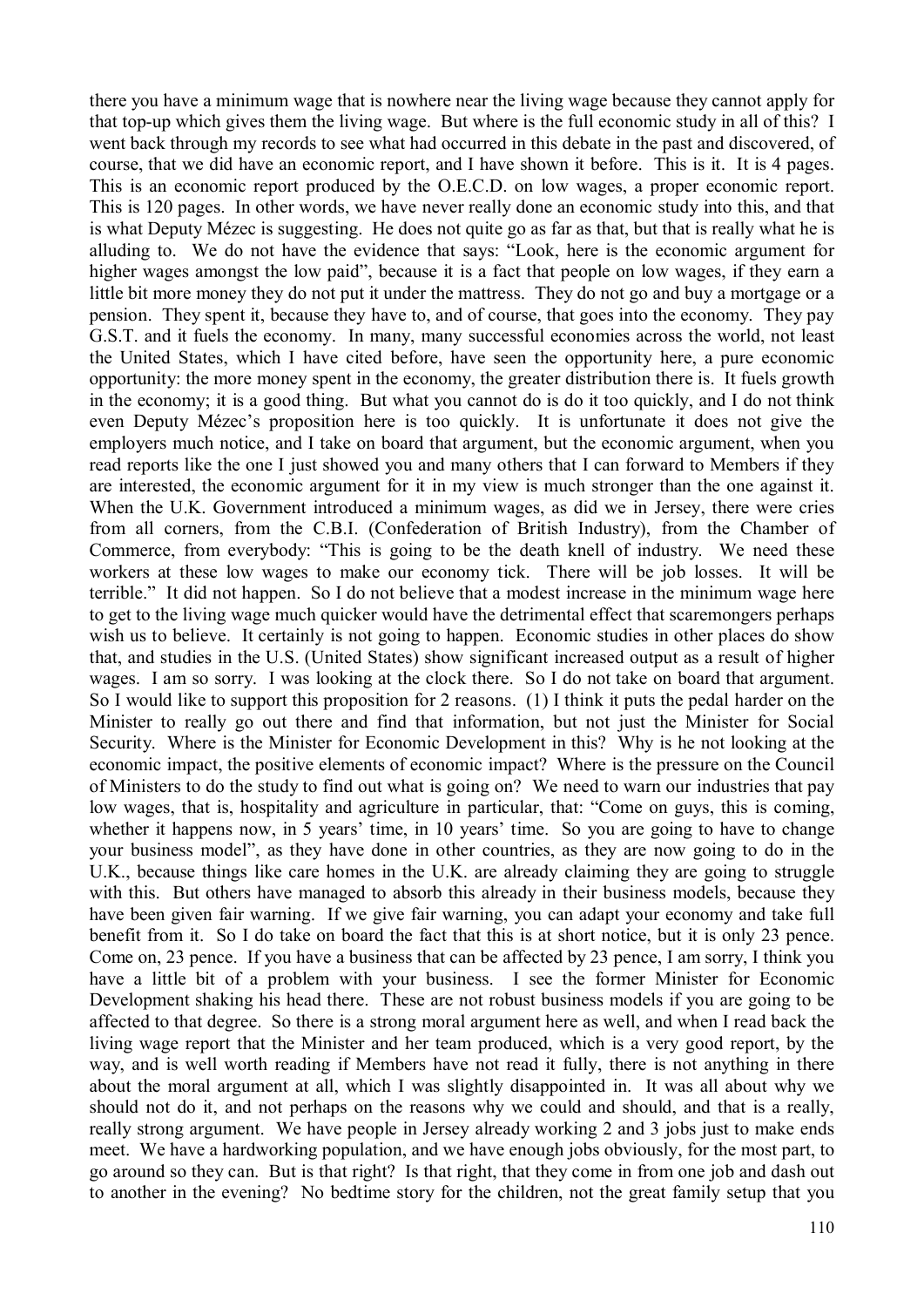would like to see happen. No help for the children with their homework, perhaps. So it has an impact on children in low income families and their education, ultimately, and their ability to perform at school, perhaps, when mum and dad are out working late into the evening, and maybe their children are not going to get the time they should, and they are falling asleep at school. This does happen, it really does, and that is because of low wages, because people are taking 2 and 3 jobs to make ends meet. So all the Deputy is trying to do here is to speed up the process of increasing minimum wages towards a living wage. I am an advocate of living wage and I have said publicly and with the support of my colleagues behind me, we have done quite a lot of work in getting the Living Wage Foundation established in Jersey, and I am very pleased today to publicly announce that Caritas have agreed to take on the franchise for the Living Wage Foundation in Jersey, and it will be launched as a concept in Jersey later on this year. Members will have the opportunity to speak to some of the founding members of the Living Wage Foundation who wish to visit Jersey shortly and talk to all Members, and I hope the Council of Ministers as well, about the concept. They include economists, people from well-known accounting practices, that advocate this concept, and that will take off in the next few weeks, and you will be hearing a lot more about it. That is in line with what I have said to the Minister before and what she has said to us which is, basically, we want this to be voluntary, the living wage, and I understand that. But surely, as a Government, as an Assembly, we should be posing the question. We need to get closer to the living wage as a statutory item rather than a voluntary item, and the Living Wage Foundation will help us keep this argument going, a positive argument. That is what it is about, and it has successfully done that in the U.K., so much so that of course, unbelievably, a Tory Government announced the introduction of a living wage in the U.K. Some may sneer and say, of course it is only for a certain age group and it has had caveats and so on, but it was a very positive step on the road to higher low wages, as is this. So I would urge Members to support this, put out a message there that we do not accept that low wages of this kind should be part of our economy and our community. Grab hold of the opportunity and take it, so that we can emulate people like Mr. Oldroyd here, back in the 1890s, who recognised the importance of it, and do the same in Jersey in the same way the Government in the U.K. has, across the world has. The U.S. states, most U.S. states have a living wage as a mandatory measure in the public sector, more so a voluntary measure in the private sector. But some states have it mandatory right across the board, because they see the economic opportunity, and I really think that as a Government we should be looking at this as an opportunity and not a threat. I will not say much more because time is ticking on and maybe other Members wish to speak, but I would urge Members to support this, and look forward to us getting much closer to a living wage much quicker than 10 years, which is what is being proposed by the Government. Ten years is far too long. Even the U.K. Government is suggesting 5 years. I know we are saying we need to wait for the economic environment to be right. This can be an economic driver, not an impediment, so 10 years is not very aspirational. I would like the Minister to come back after the study is done and say: "In conference with my fellow Council of Ministers, Economic Development, Treasury, and so on, no, 5 years is possible, or less." That is what we should be aiming for, not saying in a plan that, no, we will get there in 10 years. That is not acceptable, so I would urge Members to support this proposition.

# **12.1.5 Senator L.J. Farnham:**

I am pleased to follow Deputy Andrew Lewis. For a number of reasons, which I will come to in my short speech, the Council of Ministers comment on Deputy Mézec's proposition makes it clear that the introduction of a living wage cannot be viewed in isolation. Indeed, the U.K. took exactly the same approach when they introduced a living wage a part of a series of measures, including changes in the in-work benefit system. The introduction of living wage - and Members need to remember this - is not a consequence-free action for businesses and the competiveness of the Jersey economy at this crucial stage in its growth, and also in an increasingly difficult and competitive global economy. This is particularly relevant for small to medium-sized businesses, which, as Members will know, account for the majority of businesses in Jersey. It is worth mentioning at this stage that the U.K. has announced support to offset some of the costs for small businesses. For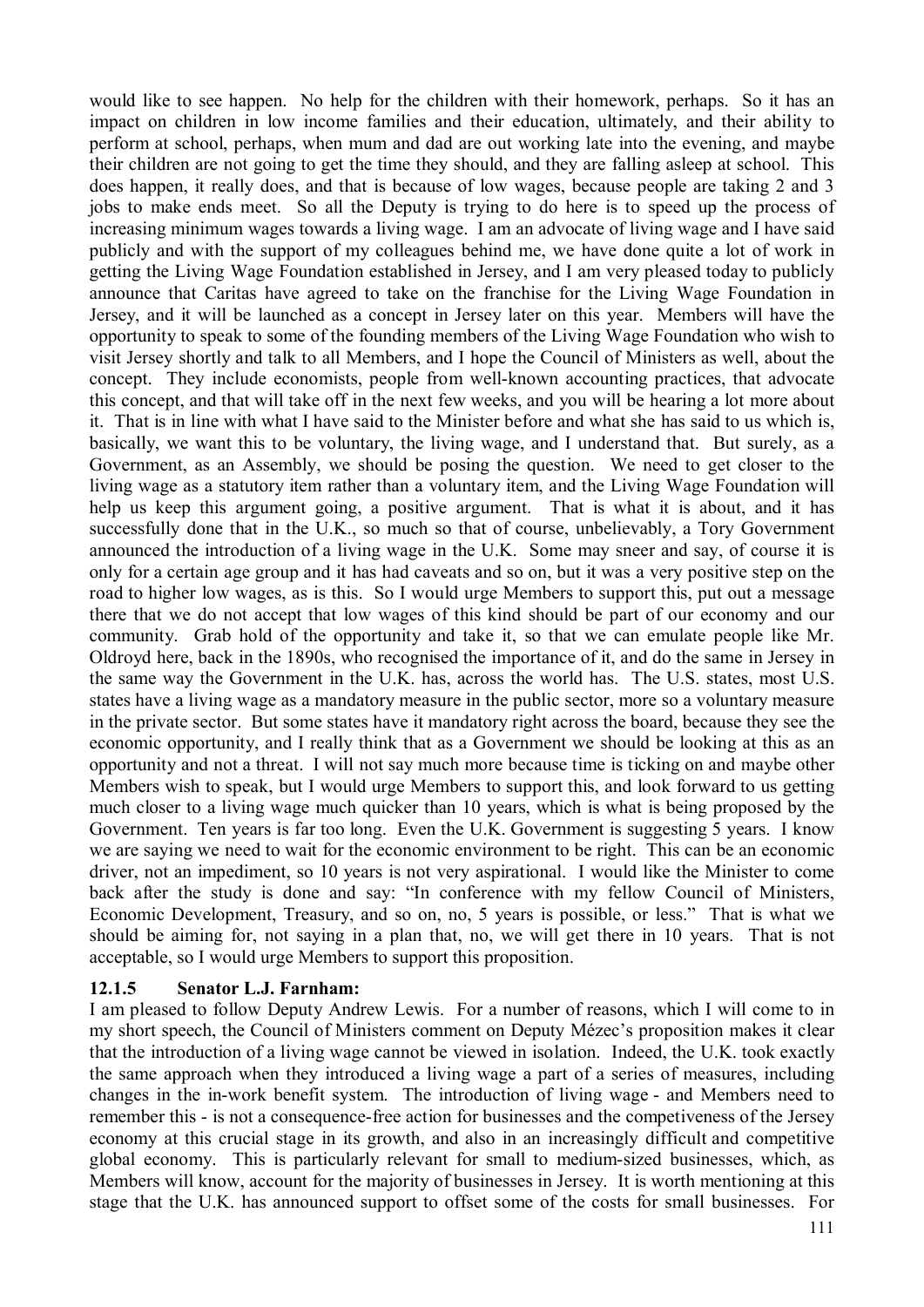example, the Chancellor has announced a 50 per cent increase in the National Insurance employment allowance, amongst other allowances, which will help small business owners to reduce their wage bill, and could offset the additional costs of an increase in living wage. Recent research in the U.K. shows clearly that small firms expect to slow their hiring and raise prices as the newly announced national living wage is introduced. A negative impact on business is expected by 40 per cent of small employers. Half of the firms said they would have to raise prices, and more than half said that they would put off taking on new employees. This is not Government or Opposition speculation, this is the words of small business owners. The subject is particularly important in our ... this is particularly relevant, I should say, in our traditional sectors of tourism and agriculture. It is not right to assume that increased costs are borne solely by business because they are not. It is the ever more price sensitive consumer who eventually bears the burden of these increased costs, be they as a result of an increase in the cost of labour or any other factor. With this in mind, I would urge Members to support the proper consideration of the impact of any policy change. Deputy Lewis said whether it is now or 5 years or 10 years, we have to start doing it, but that is a key point, and one of the problems is, we cannot do this immediately. This is not a 23p increase, it is a 44p or 43p increase, if we do it all together, and that is just too much for some of these small businesses. But I am not saying it should not be done. I am saying, if it is going to be done, and I do support the gradual increase and move towards a living wage, but with the right support for small businesses that will enable them to keep trading.

## [17:15]

Back to tourism as an example of the emergence of low cost airlines, and the influence they have had on the global tourism market is one manifestation of the price sensitivity of our visitor economy. The Jersey Hospitality Association industry's trade association that gathers the opinion of the businesses they represent has for many years highlighted the impact of the increasing cost of labour on Jersey's competitiveness as a tourism destination. Of course it is not going to end the industry but it is a relevant factor and it will impact in the same way that tourism could be impacted by these increasing labour costs, agriculture, and our rural economy is also vulnerable to such increases. Our farmers and fishermen deliver some of the finest products in the world but they too are under ever increasing pressure from increasing costs and increasing competition. The domestic market, where we are seeking to build greater market share for locally-grown products through Genuine Jersey working with Jersey Business and others, compete with imports from across the world. While the Jersey shopper is loyal, that loyalty is tested by lower-priced products produced and imported from larger jurisdictions with economies of scale that Jersey simply cannot apply. If we increase labour costs in the production of food in Jersey we will render our farmers and fishermen less competitive and in doing so harm our ability to enjoy a sustainable sector. Of course our farmers and fishermen are also working hard to grow their export markets in the U.K., Europe and now China and the Far East. These are incredibly cost-sensitive markets with huge economies of scale. If we are to succeed we must be able to offer competitive pricing. Again, increasing labour costs will damage our export drive and, as with the domestic market, impact the sustainability of the rural sector. Now all of this is further evidence, if any were needed, that we must consider the issue of a living wage in the broadest possible context before making any decisions. We should, as the Council of Ministers proposes, call upon the Employment Forum, to look at the matter in the broadest possible context and decide what is best for Jersey and if, in the fullness of time, it is decided to move to a minimum living wage strategy then it should be delivered with ample notice and Government support to ensure that small to medium-sized enterprises are able to sustain the position and the additional costs imposed by the introduction of a minimum living wage. I think we all know this is going to end up there; we have just got to make sure we do it at the right speed and we follow good process which does not take out any small businesses on the way.

#### **12.1.6 Deputy J.A. Martin:**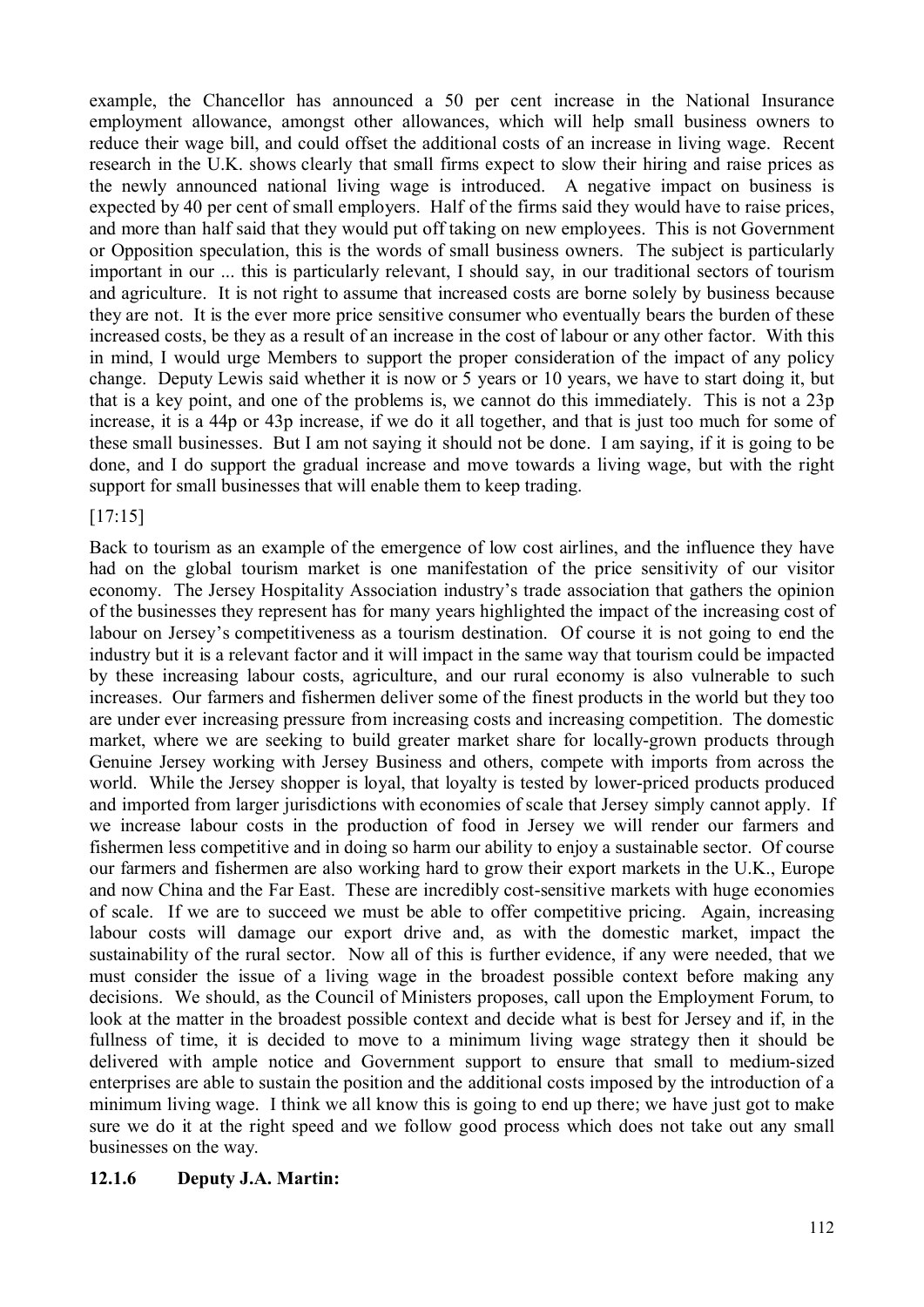What a pleasure to follow the Minister for Economic Development and what a depressing speech. If I was the Minister for Economic Development ... depending on 23p an hour or £2-something a day we could lose fishing, farming, small businesses, agriculture and a death knell in hospitality, says him, and also the Minister for Social Security.

# **Senator L.J. Farnham:**

I did not say any of that. Once again she has completely misinterpreted what I am saying.

# **Deputy J.A. Martin:**

The Minister had a word with me earlier in the coffee room and said I had been very kind to him today. Well it is very late in the day and I am getting very tired. **[Laughter]** So I hope he does not interrupt me again. He did say much of that. We are going to get there some day but we are hanging on to a thread to these industries. It is like Deputy Lewis said, if these industries have got such a ... I say some of the business in these industries have got such a terrible business case they should not probably be there anyway, and they will not be there anyway, depending on 23p, £6.97 or £7.20. The real argument in this House today is who is asking for the £7.20? Who is asking for the moral case and for the low-paid workers to be paid a bit more in their wages each week, and it will save taxpayers. Why do I want to subsidise rich, sometimes very good, earning bottom-line employers? As Deputy Lewis said, what is the conversation? Does the employer go: "Mm, well if I have to put the minimum wage up, give them a bit of a living wage, I have got 10 employees I have to go on holiday only 5 times a year, not the normal 6." You do not know the bottom line. You do not know how well-off some of these people are. When you hear from the farmers, we all know some very, very, very rich farmers. We also know some that are probably struggling. But this is across the board and what we are saying today is get on this journey, go on it early. The Minister for Social Security said: "We cannot possibly do it" and the Minister, it is in the comments, we have given employers 6 months' notice because we all decided in December to support the Minister for Social Security. I will probably make somebody… and I did not bring it, there was no alternative in December. For one year I do not think there was an amendment so we supported it, it went through unanimously, and we supported the version of the Employment Forum. Is it right? Are we told that we really should be supporting the workers who want to rise their selves out of poverty or rich employers who are absolutely counting on social security - who is the taxpayer by the way - subsidising these businesses. To me it is moral, it is a no-brainer. I was in another big house across the road earlier and I was preached a sermon about some farmer who had so much grain and a great crop that year he wanted to tear down his barns, build bigger barns so he could keep all his wealth to himself and everyone was sort of ... yeah. This is the moral of the story. We should be giving it out more. We should be thinking of the lower paid. We should be thinking of those who have nothing. But, no, today this is an argument between Deputy Mézec bringing the £7.20 living ... towards a living wage because even £9 an hour, £7.20 an hour living wage will not cover a 2-bedroom flat of Andium on the rent. So get real about your living wages and get real about the people you are talking about and please get real, if someone else turns up and tells me, and I am waiting for the Assistant Minister for Economic Development to tell me 23p and everyone is going to go out of business. Do not believe it, will not believe it. I support Deputy Mézec's amendment wholeheartedly and I hope I have persuaded some people to support him as well.

# **Senator L.J. Farnham:**

Could I just say, this is important? I did not say that this increase would put people out of business. I did say that it would have a negative impact and there is a difference, and it will have a negative impact on small business. I just wanted to make that clear.

# **The Deputy Bailiff:**

You have clarified the point you made there, Senator.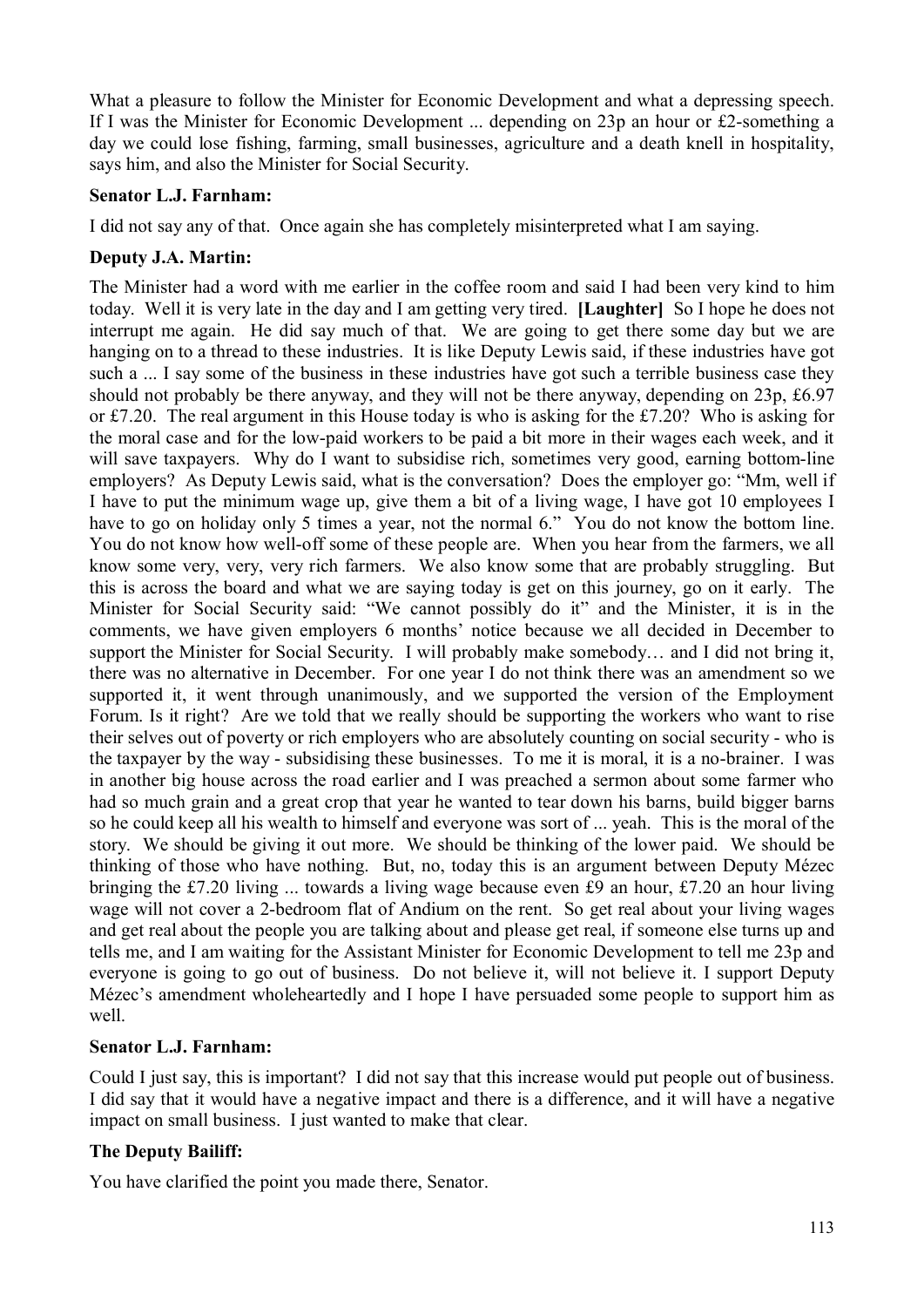#### **The Deputy of St. Martin:**

I am happy to follow Deputy Martin as she seems to have thrown down a challenge to the farming industry because they are an industry that I represent. I would start by using 3 words to the Assembly this afternoon, and these are they: Future St. Helier. I have got Members' attention because it does not appear that Future St. Helier and this debate have much in common but I hope to elaborate and explain. Why have we chosen Future St. Helier as one of our 4 priorities? It is quite clear. Because we expect more people to be living in this Island and we would like them to live in our capital so we can keep development out of our countryside. Why is that important? Because our countryside, whether you are a tourist or whether you are a local or whether you are somebody who comes to reside here to help us with our local economy, is a beautiful place that we all appreciate and we want to keep it like that. I roll out a phrase which is often used by members of the dairy industry and it is this. Brown cows in green fields. I ask Members to remember that. Who keeps these brown cows in green fields? The answer of course is quite simple. It is our farmers. It is our agricultural community that faces challenges not just from issues like the minimum wage but one that also is part of my remit, that of the Met Office, and I would like to talk about weather just for 30 seconds or so, if I may. We all know that climate change is happening. We can see it all around us. We are going to have to get used to more extremes of weather. Whether that is hotter or colder or drier or wetter, we know it is going to happen and it is going to happen for longer periods of time. The agricultural crop, which has most recently been affected by these extremes of weather, is the daffodil crop and I hope Members will see in the local newspaper this week and other media coverage that an initiative is being launched this week to help our local daffodil farmers because it is quite clear that what has happened in the last couple of months of the daffodil crop is an unsurpassed event. It has not happened pretty much that anybody can remember and farmers have lost the vast majority of the early crop of daffodils. Lost completely, unsalvageable, unsaleable with zero return. I do not know if Members know very much about daffodil crops but I would just like to take a couple of minutes to explain. You plant bulbs in your fields in the autumn and you leave them there for 2, 3 maybe even 4 years. They take very little input from a fertiliser aspect and they certainly take very little input from a chemical aspect. But what you do on an annual basis is quite obviously go out and pick your crop and send it off to the markets and reap your rewards. But the biggest input of all, by far the biggest input in growing daffodils, is the cost of your staff. This is not a debate just about the minimum wage. It is a debate about what happens to those in the next stage above the minimum wage. If the minimum wage goes up as proposed today there will be some on a slightly higher tier that will expect more money. So it goes on. Those on the next tier up will expect more again. This will have a huge effect, and I know Deputy Martin and others will say: "Here we are bringing up the farmers again" but when I get to the end of my speech I think - I hope - they will understand it is not just about farmers. This is about the countryside. Picking flowers and picking potatoes, our Jersey Royals, especially early on in the season, where developing and opening up the markets is so crucial in greenhouses and in these early difficult côtils cannot be mechanised. We cannot mechanise the harvesting of our brassica crops. I will come on to local crops in a minute. These proposals, if adopted, will mean jobs going in the countryside. It will mean fields, small unworkable fields becoming uncultivated and it will also mean, in those fields where you can mechanise the crop and the harvesting of the crop, more and larger machines with less workers on them. The already agreed 2.8 rise in the minimum wage is already a serious threat to these crops. I am disappointed Deputy Tadier, who is a member of the Environment Scrutiny Panel, chose to talk briefly about a potato cyst nematode. The P.C.N. problem that our farmers have is a real challenge to them. They are having to take fields out of production with no alternative reward at the moment because of this difficulty and here we are potentially putting another extra cost on top of that. Deputy Tadier mentioned local food and, yes, I hope that members of the public, all of us, will continue to buy local food but be under no illusions, local food is a sort of crop that takes input from labour and not from machines. It will have an effect on price but I hope people will bear that in mind. I would finish with this, and I would turn to Deputy Martin. Yes, I am putting the case for the farmers. I agree with her, this is